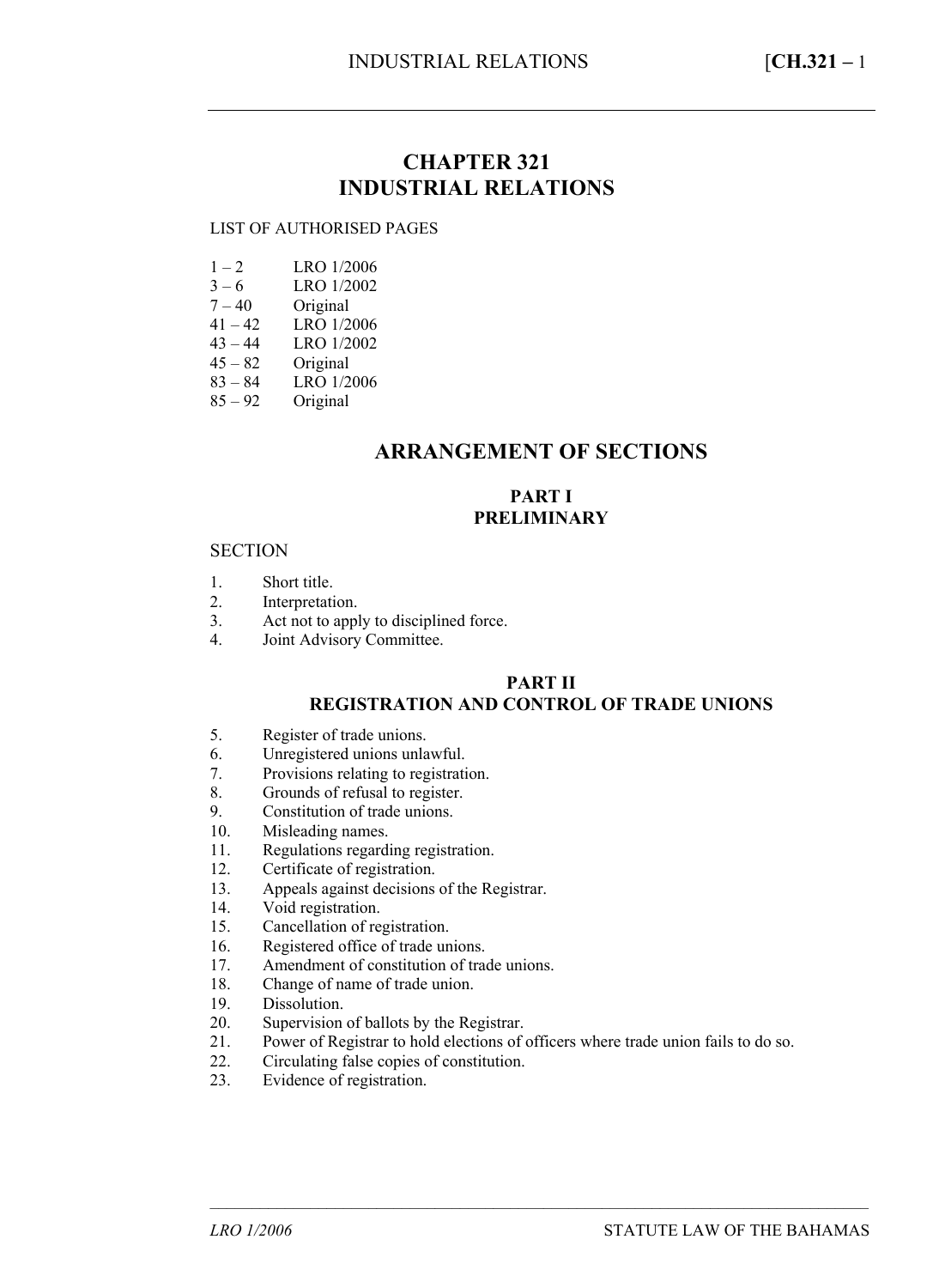- 24. Unions may own or lease land.
- 25. Property of trade unions vested in trustees.
- 26. Absence or disability of trustees.
- 27. Actions in respect of property of unions.
- 28. Membership of minors.
- 29. Payments otherwise than to legal personal representatives of moneys due to deceased members of trade unions.
- 30. Annual return.
- 31. Records of trade unions.
- 32. Officers' accounts.
- 33. Withholding, etc., effects of trade union.
- 34. Liability of trustees of unions.
- 35. Chapters 313 and 308 not applicable to trade unions.
- 36. Objects.
- 37. Immunity from criminal and civil responsibility.
- 38. Power to restrain certain convicted persons from managing unions.
- 39. Control of foreign connections of unions and federations.
- 40. Practical guidance for promotion of good industrial relations.

### **PART III RECOGNITION OF TRADE UNIONS**

- 41. Duty of employers to recognise and treat with unions.
- 42. Claims for recognition as bargaining agent.
- 43. Application to Minister for determination and decision in relation to previous recognition of a trade union as bargaining agent.
- 44. Time within which claim for recognition to be made.
- 45. Adversely affecting employee on account of trade union activity.

### **PART IV**

#### **INDUSTRIAL AGREEMENTS AND OTHER AGREEMENTS**

- 46. Industrial agreements.
- 47. Further provisions to be contained in industrial agreements.
- 48. Procedure in relation to industrial agreements.
- 49. Registration of industrial agreements by Tribunal.
- 50. Validity of industrial agreements.
- 51. Effect of industrial agreement.
- 52. Supplemental industrial agreements.
- 53. Certain contracts of unions not enforceable.

## **PART V INDUSTRIAL TRIBUNAL**

- 54. Establishment of Industrial Tribunal.
- 55. Jurisdiction of Tribunal.
- 56. Full Tribunal.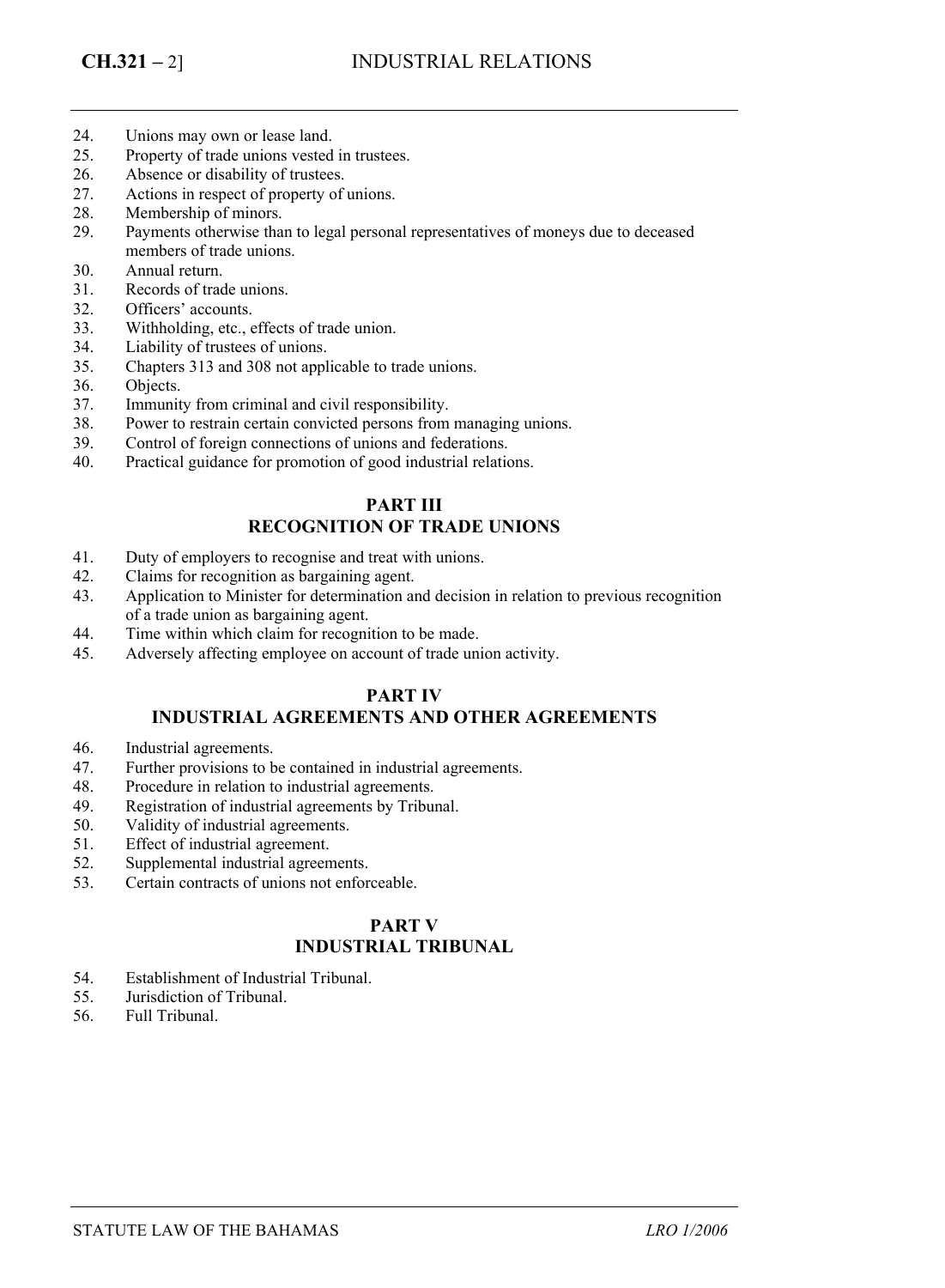- 57. Scope of hearing by Tribunal.
- 58. Powers of Tribunal.
- 59. Additional powers of Tribunal.
- 60. Reconciliation.
- 61. Recovery of compensation or damages.
- 62. Order may be made retroactive.
- 63. Interpretation of orders and of industrial agreements.
- 64. Appeal to Court of Appeal.
- 65. On whom award to be binding.
- 66. Rules.
- 67. Interpretation in Part V.

#### **PART VI TRADE DISPUTE PROCEDURE**

- 68. Trade dispute procedure.
- 69. Action by Minister on report.
- 70. Parties to enter into conciliation and to attend meetings called by Minister.
- 71. Settlements to be reported to Minister, to be filed with Tribunal, and to be binding.
- 72. Minister may refer disputes in essential services to the Tribunal.
- 73. Referral of disputes in non-essential services to Tribunal.
- 74. Strikes and lock-outs.
- 75. Illegal strikes and lock-outs.
- 76. Power of Minister to refer legal strike or lock-out to Tribunal.
- 77. Strikes and lock-outs prohibited during hearings.

#### **PART VII**

### **MAINTENANCE OF LAW AND ORDER AND PROTECTION OF PRIVATE RIGHTS**

- 78. Freedom of association.
- 79. Protection of persons refusing to take part in illegal trade disputes, strikes or lock-outs.
- 80. Breach of contract involving danger to life or property.
- 81. Picketing rules.
- 82. Prevention of intimidation or annoyance by violence or otherwise.
- 83. Relief by way of injunction against contravention of this Act.

### **PART VIII MISCELLANEOUS AND GENERAL**

–––––––––––––––––––––––––––––––––––––––––––––––––––––––––––––––––––––––––––––––

- 84. Offences not otherwise provided for.
- 85. Expenses.
- 86. Labour Certificate.<br>87. Fees.
- Fees.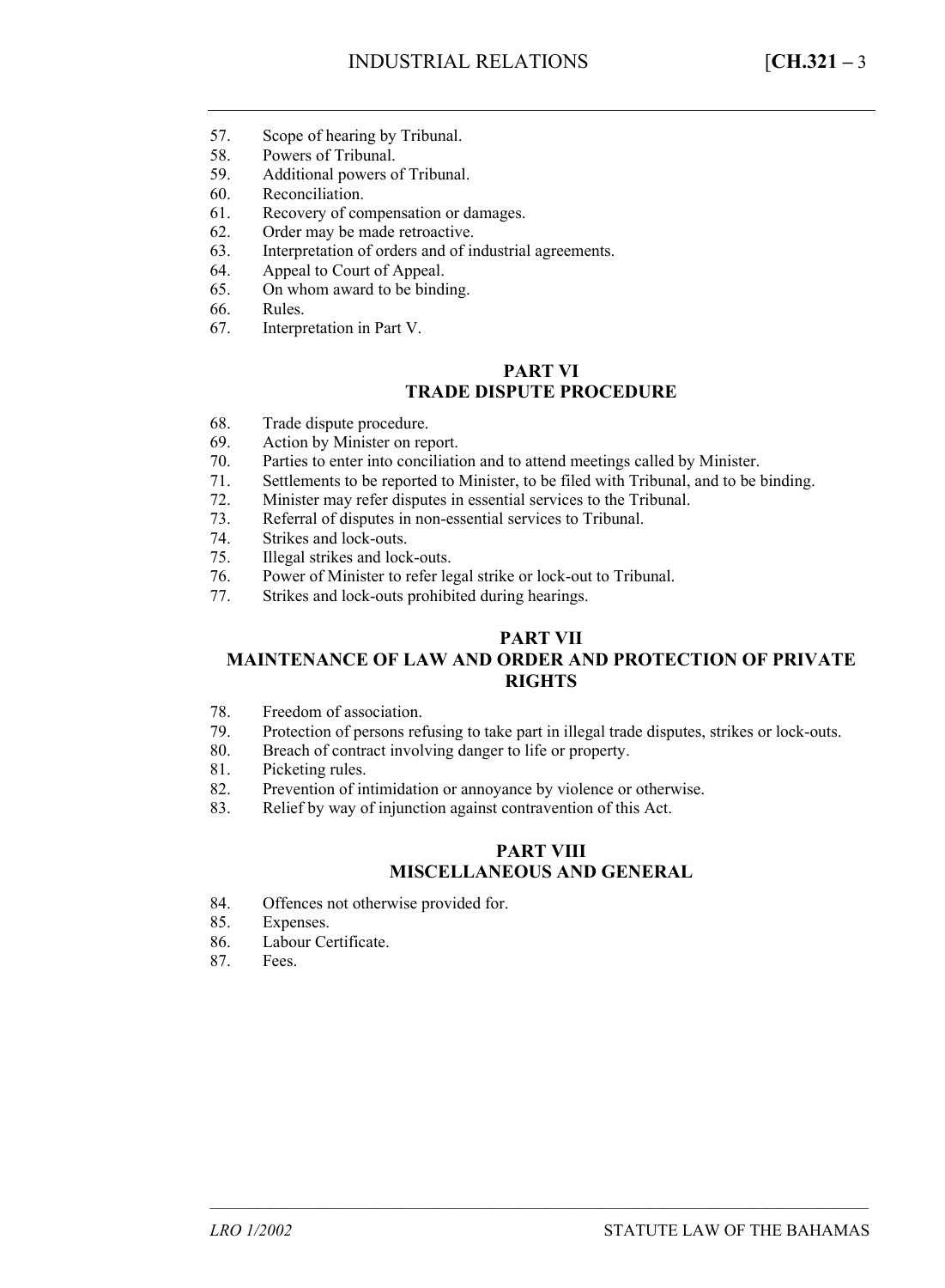FIRST SCHEDULE.

SECOND SCHEDULE — Picketing Rules.

THIRD SCHEDULE — Code of Industrial Relations Practice.

FOURTH SCHEDULE — Industrial Tribunal.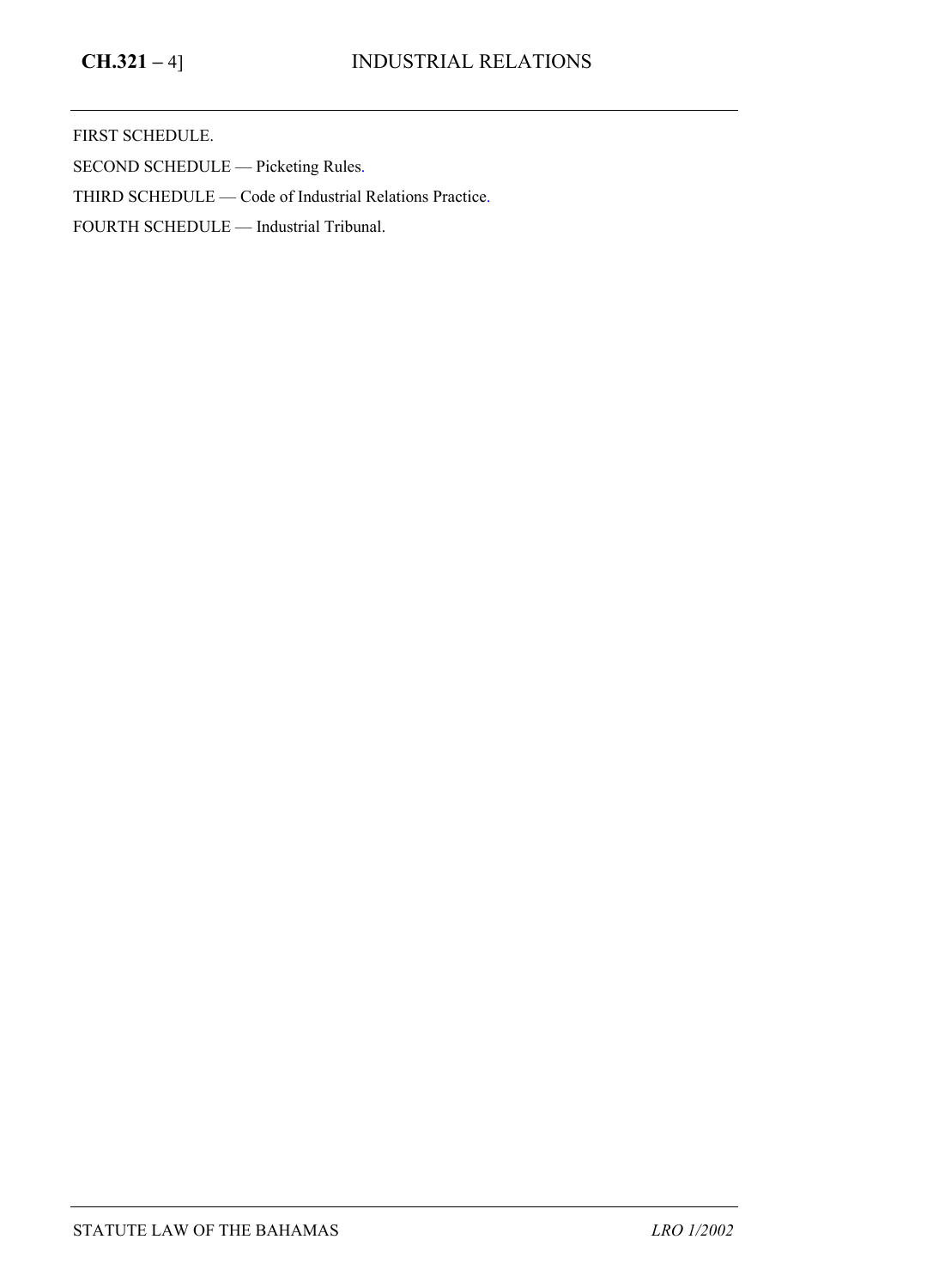# **CHAPTER 321**

### INDUSTRIAL RELATIONS

**An Act to provide for the registration and control of trade unions; for the recognition of trade unions by employers; for the registration of certain Industrial Agreements; for the establishment of an Industrial Tribunal and the regulation of trade disputes; for the repeal of certain parts of the Trade Union and Industrial Conciliation Act; and for other matters connected with or incidental to the aforesaid purposes.** 

*[Assent 26th August, 1970] [Commencement 1st March, 1971]* 

## **PART I PRELIMINARY**

1. This Act may be cited as the Industrial Relations Short title. Act.

2. (1) In this Act, unless the context otherwise Interpretation. requires —

"bargaining agent" means a trade union that acts or is entitled to act on behalf of employees —

- (a) in collective bargaining; or
- (b) in connection with an industrial agreement with their employer;
- "bargaining unit" means that unit of employees agreed upon between an employer and his employees or a trade union of employees or determined as an appropriate unit by the Minister under section 42 and comprising all the employees employed by that employer in a specific undertaking or any subdivision thereof;
- "Code of Industrial Relations Practice" means the *9 of 1996, s. 2.* Code of Industrial Relations Practice set out in the Third Schedule;

"collective bargaining" means negotiating in good faith with a view to the conclusion of an industrial agreement or the renewal or revision

–––––––––––––––––––––––––––––––––––––––––––––––––––––––––––––––––––––––––––––––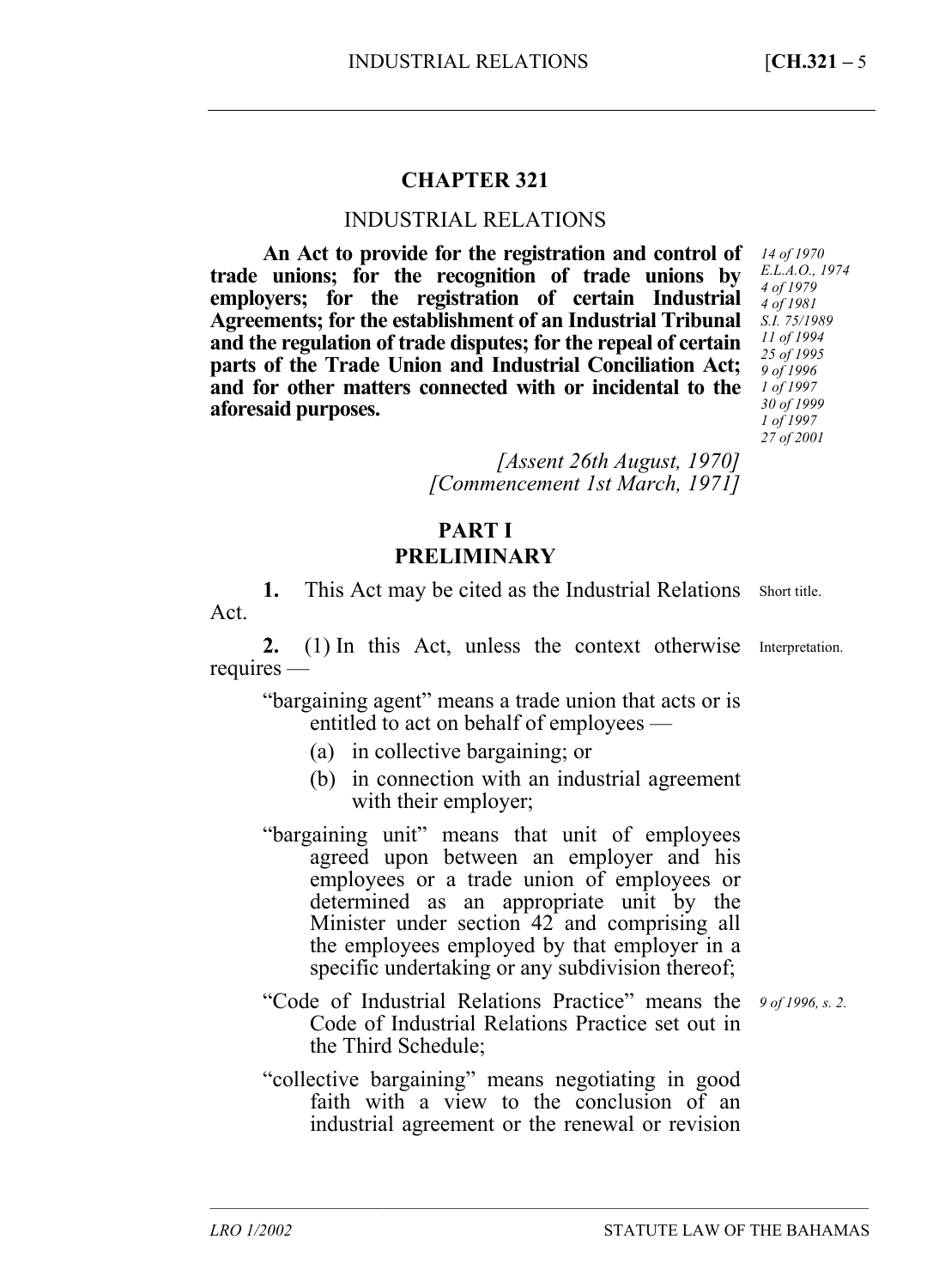|                  | thereof as the case may be; and "bargaining"<br>collectively" and "bargain collectively" shall<br>have corresponding meanings;                                                                                                                                                                                                                                                                                                                                                                      |
|------------------|-----------------------------------------------------------------------------------------------------------------------------------------------------------------------------------------------------------------------------------------------------------------------------------------------------------------------------------------------------------------------------------------------------------------------------------------------------------------------------------------------------|
|                  | "constitution" includes rules and bye-laws;                                                                                                                                                                                                                                                                                                                                                                                                                                                         |
|                  | "employee" means any person who has entered into<br>or works under (or, in the case of a contract<br>which has been terminated, worked under) a<br>contract with an employer, whether the contract<br>is for manual labour, clerical work or otherwise,<br>is expressed or implied, oral or in writing, and<br>whether it is a contract of service or apprentice-<br>ship, and "employer" and any reference to<br>employment shall be construed accordingly;                                        |
| 4 of 1979, s. 2. | "day" includes every day other than a Saturday, a<br>Sunday or a public holiday;                                                                                                                                                                                                                                                                                                                                                                                                                    |
|                  | "general dispute" means a trade dispute between an<br>employer and his employees or any of them<br>over the creation of new terms or conditions of<br>employment of any such employees;                                                                                                                                                                                                                                                                                                             |
|                  | "industrial agreement" means an agreement made<br>under section 46 between an employer on the<br>one hand and a trade union acting on behalf of<br>employees employed by such employer on the<br>other hand containing provisions respecting any<br>or all of the following matters, that is to say, the<br>terms or conditions of employment of the<br>employees or the rights, privileges or duties of<br>the employer and the employees, and the<br>prevention and settlement of trade disputes; |
| 9 of 1996, s. 2. | "Industrial Tribunal" or "Tribunal" means<br>the<br>Industrial Tribunal established under section 54;                                                                                                                                                                                                                                                                                                                                                                                               |
|                  | "limited dispute" means a trade dispute between an<br>employer and one or more of his employees over<br>the application to such employee or employees<br>of existing terms or conditions of employment or<br>the denial of any right applicable to such<br>employee or employees in relation to his or their<br>employment;                                                                                                                                                                         |
|                  | "lock-out" means the closing of a place of employ-<br>ment, or the suspension of work, or the refusal<br>by an employer to continue to employ any<br>number of persons employed by him in con-<br>sequence of a trade dispute, done with a view to                                                                                                                                                                                                                                                  |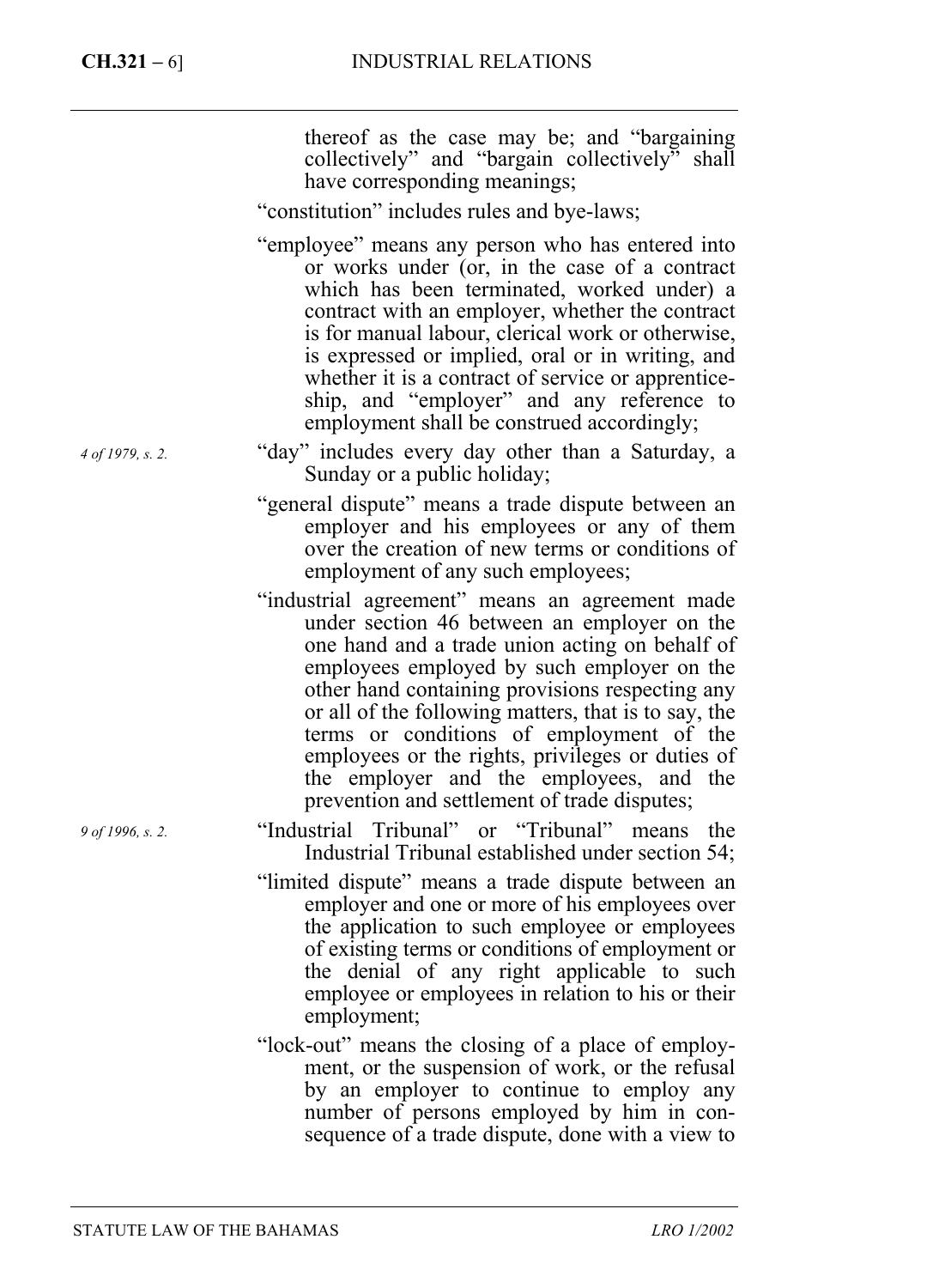compelling those persons, or to aiding another employer in compelling persons employed by that other employer, to accept terms or conditions of or affecting employment;

- "Minister" means the Minister responsible for Industrial Relations and "Ministry" shall be construed accordingly;
- "officer" in relation to a trade union includes a trustee;
- "printed" includes typed or mimeographed;
- "register" means the register kept by the Registrar pursuant to section 5, and "registered" and cognate expressions shall be construed accordingly;
- "regulations" means regulations made under this Act and in the manner provided by this Act;
- "remuneration" includes wages, benefits in kind and allowances;

"statutory objects" means —

- (a) in relation to any trade union of employees, the regulation of the relations between employees and their employers, the protection and furtherance of the lawful interests of its members as employees and the provision of benefits to members;
- (b) in relation to any trade union of employers, the regulation of the relations between its members and their employees, and the protection and furtherance of the lawful interests of its members as employers;
- "strike" means the cessation of work by a body of persons employed acting in combination, or a concerted refusal or a refusal under a common understanding of any number of persons employed to continue to work for an employer in consequence of a trade dispute, done as a means of compelling their employer or any person or body of persons employed, or aiding other employees in compelling their employer, or any person or body of persons employed, to accept or not to accept terms or conditions of or affecting employment;

–––––––––––––––––––––––––––––––––––––––––––––––––––––––––––––––––––––––––––––––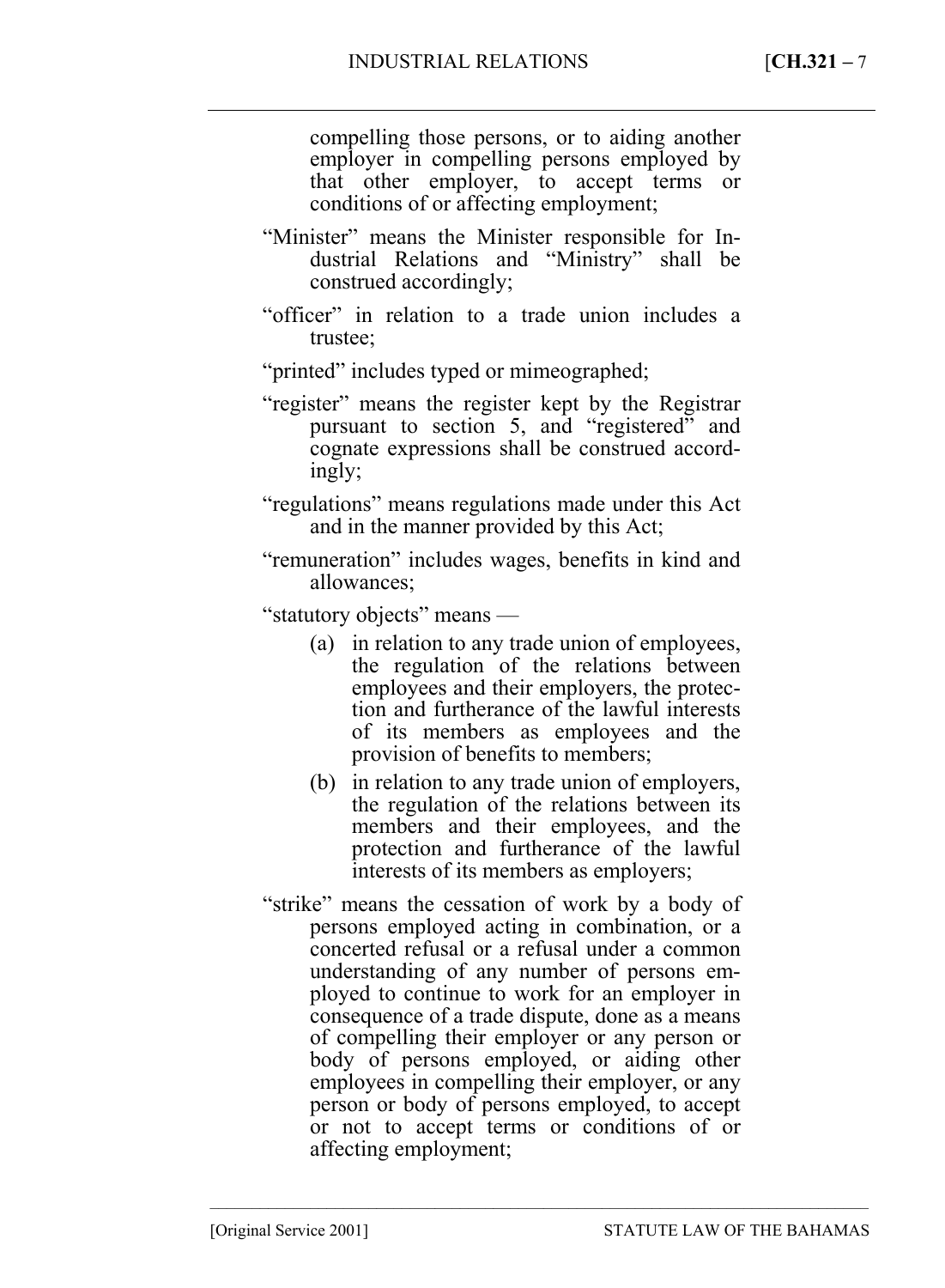- "trade dispute" or "dispute" means any dispute or difference or apprehended dispute or difference between one or more employers and one or more employees, or between one or more employees and one or more other employees, which is connected with the employment or non-employment or the terms or conditions of employment, of any person, and includes a general dispute and a limited dispute;
- "trade union" or "union" means any combination or association of employers or employees, whether temporary or permanent, the principal objects of which are statutory objects.

(2) In this Act, unless the contrary intention appears, references to a Part or section are references to a Part or section of this Act, and references to a subsection are references to a subsection of that section.

(3) For the purposes of this Act, a person shall be a member in good standing of a trade union if, at the date of application for recognition by that union as bargaining agent, he either —

- (a) has been a member of that union for the entire period of thirty days prior to that date, has paid in respect of that period at least some part of the dues and his membership of the union is not suspended or;
- (b) has joined the union within that period
	- (i) by making and signing an application for membership of the trade union in the appropriate form; and
	- (ii) by paying on his own behalf the admission fee prescribed in the constitution of the union or, if no admission fee is so prescribed, by paying on his own behalf by way of union dues an amount equal to the dues payable in respect of not less than thirty days; and
	- (iii) by being received into the union in the manner prescribed by the constitution of the union.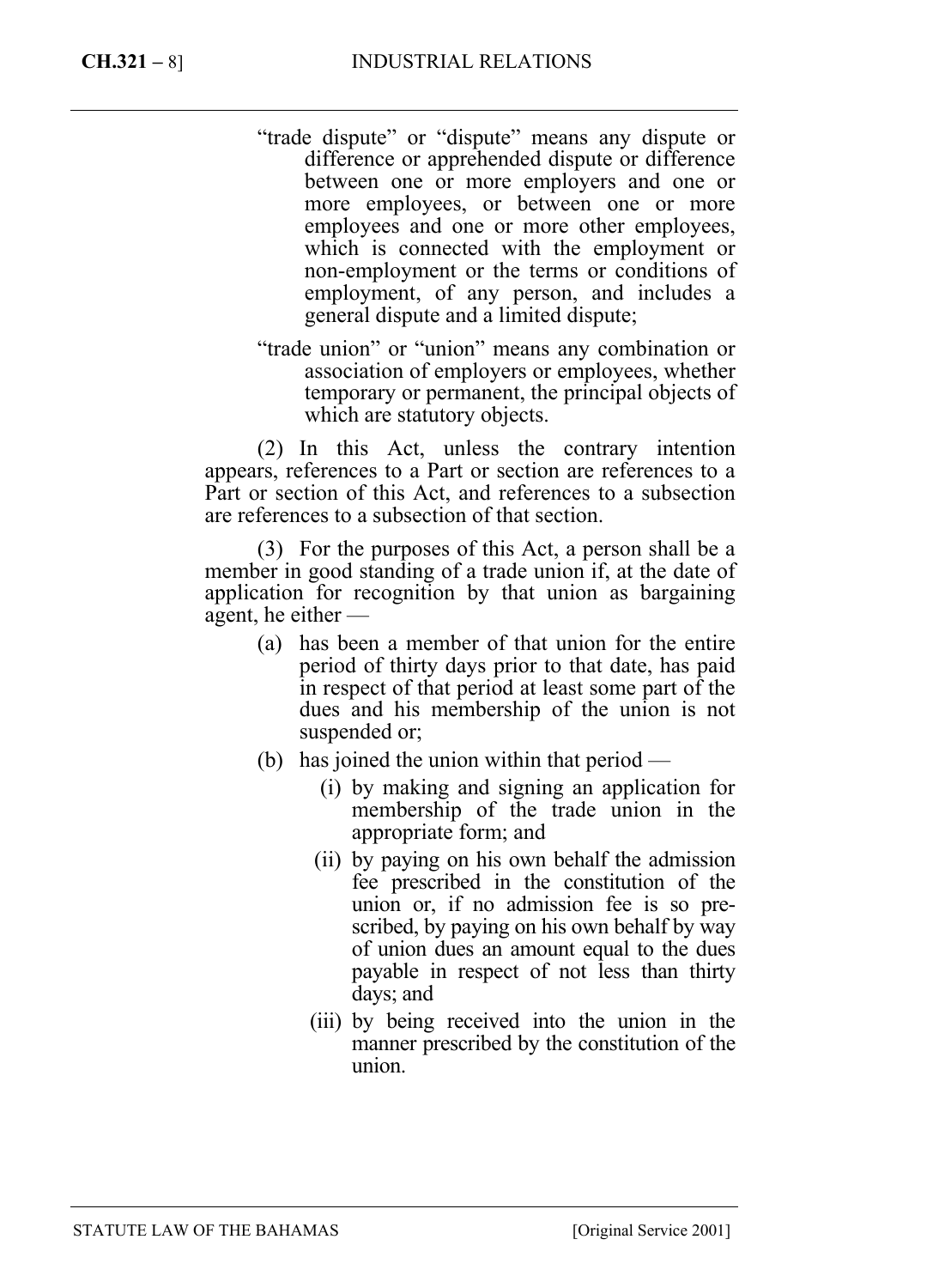**3.** (1) This Act shall not apply to service or employment, or to persons serving or employed, in a disciplined force.

(2) In subsection (1) "disciplined force" has the meaning given to that expression in subsection (1) of Article 31 of the Constitution.

<sup>25</sup>**4.** (1) The Minister shall appoint for a period not exceeding three years a Joint Advisory Committee which shall consist of not more than five public officers and not more than five members representing employers and not more than five members representing employees.

(2) A public officer shall be chairman of the Joint Advisory Committee.

(3) The Joint Advisory Committee shall advise the Minister on such matters as may be referred to it from time to time by the Minister concerning labour relations in The Bahamas.

## **PART II**

# **REGISTRATION AND CONTROL OF TRADE UNIONS**

**5.** (1) There shall be compiled and maintained by an officer of the Ministry designated by the Minister (hereafter in this Act referred to as "the Registrar") a register of trade unions in which shall be entered the several matters respecting trade unions that are authorised or required by this Act to be registered.

(2) Any document in the register shall be open to inspection by, and copies thereof shall be available to, any public officer in connection with the discharge by him of any public duty, and any such document affecting any union shall also be open to inspection, and copies thereof shall be available for purchase, at such fees as may be prescribed, by any member of such union identifying himself as such to the Registrar.

**6.** It shall not be lawful for any trade union to commence, or for any person to take part in, any activities of any trade union if such union is not a union registered under this Act, and every person who takes part in any activities of such a union shall be guilty of an offence and liable, on summary conviction, to a fine not exceeding fifty

–––––––––––––––––––––––––––––––––––––––––––––––––––––––––––––––––––––––––––––––

Act not to apply to disciplined force.

Joint Advisory Committee. *25 of 1995, s. 2 and Sch.* 

Register of trade unions.

Unregistered unions unlawful.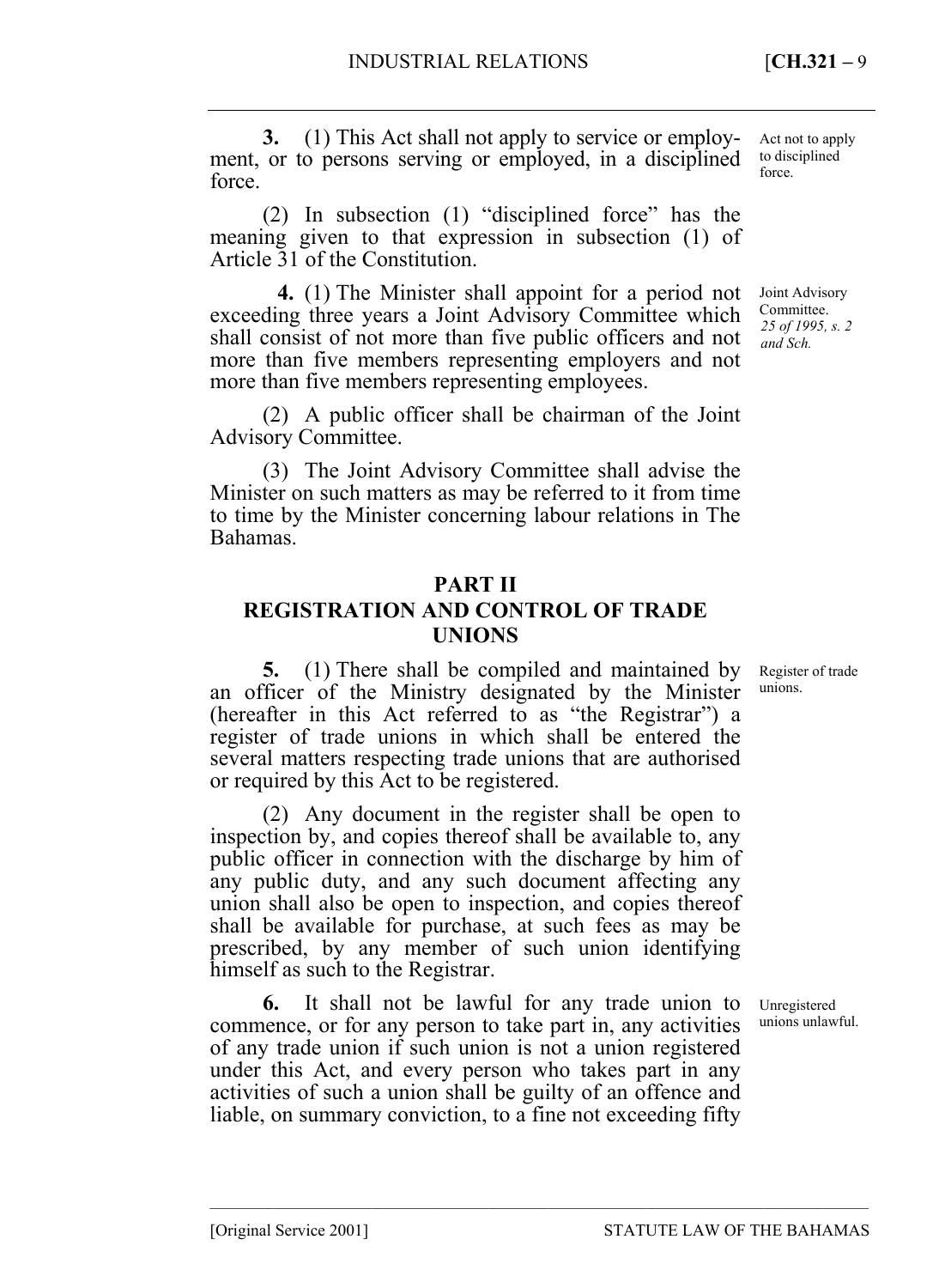dollars; and every officer and every member of the executive committee or other governing body of a union which commences any activities as a union without being registered under this Act, shall also be guilty of an offence and liable, on summary conviction, to a fine not exceeding fifty dollars, and to a further fine of ten dollars for every day during which he remains a member of the committee or other governing body of such union after such conviction until such union either is dissolved or is registered under this Act.

**7.** (1) Every application to register a trade union shall be sent to the Registrar and shall be accompanied by two printed copies of the constitution of the union (to each of which, in the case of a union of employers, not less than three members, and, in the case of a union of employees, not less than fifteen of the members shall have subscribed their names) and shall also be accompanied by a list of the titles, names, addresses and occupations of the officers of the union.

(2) If the Registrar is satisfied that any trade union applying for registration under this Act has complied with all the requirements of this Act and of all regulations respecting registration in force thereunder, he shall register such union and shall file one of the copies of its constitution in the register and shall certify on the other copy that the constitution has been registered and return that copy to the union; but, if the Registrar is not so satisfied, he shall send notice in writing to the union of his decision, stating his reasons therefor, and shall afford the union a reasonable opportunity of amending its constitution; and, if the union avails itself of that opportunity, he shall reconsider his decision in the light of any amended constitution which is submitted to him.

**8.** (1) The Registrar shall refuse to register a trade union if he is satisfied —

- (a) having regard to the constitution of the union and to any other information furnished by it, that its principal objects are not statutory objects; or
- (b) that any one or more of the objects of the union are unlawful; or

Provisions relating to registration.

Grounds of refusal to register.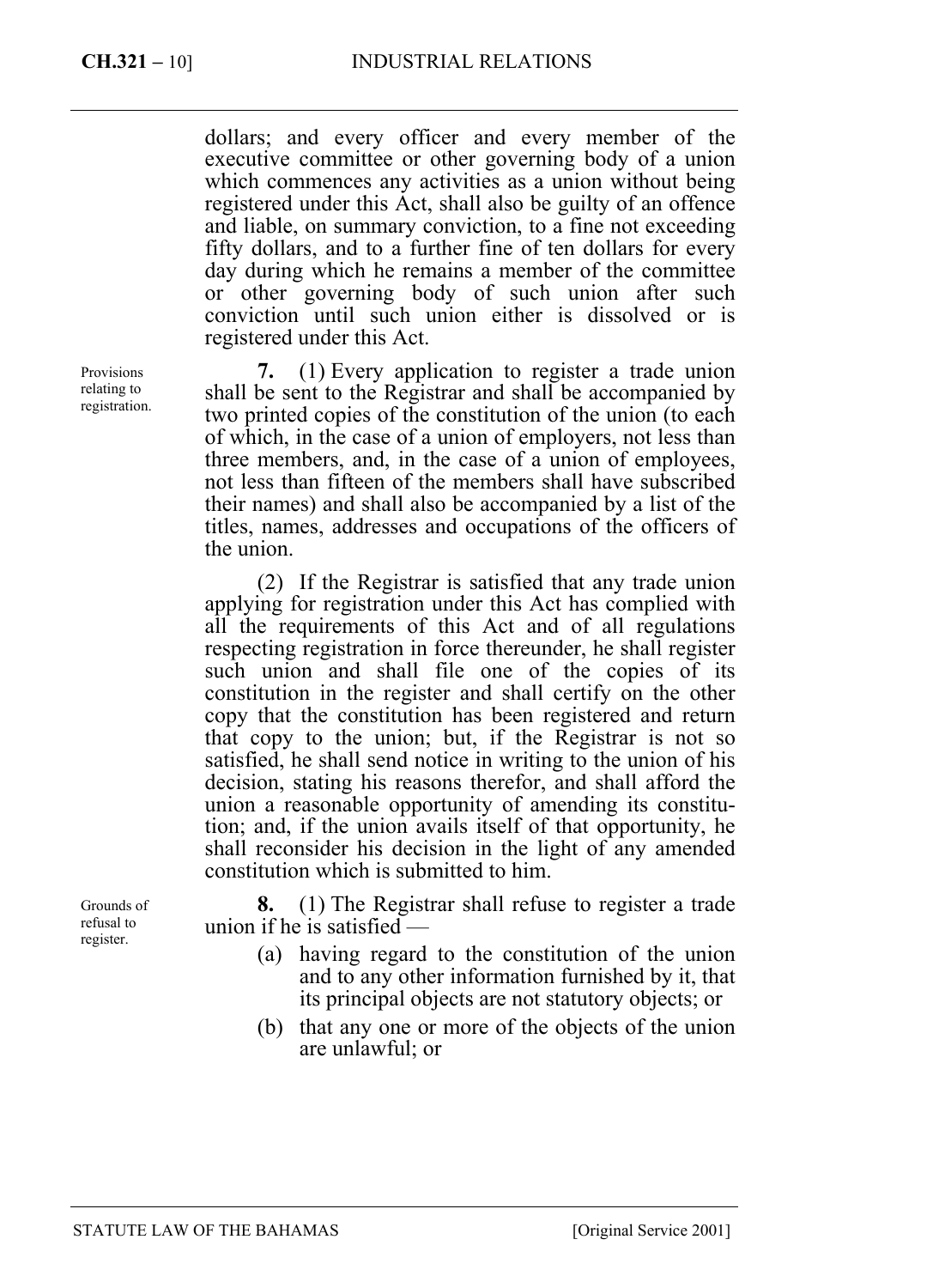- (c) that the union is seeking registration under a name identical with that under which an existing union has been registered or so nearly resembling that name as to be likely to deceive members of the public; or
- (d) that the constitution of the union does not comply with any of the provisions of the following sections of this Act, namely —
	- (i) of section 9 (which relates to the matters to be provided for in such constitution);
	- (ii) of section 10 (which relates to misleading names);
	- (iii) of section 20 (which relates to the taking of secret ballots); or
- (e) after applying the rules for the registration of trade unions under this Act, that the union should not be registered.

(2) For the purposes of paragraph (e) of subsection (1), the rules for the registration of trade unions under this Act are the rules set forth in Part I of the First Schedule, First Schedule. and it shall be the duty of the Registrar to act in accordance with the said rules in relation to the registration of trade unions.

(3) In paragraph (e) of subsection (1), in subsection (2) and in Part I of the First Schedule "trade union" means trade union of employees.

**9.** The constitution of every trade union which is registered under this Act, shall contain provisions in respect of all the matters prescribed in Part II or, as the case may be, Part III of the First Schedule.

10. (1) The Registrar shall not register any trade Misleading union under any name which, in his opinion —

- (a) is deceptive or objectionable in that it contains a reference, direct or indirect, to any personage, practice or institution (whether imperial, national or of any other kind); or
- (b) is otherwise unsuitable as a name for a trade union.

–––––––––––––––––––––––––––––––––––––––––––––––––––––––––––––––––––––––––––––––

(2) Before registering any trade union, the Registrar shall publish a notice in the *Gazette* stating the name by which he proposes to register the union, and if, within such

Constitution of trade unions.

names.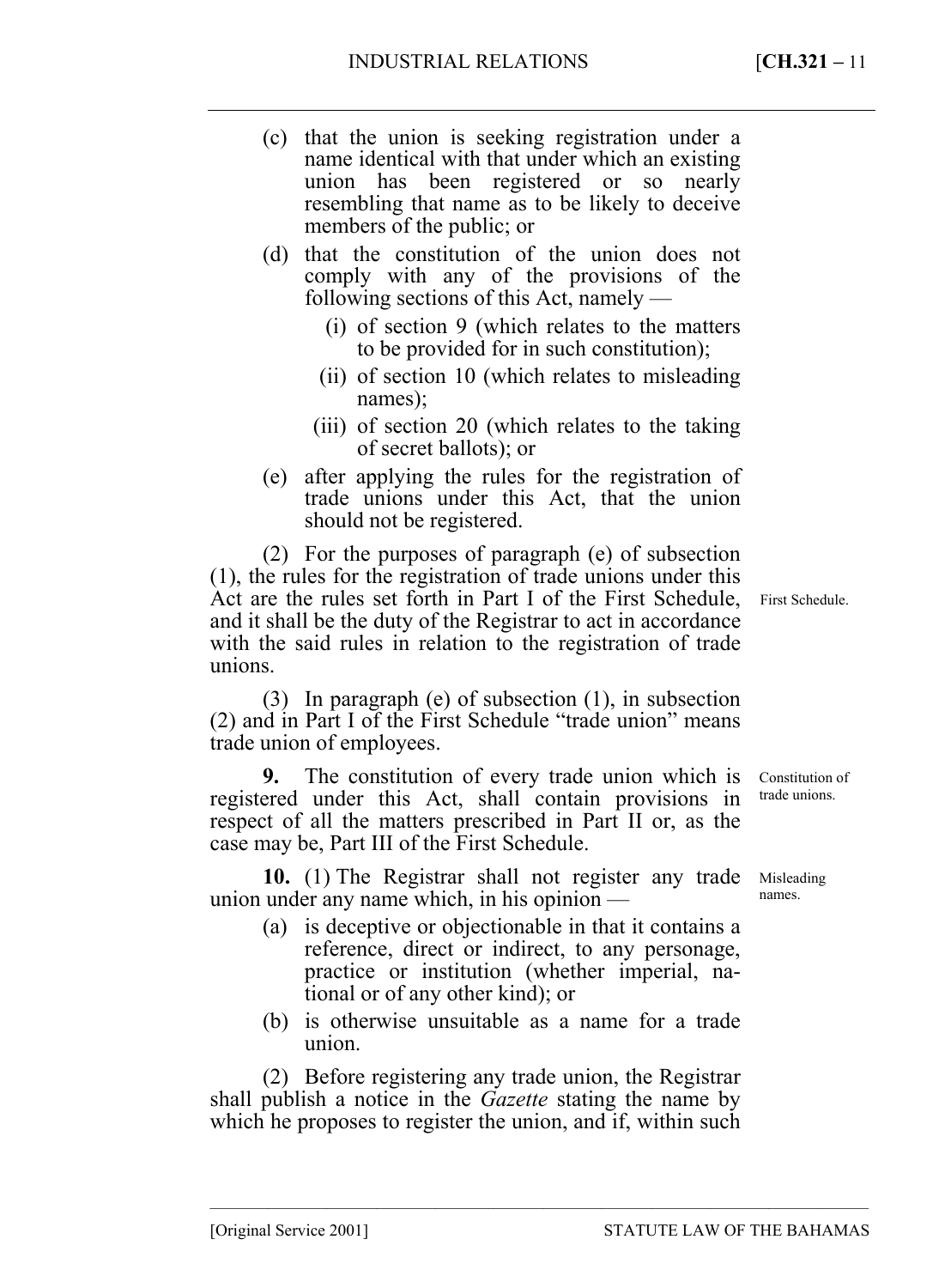time (not being less than one month) as may be limited by such notice, any person files an objection to that name on any of the grounds mentioned in subsection (1), the Registrar shall take the same into consideration and, if he considers the objection to be well founded, he shall refuse to register the union under that name.

Regulations regarding registration.

**11.** The Minister may make provision by regulations respecting any of the following matters —

- (a) the documents and information to be furnished by any applicant for the registration of a trade union under this Act;
- (b) the forms to be used for such registration;
- (c) the seal (if any) to be used for such registration;
- (d) the inspection of documents kept in the register under this Act;
- (e) the fees to be paid under this Act.

**12.** The Registrar, upon registering a trade union under this Act, shall issue to the union a certificate of registration, which certificate, unless the registration of the union is proved to have been cancelled and subject to the provisions of section 13, shall be conclusive evidence that the provisions of this Act and of any regulations made thereunder with respect to registration have been complied with.

Appeals against decisions of the Registrar.

Certificate of registration.

- **13.** Any person aggrieved —
- (a) by any decision of the Registrar
	- (i) not to register a trade union under this Act; or
	- (ii) to cancel the registration of a union; or
	- (iii) not to register an amendment of the constitution, or a change of name, of a trade union; or
- (b) by the refusal of an officer of the Ministry to certify any ballot as having been properly taken,

may appeal in respect thereof to the Minister, who may, with effect from the date of the determination of the appeal, reverse the decision of the Registrar or officer or confirm it.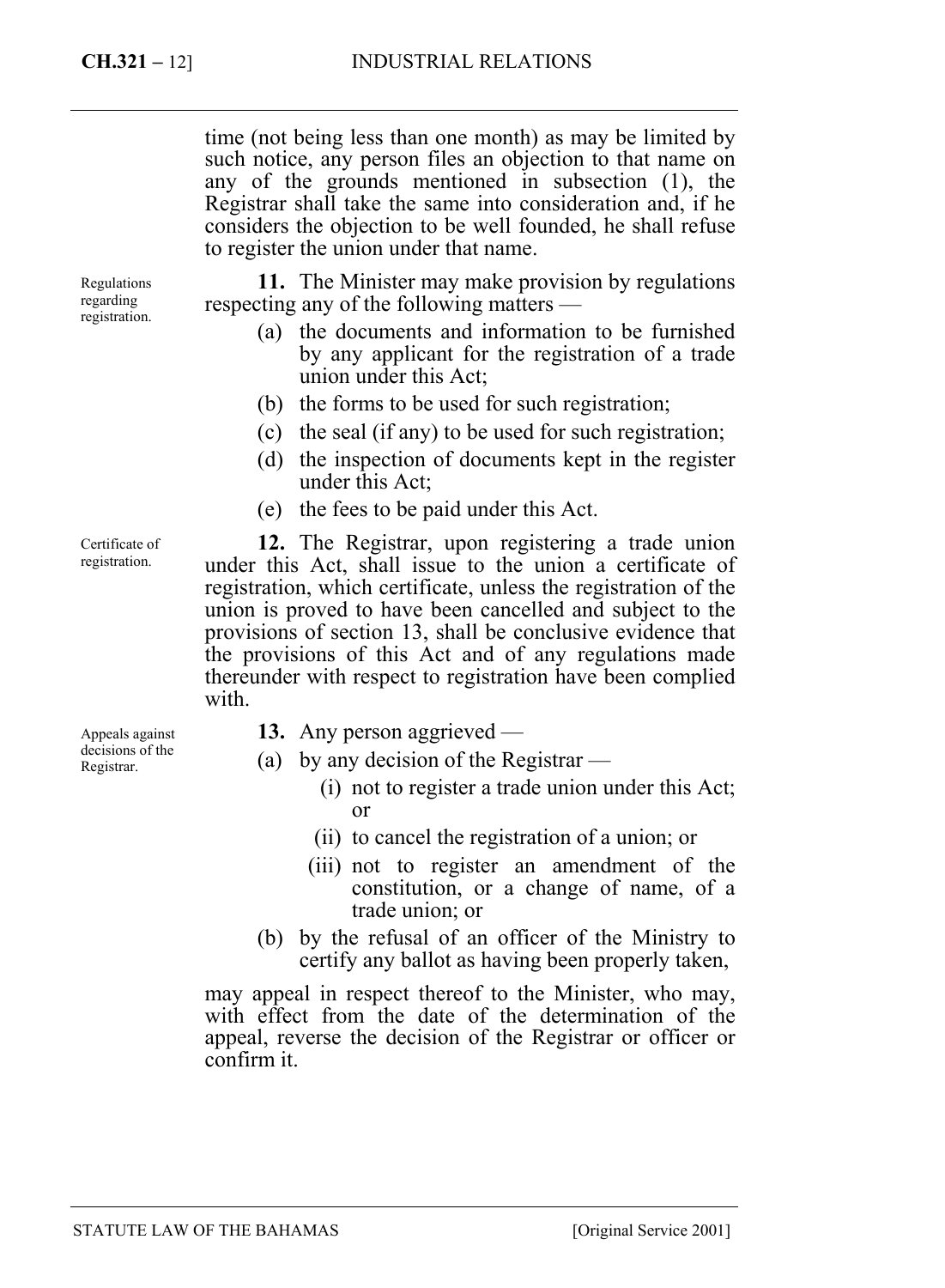**14.** If, notwithstanding that any of the purposes of a trade union is unlawful, such union is registered under this Act, such registration shall be void.

**15.** (1) The Registrar shall cancel the registration of a trade union —

- (a) at the request of the union, to be evidenced in such manner as the Registrar shall from time to time direct; and
- (b) subject to the provisions of subsection (2), on proof to his satisfaction —
	- (i) that the registration was obtained by fraud or mistake; or
- (ii) that the Tribunal has made a determination *1 of 1997, s. 2.* against the union under subsection (2) of section 51; or
	- (iii) that the registration is void under section 14; or
	- (iv) that the union has wilfully and after notice in writing from the Registrar, violated any of the provisions of this Act or any regulations or, in the case of a union having a constitution making provision for the protection of the respective sectional interests of its members, any such provision; or
	- (v) that the principal objects for which the union is actually carried on are not statutory objects; or

–––––––––––––––––––––––––––––––––––––––––––––––––––––––––––––––––––––––––––––––

(vi) that the union has ceased to exist.

(2) Before the registration of a union is cancelled under the provisions of paragraph (b) of subsection (1), not less than two months notice in writing, specifying the ground on which it is proposed to cancel the registration, shall be given by the Registrar by sending such notice to the registered office of the union concerned and, if the union before the expiry of the notice satisfies the Registrar, in any case where the matter complained of by the Registrar is capable of remedy by the union, that the matter has been remedied or will be remedied within a period of time acceptable to the Registrar, the Registrar shall not cancel the certificate of registration.

Void registration.

Cancellation of registration.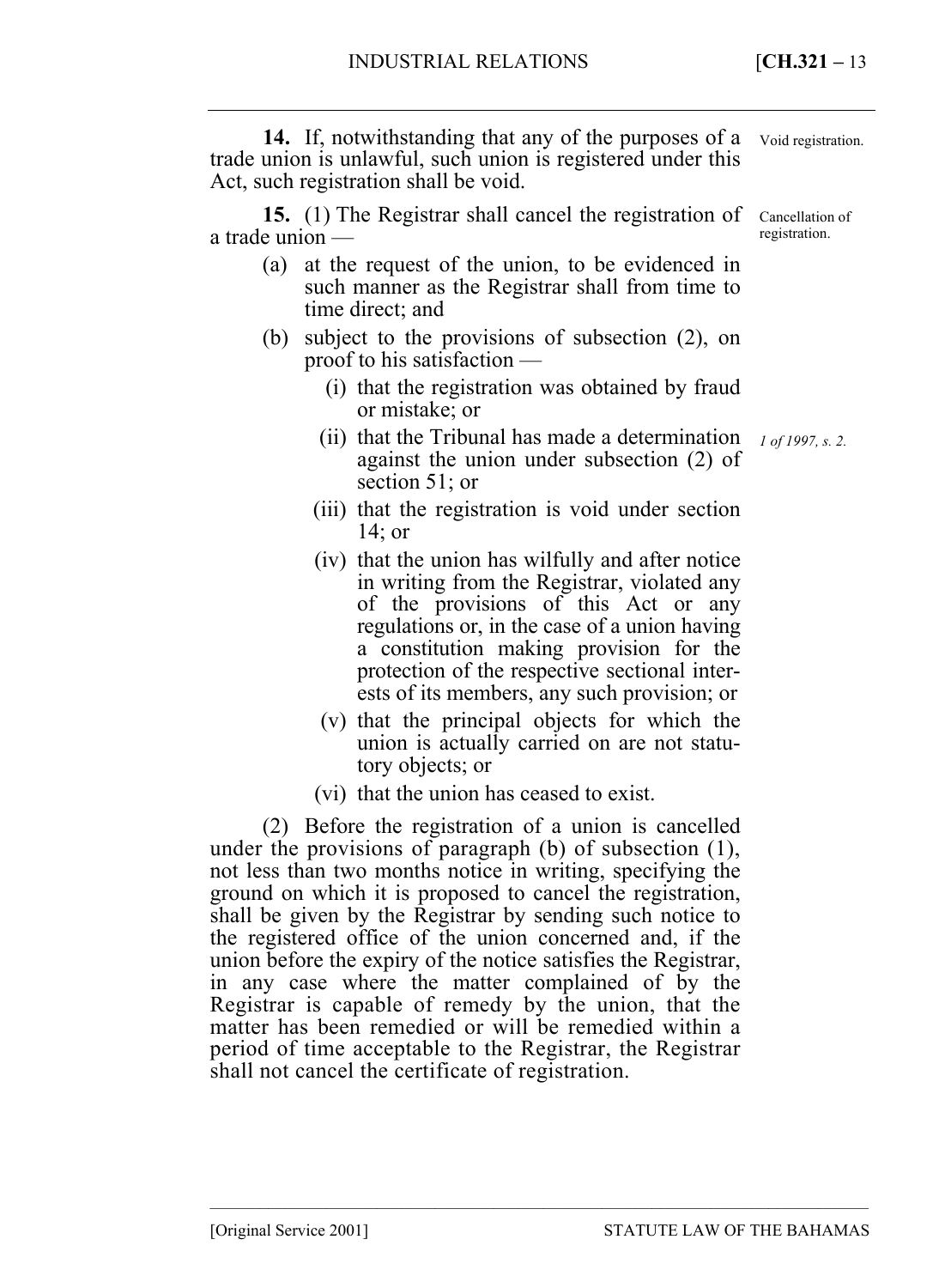(3) The Registrar shall as soon as may be after the decision has been taken to cancel the registration of a union under the provisions of this section cause notice of the fact to be published in the *Gazette*, and the cancellation shall take effect on the date of such publication in the *Gazette*.

Registered office of trade unions.

**16.** (1) Every trade union which is registered under this Act shall have a registered office, to which all communications and notices may be sent; and if any such union is in operation at any time after the expiration of fourteen days after it is registered under this Act without having such an office, each of its officers and each member of its executive committee or other governing body shall be guilty of an offence and liable, on summary conviction, to a fine not exceeding five dollars for every day during which it is in operation without a registered office.

(2) Notice of the situation of such registered office and of any change thereof shall be given to the Registrar and registered by him, and shall be published by him in three successive numbers of the *Gazette*.

**17.** (1) A trade union which is registered under this Act may, subject to the provisions of this section and in the manner directed by its constitution, alter its constitution.

(2) Two printed copies of every resolution for the alteration of the constitution of a registered trade union shall be sent to the Registrar by an officer of the union, together with a statutory declaration by such officer stating that the provisions of the constitution regarding the amendment of the constitution have been complied with, and until such resolution is registered the same shall not take effect.

(3) If the Registrar is satisfied that all the provisions of the union's constitution and all the provisions of this Act regarding amendment have been complied with, and that he would register such union if the constitution as now resolved to be amended were the subject of an original application for registration, he shall file one of the copies of the resolution in the register, and shall certify on the other copy that the resolution has been registered and return that copy to the officer of the union; but if he is not so satisfied the Registrar shall refuse to register that resolution.

Amendment of constitution of trade unions.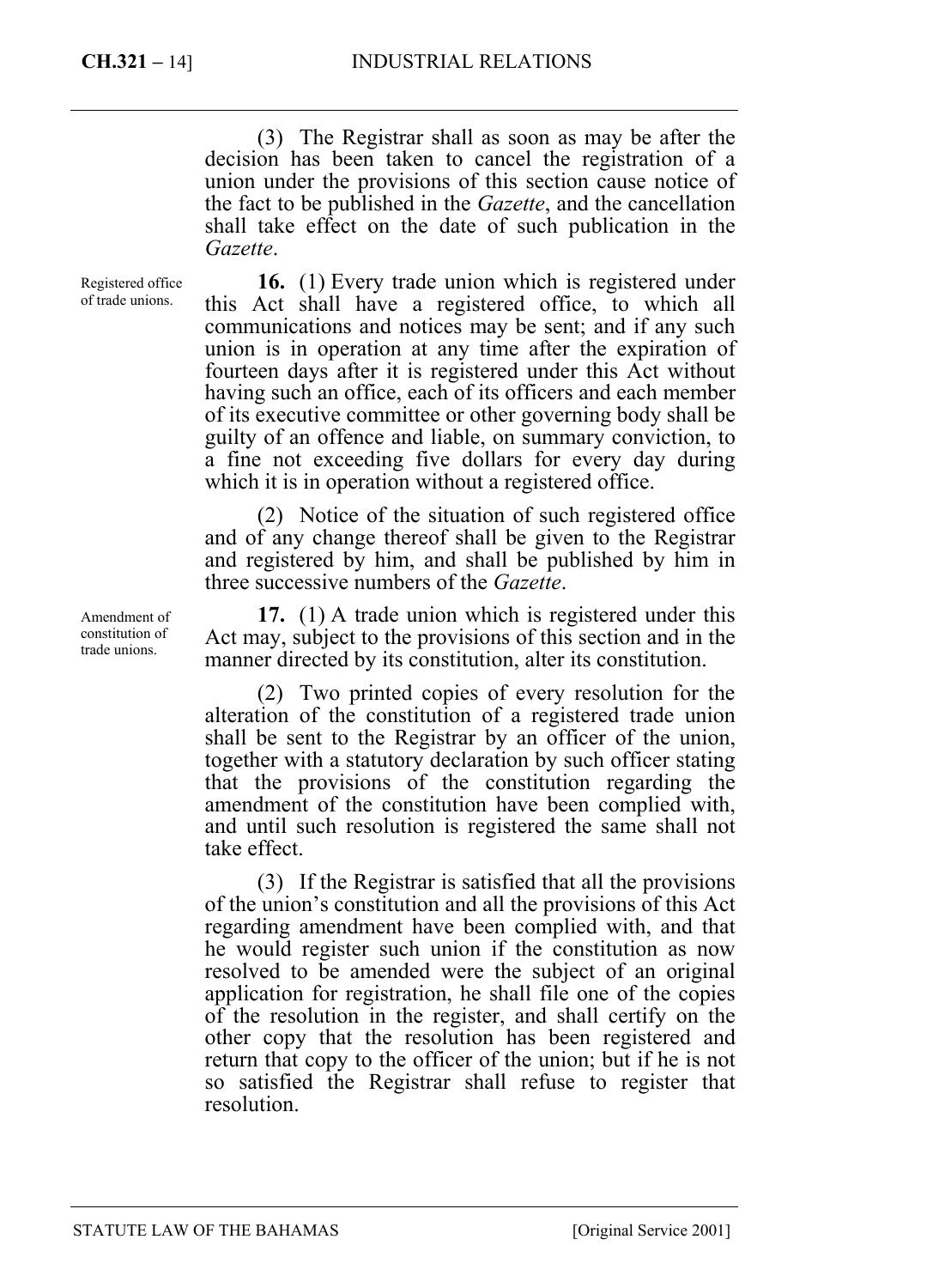**18.** (1) A trade union which is registered under this Act may, subject to the provisions of this section and in the manner directed by its constitution, change its name.

(2) Two printed copies of every resolution for the change of name of a registered trade union shall be sent to the Registrar by an officer of the union, together with a statutory declaration by such officer stating that the provisions of the constitution of the union and the provisions of this Act regarding the changing of the name have been complied with, and until such resolution is registered the same shall not take effect; and, if the Registrar is satisfied that all such provisions have been complied with, he shall file one of the copies of the resolution in the register, and shall certify on the other copy that the resolution has been registered and return that copy to the officer of the union; but if he is not so satisfied the Registrar shall refuse to register that resolution.

(3) The Registrar shall not register a resolution for a change of name to a name identical with the name of any trade union which is registered under this Act and which has not been dissolved, or so nearly resembling such name as to be likely to deceive members of the public.

(4) The provisions of section 10 shall apply in relation to the registration of a change of name as those provisions apply in relation to the original registration of a union.

(5) No change of name shall affect any right or obligation of any trade union which is registered under this Act, or of any officer or member thereof, and any legal proceedings may be brought or continued by or against the union under its new name, or by or against any officer or member thereof, as if the change of name had not been made.

**19.** The constitution of every trade union which is registered under this Act shall provide for the manner of its dissolution, and notice of every dissolution, signed by every person who was an officer or a member of the executive committee or other governing body of the union at the time of its dissolution, shall be sent within fourteen days of the date of such dissolution to the Registrar, and shall be registered by him.

–––––––––––––––––––––––––––––––––––––––––––––––––––––––––––––––––––––––––––––––

Dissolution.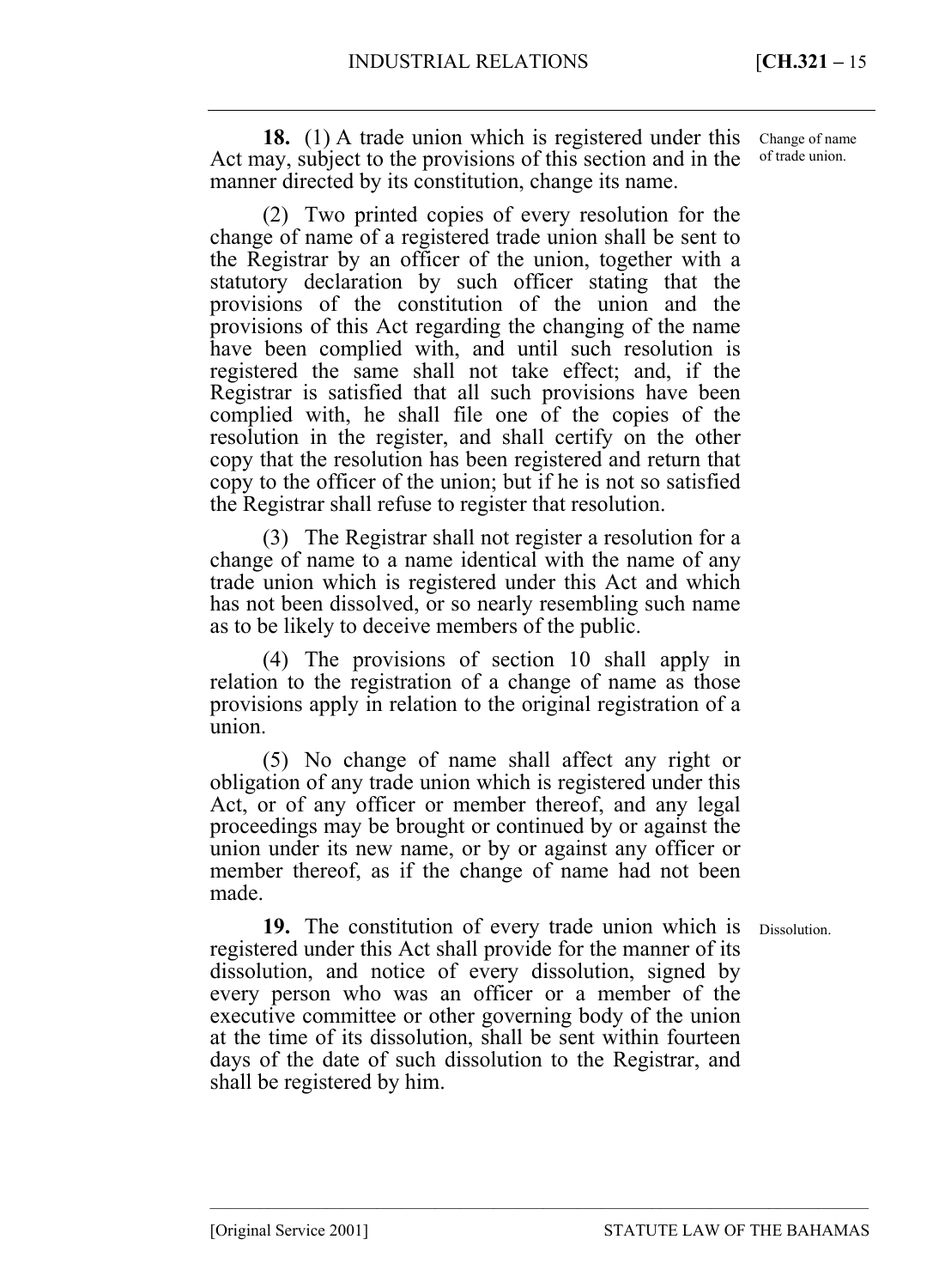Supervision of ballots by the Registrar.

**20.** (1) The constitution of every trade union registered under this Act shall provide for the taking of a secret ballot for all of the following purposes, namely —

- (a) the election or removal of any officer or member of its executive committee or other governing body;
- (b) the amendment of its constitution, including any change of name;
- (c) where the union is a union of employees, the taking of strike action,

and the Registrar shall not approve any such constitution unless he is satisfied that every member of the union has thereunder an equal right and a reasonable opportunity of voting, and that the secrecy of the ballot is properly secured thereby.

(2) Whenever any trade union proposes to take any ballot for any of the purposes referred to in paragraph (a) or (b) of subsection (1), not less than seven days' notice in writing shall be given to the Registrar of the intention to take the ballot, and of the time and place at which it will be taken and the ballot shall be taken under the supervision of the Registrar or a designated officer, who shall attend at the time and place; and unless the ballot is so taken and is certified by the Registrar or a designated officer as the case may be to have been properly taken, the ballot shall be void and of no effect and the Registrar or a designated officer shall direct a further ballot to be taken.

(3) Whenever a trade union proposes to take any ballot for the purpose of determining on strike action, not less than two days notice in writing and shall be given to the Minister of the intention to take the ballot, and of the time and place at which it will be taken, and the ballot shall be taken under the supervision of an officer of the Ministry, who shall attend at that time and place; and, unless the ballot is so taken and is certified by that officer to have been properly taken, the union concerned shall not be deemed to have determined upon strike action in accordance with the provisions of this section.

*4 of 1979, s. 3.* 

(4) For the purposes of this section and section 21 "designated officer" means a public officer designated in writing by the Minister for the purpose.

*4 of 1979, s. 3.*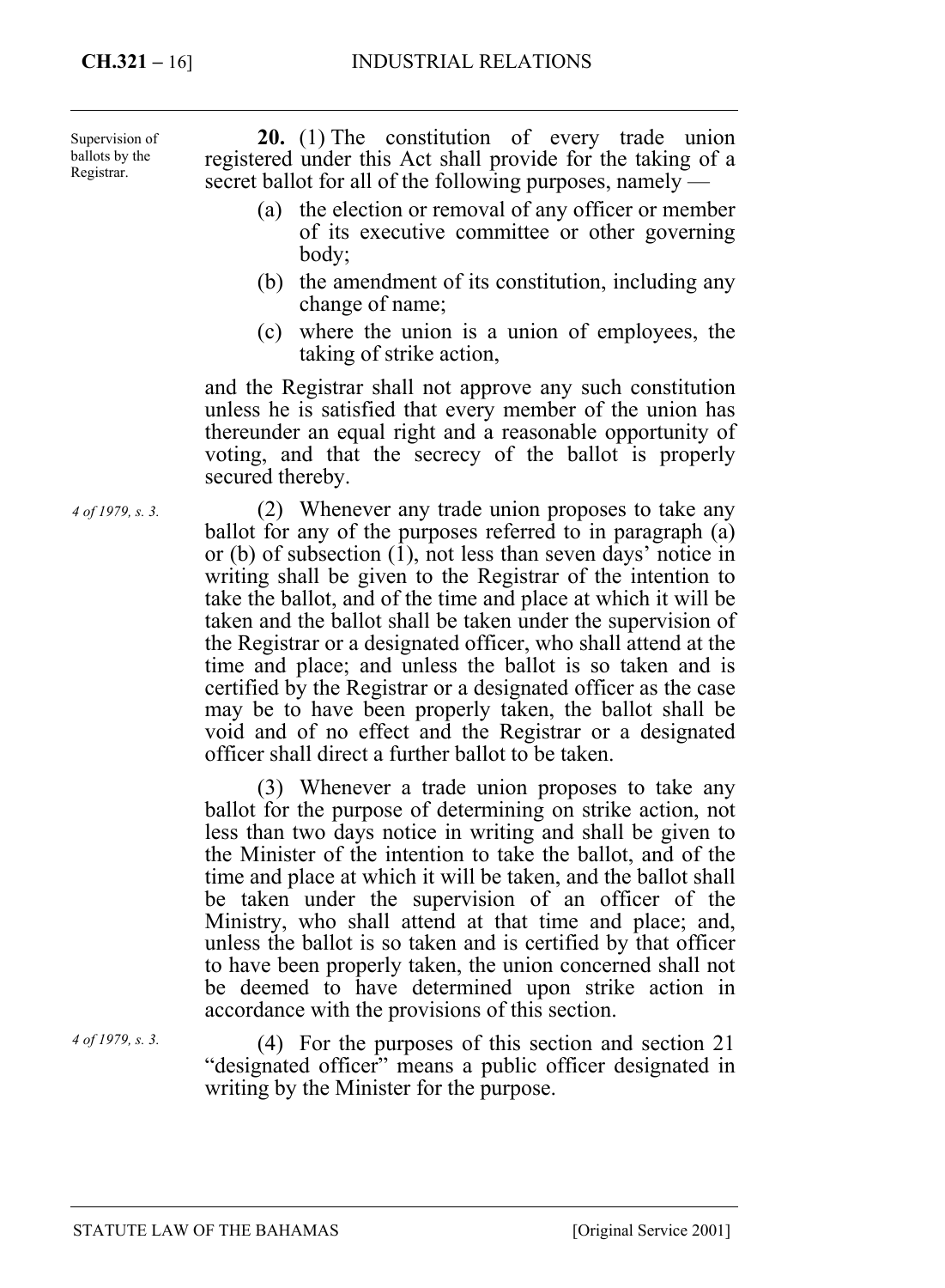**21.** (1) Where a trade union which is registered under this Act fails to take a secret ballot for the purpose of the election of any officer or member of its executive committee or other governing body at the time set forth in its constitution, the Registrar or a designated officer may direct that a ballot shall be taken under his supervision and cause notice of the ballot to be published in the *Gazette* and in at least one daily newspaper printed and circulated in *4 of 1979, s. 4.*  Power of Registrar to hold elections of officers where trade union fails to do so.

(2) A notice under subsection (1) shall specify the day on which and the time and place at which the ballot is to be taken.

(3) Every officer and every member of the executive committee or other governing body of any trade union who fails to comply with a directive of the Registrar or a designated officer issued pursuant to subsection (1) shall be guilty of an offence and liable on summary conviction to a fine not exceeding one thousand dollars.

**22.** (1) If any person, with intent to mislead or defraud, gives to any person a document purporting to be a copy of the constitution of a trade union on the pretence that such document is a true copy of the constitution of a trade union which is registered under this Act, when either —

(a) such document is not a true copy as aforesaid; or

(b) such union is not so registered,

such person shall be guilty of an offence and liable, on summary conviction, to a fine not exceeding one hundred dollars or to imprisonment for a term not exceeding three months, or to both such fine and imprisonment.

(2) For the purposes of this section, the expression "constitution" shall be deemed to include any part of a constitution or any alteration or amendment of a constitution, or any constitution of any branch of a union.

**23.** Every copy of a resolution of a registered trade union, certified by the Registrar as having been registered under this Act, shall be conclusive evidence that the provisions of this Act and of any regulations made thereunder with regard to registration have been complied with in relation to that resolution.

–––––––––––––––––––––––––––––––––––––––––––––––––––––––––––––––––––––––––––––––

Circulating false copies of constitution.

Evidence of registration.

The Bahamas.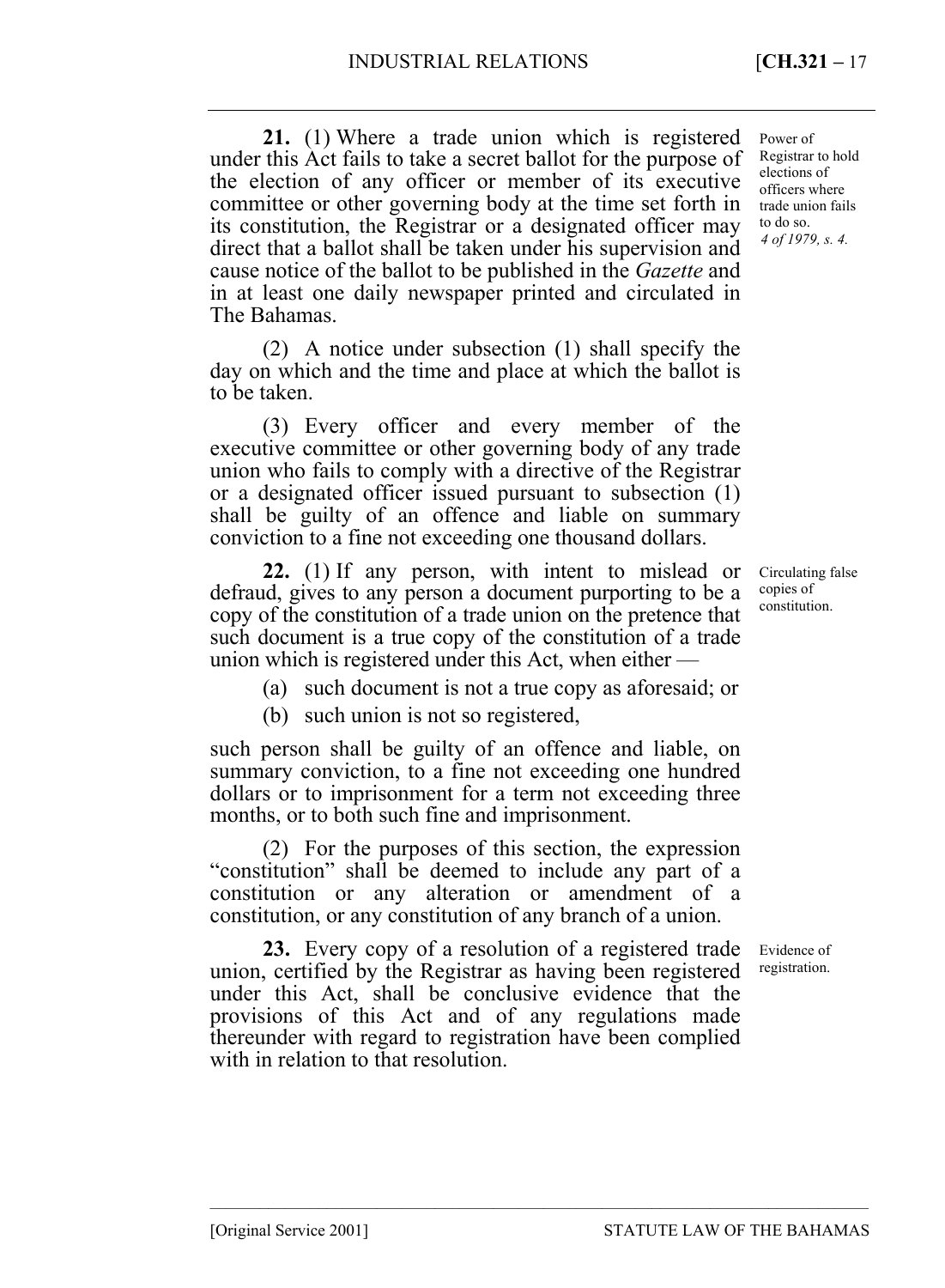Unions may own or lease land.

**24.** A trade union which is registered under this Act may, in the names of the trustees for the time being of the union, purchase or take upon lease any land, or sell, exchange, mortgage or let any land, and no purchaser, assignee, mortgagee or tenant shall be bound to inquire whether the trustees have authority for any sale, exchange, mortgage or letting, and the receipt of the trustees shall be a discharge in respect of any sum owing to the union and paid to the trustees.

**25.** (1) All real and personal property whatsoever belonging to a trade union registered under this Act shall be vested in the trustees for the time being of the union and the members thereof.

(2) Upon the death or removal of any trustee of a registered trade union, the property of such union shall vest in the succeeding trustees for the same estate and interest as the former trustees had therein, and subject to the same trusts, without any conveyance or assignment whatsoever, except in the case of any stocks or securities, which shall be transferred into the names of the new trustees.

(3) In all proceedings before any court touching or concerning any property of a trade union which is registered under this Act, such property shall be stated to be the property of the persons for the time being holding the office of trustee, in their proper names, as trustees of such trade union, without any further description.

**26.** When any person being or having been a trustee of a trade union which is registered under this Act, whether appointed before or after the registration thereof, and in whose name is standing, either solely or jointly with others, stock, money or securities transferable at any bank in The Bahamas and belonging to such union, either —

- (a) is absent from The Bahamas; or
- (b) becomes bankrupt, or files any petition, or executes any deed, for the liquidation of his affairs by assignment or arrangement, or for composition with his creditors; or
- (c) becomes a lunatic; or
- (d) is dead; or
- (e) is removed from his office of trustee,

Property of trade unions vested in trustees.

Absence or disability of trustees.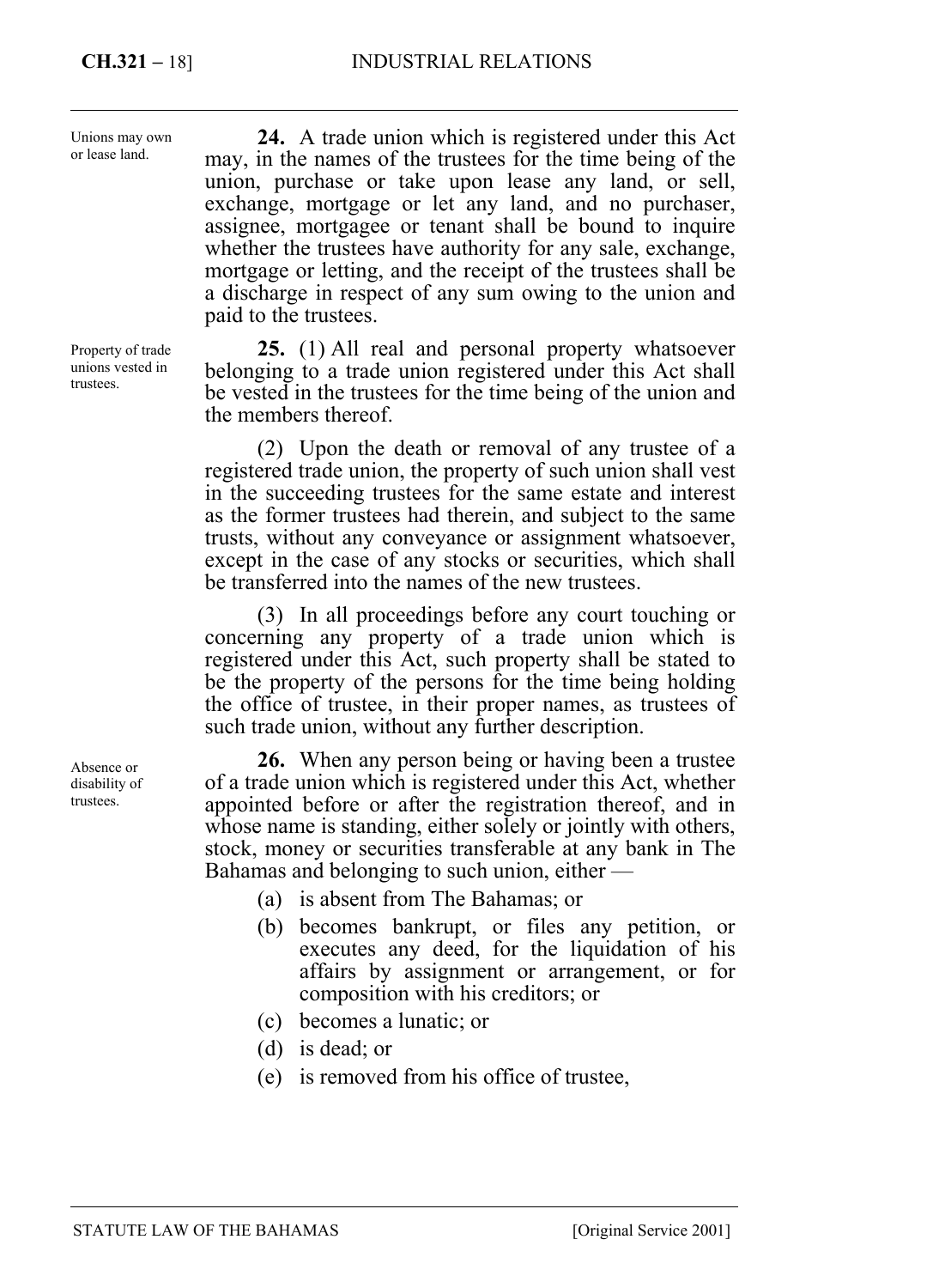or if it be unknown whether such person is living or dead, the Registrar, on the application of two officers and of three members of the union and on proof satisfactory to him, may direct the transfer of the stock, money or securities into the names of any other persons as trustees for the union, and such transfer shall be made by the surviving and continuing trustees and, if there be no such trustees, or if such trustees refuse or are unable to make such transfer and if the Registrar so directs, then such transfer shall be made by the manager of the bank, and the bank and the manager of the bank are hereby indemnified for anything done by them or by any of the officers of the bank in pursuance of this provision against any claim or demand by any person injuriously affected thereby.

**27.** (1) The trustees of any trade union which is registered under this Act, or any other officer thereof duly authorised in that behalf, may in all cases touching or concerning the real or personal property, or the right or claim to any real or personal property, of the union, sue and be sued in any court in their proper names without other description than the title of their office.

(2) No legal proceeding shall be discontinued or shall abate by reason of the death or removal from office of any trustee or other officer of any trade union which is registered under this Act, but all such proceedings may be continued by or against the holder for the time being of such office in all respects as if such proceedings had been commenced by or against him.

(3) Any damages, costs or other sums whatsoever ordered to be paid by any court in any such legal proceedings shall be ordered to be paid out of or into, as the case may be, the funds of the trade union by or against the trustees or officers of which such legal proceedings are brought.

(4) Any writ, summons or notice in any legal proceedings brought against any trustees or officers of a registered trade union in their respective capacities as such trustees or officers, may be served on such trustees or officers by leaving the same at the registered office of the union of which they are trustees or officers.

–––––––––––––––––––––––––––––––––––––––––––––––––––––––––––––––––––––––––––––––

Actions in respect of property of unions.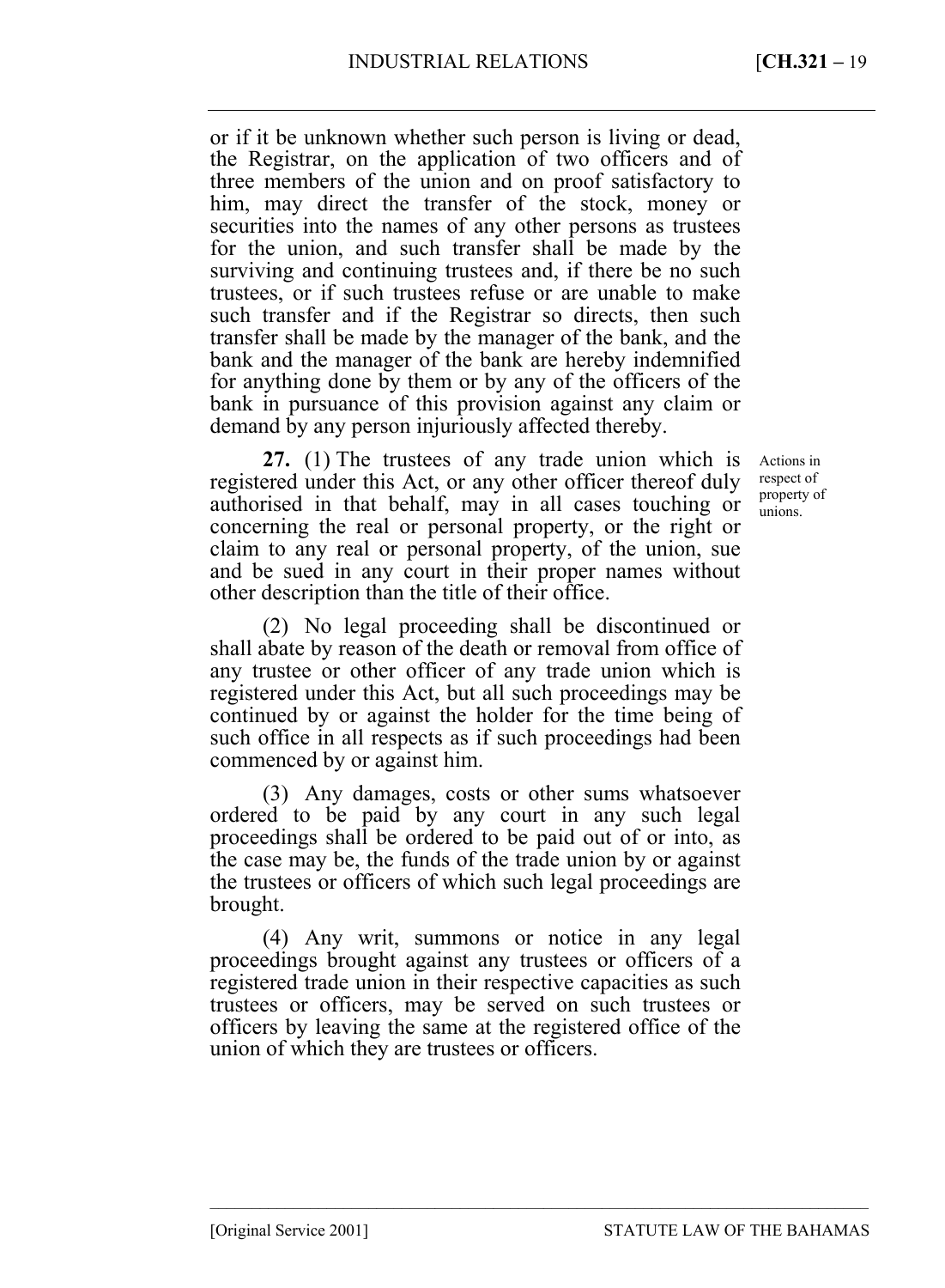Membership of minors.

**28.** (1) No person under the age of sixteen may be a member of a trade union.

(2) No person under the age of eighteen may be a trustee or officer or member of any committee of a trade union.

(3) A person over the age of sixteen may be a member of a trade union and, notwithstanding that he is under the age of eighteen, shall enjoy all the rights of a member, and may execute all instruments and give all acquittances necessary to be executed or given under the constitution of the union.

**29.** (1) A member of a trade union which is registered under this Act may, by writing under his hand delivered at or sent to the registered office of the union, nominate any person, not being an officer or servant of the union (unless such officer or servant is the husband, wife, father, mother, child, sister, brother, nephew or niece of the nominator), as the person to whom any moneys payable from the funds of the union on the death of such member, not exceeding five hundred dollars, shall be paid at his death; and any member of a union making a nomination as aforesaid may, from time to time, revoke or vary such nomination by writing under his hand similarly delivered or sent.

(2) Upon receiving satisfactory proof of the death of a member of a trade union making a nomination pursuant to subsection (1), the union shall pay to the person nominated the amount due to the deceased member as mentioned in that subsection.

(3) Any payment made by or on behalf of a trade union pursuant to subsection (2) shall be valid with respect to any claim of the legal representatives of a deceased member against the union or any officer thereof to any moneys the subject of such payment, and, instead, any such claim shall be prosecuted against the person receiving the same from the union.

**30.** (1) Every trade union which is registered under this Act shall keep proper accounts, lists of members and records of moneys (if any) paid to it by each member, and shall before the first day in June in every year send to the Registrar an annual return, which shall contain a general statement showing fully its assets and liabilities on the last day of the preceding year and all its receipts and

Payments otherwise than to legal personal representatives of moneys due to deceased members of trade unions.

Annual return.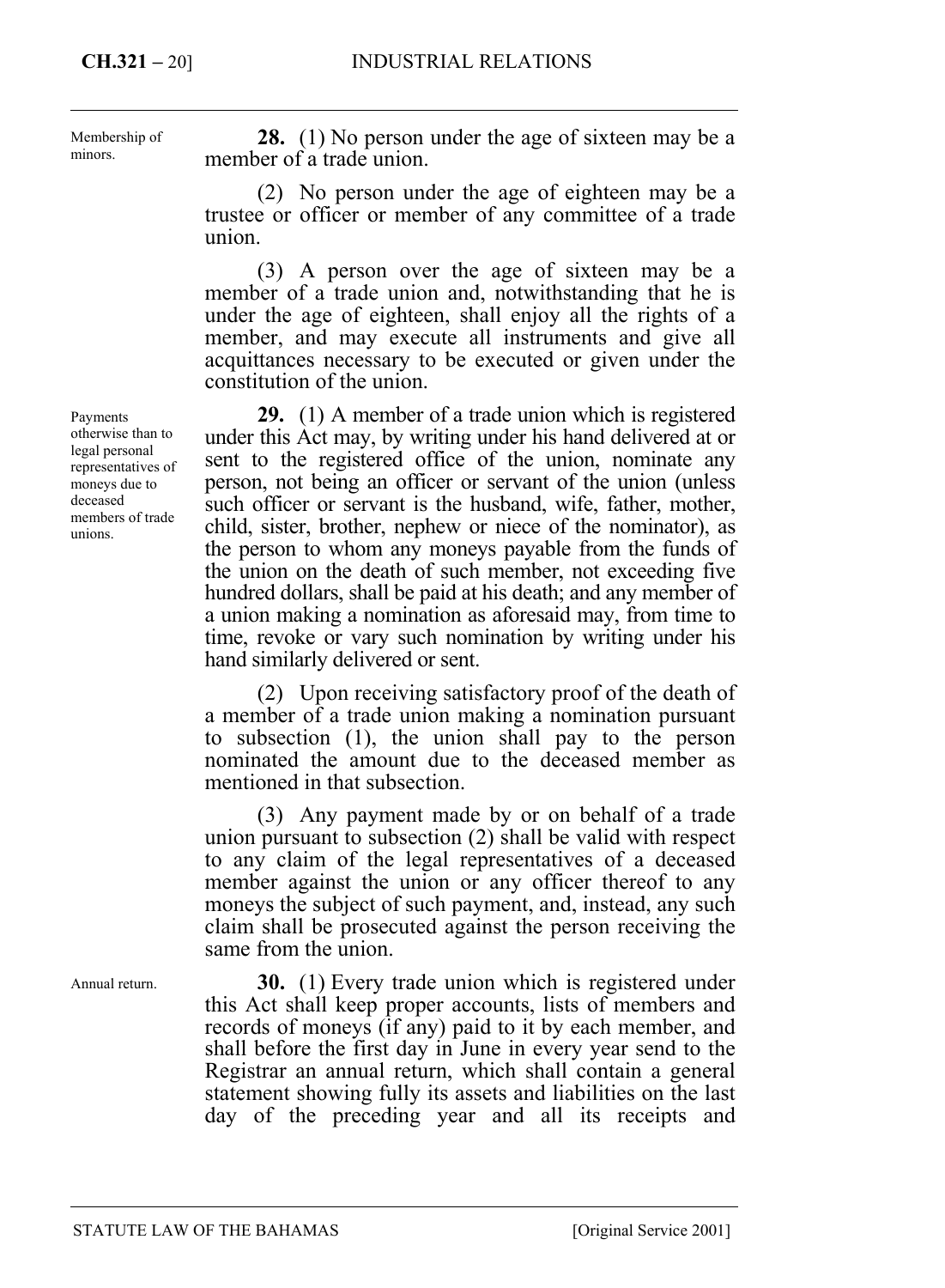expenditure during that year, and shall show separately the expenditure in respect of its several objects and all the items in respect of which such expenditure is made, and which shall contain a return of the names and addresses and occupations of all its officers, and a statement showing the number of members who are fully paid-up members in accordance with the rules of the union; and the Minister may make regulations prescribing the form of such annual return and requiring the giving of such other particulars therein as the Minister may prescribe.

(2) Every annual return shall be certified by the chairman, treasurer and secretary and by each of the trustees of the union.

(3) The accounts of every union shall be audited annually by auditors to be appointed annually by the union with the approval of the Registrar, and every general statement shall be certified by such auditors, and they shall make a report on such accounts and general statement to the Registrar.

(4) Every officer and every member of the executive committee or other governing body of any trade union which fails to perform any of its duties under this section shall be guilty of an offence and liable, on summary conviction, to a fine not exceeding one hundred and fifty dollars.

(5) Every person who wilfully makes, or orders to be made, any false entry in, or any omission from, any such annual return shall be guilty of an offence and liable, on summary conviction, to a fine not exceeding three hundred dollars.

**31.** Every trade union shall retain —

Records of trade unions.

- (a) for a period of three years reckoned from the last date to which they relate —
	- (i) all books of account, statements of income and expenditure, balance sheets and auditors' reports;
	- (ii) all registers of members and records of moneys (if any) paid by each member; and

–––––––––––––––––––––––––––––––––––––––––––––––––––––––––––––––––––––––––––––––

- (iii) all minutes of meetings; and
- (b) all vouchers, receipts, correspondence and other documents relating to the affairs of the union for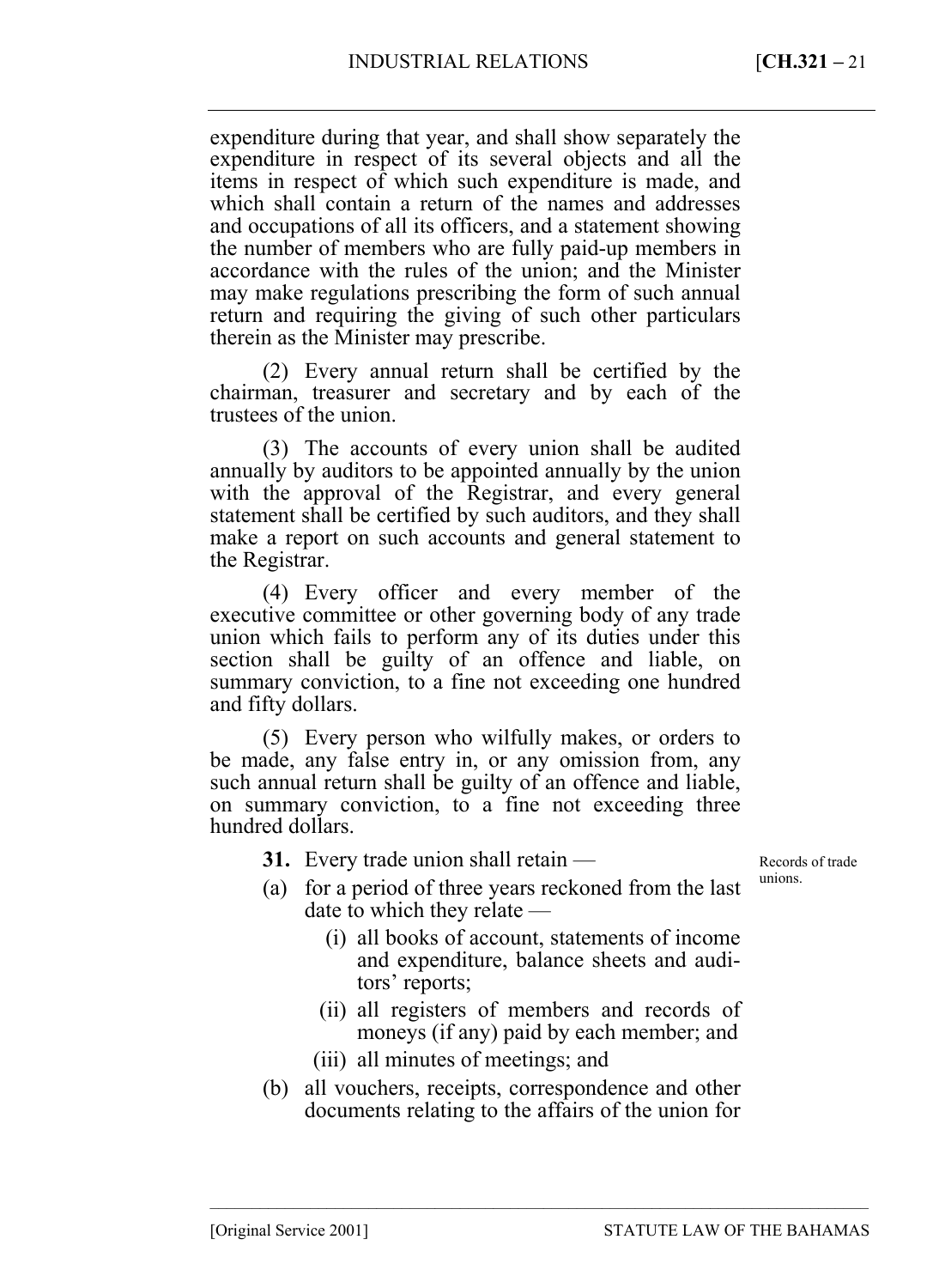a period of three years from the date of origin of each such voucher, receipt, item of correspondence or document.

**32.** (1) Every treasurer of a trade union which is registered under this Act shall keep proper accounts of all moneys received and paid by him and all bonds and securities held by him on account of the union, and shall render a statement of accounts —

- (a) to the trustees of the union whenever required by them to do so; and
- (b) to the members of the union whenever required to do so at a meeting of the union; and
- (c) in respect of each year, to the trustees of the union; and such yearly statements of account shall be submitted at each annual general meeting of the union, and the trustees shall cause such yearly statements of account to be audited by the auditors appointed annually under section 30, and such auditors shall audit such accounts as part of their duties under that section and, if necessary, report thereon as part of their duties under that section.

(2) Upon rendering any such statement of account as aforesaid, every treasurer shall forthwith hand over to the trustees of the union, if required to do so by such trustees, and upon such trustees giving him a full and proper discharge therefor, the balance (whether showing on any such statement of accounts or not) of moneys due from him to the union, and all securities and all property whatsoever of the union in his possession or control.

(3) Every treasurer of a union which is registered under this Act who fails to comply with the provisions of subsection (2), may be sued in any competent court by the trustees of the union for the recovery of the balance of the moneys, securities or other property referred to in the said subsection (2) and for an account of all moneys, securities and other property received by him on account of the union, leaving such treasurer to set off in such action the sums, if any, which he may have paid on account of the union; and in such action the said trustees shall be entitled to recover their full costs of suit.

Officers' accounts.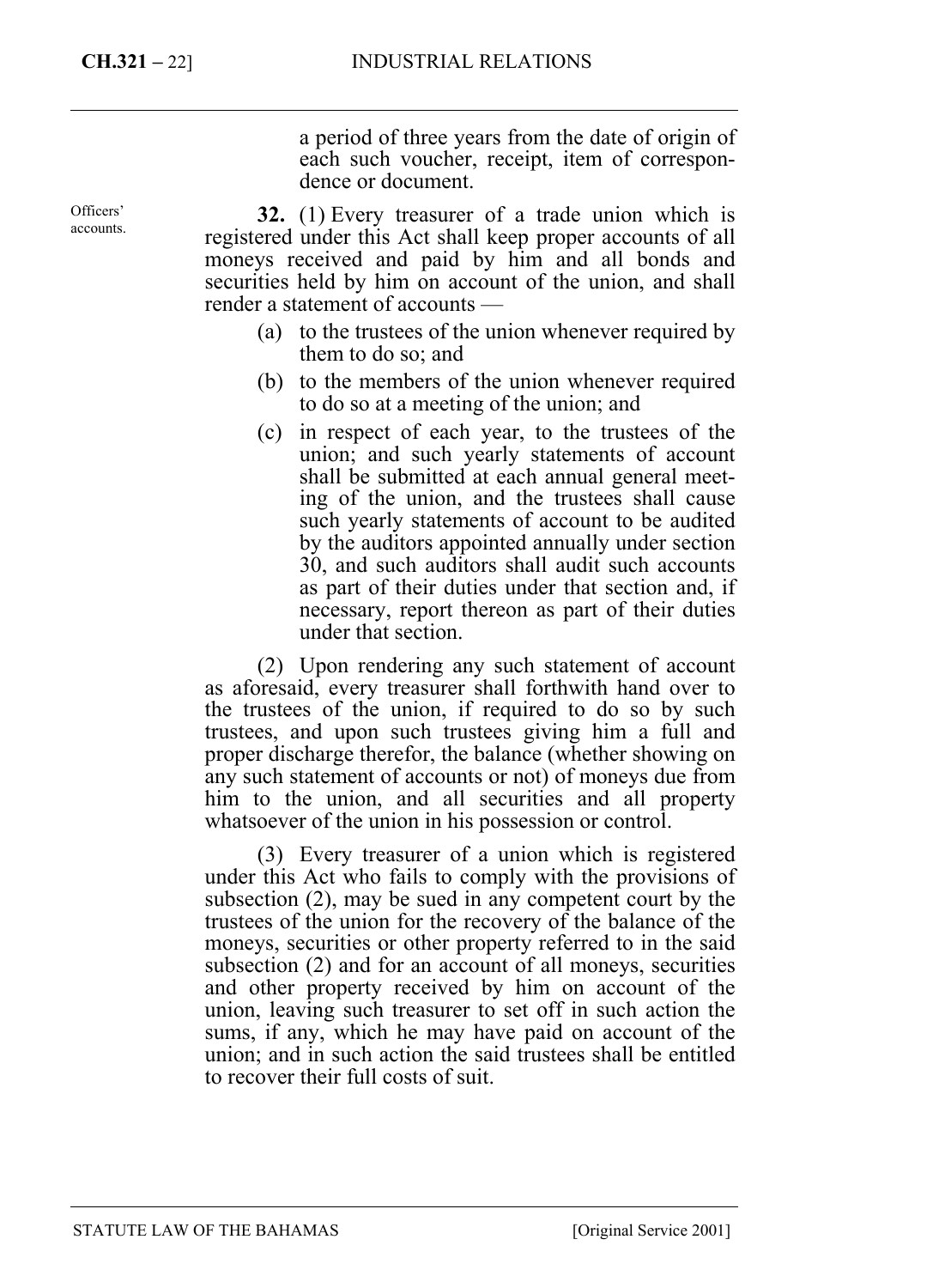- **33.** (1) Any person who —
- (a) by false representation or dishonesty obtains possession of any moneys, securities or any property whatsoever of a trade union which is registered under this Act; or
- (b) having the same in his possession
	- (i) wilfully withholds the same; or
	- (ii) fraudulently misapplies the same; or
	- (iii) wilfully applies the same or any part thereof to purposes other than those expressed in the constitution of such union,

shall be guilty of an offence under this section.

(2) A magistrate's court for the district in which the registered office of a union is situate, upon complaint made by any person acting on behalf of such union or by the Registrar, may make all or any of the following orders against any person guilty of an offence under this section —

- (a) that he deliver up to the union all such moneys, securities or property;
- (b) that he repay to the union any moneys so misapplied or applied;
- (c) that he pay to the union a further sum of money not exceeding three hundred dollars;
- (d) that he pay to the person bringing the complaint costs not exceeding thirty dollars;
- (e) in default of delivery or repayment under paragraph (a) or (b) of this subsection, that he be imprisoned for a term not exceeding six months.

**34.** A trustee of any trade union which is registered under this Act shall not be liable to make good any deficiency in the funds of such union, but shall be liable only for the moneys which shall be actually received by him on account of such union.

**35.** The Friendly Societies Act and the Companies Act shall not apply to any trade union registered under this Act.

**36.** Subject to the provisions of this Part of this Act, the fact that any trade union has, under its constitution, objects other than statutory objects within the meaning of

–––––––––––––––––––––––––––––––––––––––––––––––––––––––––––––––––––––––––––––––

Liability of trustees of unions.

Chapters 313 and 308 not applicable to trade unions.

Objects.

Withholding, etc., effects of trade union.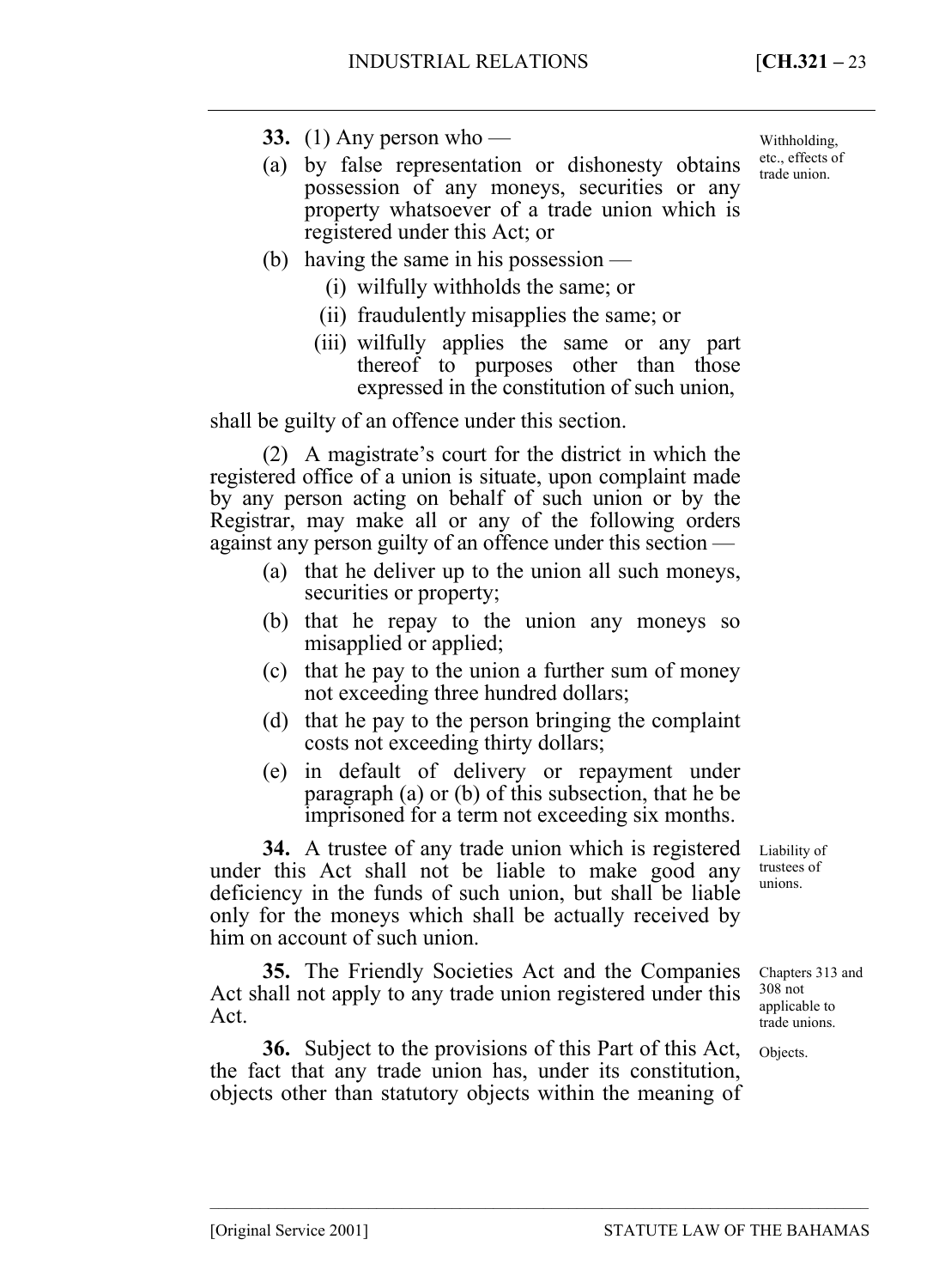this Act, shall not prevent its being registered under this Act, so long as it is a trade union as defined in section 2, and any such union which is so registered shall have power to apply its funds for any lawful objects for the time being authorised under its constitution.

Immunity from criminal and civil responsibility.

**37.** (1) An agreement or combination by two or more persons to do or procure to be done any act in contemplation or furtherance of a trade dispute between employers and employees shall not be punishable as a conspiracy if such act committed by one person would not be punishable as a crime by any court.

(2) The purposes of any trade union duly registered under this Act shall not, by reason merely that they are in restraint of trade, be deemed to be unlawful so as to render any member of such trade union liable to criminal prosecution for conspiracy or otherwise.

(3) The purposes of any trade union duly registered under this Act shall not, by reason merely that they are in restraint of trade, be deemed to be unlawful so as to render void or voidable any agreement or trust.

(4) An act done by a person on behalf of a registered trade union in contemplation or furtherance of a trade dispute shall not be actionable on the ground only that it induces some other person to break a contract of employment, or that it is an interference with the trade, business or employment of some other person or with the rights of some other person to dispose of his capital or his labour as he wills.

(5) An action against a registered trade union, or against any members or officers thereof on behalf of themselves and all other members of the union, in respect of any tortious act alleged to have been committed by or on behalf of the union, shall not be entertained by any court:

Provided that nothing in this subsection shall affect the liability of the trustees of a union to be sued in the events provided for in section 27, except in respect of any tortious act committed by or on behalf of the union in contemplation or in furtherance of a trade dispute.

**38.** (1) Where any person is convicted in any court of any offence involving fraud or dishonesty in connection with the formation or management of a trade union, the

Power to restrain certain convicted persons from managing unions.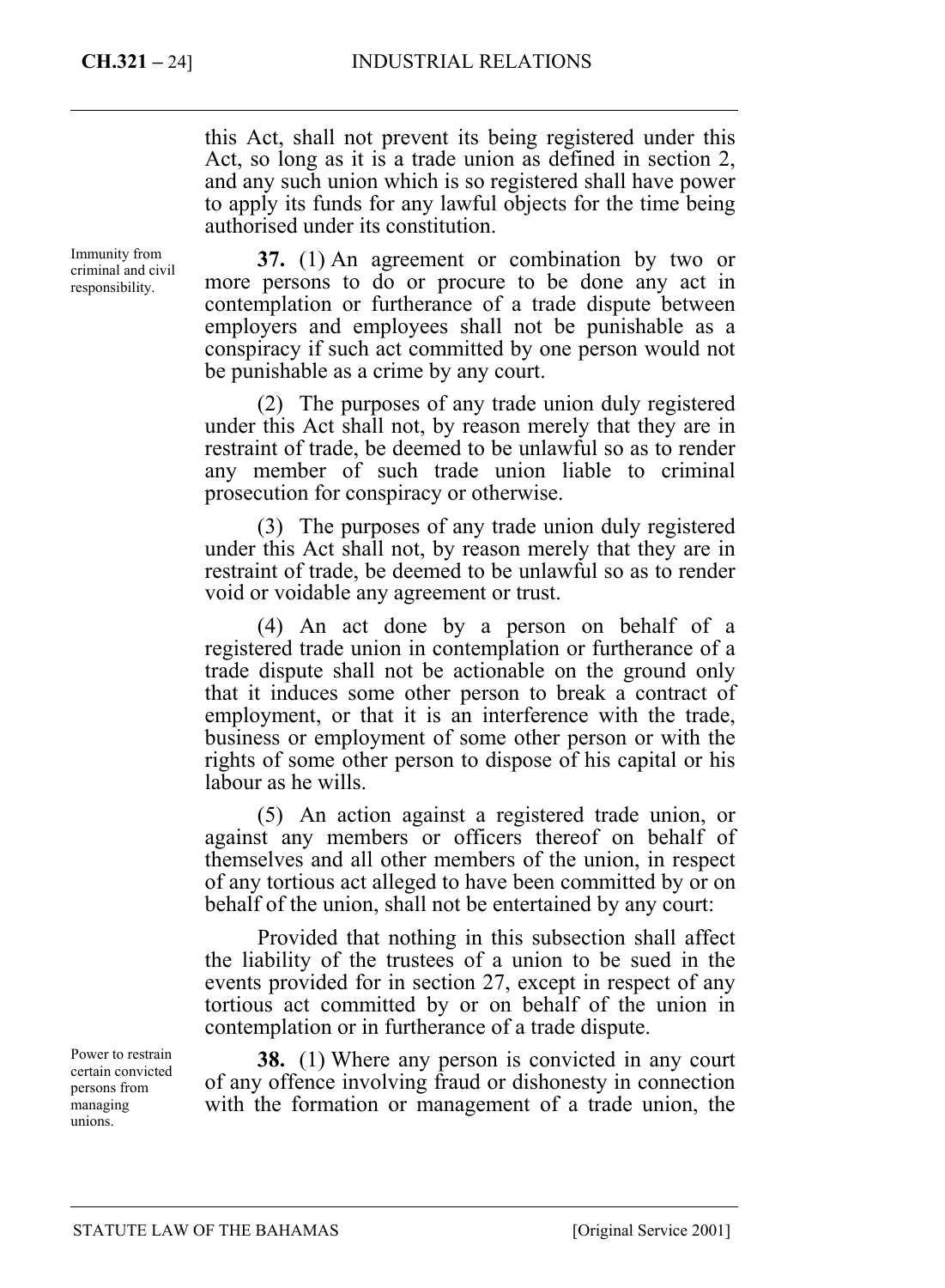court may make an order that that person shall not, without the leave of the Supreme Court, be an officer or member of the executive committee or other governing body of, or in any way, whether directly or indirectly, be concerned or take part in the management of, a trade union for such period not exceeding five years as may be specified in the order.

(2) If any person acts in contravention of an order made under subsection (1), he shall, in respect of each offence, be liable, on conviction on information, to imprisonment for a term not exceeding two years or, on summary conviction to imprisonment for a term not exceeding six months or to a fine not exceeding five hundred dollars or to both such imprisonment and fine.

**39.** (1) It shall not be lawful —

- (a) for a trade union; or
- (b) any combination or association of persons which under its constitution offers membership to any trade union,

without a licence in writing for the purpose from the Minister to be a member of any person or body of persons formed, constituted or organised outside The Bahamas.

(2) An application for the grant of a licence under subsection (1) shall be made to the Minister, who may, in his absolute discretion, grant the licence conditionally or without conditions, or may refuse to grant it.

(3) The Minister may in writing at any time cancel such a licence.

(4) Every officer and every member of the executive committee or governing body of a union or of a combination or association which contravenes the provisions of subsection (1), shall be guilty of an offence and liable, on summary conviction, to a fine not exceeding fifty dollars and to a further fine of ten dollars for every day for which he remains a member of such committee or governing body after such conviction while such union or combination or association continues in contravention of the said provisions.

**40.** (1) The Code of Industrial Relations Practice set out in the Third Schedule shall —

(a) provide practical guidance for the promotion of good industrial relations;

–––––––––––––––––––––––––––––––––––––––––––––––––––––––––––––––––––––––––––––––

Practical guidance for promotion of good industrial relations. *4 of 1979, s. 5. 4 of 1979, s. 5. 9 of 1996, s. 3.*  Third Schedule.

Control of foreign connections of unions and federations.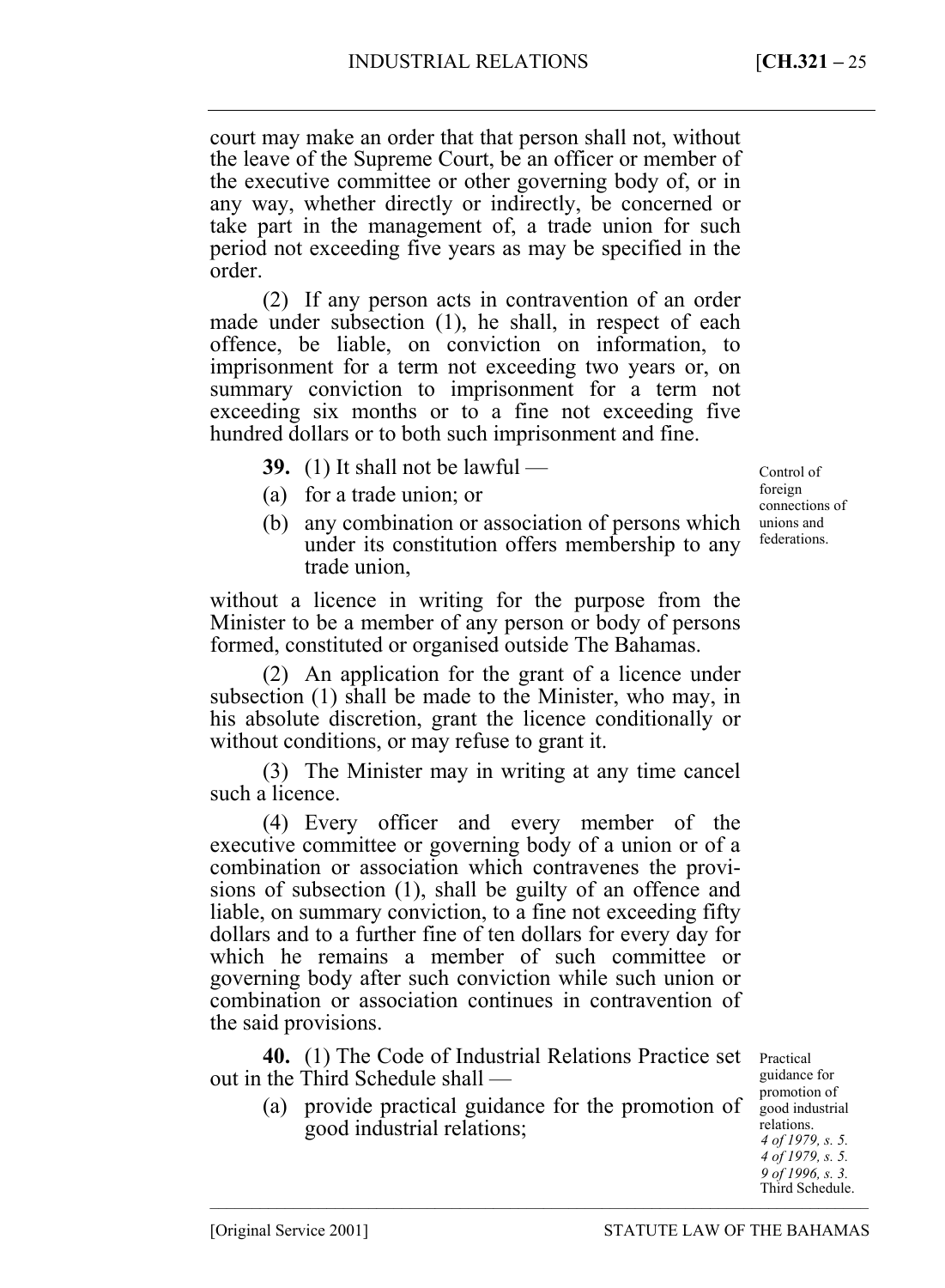- (b) provide practical guidance for the grant of negotiating rights; and
- (c) assist employers and trade unions of employees to make effective collective agreements.

(2) A failure on the part of any person to observe any provision of the Code of Industrial Relations Practice shall not of itself render that person liable to proceedings of any kind.

(3) In any proceedings under this Act any provision of the Code of Industrial Relations Practice which appears to the Tribunal to be relevant to any question arising in the proceedings shall be taken into account for the purpose of determining that question.

## **PART III RECOGNITION OF TRADE UNIONS**

**41.** (1) Every employer shall recognise, as the bargaining agent for employees employed by him, a trade union of which more than fifty per centum of the employees in his employment, or in a bargaining unit of such employees, are members in good standing or, in the event of there being more than one trade union claiming to have as members in good standing more than fifty per centum of such employees, that trade union which the Minister determines in accordance with subsection (5) or (6) of section 42 to be the union entitled to such recognition and, subject to the provisions of this Act, shall, when called upon by such union, treat and enter into negotiations with that trade union for the purposes of collective bargaining.

(2) For the purposes of the settlement of any limited disputes, an employer shall, when called upon by the trade union which is the bargaining agent for employees in a bargaining unit, treat and enter into negotiations with that union.

(3) An employer who, after a claim for recognition as bargaining agent has been established in accordance with section 42, fails or refuses to treat or enter into negotiations within a reasonable time with such bargaining agent in accordance with subsection (1) or (2) of this section, shall be guilty of an offence and liable, on

*9 of 1996, s. 3; 1 of 1997, s. 2.* 

*9 of 1996, s. 4.* 

Duty of employers to recognise and treat with unions. *9 of 1996, s. 4.*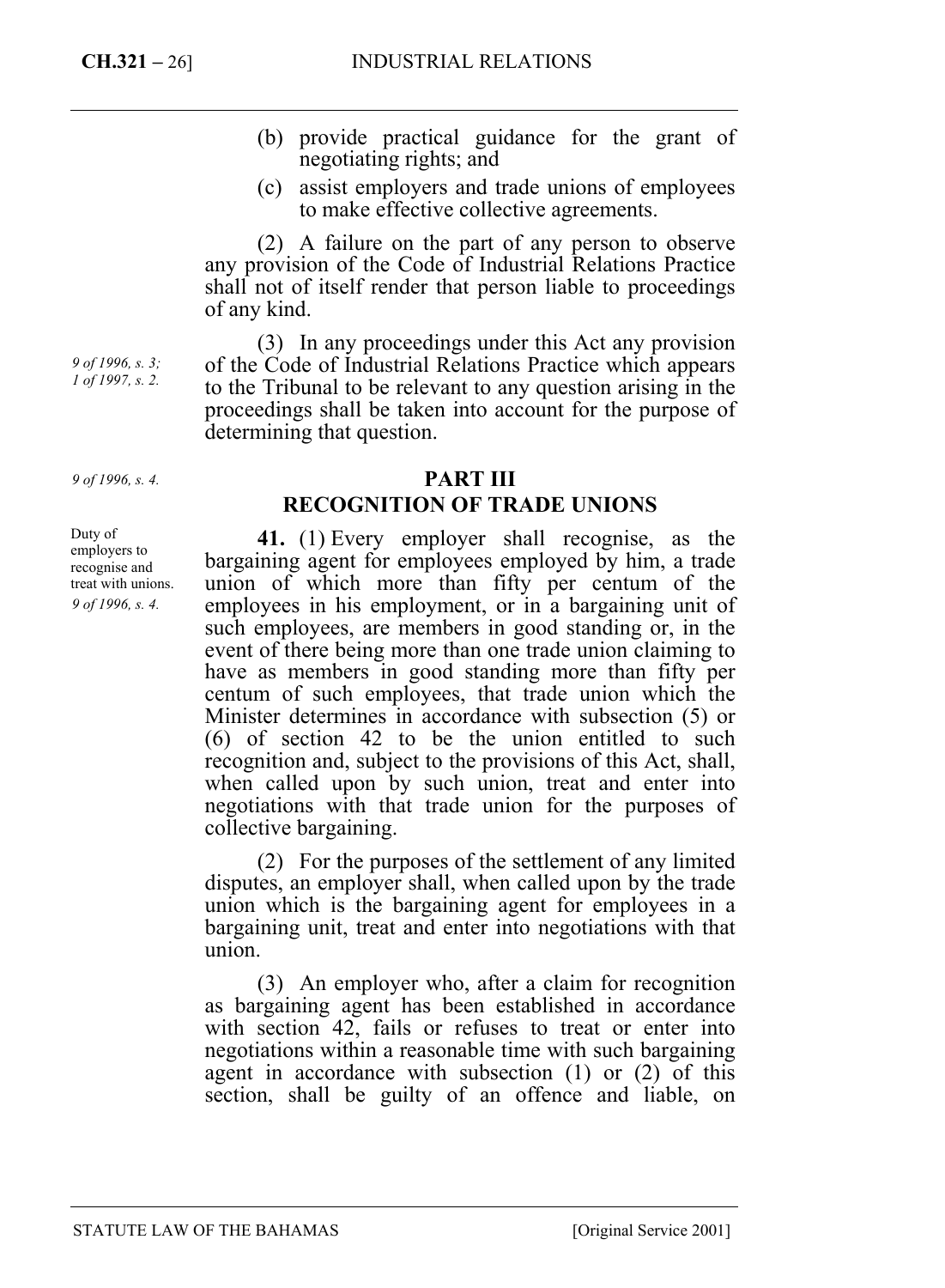summary conviction, to a fine not exceeding five thousand dollars or to imprisonment for a term not exceeding two years or to both such fine and imprisonment.

(4) For the purpose of those provisions of this Act which relate to recognition by any employer of a trade union as a bargaining agent, only such persons shall be counted as employees of an employer who are entitled to be members of a trade union of employees and, where any question arises in any case whether or not any person is so entitled, that question shall be referred to the Minister and the decision of the Minister on that question shall be final.

**42.** (1) A trade union which seeks recognition by an employer as bargaining agent for employees employed by him, shall make its claim for such recognition in writing to the employer specifying the bargaining unit, if any, in respect of which recognition is sought, and shall serve a copy of such claim on the Minister.

(2) Within fourteen days (or such longer period as the trade union and the employer may agree, a copy of which agreement shall be forwarded to the Minister) of the date of the receipt of such a claim, the employer shall give notice in writing to the union stating whether he accepts or rejects the claim and, where he rejects the claim, he shall state the reason for such rejection, and shall forward to the Minister a copy of the notice of acceptance or rejection at the time when the notice is given to the union.

(3) Where an employer fails to accept a claim for recognition within the period specified in subsection (2), he shall be deemed to have rejected the claim on the day following the expiry of that period.

(4) Where such a claim has been, or is deemed to have been, rejected, the union making the claim may, not later than fourteen days after the rejection or the receipt of notice of rejection of the claim, as the case may be, submit the matter to the Minister for determination.

(5) In the event of there being only one union claiming to have as members in good standing more than fifty per centum of the employees concerned, then the Minister shall determine, as soon as may be after the receipt of a submission under subsection (4), whether the union making the claim is entitled to recognition as the bargaining agent for the employees concerned, and for that purpose the Minister shall have the following powers, that is to say —

–––––––––––––––––––––––––––––––––––––––––––––––––––––––––––––––––––––––––––––––

Claims for recognition as bargaining agent. *9 of 1996, s. 4.*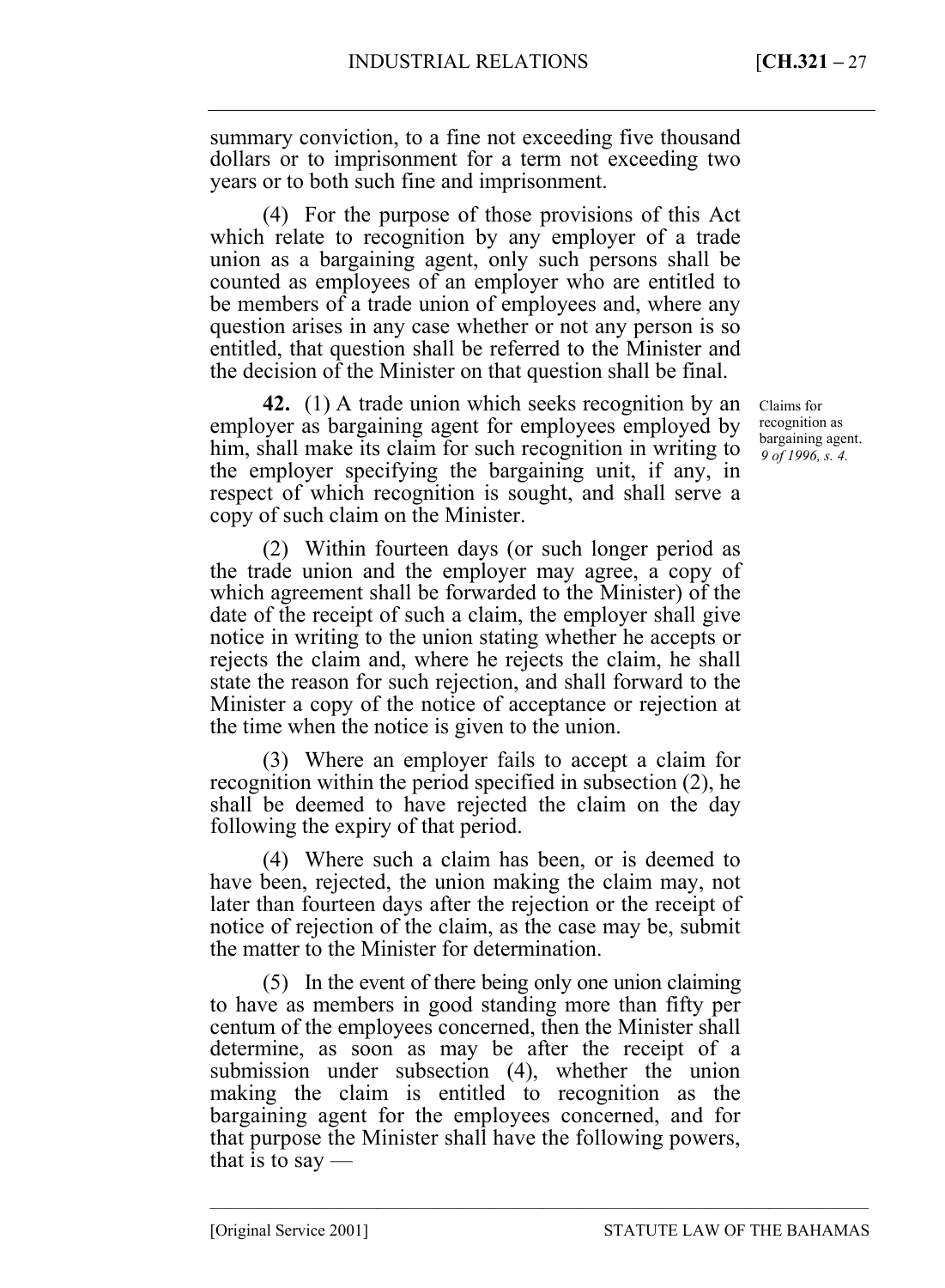- (a) to determine the appropriate bargaining unit;
- (b) to require the employer to submit to the Minister within fourteen days of the date of the receipt of such request particulars, in such form as the Minister may specify, with respect to the names of all persons employed by him and the capacities in which such persons are employed;
- (c) to determine whether more than fifty per centum of the employees concerned desire the union making the claim to be their bargaining agent; and, for the purpose of so determining, the Minister —
	- (i) may require the union to submit the names of all the members of the union in good standing, employed by the employer concerned at the date of the union's application for recognition as a bargaining agent; and
	- (ii) shall not be restricted to an examination of the written records of the union but may take such steps and make such other enquiries as are in his opinion appropriate for the purpose of satisfying himself that more than fifty per centum of the employees concerned desire the union to act as their bargaining agent;
- (d) when considering any matter submitted under subsection (4), to take into account any change in the circumstances which in his opinion occurred since he received the matter and which is relevant to the determination being made.

(6) In the event of there being more than one union claiming to have as members in good standing more than fifty per centum of the employees concerned, then the Minister shall determine, as soon as may be after the receipt of a submission under subsection (4), whether the union making the claim or any other union is entitled to recognition as the bargaining agent for the employees concerned, and for that purpose the Minister shall have the following powers, that is to say  $-$ 

- (a) to determine the appropriate bargaining unit;
- (b) to require the employer to submit to the Minister within fourteen days of the date of the receipt of such request particulars, in such form as the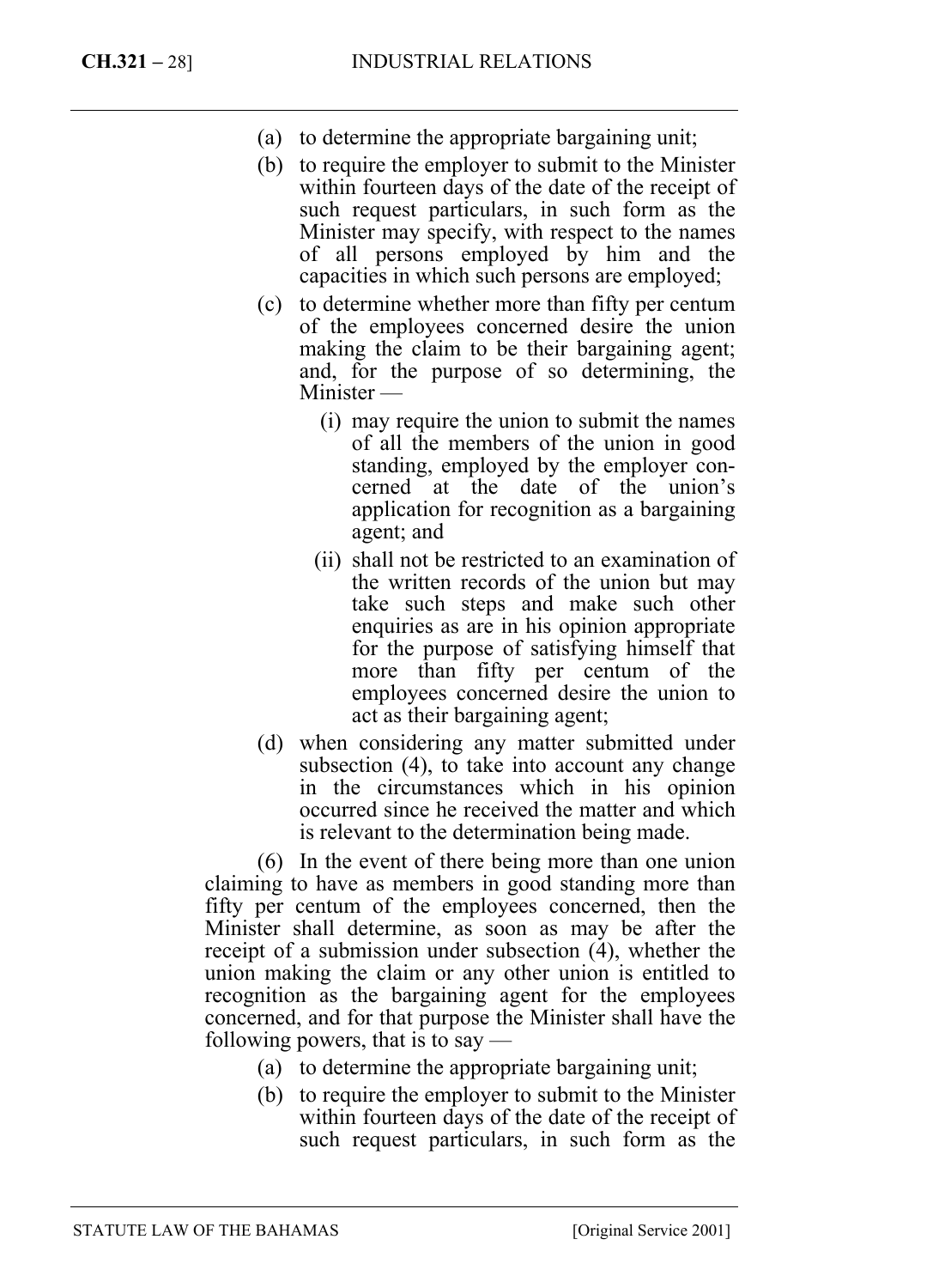Minister may specify, with respect to the names of all persons employed by him and the capacities in which such persons are employed;

- (c) to determine whether more than fifty per centum of the employees concerned desire the union making the claim or any other union to be their bargaining agent; and, for the purpose of so determining, the Minister —
	- (i) may require the union to submit the names of all the members of the union in good standing, employed by the employer concerned at the date of the union's application for recognition as a bargaining agent; and
	- (ii) shall take a representational count by secret ballot in order to determine what union the employees desire to be their bargaining agent, and in the taking of such count the Minister may place on the ballot paper, in addition to the names of the unions making the claim; the name of the union recognised as the bargaining agent, if any;
- (d) when considering any matter submitted under subsection (4), to take into account any change in the circumstances which in his opinion occurred since he received the matter and which is relevant to the determination being made.

(7) Subject to subsection (1) of section 43, where the Minister has determined whether any union (and, if so, which) is entitled to be recognised as bargaining agent he shall notify in writing the parties concerned of his determination and such determination shall be final and shall not be enquired into in any court.

(8) Any employer who fails to comply with any request of the Minister made pursuant to subsection (5)(b) or subsection (6)(b) shall be guilty of an offence and liable on summary conviction to a fine not exceeding one thousand dollars for each day on which he fails to comply with the request.

**43.** (1) Where a union is recognised as bargaining agent pursuant to subsection (5) or (6) of section 42, not less than twenty-five per centum of the employees comprised in the bargaining unit or the employer may make written application to the Minister for a decision previous

–––––––––––––––––––––––––––––––––––––––––––––––––––––––––––––––––––––––––––––––

Application to Minister for determination and decision in relation to recognition of a trade union as bargaining agent.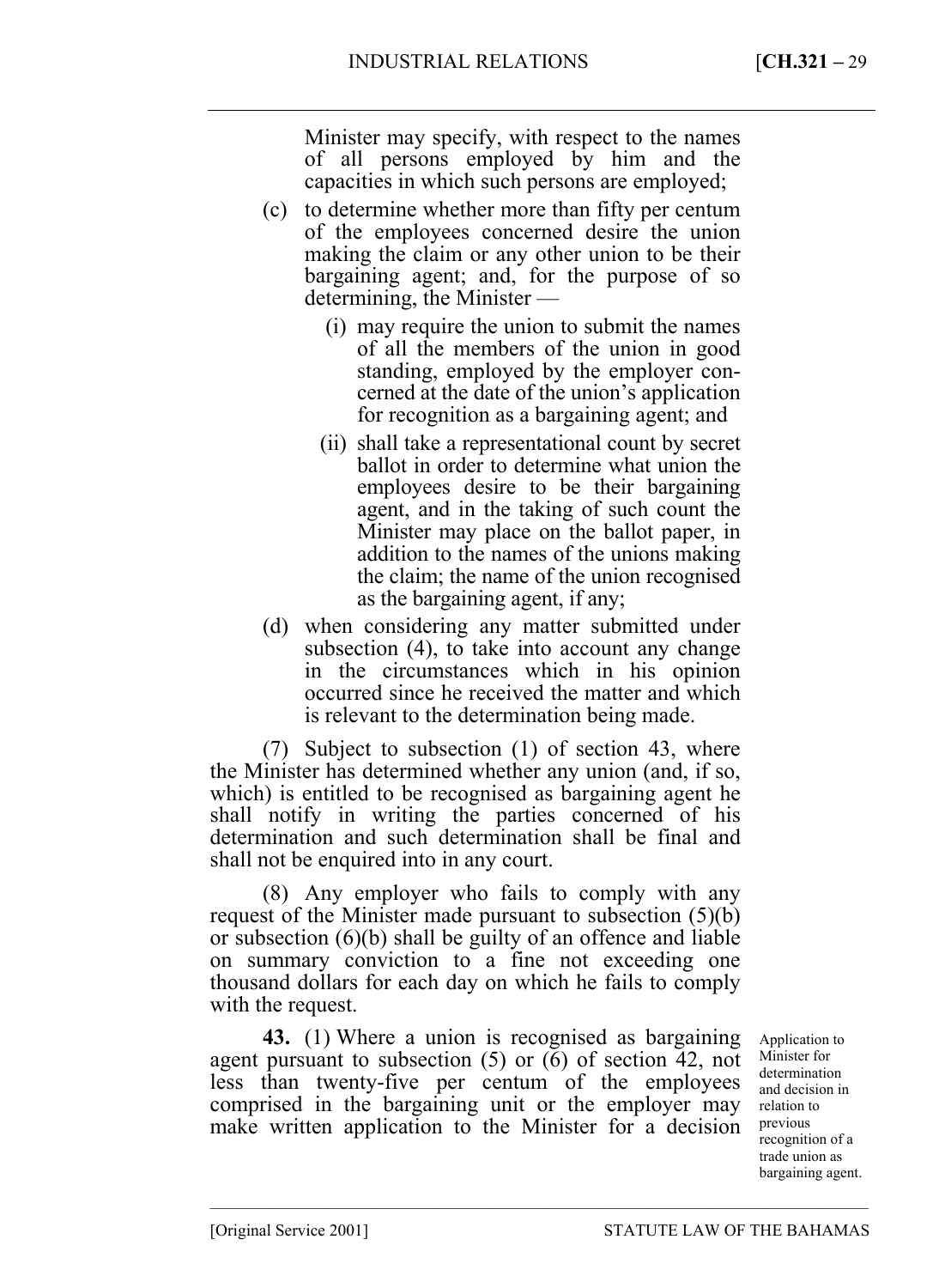whether his determination should not be revoked and another union recognised as bargaining agent or otherwise:

Provided that where there is —

- (a) no industrial agreement in force between a union and an employer no application shall be made until after the expiration of twelve months from the date when the union was so recognised;
- (b) an industrial agreement in force and registered under this Act between an employer and a union no application shall be made until after the expiration of two years from the date of the commencement of the agreement.

(2) Where there is an industrial agreement between an employer and a union in force and registered under this Act and the Minister decides under subsection (1) that his determination should be revoked and that no other union is entitled to recognition as bargaining agent in place of the union which was a party to the agreement, the employer and the employees in the bargaining unit for which the bargaining agent had been recognised shall be bound by that agreement, except in respect of those provisions (if any) of the agreement included in accordance with section 47, during its currency.

(3) The Minister when considering an application under subsection  $(1)$  —

- (a) may take into account any change in the material circumstances which appears to him to have occurred since the recognition or determination to which the application relates;
- (b) may investigate any question material to the application;
- (c) may require the employer to submit to him within fourteen days of the date of the receipt of such request particulars in such form as he may specify, with respect to the names of all persons employed by him and the capacities in which such persons are employed, as the case may be; and
- (d) may take such steps and make such other enquiries as are in his opinion appropriate in order to determine whether the recognition or determination should be revoked and which union, if any, is entitled to be recognised as bargaining agent.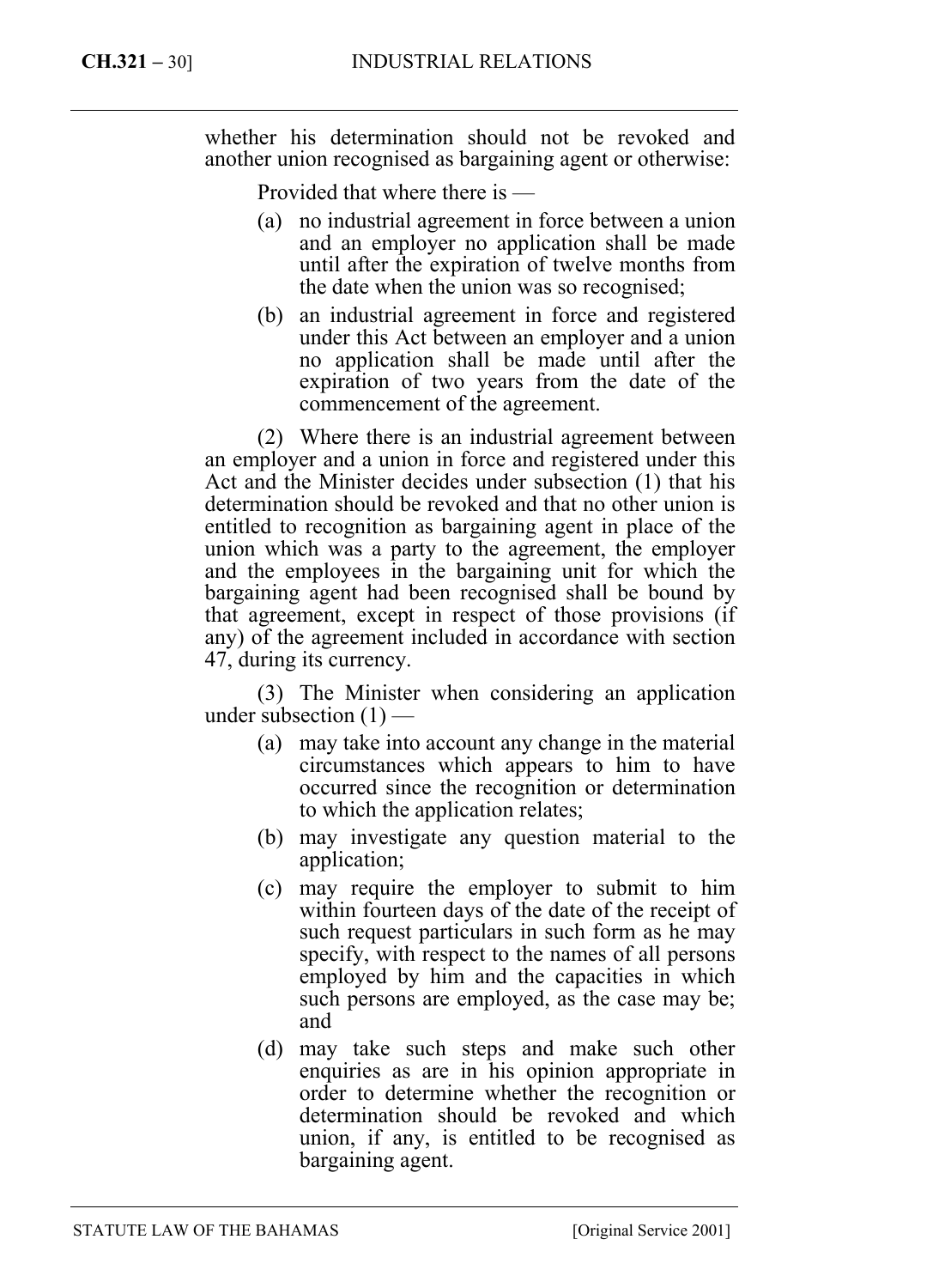(4) The Minister shall notify his determination or decision in writing to the employees who made the application, the employer and the trade union concerned and such determination or decision shall be final and shall not be enquired into in any court.

**44.** (1) Where there is no industrial agreement in force affecting employees employed by an employer and no union is recognised under the provisions of this Act as a bargaining agent, a claim for recognition as bargaining agent for such employees may be made at any time.

(2) Where a union is recognised as a bargaining agent under the provisions of this Act but there is no industrial agreement in force between the said union and the employer, a claim for recognition may not be made by another union until after the expiration of twelve months from the date when the said first-mentioned union was so recognised:

Provided that, if recognition of a union was granted by the employer without the representative status of the union having been determined by the Minister under subsection (5) or (6) of section 42, a claim for recognition as bargaining agent may be made by another union at any time after such recognition.

(3) Where an industrial agreement between an employer and a union is in force and registered under this Act, a claim for recognition as bargaining agent by another union may not be made by another union until after the expiration of two years from the date of the commencement of the said agreement:

Provided that a union which succeeds in gaining recognition in place of the union which is a party to the agreement, shall be bound by that agreement during its currency, so, however, that where the replaced union was recognised without its representative status having been determined by the Minister under subsection (5) or (6) of section 42, the union which last gained recognition shall be bound by that agreement for a period of not more than twelve months after it has gained recognition.

(4) Notwithstanding subsection (3), where an industrial agreement between an employer and a union is registered while a claim by another union for recognition

–––––––––––––––––––––––––––––––––––––––––––––––––––––––––––––––––––––––––––––––

Time within which claim for recognition to be made. *9 of 1996, s. 4.*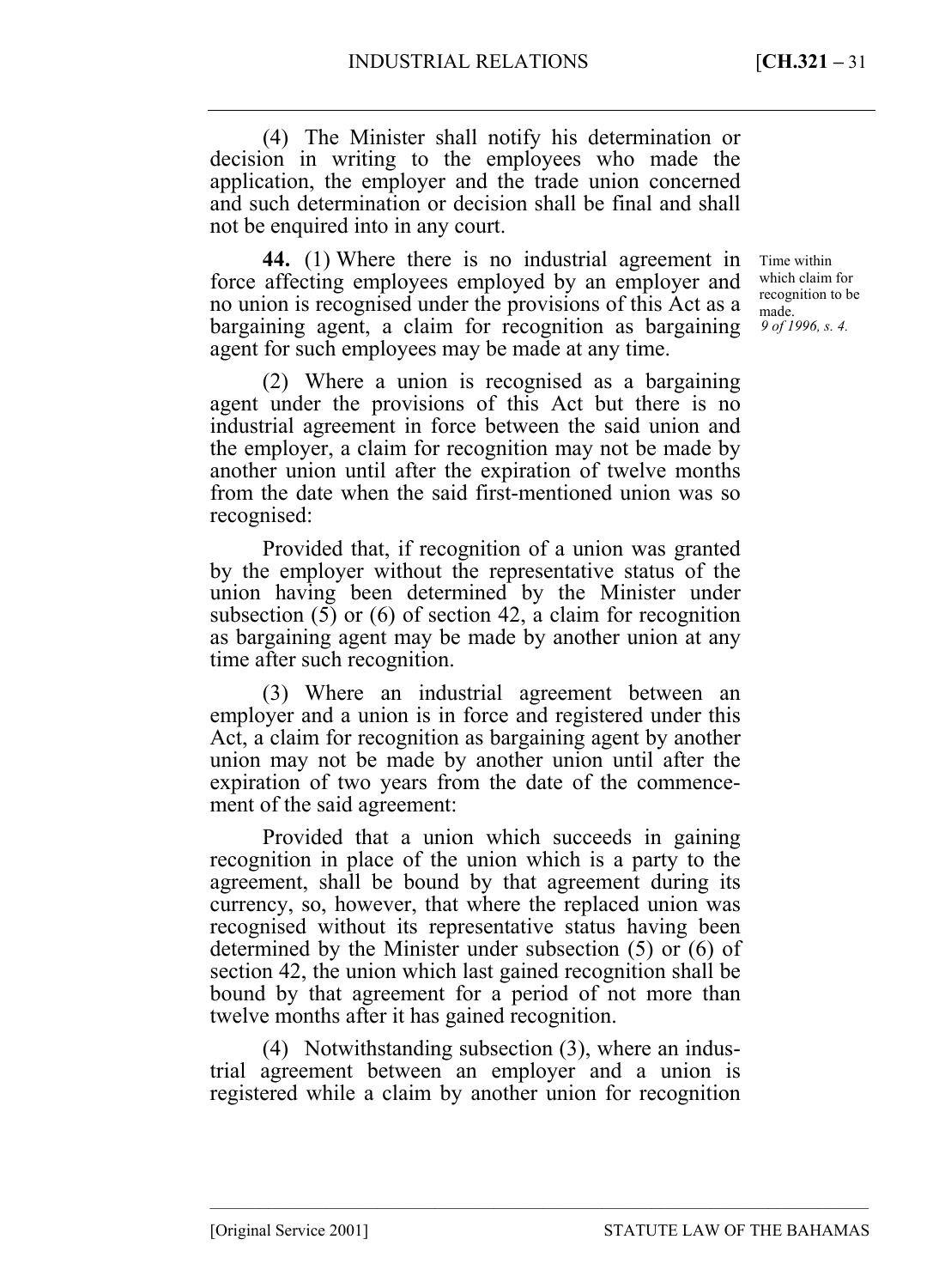by that employer as a bargaining agent is pending, that other union, if it succeeds in its claim for recognition, shall not be bound by that agreement.

(5) Where in pursuance of subsection (5) or (6) of section 42 the Minister determines that a union is not entitled to be recognised as the bargaining agent of the employees concerned, or where a union, having made a claim for recognition, withdraws its claim, such union may not make another claim for such recognition until after the expiration of twelve months after being informed of the Minister's determination or after the withdrawal of its claim, as the case may be.

**45.** (1) An employer shall not intimidate or dismiss an employee, or adversely affect his employment (whether by the imposition of new terms and conditions of employment, or otherwise), or alter the position of an employee to his prejudice, by reason of the circumstance that the employee —

- (a) is an officer, delegate or member of a trade union;
- (b) is entitled to the benefit of an agreement or award under this Act;
- (c) has appeared as a witness or has given any evidence in a proceeding under this Act; or
- (d) has absented himself from work without leave after he has made an application for leave for the purpose of carrying out urgent and necessary duties as an officer or delegate of a trade union in connection with a trade dispute with the said employer and such leave has unreasonably been refused or withheld.

(2) An employer shall not intimidate an employee, or threaten to dismiss him or to affect adversely his employment (whether by the imposition of new terms and conditions of employment, or otherwise) or to alter the position of the employee to his prejudice —

(a) by reason of the circumstance that the employee is, or proposes to become, an officer, delegate or member of a trade union or of an association that has applied to be registered as a trade union, or that the employee proposes to appear as a witness or to give evidence in a proceeding under this Act; or

Adversely affecting employee on account of trade union activity. *9 of 1996, s. 4.*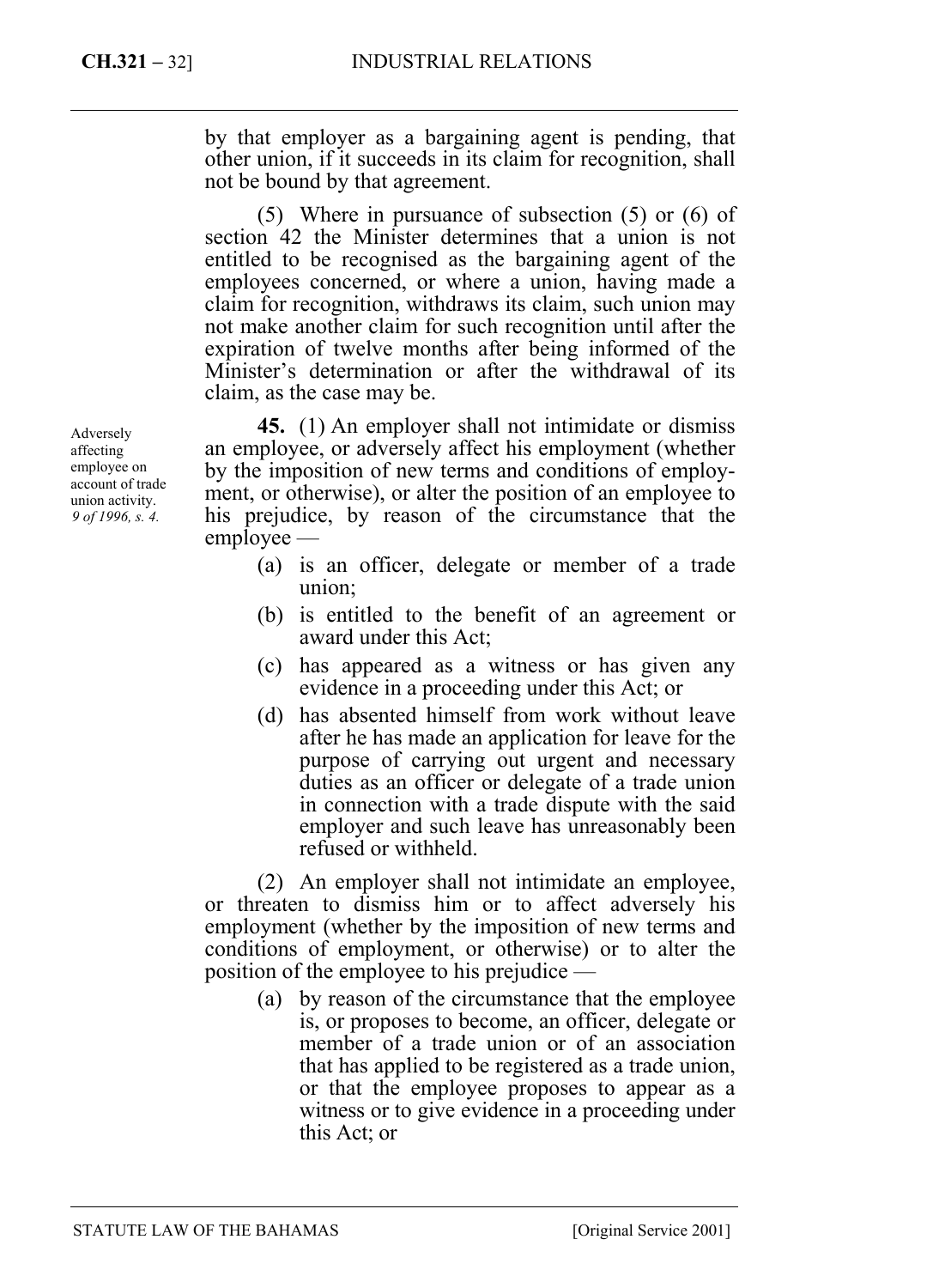(b) with intent to dissuade or prevent the employee from becoming such an officer, delegate or member or from so appearing or giving evidence.

(3) An employer who contravenes any of the provisions of subsection (1) or (2), shall be guilty of an offence and liable, on summary conviction, to a fine not exceeding five thousand dollars or to imprisonment for a term not exceeding one year or to both such fine and imprisonment; and the court making the order for conviction may also order that the employee be reimbursed any wages lost by him and direct, if the case in the opinion of the court so requires, that the employee be reinstated in his former position or be employed in a similar position.

(4) Notwithstanding any rule of law to the contrary, the question whether an offence has been committed under this section shall be decided by the court on a balance of probabilities.

(5) In this section, the expression "to intimidate" means to cause in the mind of a person a reasonable apprehension of injury to him or to any member of his family or to any of his dependants, or of violence or damage to any person or property, and the expression "injury" includes injury to a person in respect of his business, occupation, employment or other source of income, and includes any actionable wrong.

## **PART IV**

## **INDUSTRIAL AGREEMENTS AND OTHER AGREEMENTS**

**46.** (1) Subject to the following provisions of this Part, any union which is the bargaining agent for employees employed by any employer, may make an industrial agreement under this section with that employer affecting those employees.

(2) Every industrial agreement under this section shall contain provisions for the setting up of effective machinery, including a procedure for conciliation, for the prevention and settlement of general disputes, for the reference of any question or difference arising out of the interpretation or application of any provision of an industrial agreement, in relation to an essential service or a non-essential service to the Tribunal, for final settlement,

–––––––––––––––––––––––––––––––––––––––––––––––––––––––––––––––––––––––––––––––

Industrial agreements.

*1 of 1997, s. 2. 9 of 1996, s. 5.*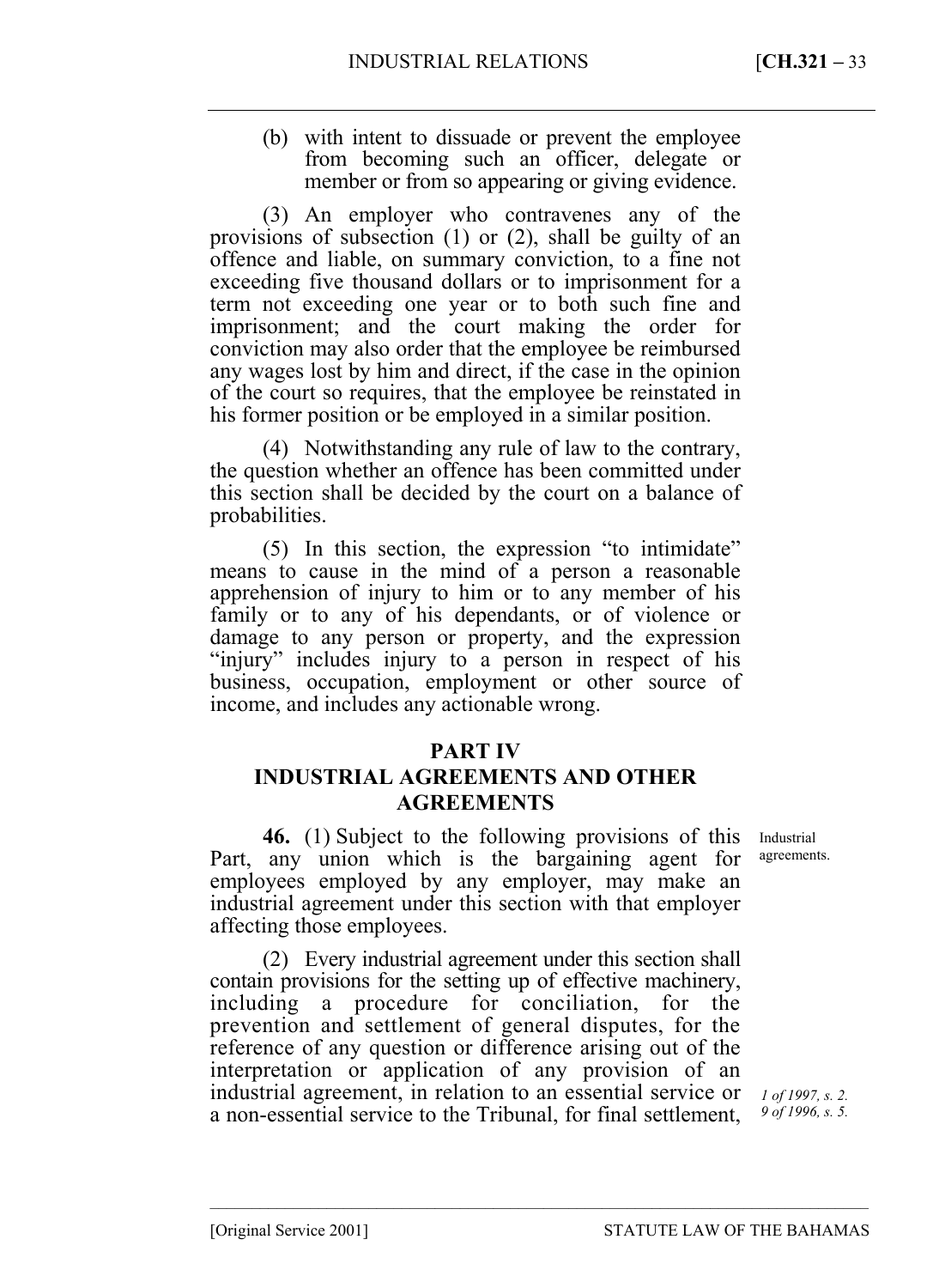and shall be for a term, to be specified therein, not being less than two years nor more than five years:

Provided that where, on the application of the parties to any industrial agreement, the Minister is satisfied in any particular case that it is in the public interest that such industrial agreement should have effect for a period less than two years, he may so determine, and thereupon such industrial agreement shall have effect for the lesser period so determined by the Minister.

**47.** (1) Notwithstanding anything in this Act contained, every industrial agreement shall, subject to the prior agreement of not less than sixty per centum of the employees comprised in the bargaining unit to whom the agreement relates, also contain provisions —

- (a) for the payment by every employee in the employment of the employer with whom the agreement is made, and on whose behalf the agreement is made, comprised in the bargaining unit, of a contribution to the bargaining agent concerned;
- (b) specifying the amount payable as contribution by an employee, which amount shall be agreed on between the employer and the bargaining agent but shall, in the case of an employee who is a member of the union recognised as bargaining agent, be equivalent to the dues payable from time to time by such member in respect of his membership, and in the case of an employee who is not such a member ninety per centum of such dues, the times at which the contribution is payable by an employee, the procedure for the collection of the contribution from an employee and for the payment over of the contributions by the employer to the bargaining agent and for all other matters relating thereto.

(2) The Minister shall take a representational count by secret ballot in order to determine whether not less than sixty per centum of the employees concerned agree to the inclusion in the agreement of the provisions set out in subsection (1) and shall notify the result of the ballot to the employer and the bargaining agent.

(3) Notwithstanding anything in this Act contained, where the provisions set out in subsection (1) have been

Further provisions to be contained in industrial agreements. *4 of 1979, s. 10.*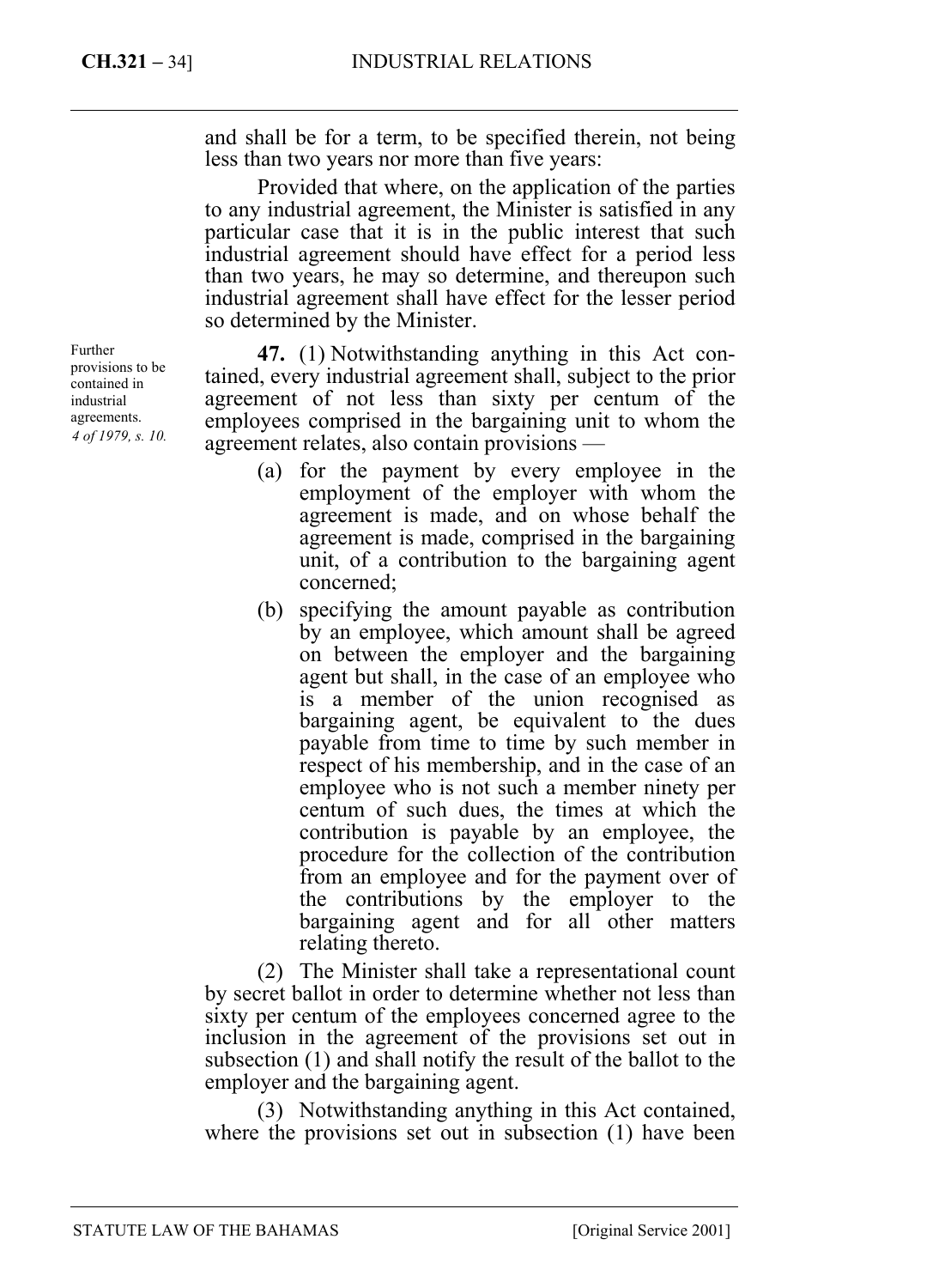included in the agreement, not less than twenty-five per centum of the employees concerned may make written application to the Minister for a representational count by secret ballot to determine whether the agreement should not be amended by the removal of the provisions:

Provided that no application shall be made until after the expiration of twelve months from the date of the commencement of the agreement.

(4) The Minister shall, on an application being made under subsection (3), take a representational count by secret ballot of employers comprised in the bargaining unit on the question whether the agreement should not be amended by the removal of the provisions.

(5) The Minister shall notify in writing the result of the ballot to the employees who made the application for a ballot, the employer and the bargaining agent.

(6) If, on a ballot taken under subsection (4), less than sixty per centum of the employees comprised in the bargaining unit vote in favour of the amendment of the agreement by the removal of the provisions, the Minister shall make an order accordingly and that order shall have effect on the last day of the month in which the ballot was taken.

<sup>1</sup>**48.** Where a trade union and an employer propose to enter into an industrial agreement under section 46, they shall sign and send to the Industrial Tribunal a draft of the industrial agreement with a request for its registration, and shall at the same time send a copy of the draft industrial agreement to the Minister for his information.

**49.** (1) Within fourteen days of receipt of any such copy of a draft industrial agreement, the Minister shall make thereon such comments as he may think fit to the Tribunal, which, if, after taking the comments of the Minister into consideration, it is satisfied that the draft industrial agreement does not contain any illegality, shall request the union and the employer to execute the industrial agreement in proper form and shall register such industrial agreement when so executed.

(2) In every case in which the Tribunal is not satisfied that a draft industrial agreement does not contain any illegality, the Tribunal shall summon the union and the employer (hereafter in this section referred to as the

–––––––––––––––––––––––––––––––––––––––––––––––––––––––––––––––––––––––––––––––

Procedure in relation to industrial agreements. *1 of 1997, s. 2.* 

Registration of industrial agreements by Tribunal. *1 of 1997, s. 2.* 

*1 of 1997, s. 2.*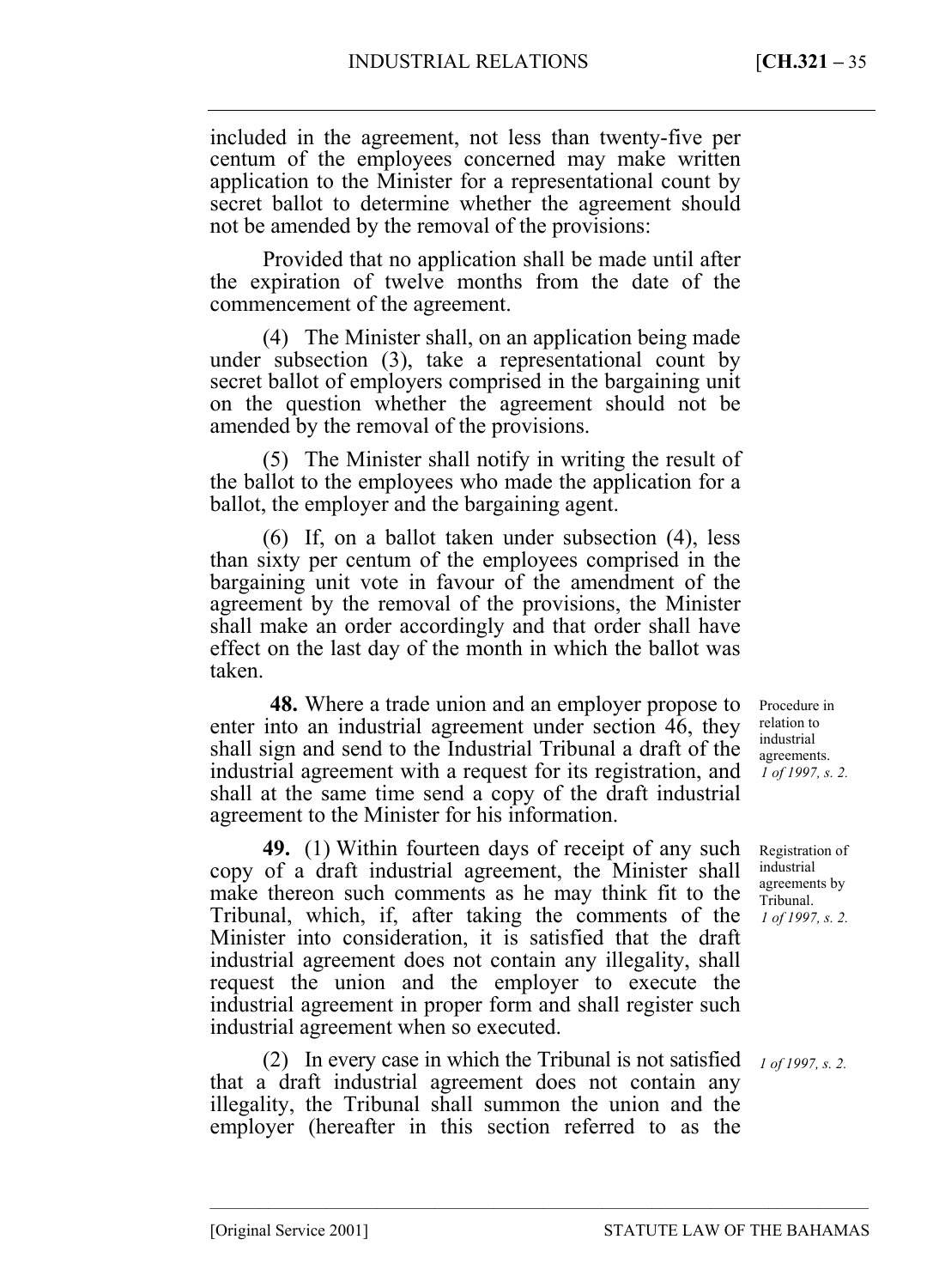*1 of 1997, s. 2.* 

parties), to appear before the Tribunal and may, after hearing the parties or their representatives, either —

- (a) register the industrial agreement without amendment or modification in accordance with the requirements of subsection (1) respecting execution, if after reconsideration the Tribunal decides that the industrial agreement does not contain any illegality; or
- (b) with the consent of the parties and in accordance with the requirements aforesaid, register the industrial agreement with such amendments and modifications as it may consider necessary and proper; or
- (c) refuse to register the industrial agreement and refer it back to the parties with a view to the preparation by them of a new industrial agreement if they think fit.

**50.** An industrial agreement under section 46 shall have effect only if it is registered by the Tribunal in accordance with section 49.

**51.** (1) Every industrial agreement so registered shall during its continuance be binding on —

- (a) the bargaining agent and every employee in the bargaining unit for which the bargaining agent has been recognised;
- (b) the employer who has entered into the industrial agreement;
- (c) any person succeeding (whether by virtue of a sale or other disposition or by operation of law) to the ownership or control of the business for the purposes of which the employees in the bargaining unit are employed; and
- (d) any trade union that has been recognised in accordance with the provisions of section 44 as bargaining agent in place of the bargaining agent referred to in paragraph (a) of this section.

(2) No action shall be brought so as to charge the funds of any union or the goods or property of any member or officer of any union, in respect of any failure by such union to comply with an industrial agreement which is binding on such union by virtue of subsection (1), but

Validity of industrial agreements. *1 of 1997, s. 2.* 

Effect of industrial agreement.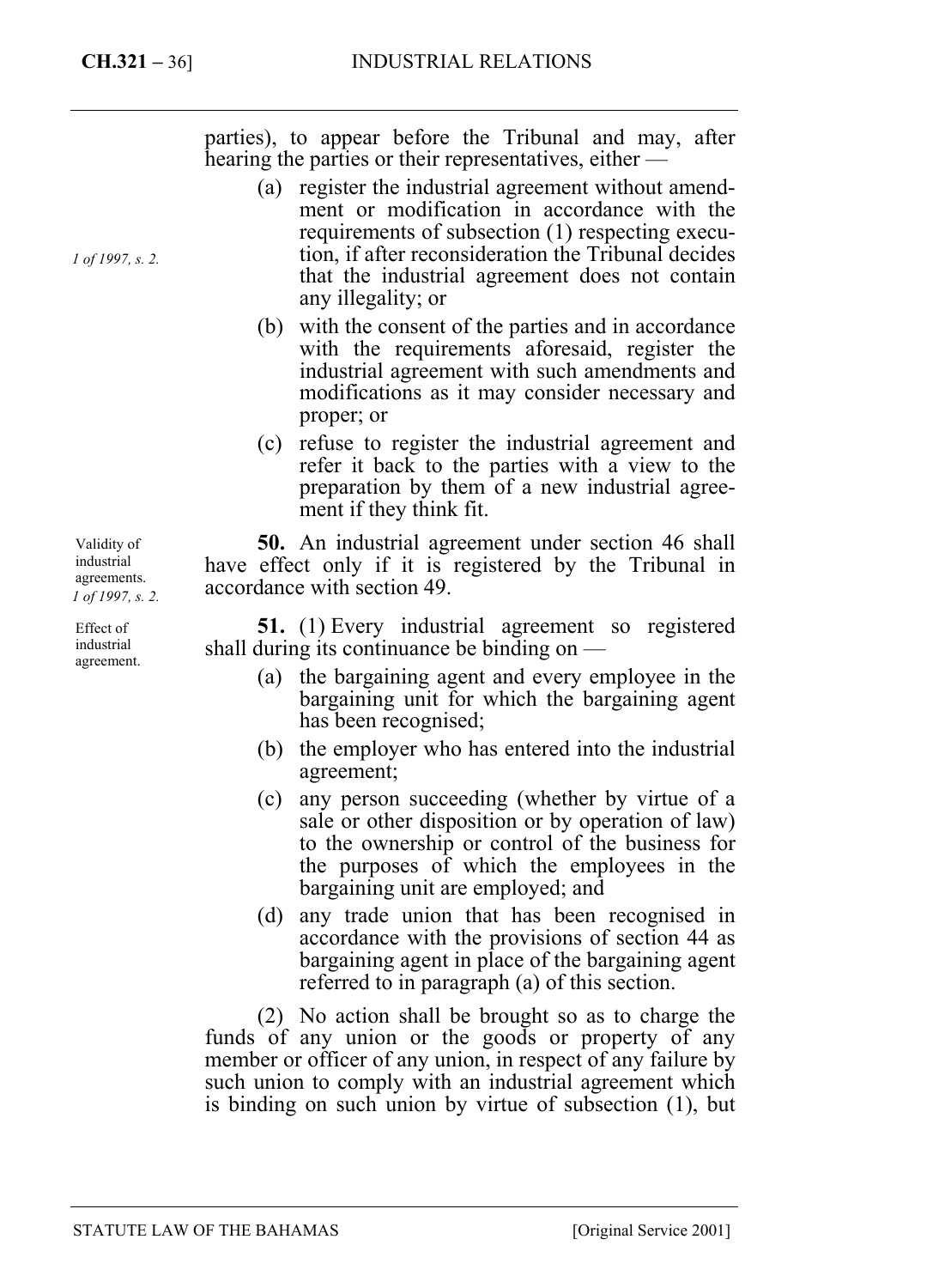*1 of 1997, s. 2.* 

the Tribunal shall have power to make a determination, if it thinks fit, against such a union, on the application of any person interested, that such union failed to take all reasonable steps in its power, in any case where any member or members of such union, being bound by the industrial agreement, acted in breach of any of its provisions, to prevent such breach; and where any such determination is made the Registrar shall cancel the registration of the union under paragraph (b) of subsection (1) of section 15.

**52.** (1) Notwithstanding section 51 but subject to subsection (2) of this section, a trade union and an employer may enter into a supplemental industrial agreement —

- (a) to amend or modify an industrial agreement if during the continuance thereof there has been in their opinion a change of circumstances justifying such amendment or modification in the interest of good industrial relations; or
- (b) to add any provision not made in the existing provisions of the industrial agreement:

Provided that a matter shall not be provided for by any such amendment, modification or addition to an industrial agreement that could not have been included in *S.I. 75/1989.*  that industrial agreement under section 46.

(2) The provisions of sections 48 to 51 shall have effect in relation to any supplemental industrial agreement as they have effect in relation to the industrial agreement to which it is supplemental.

**53.** Nothing in this Act shall enable any court to entertain any legal proceedings instituted with the object of directly enforcing or recovering damages for the breach of any of the following agreements, namely —

- (a) any agreement between members of a trade union as such concerning the conditions on which any members for the time being of the union shall or shall not sell their goods, transact business, employ or be employed;
- (b) any agreement for the payment by any person of any subscription or penalty to a trade union;
- (c) any agreement for the application of the funds of any union —

–––––––––––––––––––––––––––––––––––––––––––––––––––––––––––––––––––––––––––––––

(i) to provide benefits to members; or

Supplemental industrial agreements.

Certain contracts of unions not enforceable.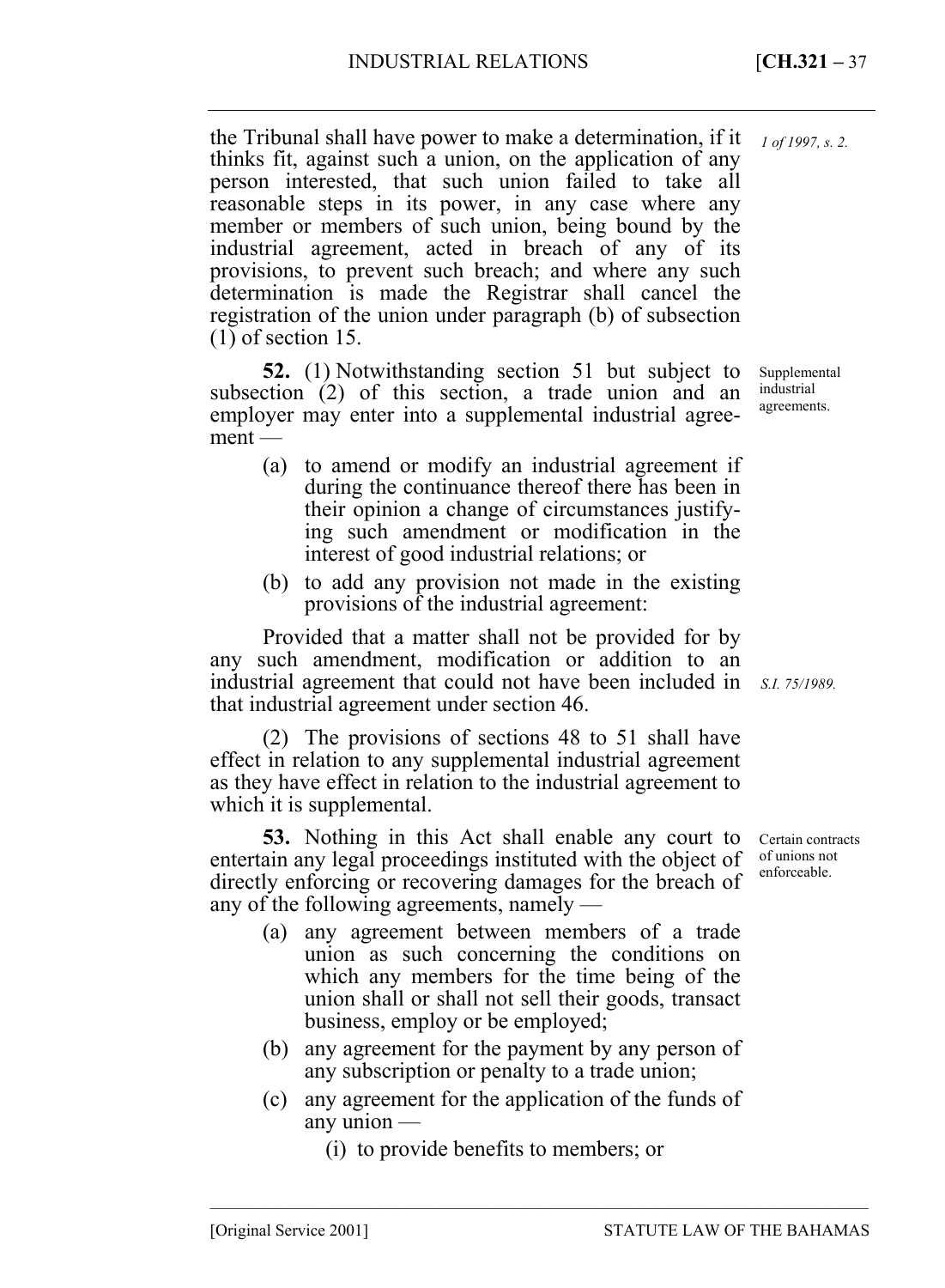- (ii) to furnish contributions to any employer or employee not a member of that union, in consideration of the employer or employee acting in conformity with the constitution or resolutions of that union; or
- (iii) to discharge any penalty or fine imposed upon any person by sentence of a court; or
- (d) any agreement made between one trade union and another; or
- (e) any bond to secure the performance of any of the above-mentioned agreements.

But nothing in this section shall be deemed to constitute any of the above-mentioned agreements unlawful.

# **PART V INDUSTRIAL TRIBUNAL**

**54.** (1) For the purposes of this Act, there shall be established an Industrial Tribunal.

(2) The Tribunal shall have an official seal which shall be judicially noticed.

(3) The Tribunal shall consist of three members or such other number of members as may be increased by order of the Governor-General, appointed by the Governor-General acting on the advice of the Judicial and Legal Service Commission, of whom —

- (a) one shall be so appointed President of the Tribunal; and
- (b) the others shall respectively be so appointed Vice-President of the Tribunal.

(4) The President shall be the senior member of the Tribunal and shall be responsible for the administration of the affairs and business of the Tribunal.

(5) If the office of a member of the Tribunal is vacant or if such member is for any reason unable to perform the functions of his office, then, until a person has been appointed to that office and assumed its functions, or, as the case may be, until the member has resumed those functions, they shall be performed by such other person, qualified under paragraph 3 of the Fourth Schedule for

*9 of 1996, s. 6.* 

Establishment of Industrial Tribunal. *9 of 1996, s. 6.* 

*30 of 1999, s. 2.* 

*30 of 1999, s. 2.* 

Fourth Schedule.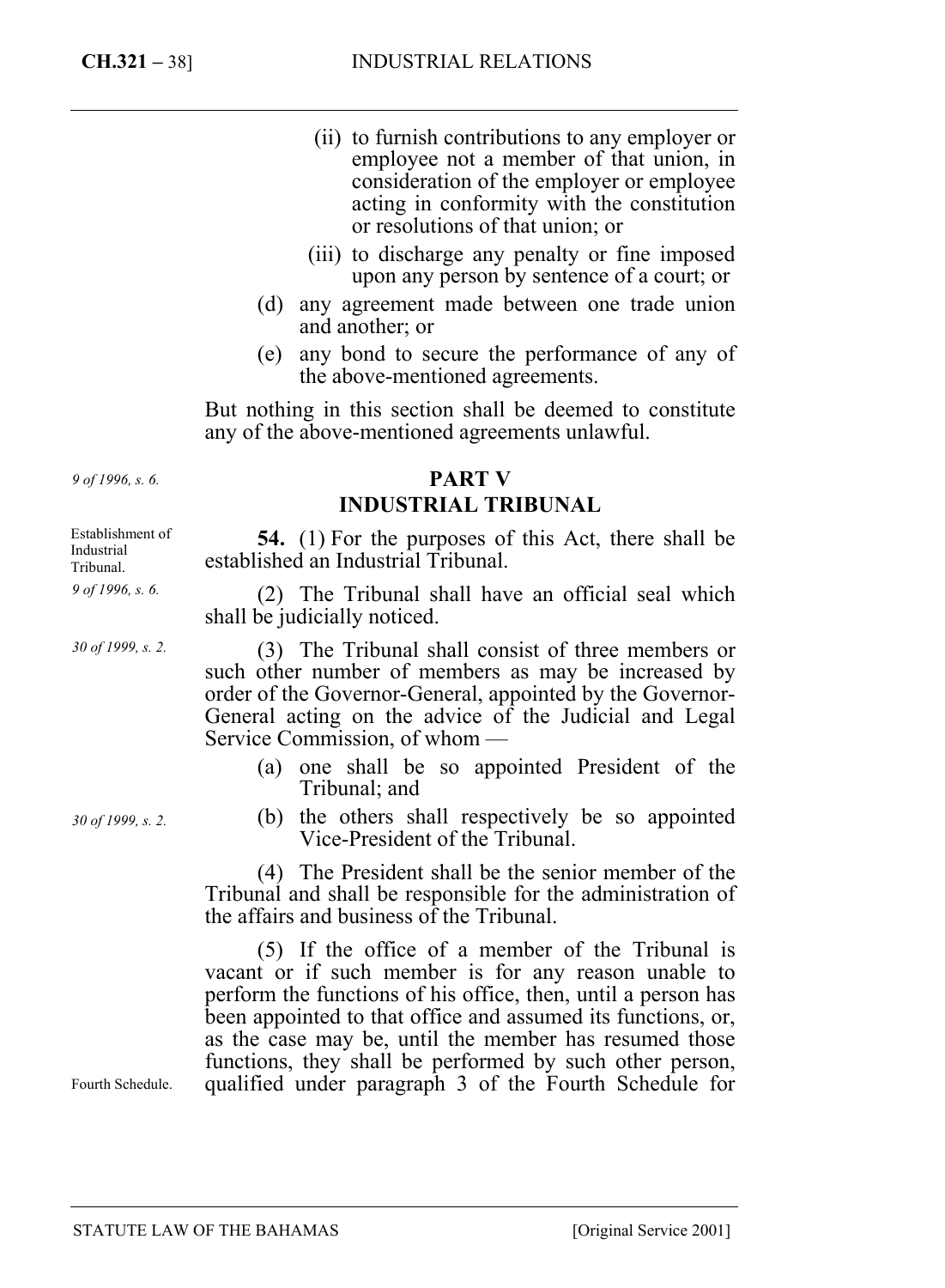appointment as a member of the Tribunal, as the Governor-General, acting on the advice of the Judicial and Legal Service Commission, may appoint for that purpose:

Provided that where the hearing of evidence has begun in a matter before a member of the Tribunal, the hearing of the evidence shall be restarted.

(6) The Tribunal shall be deemed to be fully constituted notwithstanding any vacancy in its membership.

(7) The provisions of the Fourth Schedule shall Fourth Schedule. have effect as to the Tribunal, its members and staff, and otherwise in relation thereto.

(8) Subject to paragraph 5(2) of the Fourth Schedule, the Governor-General acting on the advice of the Judicial and Legal Service Commission may, by Order, amend paragraph 5(1) of that Schedule.

**55.** The Tribunal shall have jurisdiction —

- (a) to hear and determine trade disputes within an  $\frac{\text{Tribunal}}{\int \rho f/\rho g}$ essential service or a non-essential service;
- (b) to register industrial agreements relating to an essential service or a non-essential service and to hear and determine matters relating to the registration of such agreements; and
- (c) to hear and determine any other matter brought before the Tribunal in accordance with this Act.

**56.** (1) In any case where it appears to the President to be requisite in the public interest, the President may issue directions for —

- (a) the Tribunal to sit comprised of three members; *30 of 1999, s. 3.*  or
- (b) one member of the Tribunal to sit together with two persons selected from a panel as provided in subsection (5),

(any such sitting being in this Part referred to as a "Full Tribunal"), for the purpose of hearing and determining a general dispute within an essential service *1 of 1997, s. 2.* or a non-essential service.

–––––––––––––––––––––––––––––––––––––––––––––––––––––––––––––––––––––––––––––––

Jurisdiction of *1 of 1997, s. 2.* 

*9 of 1996, s. 6.*  Full Tribunal.

[Original Service 2001] STATUTE LAW OF THE BAHAMAS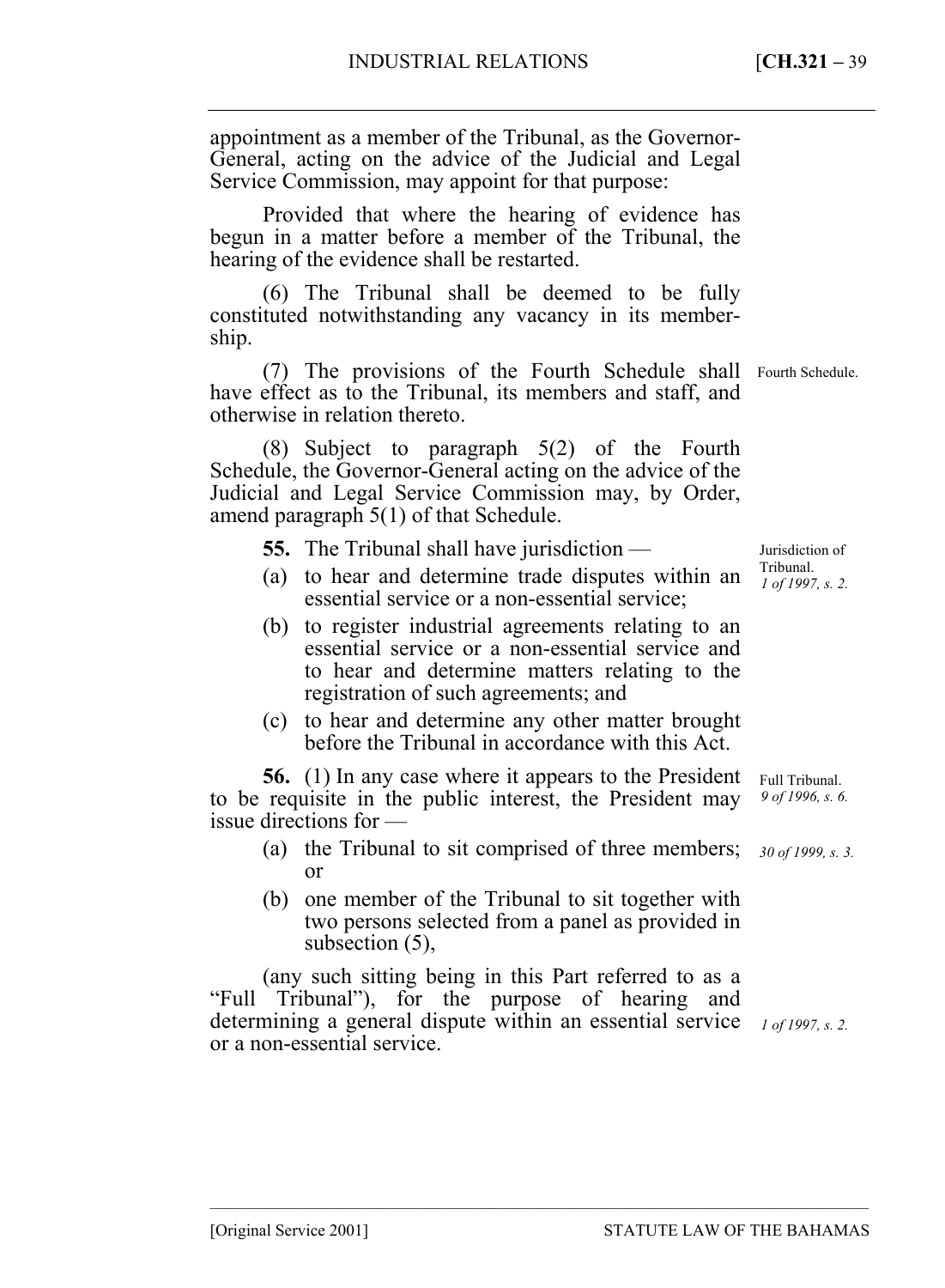(2) The determination of any question before a Full Tribunal shall be according to the opinion of the majority of the persons bearing the matter before the Full Tribunal.

(3) A Full Tribunal may exercise any of the powers conferred by this Part on a Tribunal.

- (4) The Director of Labour —
- (a) after consultation with such associations of employers as the Director may deem fit, may by notice published in the *Gazette*, appoint a panel of not less than six persons; and
- (b) after consultation with such associations of employees as the Director may deem fit, may by notice published in the *Gazette*, appoint a panel of not less than six persons,

from among persons having wide experience in trade, industry, financial or commercial matters, trade unionism or administration.

- (5) The President may from time to time select —
- (a) one person, from the panel appointed under subsection  $(4)(a)$ ; and
- (b) one person, from the panel appointed under subsection  $(4)(b)$ ,

to sit on the Full Tribunal pursuant to the provisions of subsection  $(1)(b)$ .

(6) Every appointment to a panel under subsection (4)(a) or (b) shall be for a period of three years but the Director may if he thinks it expedient so to do, at any time revoke an appointment.

(7) There shall be paid to any person appointed to a panel under subsection  $(4)(a)$  or  $(b)$ , an annual honorarium of two thousand five hundred dollars or such other sum as the Minister may prescribe by Order.

**57.** (1) In the hearing and determination of any matter before it, the Tribunal —

- (a) shall, so far as it appears to it appropriate, seek to avoid formality in its proceedings;
- (b) shall not be bound by any written law or rule of law relating to the admissibility of evidence in proceedings before courts;

Scope of hearing by Tribunal. *9 of 1996, s. 6.*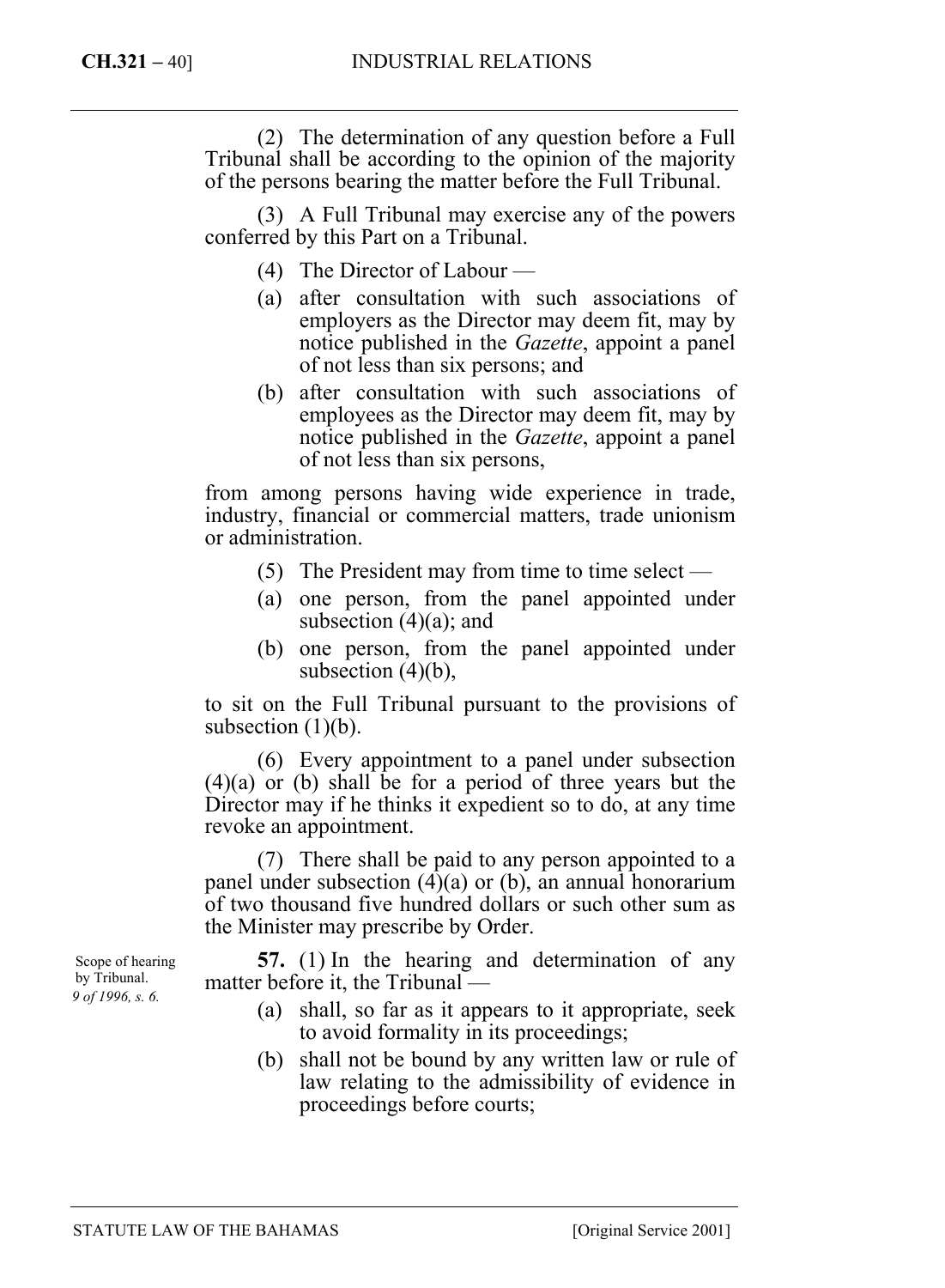- (c) shall make such enquiries of persons appearing before it and witnesses as it considers appropriate; and
- (d) shall otherwise conduct the hearing in such manner as it considers most appropriate for the clarification of the issues before it and generally to the just handling of the proceedings.

(2) Subject to subsection (1), at the hearing of a matter before the Tribunal, a party to the proceedings shall be entitled to give evidence, to call witnesses, to question any witness and to address the Tribunal, and any such party may appear in person or may be represented by a counsel and attorney or by any officer of a registered trade union (including a shop steward).

(3) The Tribunal shall expeditiously hear, inquire into and investigate every dispute which is before it and all matters affecting the merits of such dispute; and, without limiting the generality of subsection (2), the Tribunal shall in particular, notwithstanding any provision of the Legal Ch. 64. Profession Act relating to the admission of persons to practise as counsel and attorneys in the courts of The Bahamas, hear, receive and consider submissions, arguments and evidence made, presented or tendered (whether orally or in writing)  $-$ 

- (a) by or on behalf of the employer or employee concerned;
- (b) by the trade union concerned, on behalf of the employees involved in the dispute; or
- (c) by any person having wide experience in trade unionism.

**58.** (1) The Tribunal may in relation to any matter before it —

- (a) remit a dispute, subject to such conditions as the Tribunal may determine, to the parties for further consideration by them with a view to settling or reducing the several issues in dispute;
- (b) make an order or award (including a provisional or interim order or award) relating to any or all of the matters in dispute or give a direction in pursuance of the hearing or determination;
- (c) award compensation on complaints brought and proved before the Tribunal by a party for whose benefit the order or award was made regarding

–––––––––––––––––––––––––––––––––––––––––––––––––––––––––––––––––––––––––––––––

Powers of Tribunal. *9 of 1996, s. 6.* 

*27 of 2001, s. 80.*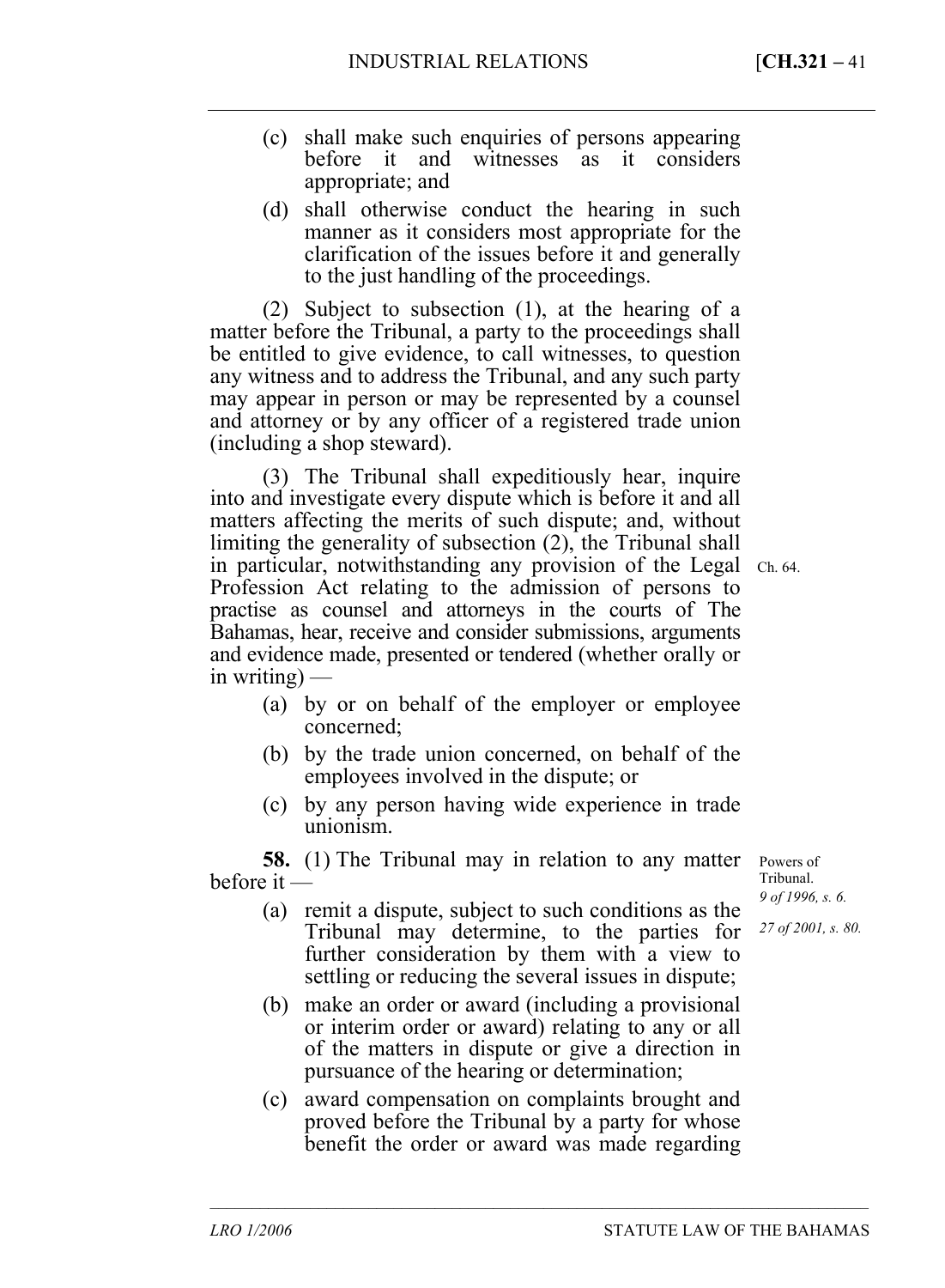any breach or non-observance of an order or award or any term thereof (other than an order or award for the payment of damages or compensation);

(d) dismiss any matter or part of a matter or refrain from further hearing or from determining the matter, if it appears that the matter or part thereof is trivial, or that further proceedings are unnecessary or undesirable in the public interest.

(2) The Tribunal in making its awards in trade disputes shall be guided by the following considerations, that is to say  $-$ 

- (a) the necessity to maintain a high level of employment throughout The Bahamas;
- (b) the necessity to increase production and to assure to employees a fair share of any increases in productivity in any enterprise;
- (c) the necessity to preserve and promote the competitive position of Bahamian products in the domestic market as well as in export markets;
- (d) generally, the requirements of the public interest.

**59.** (1) In addition to the powers conferred on it under the foregoing provisions of this Act the Tribunal  $may -$ 

- (a) proceed to hear and determine any question arising in connection with a dispute in the absence of any party who has been duly summoned to appear before the Tribunal and has failed to do so;
- (b) order any person
	- (i) who in the opinion of the Tribunal may be affected by an order or award; or

Additional powers of Tribunal. *9 of 1996, s. 6.*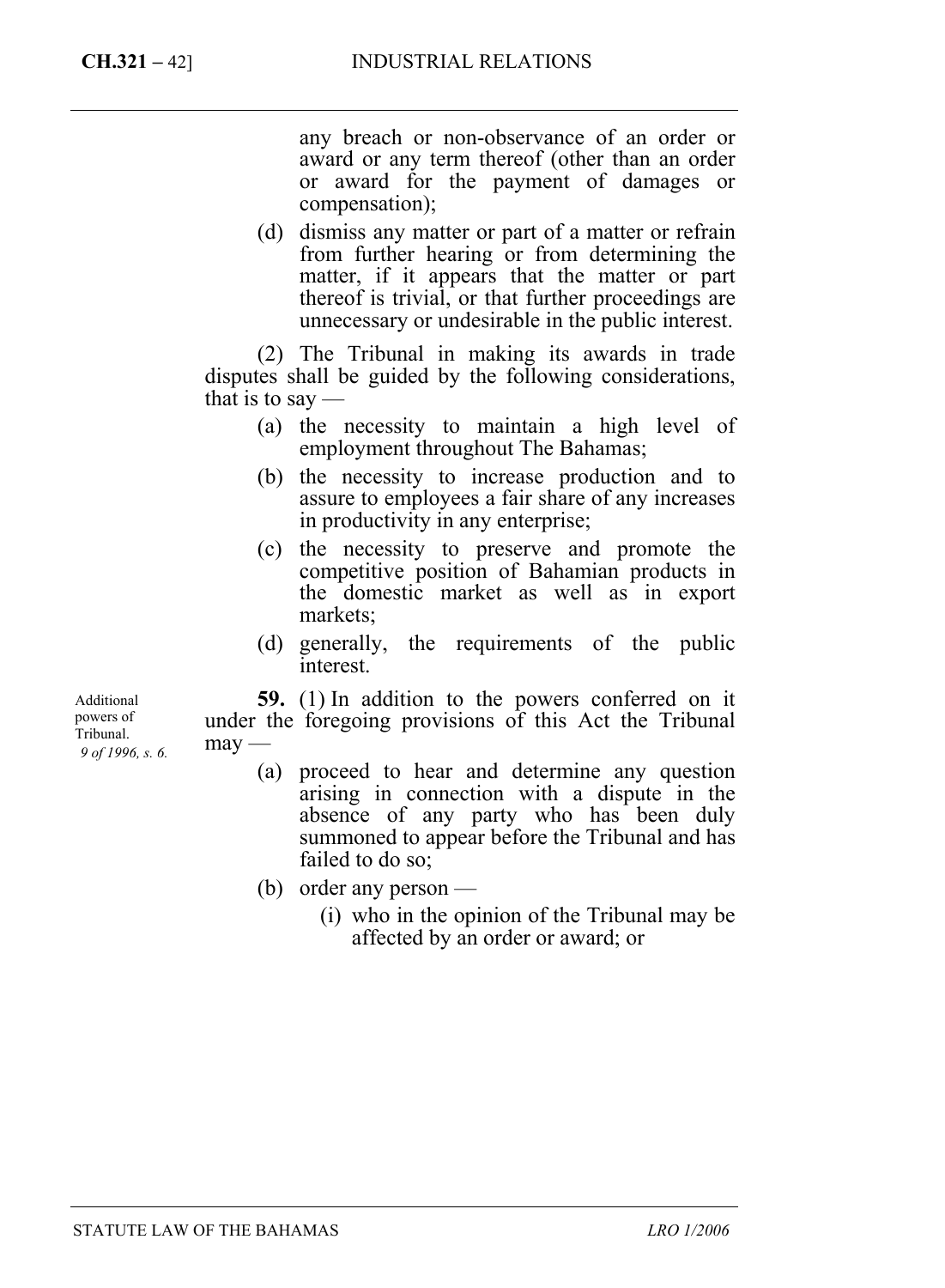(ii) who in any other case the Tribunal considers it just to be joined as a party,

to be joined as a party to the proceedings under consideration on such terms and conditions as the Tribunal may direct;

(c) generally give all such directions and do all such things as are necessary or expedient for the expeditious and just hearing and determination of the dispute or any other matter before it.

(2) Without prejudice to the provisions of subsection (1), where in any proceedings before the Tribunal, the Tribunal makes an order or award for the payment of a sum as compensation or damages, the Tribunal may in addition if it thinks fit, order that there shall be included in the sum so ordered or awarded, interest at such rate as the Tribunal thinks fit on the whole or any part of the compensation or damages from the date of the order or award:

Provided that nothing in this subsection shall authorise the giving of interest upon interest.

**60.** The Tribunal shall make all such suggestions and do all such things as appear to be right and proper for reconciling the differences between the parties.

**61.** The order or award of the Tribunal on reference by the Minister pursuant to section 73 shall not be enforceable by the Tribunal but such order or award may, by leave of the Supreme Court, be enforced in the same manner as a judgment or order to the same effect.

**62.** An order or award in any matter referred to the Tribunal for determination may be made operative from such date as the Tribunal may consider fair and just having regard to all the circumstances of the case.

–––––––––––––––––––––––––––––––––––––––––––––––––––––––––––––––––––––––––––––––

Reconciliation. *9 of 1996, s. 6.* 

Recovery of compensation or damages. *9 of 1996, s. 6.* 

Order may be made retroactive. *9 of 1996, s. 6.*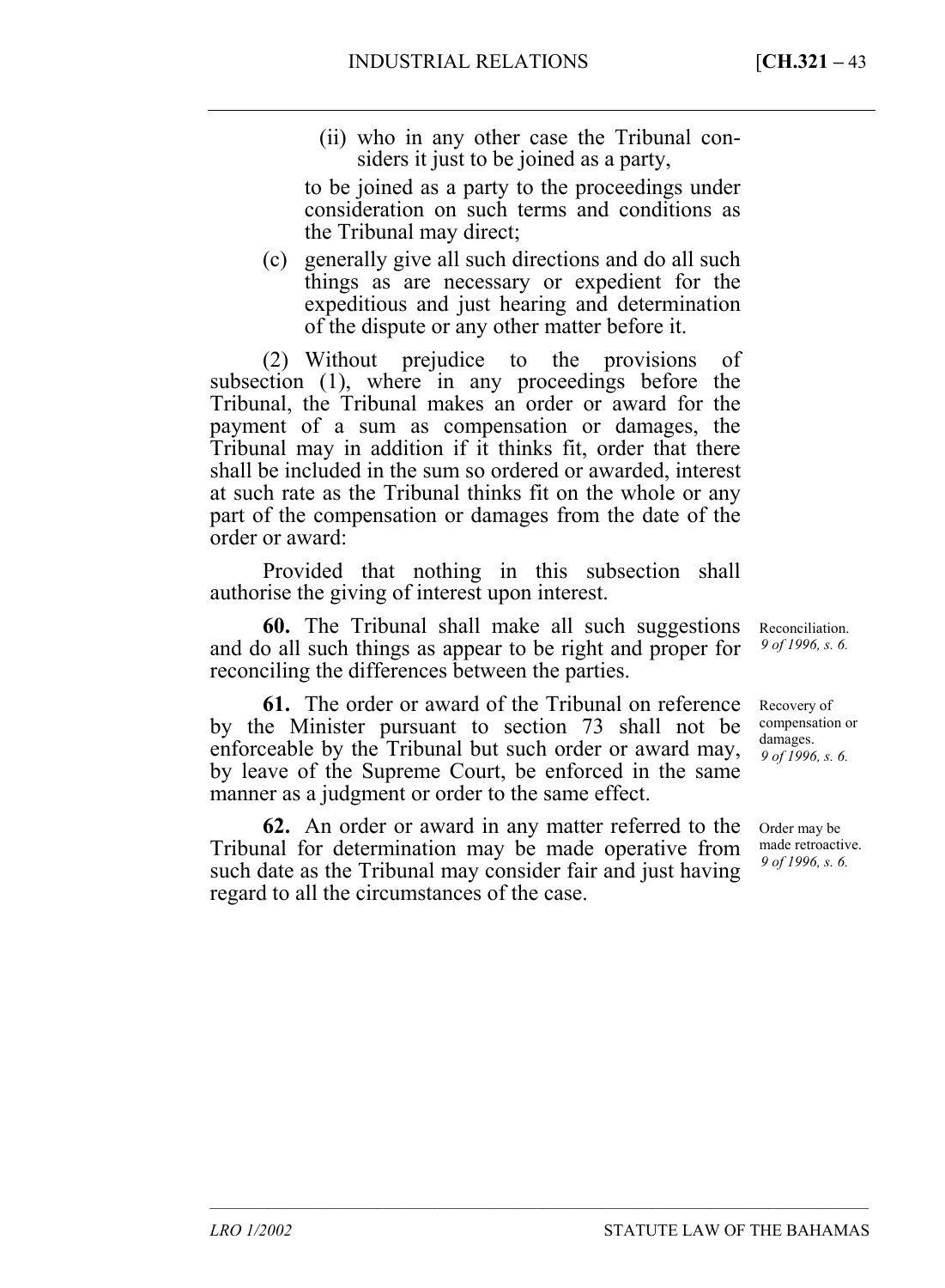*9 of 1996, s. 6.*  Interpretation of orders and of industrial agreements.

**63.** (1) Where any question arises as to the interpretation of any order or award of the Tribunal, the Minister or any party to the matter may apply to the Tribunal for a decision on such question and the Tribunal shall decide the matter either after hearing the parties or, without such hearing, where the consent of the parties has first been obtained, and the decision of the Tribunal shall be notified to the parties and shall be binding in the same manner as the decision on the original order or award.

(2) Where there is any question as to the interpretation or application of the provisions of an industrial agreement registered under this Act, any employer, employee or trade union affected by the provisions, or the Minister, may refer the question, to the Tribunal for decision.

**64.** (1) Subject to this Act, any party to a matter before the Tribunal is entitled as of right to appeal to the Court of Appeal on any of the following grounds —

- (a) that the Tribunal had no jurisdiction in the matter but it shall not be competent for the Court of Appeal to entertain such ground of appeal, unless objection to the jurisdiction of the Tribunal had been formally taken at some time during the progress of the matter before the making of the order or award;
- (b) that the Tribunal has exceeded its jurisdiction on the matter;
- (c) that the order or award has been obtained by fraud;
- (d) that any finding or decision of the Tribunal in any matter is erroneous in point of law;
- (e) that the order or award of damages is inordinately high or inordinately low; or

Appeal to Court of Appeal. *9 of 1996, s. 6.*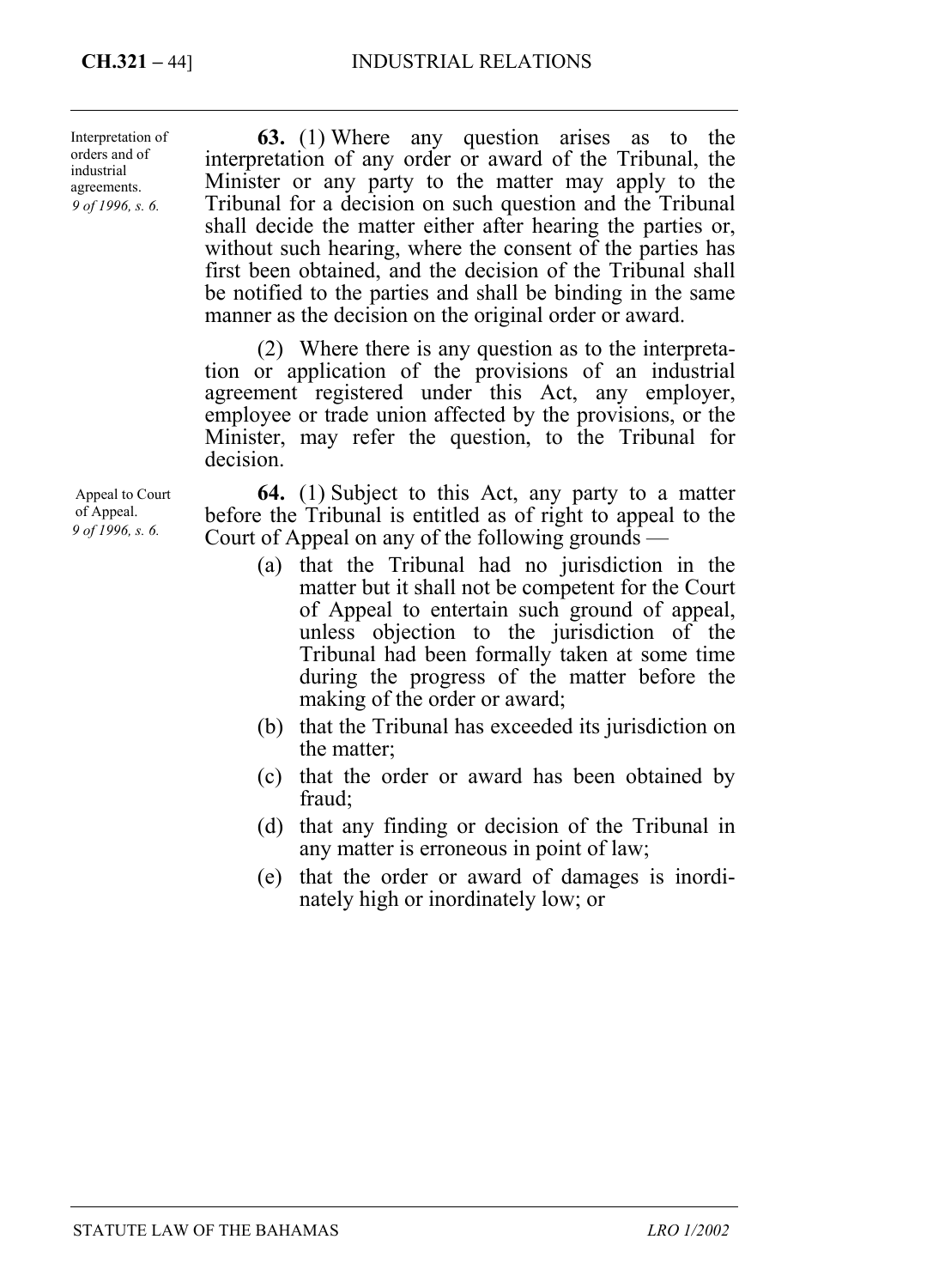(f) that some other specific illegality not mentioned in paragraphs (a) to (e) and substantially affecting the merits of the matter has been committed in the course of the proceedings.

(2) On the hearing of an appeal in any matter brought before it under this Act, the Court of Appeal shall have power —

- (a) to confirm, modify or reverse the order or award appealed against;
- (b) if the Court of Appeal confirms the order or award appealed against, to order that there shall be included in the sum which is the subject of the appeal, interest at the rate of ten per centum on the whole or any part of the sum, from the date of the order or award appealed against;
- (c) if it appears to the Court of Appeal that a new hearing should be held, to set aside the order or award appealed against and order that a new hearing be held; or
- (d) to order a new hearing on any question without interfering with the finding or decision upon any other question,

and the Court of Appeal may make such final or other order (other than an order as to costs) as the circumstances of the matter may require.

(3) The Court of Appeal may in any matter brought on appeal before it, dismiss the appeal if it considers that no substantial miscarriage of justice has actually occurred although it is of the opinion that any point raised in the appeal might have been decided in favour of the appellant.

**65.** (1) An order or award of the Tribunal shall be binding on —

On whom award to be binding. *9 of 1996, s. 6.* 

- (a) all parties to the dispute who appear or are represented before the Tribunal;
- (b) all persons who have been summoned to appear as parties to the dispute, whether they have appeared or not;
- (c) in the case of employers, any person who, at the relevant time, is conducting or carrying on the business of the employer (in this section referred to as the "agent of the employer") or any successor to, or assignee of, the business of the

–––––––––––––––––––––––––––––––––––––––––––––––––––––––––––––––––––––––––––––––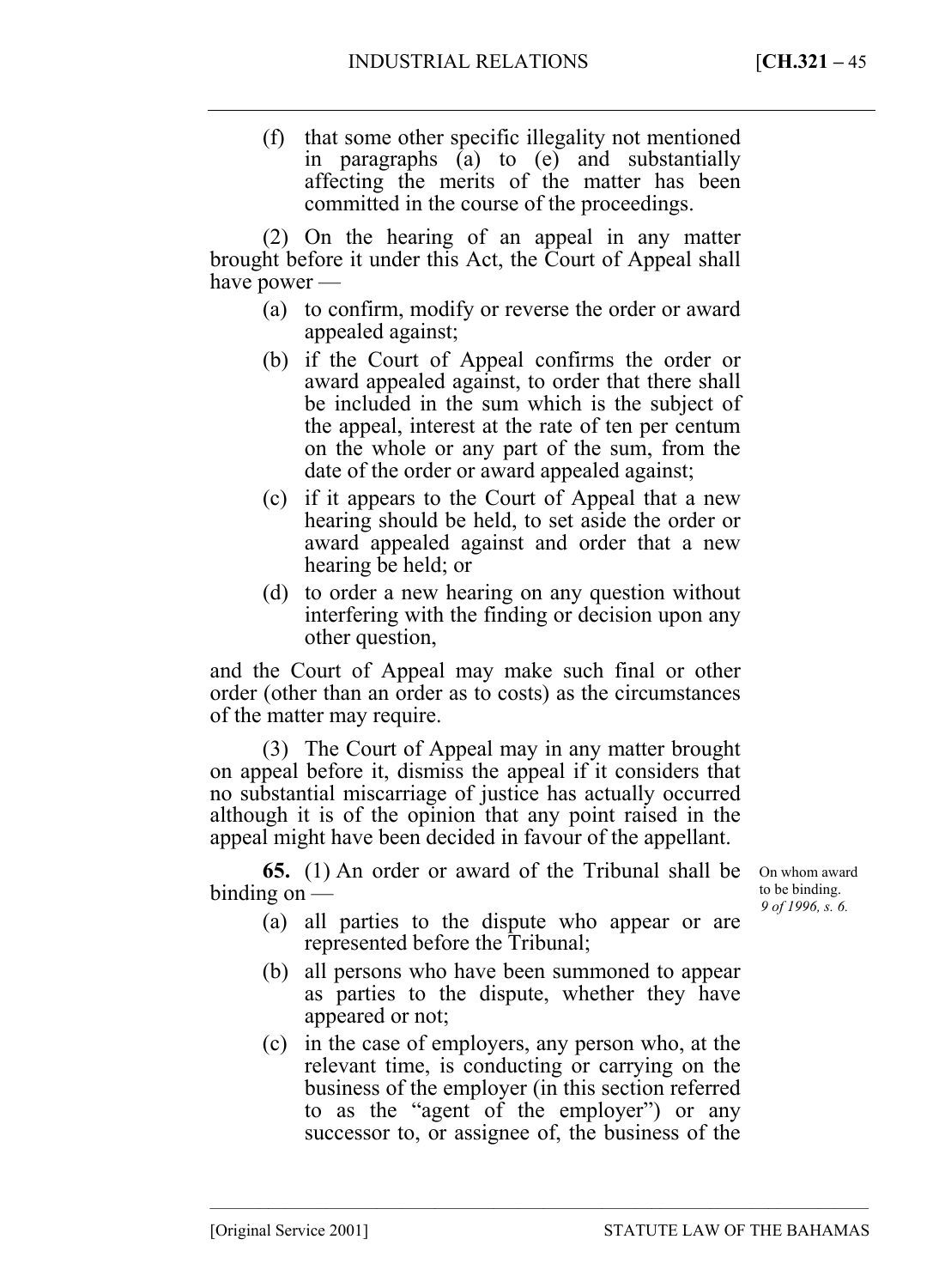employer who is a party bound by such order or award, including any company that has acquired, or taken over the business of such a party;

- (d) any trade union on whom such order or award is at any time declared by the Tribunal to be binding, as well as on its successors; and
- (e) all employees belonging to a bargaining unit to which such order or award refers, in relation to general disputes.

(2) The Tribunal may, during the course of any dispute pending before it direct that any agents of the employer or any successors to or any assignees of, the business of the employer who is a party to the dispute shall be joined or substituted as a party to the dispute, and any order or award of the Tribunal in such dispute (whenever made) shall, save to the extent that it is otherwise expressly provided in such order or award, be binding on the successors or assignees of the employer.

(3) For the purposes of this section, any question whether a person is the agent of the employer or the successor to or an assignee of another shall be determined by the Tribunal from all the circumstances in accordance with good conscience and the Code of Industrial Relations Practice and shall be binding on the persons referred to in subsection (1) and is conclusive for all purposes connected with the order or award.

**66.** Subject to the provisions of this Act, the Tribunal may by rules regulate its own practice and procedure for the hearing and determination of matters before it and prescribe the fees of the Tribunal and the forms to be used before it.

**67.** In this Part, unless the context otherwise re $quires$  —

- "Full Tribunal" has the meaning assigned to that expression by section  $56(1)$ ;
- "member of the Tribunal" or "member" means a member of the Tribunal appointed under section  $54(3)$ ;

Interpretation in Part V. *9 of 1996, s. 6.* 

Rules. *9 of 1996, s. 6.* 

<sup>&</sup>quot;President" means the member appointed, under section 54(3)(a), as President of the Tribunal;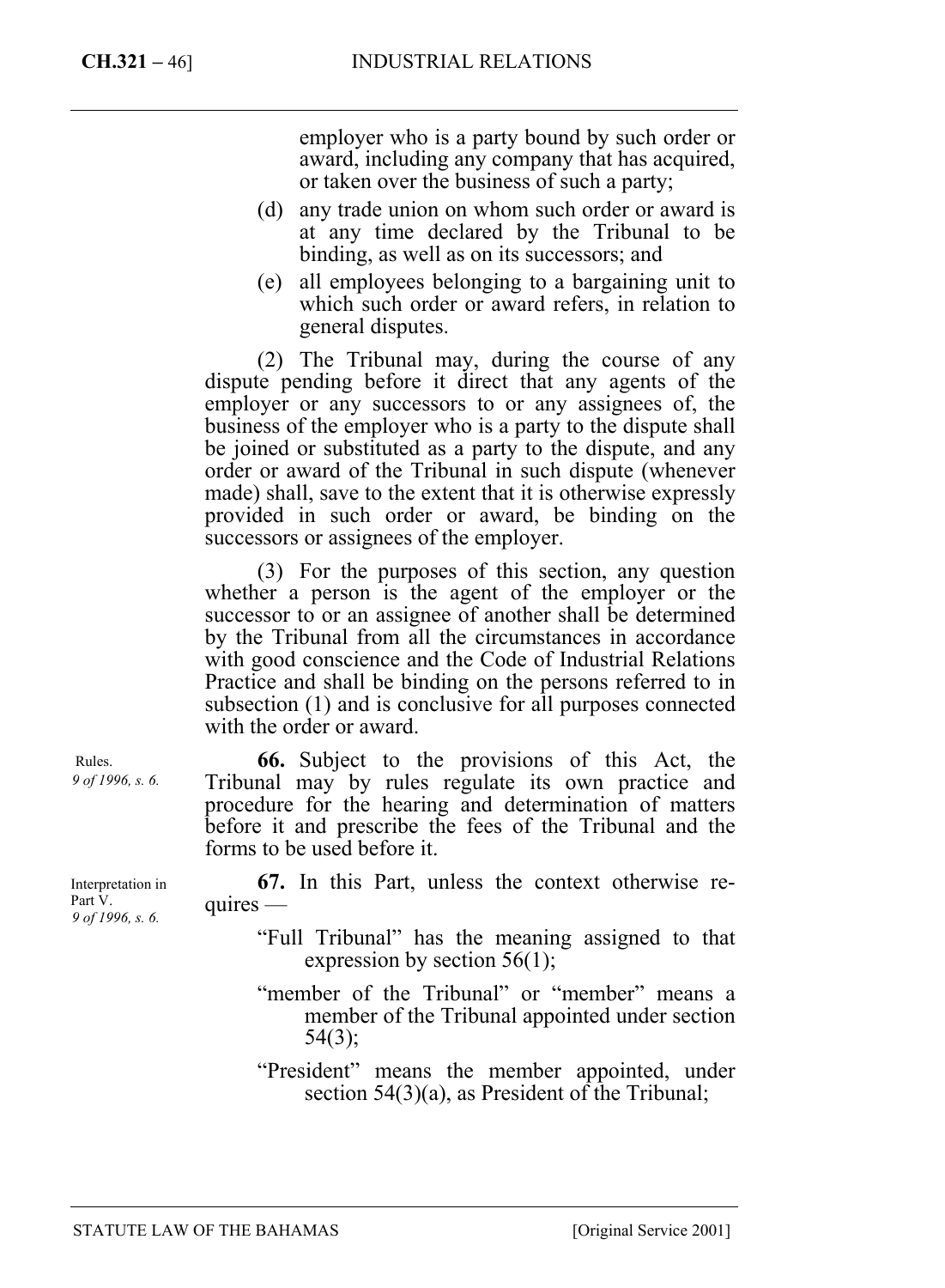"Vice-President" means a member appointed, under section 54(3)(b), as a Vice-President of the Tribunal.

# **PART VI**

# **TRADE DISPUTE PROCEDURE**

**68.** (1) Any trade dispute existing or apprehended may, if not otherwise determined, be reported to the Minister — Trade dispute procedure.

- (a) by a trade union on behalf of employees in a bargaining unit for which it is recognised as bargaining agent, where the dispute is a general dispute;
- (b) by a trade union, on behalf of an employee who is a party to a limited dispute, where such employee was a member in good standing of such union at the time the dispute arose, and whether or not such employee is included in a bargaining unit;
- (c) by a trade union of employers on behalf of an employer who is a member of the trade union, where the dispute is between the employer and employees in employment of that employer;
- (d) by an employer or an employee, where the dispute is between that employer and that employee (whether alone or jointly with other employees in the employment of that employer).

(2) A trade dispute may not be reported to the Minister if a period of more than twelve months has elapsed since the dispute first arose, and any dispute not reported within that period shall be deemed to have been determined, so, however, that the Minister may in any case extend such period if he considers it just to do so.

(3) A report of a trade dispute shall be made in writing and shall specify —

- (a) the parties to the dispute;
- (b) the person or persons on behalf of whom the report is made;
- (c) the authority to act on behalf of the person desiring the dispute to be reported which the party reporting the dispute claims to have;
- (d) every issue relevant to the dispute;

–––––––––––––––––––––––––––––––––––––––––––––––––––––––––––––––––––––––––––––––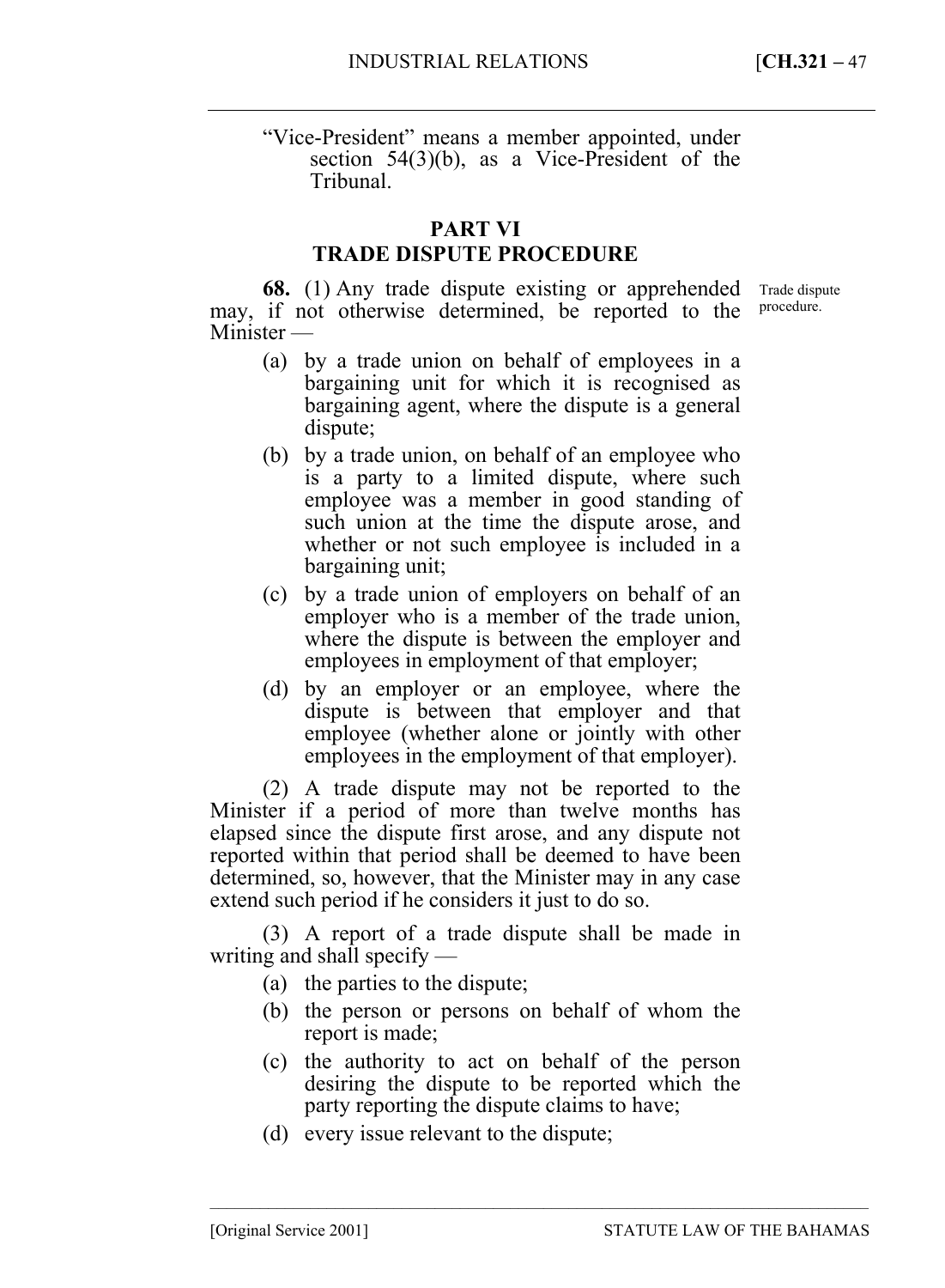(e) where there is a relevant agreement in being, what action has been taken for dealing with the dispute under that agreement.

(4) Every party reporting a trade dispute shall, without delay, furnish by hand or by registered post a copy of such report to the other party or parties to the dispute.

**69.** (1) The Minister shall consider any dispute reported to him under subsection (1) of section 68 and if, in his opinion, suitable machinery for settling the dispute already exists by virtue of the provisions of any agreement between the parties to the dispute, he may, as soon as is practicable after the receipt of the report, refer the matter for settlement in accordance with those provisions; and where there is a failure to reach a settlement within seven days after such a reference, the party reporting the dispute shall notify the Minister of such failure.

(2) On receipt of a notification under subsection (1), the Minister shall, if it appears to him that the existing machinery for settling the dispute has not been exhausted, so inform the parties in writing and refer the matter back to them for further consideration; and, where there is a failure to reach a settlement within seven days after such a reference, the party reporting the dispute shall notify the Minister of such failure.

(3) Where, on receipt of a report of a dispute under subsection (1) of section 68 —

- (a) it appears to the Minister that no suitable machinery binding on the parties exists for the settlement of the dispute; or
- (b) the Minister does not choose to refer the dispute for settlement under subsection (1) of this section; or
- (c) the Minister has referred the dispute for settlement under subsection (1) or (2) of this section and the party reporting the dispute has notified him pursuant to that subsection of a failure to reach a settlement,
- the Minister shall endeavour to secure, by means of conciliation, a settlement of the dispute within sixteen days after the receipt by him of such report or, in a case to which paragraph (c) of this subsection applies, such a *4 of 1979, s. 12.*

Action by Minister on report.

*4 of 1979, s. 12.* 

*4 of 1979, s. 12.*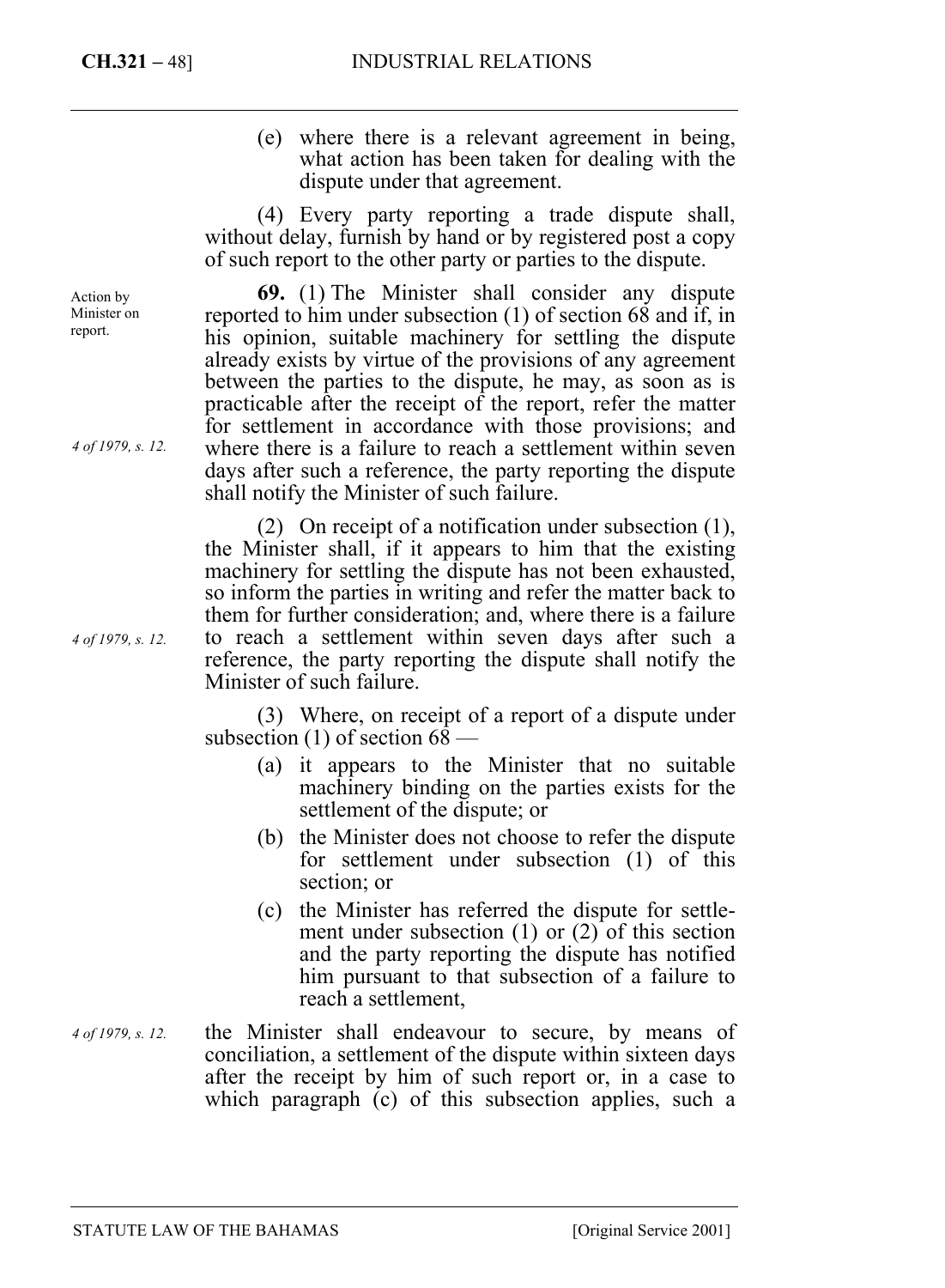notification as is mentioned in that paragraph, or within such longer period as may be agreed upon by the parties.

**70.** (1) For the purposes of assisting the Minister in his endeavour to secure a settlement of a dispute by means of conciliation under subsection (3) of section 69, the parties to the dispute shall enter into conciliation in good faith, and where the Minister serves written notice on the parties concerned requiring them to attend a meeting for that purpose, the parties concerned shall so attend.

- (2) Any party to a dispute who fails or refuses —
- (a) to enter into conciliation in good faith under subsection  $(1)$ ;
- (b) to attend a meeting when required to do so by the Minister under subsection (1),

shall be guilty of an offence and liable, on summary conviction, to a fine not exceeding five thousand dollars.

**71.** (1) Where steps taken by the Minister under section 69 to settle a dispute have resulted in a settlement, the parties to the dispute shall, without delay, transmit to the Minister a copy of the settlement signed by or on behalf of the said parties; and the Minister shall file such copy with the Tribunal.

(2) Any such settlement as aforesaid shall, as from the date thereof or as from such other date as may be specified therein, not being earlier than the date on which the dispute to which the settlement relates arose, be binding on the persons agreeing to the settlement until varied by a valid agreement concluded by or on behalf of those persons.

**72.** (1) Where the Minister has endeavoured under subsection (3) of section 69 to secure a settlement of a trade dispute within an essential service and such settlement has not been reached within the period of sixteen days mentioned in that subsection or, as the case may be, any longer period agreed upon by the parties pursuant to that subsection, then the Minister may forthwith upon the expiry of such period refer the dispute to the Tribunal if in his opinion the public interest so requires.

(2) In this section and section 74 "essential service" means any service declared by the Governor-General by order to be an essential service, so, however, that the services hereafter mentioned in this subsection, that is to  $say -$ 

–––––––––––––––––––––––––––––––––––––––––––––––––––––––––––––––––––––––––––––––

Parties to enter into conciliation and to attend meetings called by Minister. *4 of 1979, s. 13.* 

Settlements to be reported to Minister, to be filed with Tribunal, and to be binding.

*1 of 1997, s. 2.* 

Minister may refer disputes in essential services to the Tribunal.

*4 of 1979, s. 14.* 

*1 of 1997, s. 2.*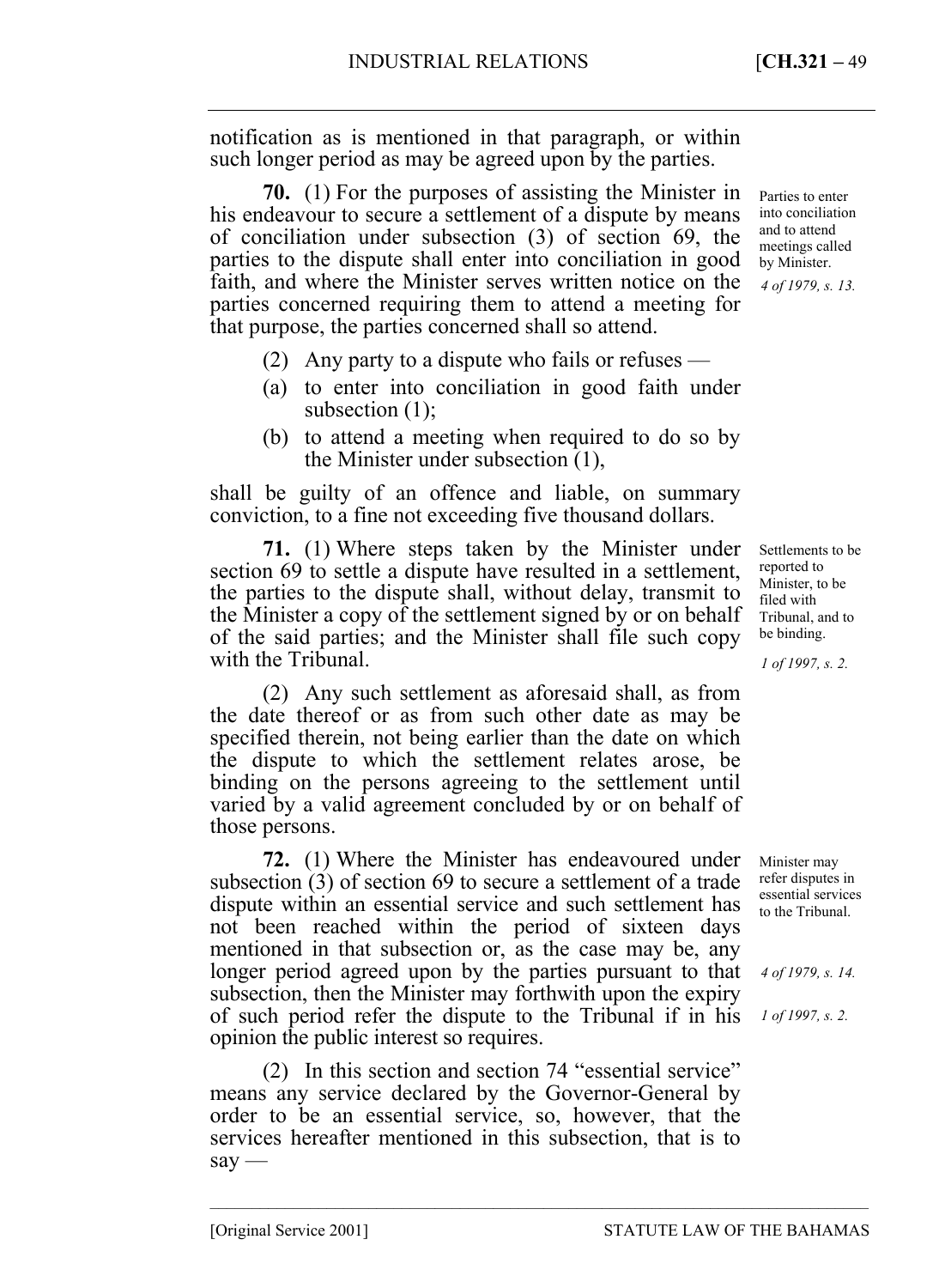- (a) the supply of electricity or water to the inhabitants of any town, village or place;
- (b) the disposal of sewage or of any other waste product dangerous to the health of the community;
- (c) the provision of any hospital service;
- (d) any service essential to the safety of aircraft;
- (e) the fire service, the telecommunications service, or the prison service,

shall be deemed to have been so declared by an order satisfying the requirements of subsections (3) and (4).

(3) The provisions of section 32 of the Interpretation and General Clauses Act shall not apply in relation to any order made by the Governor-General under subsection (2), but instead every such order shall be subject to affirmative resolution of both Houses of Parliament.

(4) In subsection (3) the expression "subject to affirmative resolution of both Houses of Parliament", in relation to an order, means that the order is not to come into operation unless and until approved by a resolution of each of those chambers.

**73.** Where the Minister has endeavoured under subsection (3) of section 69 to secure a settlement of a trade dispute within a non-essential service and such settlement has not been reached within the period of sixteen days mentioned in that subsection or, as the case may be, any longer period agreed upon by the parties pursuant to that subsection, then the Minister may if, in his opinion the public interest so requires, refer the dispute back to the parties for further consideration; and where there is a failure to reach a settlement within such reasonable period, after such a reference, as may be determined by the Minister, the party reporting the dispute shall notify the Minister of such failure and the Minister shall forthwith refer the dispute to the Tribunal.

**74.** (1) An employee shall not take part in a strike and an employer shall not declare or take part in a lock-out unless —

> (a) a report of a trade dispute, to which trade dispute that employee or that employer (as the case may be) is a party, has been made to the

Ch. 2.

Referral of disputes in nonessential services to Tribunal. *9 of 1996, s. 8.* 

Strikes and lockouts.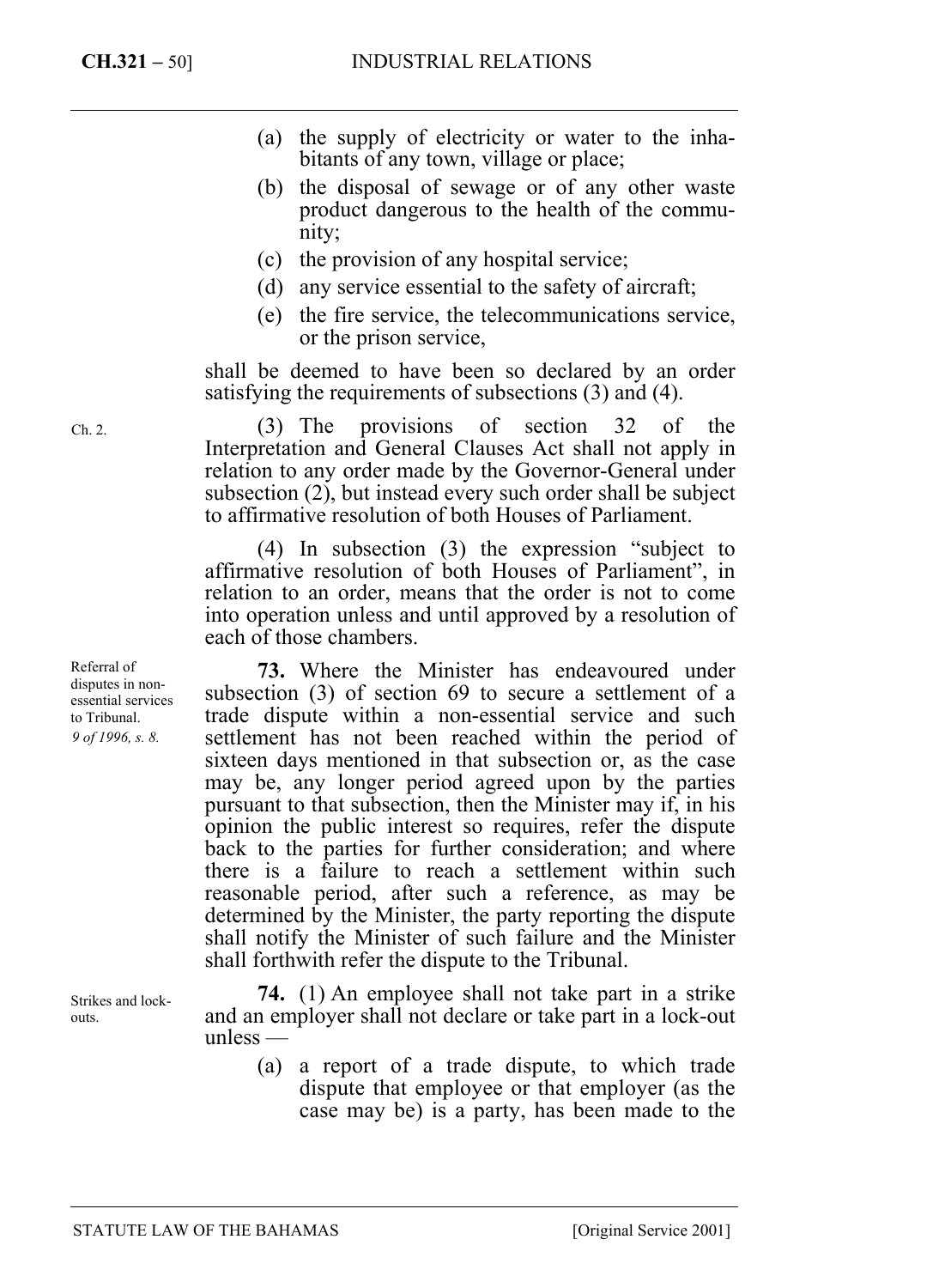Minister in accordance with the provisions of section 68; and

- (b) the time allowed by sections 69 and 71 has elapsed since the date of such report; and
- (c) as respects a dispute within an essential service, the dispute has not during the time allowed by sections 69 and 71 been referred by the Minister to the Tribunal pursuant to section 72; or
- (d) as regards a dispute within a non-essential service, the dispute has not during the time allowed by sections 69 and 71 been referred by the Minister to the Tribunal pursuant to section 73,

and, in addition, an employee shall not take part in a strike called by a trade union of employees of which he is a member unless such union has after the date of the report of the dispute made pursuant to section 68, taken action in accordance with the requirements of subsection (3) of section 20.

(2) It shall not be lawful for any person or any trade union to declare, instigate, incite others to take part in or otherwise act in furtherance of, a strike or lock-out when there is not in relation to the matter in question a trade dispute in relation to which all the conditions of subsection (1) have been satisfied.

(3) Any person, being an individual, who acts in contravention of any of the provisions of this section shall be guilty of an offence and liable, on summary conviction, to a fine not exceeding one hundred and fifty dollars or to imprisonment for a term not exceeding three months, or to both such fine and imprisonment.

(4) No prosecution for an offence under this section shall be instituted save by, or with the consent of, the Attorney-General.

**75.** (1) Notwithstanding anything in this Act, it is Illegal strikes and hereby declared —

lock-outs.

- (a) that any strike is illegal if it
	- (i) has any object other than or in addition to the furtherance of a trade dispute within the trade or industry in which the strikers are engaged; or

–––––––––––––––––––––––––––––––––––––––––––––––––––––––––––––––––––––––––––––––

*1 of 1997, s. 2.* 

*9 of 1996, s. 10.*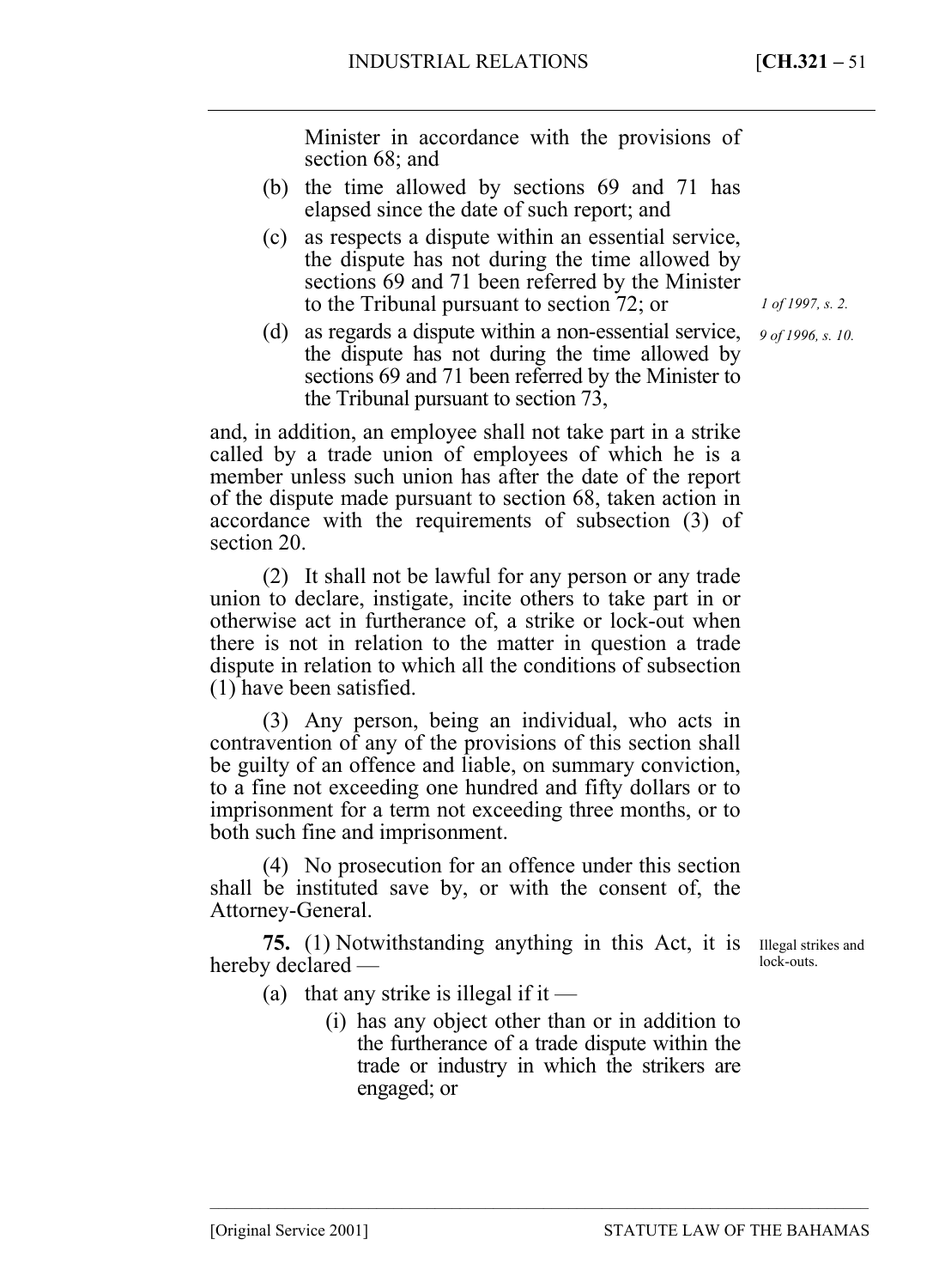- (ii) is a strike designed or calculated to coerce the Government either directly or by inflicting hardship upon the community;
- (b) that any lock-out is illegal if it  $-$ 
	- (i) has any object other than or in addition to the furtherance of a trade dispute within the trade or industry in which the employers locking-out are engaged; or
	- (ii) is a lock-out designed or calculated to coerce the Government either directly or by inflicting hardship upon the community,

and it is further declared that it is illegal to commence, or continue, or apply any sum in furtherance or support of, any such illegal strike or lock-out.

(2) For the purposes of this section, a trade dispute shall not be deemed to be within a trade or industry unless it is a dispute between employers and employees, or between employees and employees, in that trade or industry, which is connected with the employment or nonemployment, or the terms or conditions of employment, of persons in that trade or industry.

(3) If any person declares, instigates, incites others to take part in or otherwise acts in furtherance of, a strike or lock-out declared by this section to be illegal, he shall be guilty of an offence and liable, on summary conviction, to a fine not exceeding one hundred and fifty dollars or to imprisonment for a term not exceeding three months or, on conviction on information, to imprisonment for a term not exceeding two years:

Provided that no person shall be deemed to have committed an offence under this section or at common law by reason only of his having ceased work or refused to continue to work or to accept employment.

(4) Where any person is charged before any court with an offence under this section, no further proceedings in respect thereof shall be taken against him without the consent of the Attorney-General except such as the court may think necessary by remand (whether in custody or on bail) or otherwise to secure the safe custody of the person charged.

(5) The provisions of section 37 shall not apply to any act done in contemplation or furtherance of a strike or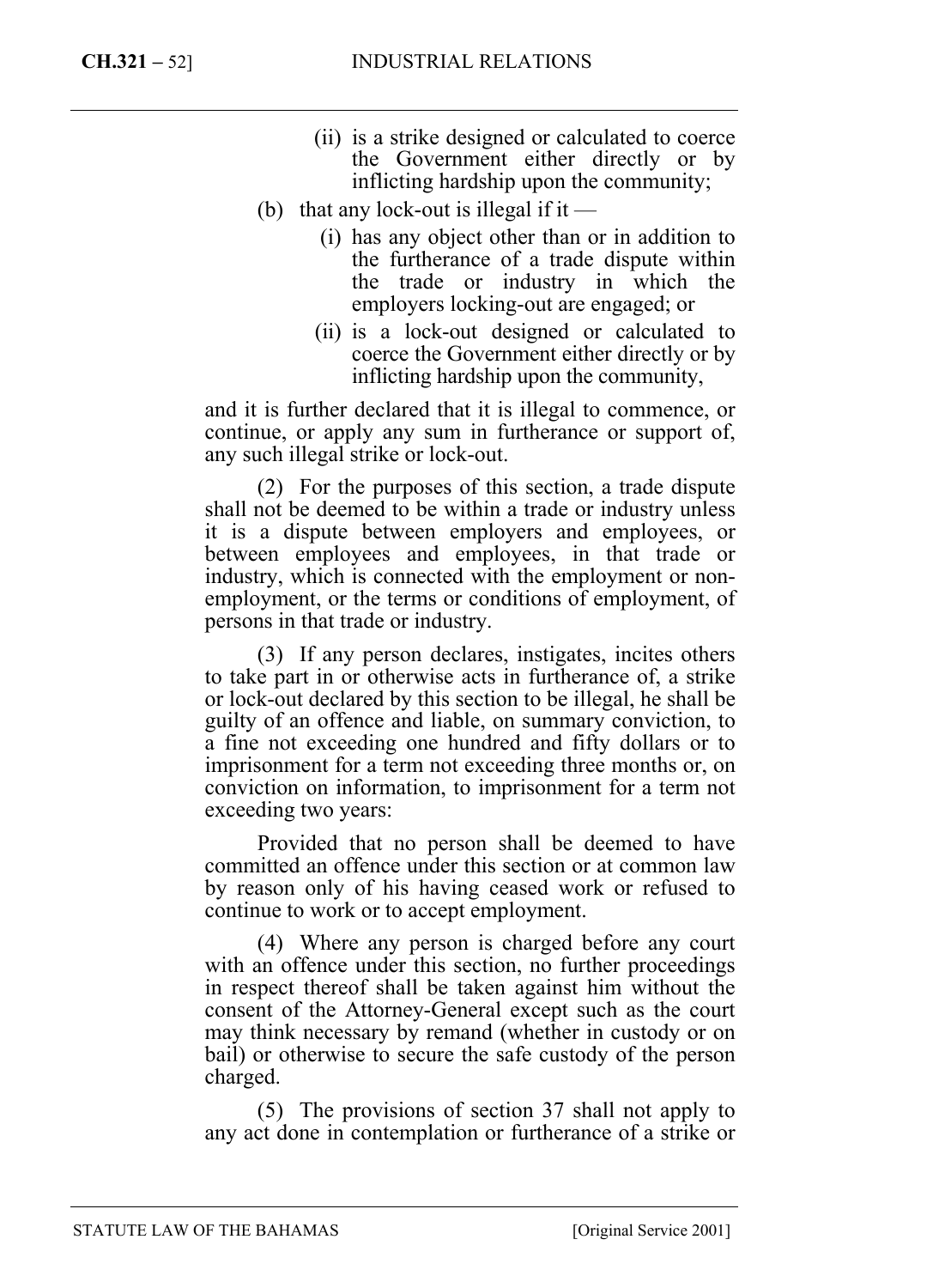lock-out which is by this section declared to be illegal, and any such act shall not be deemed to be done in contemplation or furtherance of a trade dispute.

(6) For the purposes of this section, a strike or lockout shall not be deemed to be calculated to coerce the Government unless such coercion ought reasonably to be expected as a consequence thereof.

**76.** (1) When a strike or lock-out which is not in contravention of section 74 or 75 is in progress and the Minister considers that the public interest is affected or threatened thereby, he may refer the dispute which has given rise to the strike or lock-out, to the Tribunal for settlement and shall notify in writing the parties to the dispute accordingly; and thereupon it shall be the duty of any person participating in the strike or lock-out to discontinue the same forthwith.

(2) If within twenty-four hours of receipt of a notification under subsection (1) any person fails to discontinue his participation in a strike or lock-out, he shall be guilty of an offence and liable, on summary conviction —

- (a) in the case of an employer, to the penalties prescribed in subsection (3) of the said section 74;
- (b) in any other case, to a fine not exceeding two hundred dollars or to imprisonment for a term not exceeding three months or to both such fine and imprisonment.

(3) For the purposes of this section, notification under subsection  $(1)$  of a trade union that has called a strike or declared a lock-out shall be deemed to be notification of every member thereof participating in such strike or lockout, whether or not such member received a separate notification under that subsection.

**77.** (1) No employee shall go on strike, and no employer shall declare a lock-out, and no union or member of the executive committee or other governing body of a union shall call a strike or declare a lock-out in consequence of a trade dispute while proceedings taken in relation to that dispute are pending before the Tribunal or the Court of Appeal.

–––––––––––––––––––––––––––––––––––––––––––––––––––––––––––––––––––––––––––––––

Power of Minister to refer legal strike or lock-out to Tribunal.

*1 of 1997, s. 2.* 

Strikes and lockouts prohibited during hearings.

*1 of 1997, s. 2.*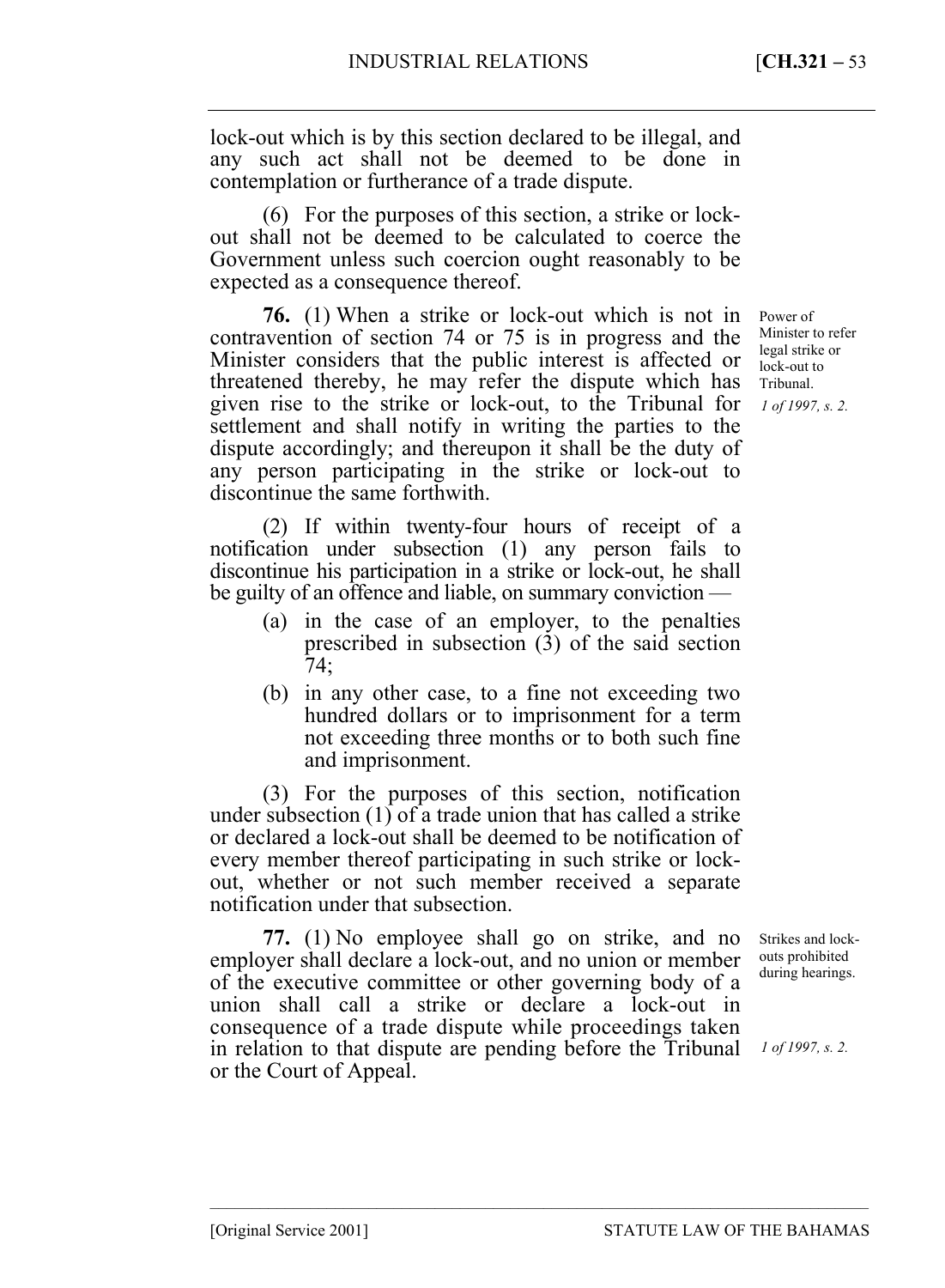(2) Any person who contravenes the provisions of subsection (1) shall be guilty of an offence and liable, on summary conviction —

- (a) in the case of an employee, to a fine not exceeding two hundred dollars or to imprisonment for a term not exceeding three months or to both such fine and imprisonment;
- (b) in the case of a union or a member of the executive committee or other governing body of a union, or an employer, to a fine not exceeding ten thousand dollars or to imprisonment for a term not exceeding two years or to both such fine and imprisonment.

# **PART VII**

# **MAINTENANCE OF LAW AND ORDER AND PROTECTION OF PRIVATE RIGHTS**

**78.** (1) No employer shall make it a term or condition of the employment of any employee that that employee shall be or become, or shall not be or become, a member of any trade union; and any such term or condition in any contract of employment shall be void, and any such contract shall have effect as if such term or condition were not contained therein.

(2) Any employer acting in contravention of the provisions of subsection (1) shall be guilty of an offence and liable, on summary conviction, to a fine not exceeding one hundred and fifty dollars.

**79.** (1) No person refusing to take part or to continue to take part in, or otherwise to act in furtherance of, any trade dispute or strike or lock-out in relation to which any of the provisions of this Act have not been complied with, or which by virtue of any of the provisions of this Act is unlawful, shall by reason of such refusal be subject —

- (a) to expulsion from any trade union which is registered under this Act; or
- (b) to removal from office in any such union; or
- (c) to any fine or penalty whatsoever; or
- (d) to deprivation of any right or benefit whatsoever to which he or his legal personal representatives would otherwise be entitled; or

Freedom of association. *4 of 1979, s. 17.* 

*4 of 1979, s. 17.* 

Protection of persons refusing to take part in illegal trade disputes, strikes or lock-outs.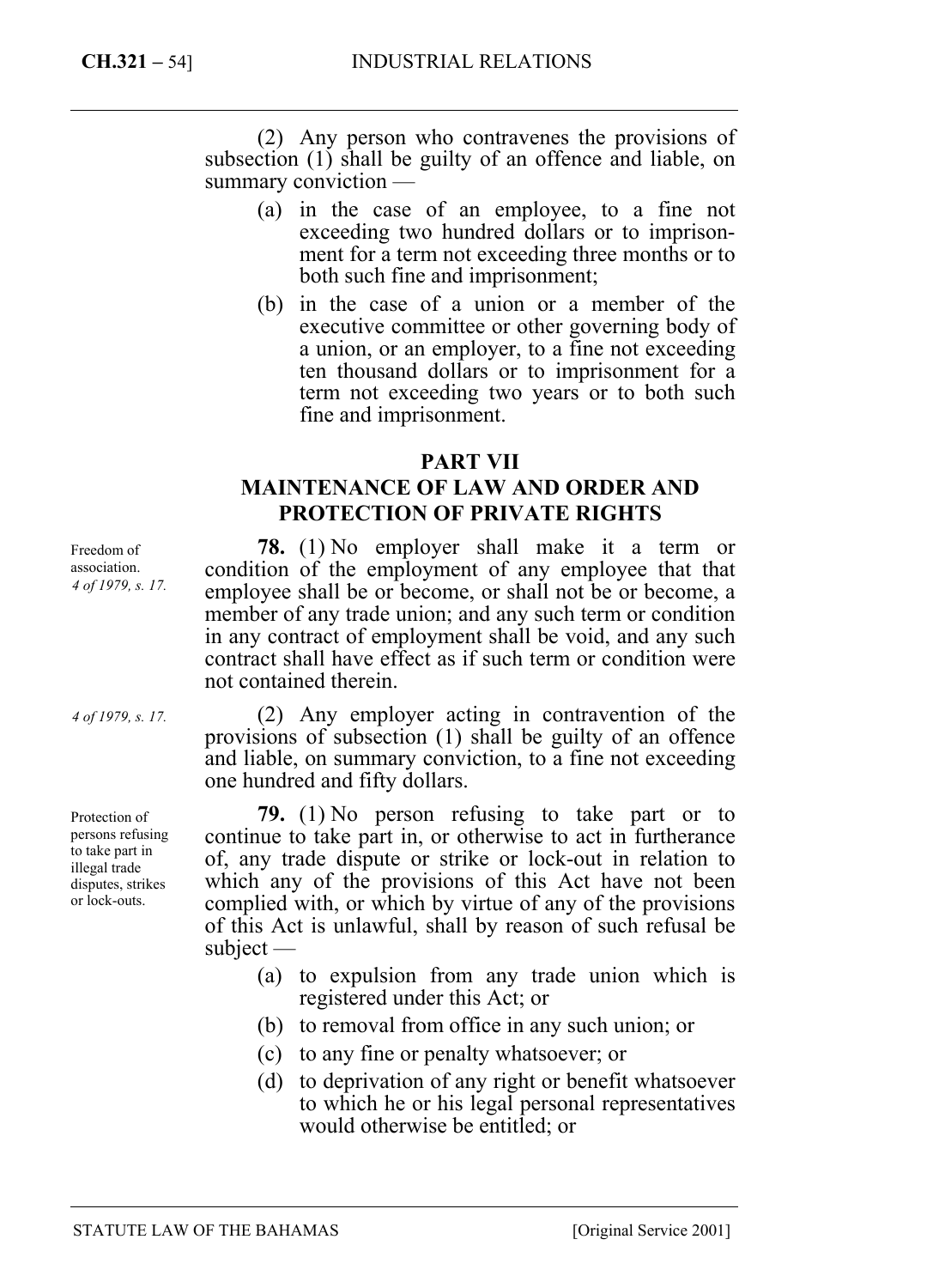(e) to any disability or disadvantage whatsoever, whether direct or indirect, as compared with other members of any such union,

anything to the contrary in the constitution of any trade union notwithstanding.

(2) No provision of this Act limiting the proceedings which may be entertained by any court, and no provision in the constitution of any trade union which is registered under this Act, and no provision of any agreement, shall apply to any proceedings for enforcing any right or exemption secured by this section, and in any such proceedings a court of competent jurisdiction may —

- (a) order that a person be restored to membership of, or to office in, any trade union which is registered under this Act; and
- (b) order that a person be paid out of the funds of any such union such sum by way of compensation or damages as the court thinks fit.

**80.** Any person who wilfully and maliciously breaks a contract of employment, knowing or having reasonable cause to believe that the probable consequence of his so doing, either alone or in combination with others, will be to endanger human life or to cause serious bodily injury, or to expose valuable property, whether real or personal, to destruction or serious injury, shall, notwithstanding that he may be acting in furtherance of a lawful trade dispute, be guilty of an offence and liable, on summary conviction, to a fine not exceeding three hundred dollars, or to imprisonment for a term not exceeding six months, or to both such fine and imprisonment.

**81.** (1) Subject to the provisions of section 82, it shall be lawful for any person to picket if and for so long as he complies with the picketing rules.

(2) The Minister may from time to time make rules regulating picketing (in this Act referred to as picketing rules), so, however, that the rules set forth in the Second Second Schedule. Schedule shall be deemed to have been made by the Minister under this subsection.

(3) Any person who, while picketing, fails to comply with any of the picketing rules shall be guilty of an offence and liable, on summary conviction, to a fine not exceeding fifty dollars.

–––––––––––––––––––––––––––––––––––––––––––––––––––––––––––––––––––––––––––––––

Breach of contract involving danger to life or property.

Picketing rules.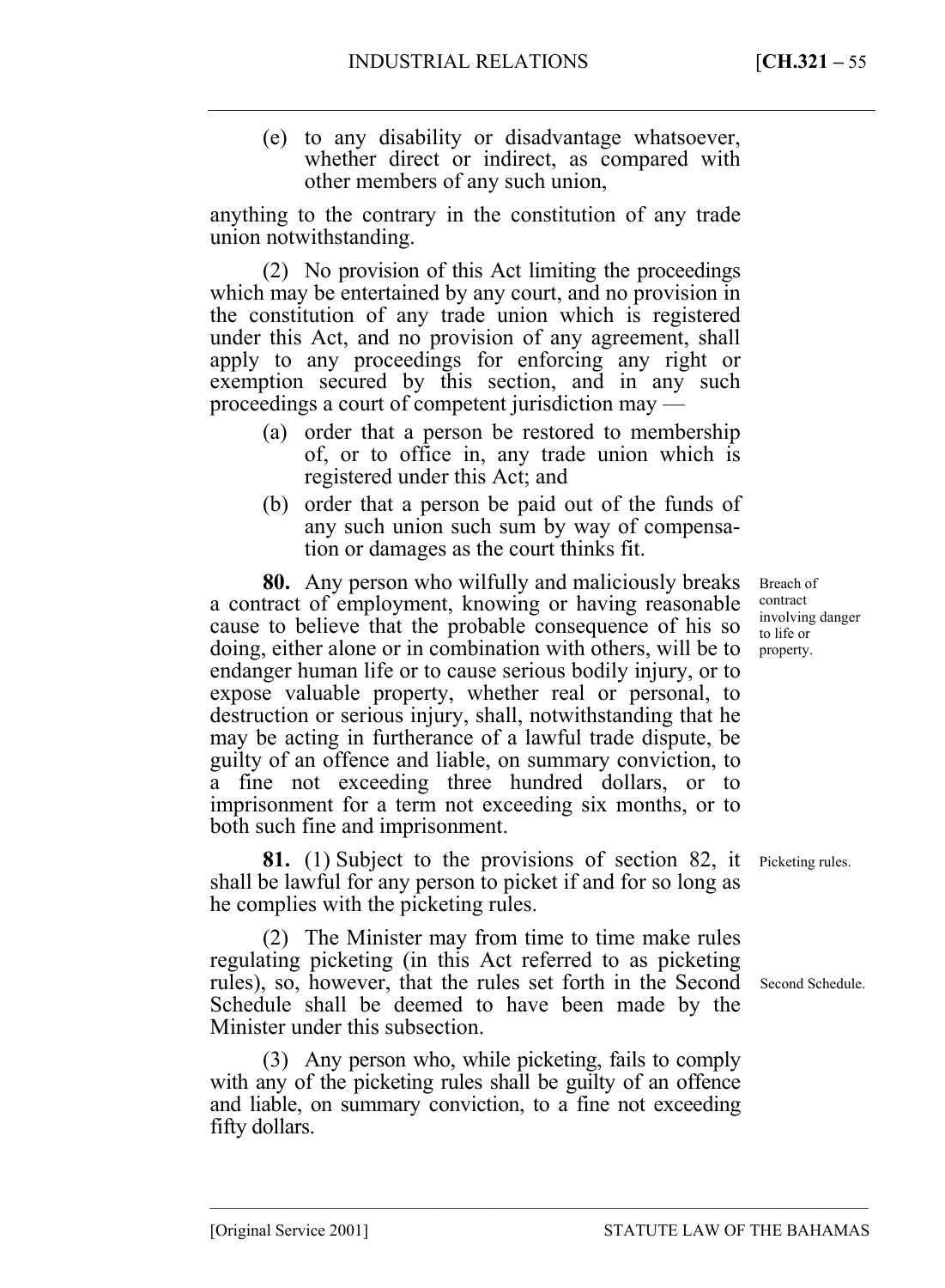Prevention of intimidation or annoyance by violence or otherwise.

**82.** (1) Every person who, with a view to compelling any other person to abstain from doing or to do any act which such other person has a legal right to do or abstain from doing, wrongfully and without legal authority —

- (a) uses violence to or intimidates such other person or his wife or children, or injures his property; or
- (b) persistently follows such other person about from place to place; or
- (c) hides any tools, clothes or other property owned or used by such other person, or deprives him, or hinders him in the use, thereof; or
- (d) watches or besets the house or other place where such other person resides, or works, or carries on business, or happens to be, or the approach to such house or place; or
- (e) follows such other person with two or more other persons in a disorderly manner in or through any street or road,

shall be guilty of an offence and liable, on summary conviction, to a fine not exceeding five hundred dollars or to imprisonment for a term not exceeding three months.

(2) It is hereby declared that it is unlawful for one or more persons to attend at or near a house or place where a person resides or works or carries on business or happens to be, notwithstanding that they may be so attending for the purpose of obtaining or communicating information or of persuading or inducing any person to work or to abstain from working, if they so attend in such numbers or otherwise in such manner as to be calculated to intimidate any person in that house or place, or to obstruct the approach thereto or egress therefrom, or to lead to a breach of the peace, and any person who acts in contravention of this subsection, shall be guilty of an offence and liable, on summary conviction, to a fine not exceeding five hundred dollars or to imprisonment for a term not exceeding three months.

(3) In this section the expression "to intimidate" means to cause in the mind of a person a reasonable apprehension of injury to him or to any member of his family or to any of his dependants, or of violence or damage to any person or property, and the expression "injury" includes injury to a person in respect of his business, occupation, employment or other source of income, and includes any actionable wrong.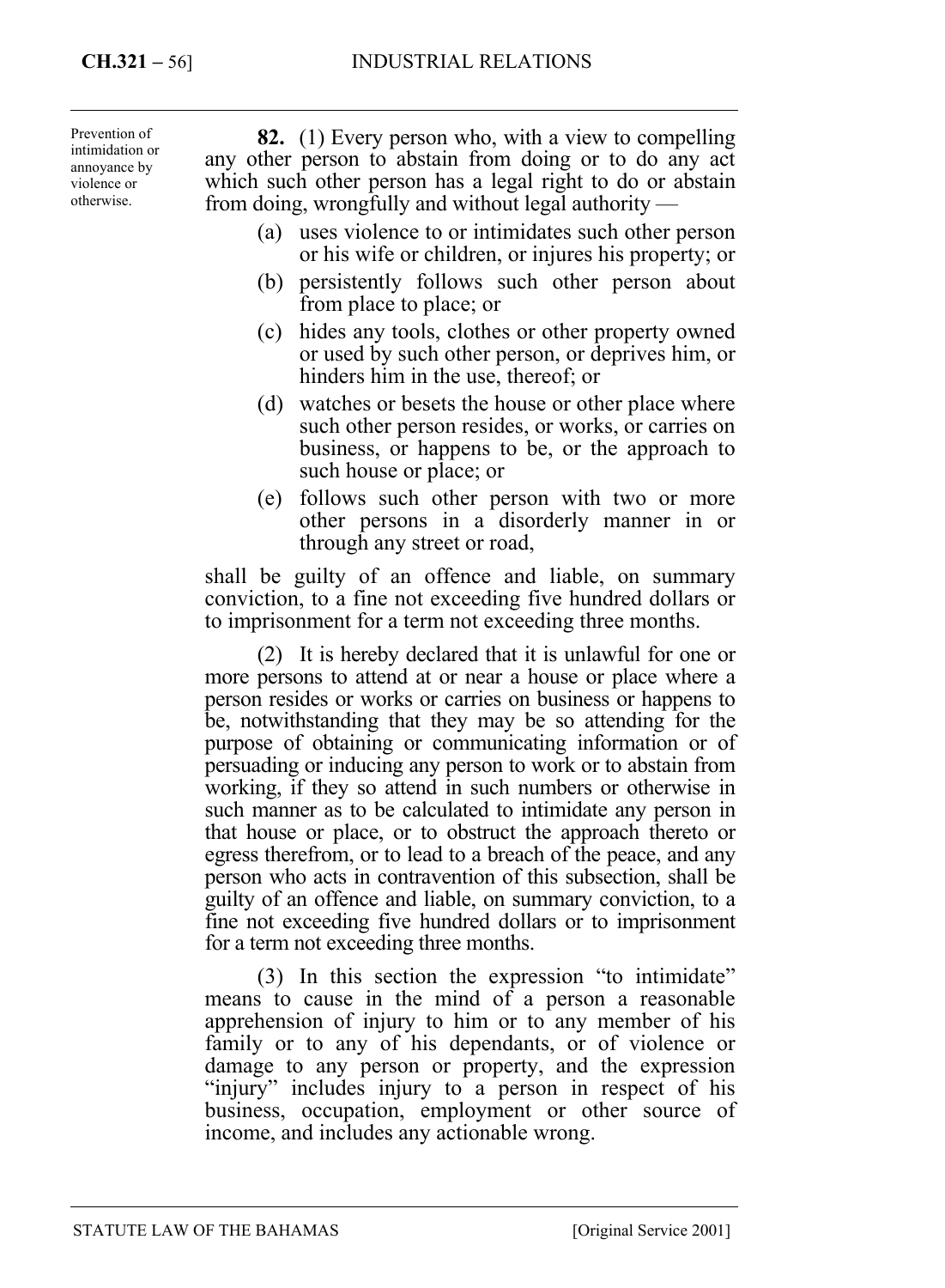(4) Notwithstanding anything in any enactment, it shall not be lawful for one or more persons, for the purpose of inducing any person to work or to abstain from working, to watch or beset a house or place where a person resides or the approach to such a house or place, and any person who acts in contravention of this subsection, shall be guilty of an offence and liable, on summary conviction, to a fine not exceeding five hundred dollars or to imprisonment for a term not exceeding three months.

**83.** (1) Notwithstanding any other provision of this Act, and without prejudice to any remedy or relief to which any person may be entitled apart from this section, any person having a sufficient interest in the relief sought, shall be entitled, upon making application to the Supreme Court in accordance with rules made under section 76 of the Supreme Court Act, and upon satisfying the court that there are reasonable grounds for apprehending a contravention of this Act by any person or by any trade union, to an injunction restraining that person or union from so contravening this Act.

- (2) For the purpose of this section —
- (a) "person having a sufficient interest in the relief sought" includes —
	- (i) any person whose person, property or business or any right or interest of whom has been or is being or is likely to be injured or damaged by any act which is, or the continuation or repetition of which is, threatened or reasonably apprehended; and
	- (ii) any person whose house or place of residence, working or business has been unlawfully watched, beset or picketed;
- (b) "injunction" includes an interlocutory, permanent or mandatory injunction, and any permanent or temporary relief by way of injunction;
- (c) a member or officer of a trade union shall be presumed to be acting on behalf of that union if he takes any step or action in contemplation or in furtherance of a trade dispute in combination or in company with any other member or officer of that union, unless the contrary is proved.

–––––––––––––––––––––––––––––––––––––––––––––––––––––––––––––––––––––––––––––––

Relief by way of injunction against contravention of this Act.

Ch. 53.

*S.I. 75/1989.*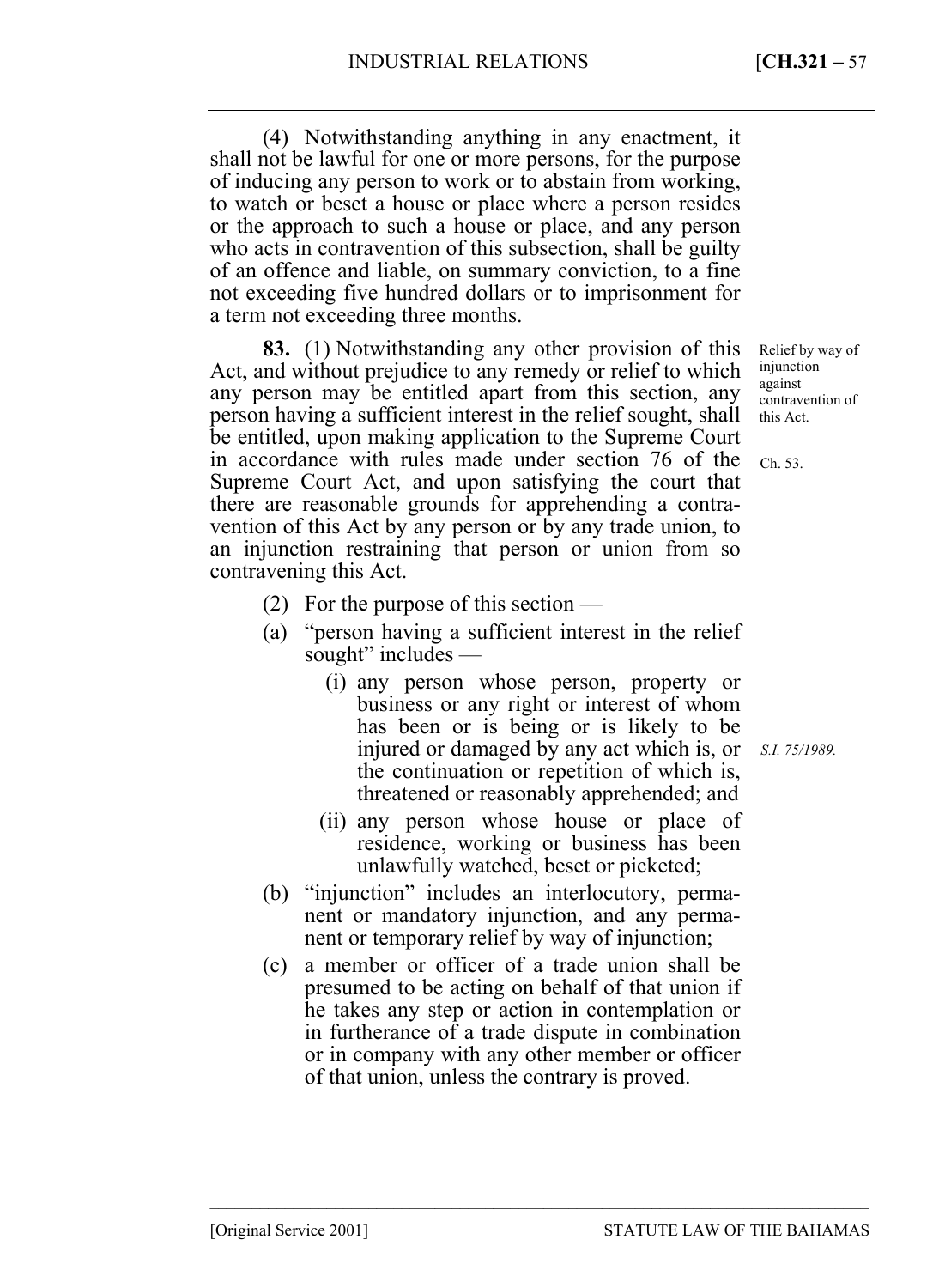Ch. 53.

(3) If the court is satisfied upon an *ex parte* application, made in accordance with any rules made under section 76 of the Supreme Court Act applicable thereto, that it is probable that the plaintiff is entitled to relief by way of injunction and that it is probable that unless an interlocutory order is made the plaintiff will suffer substantial injury or damage, the court shall make such an order subject to such terms and conditions as the court thinks just; and the court may at any time on reasonable cause shown discharge or vary such order.

(4) Proceedings for an injunction against a trade union may be brought against that union in its registered name, and an injunction, granted under this section against a trade union, shall be enforceable by attachment or committal of each officer and of each member of the executive committee or other governing body of the union, and by sequestration against the funds of the union.

(5) Subject to subsection (4), an injunction granted under this section against any person shall be enforceable by attachment or committal or otherwise as the court thinks just.

(6) Relief by way of injunction shall be granted under this section notwithstanding that no compensation or other relief is claimed or granted therewith.

(7) The power to make rules of the Supreme Court provided by section 76 of the Supreme Court Act shall include power to make rules for regulating, subject to, and for the purpose of giving effect to, the provisions of this section, the practice and procedure in all matters relating to the granting of relief under this section.

## **PART VIII**

# **MISCELLANEOUS AND GENERAL**

**84.** Any person guilty of an offence under this Act or any regulations for which no penalty is provided elsewhere in this Act or in the regulations, shall be liable, on summary conviction, to a fine not exceeding three hundred dollars and, in default of payment thereof, to imprisonment for a term not exceeding twelve months.

**85.** Subject as otherwise provided, all expenses incurred for the purposes of this Act shall be defrayed out of moneys provided by Parliament.

Ch. 53.

Offences not otherwise provided for.

Expenses.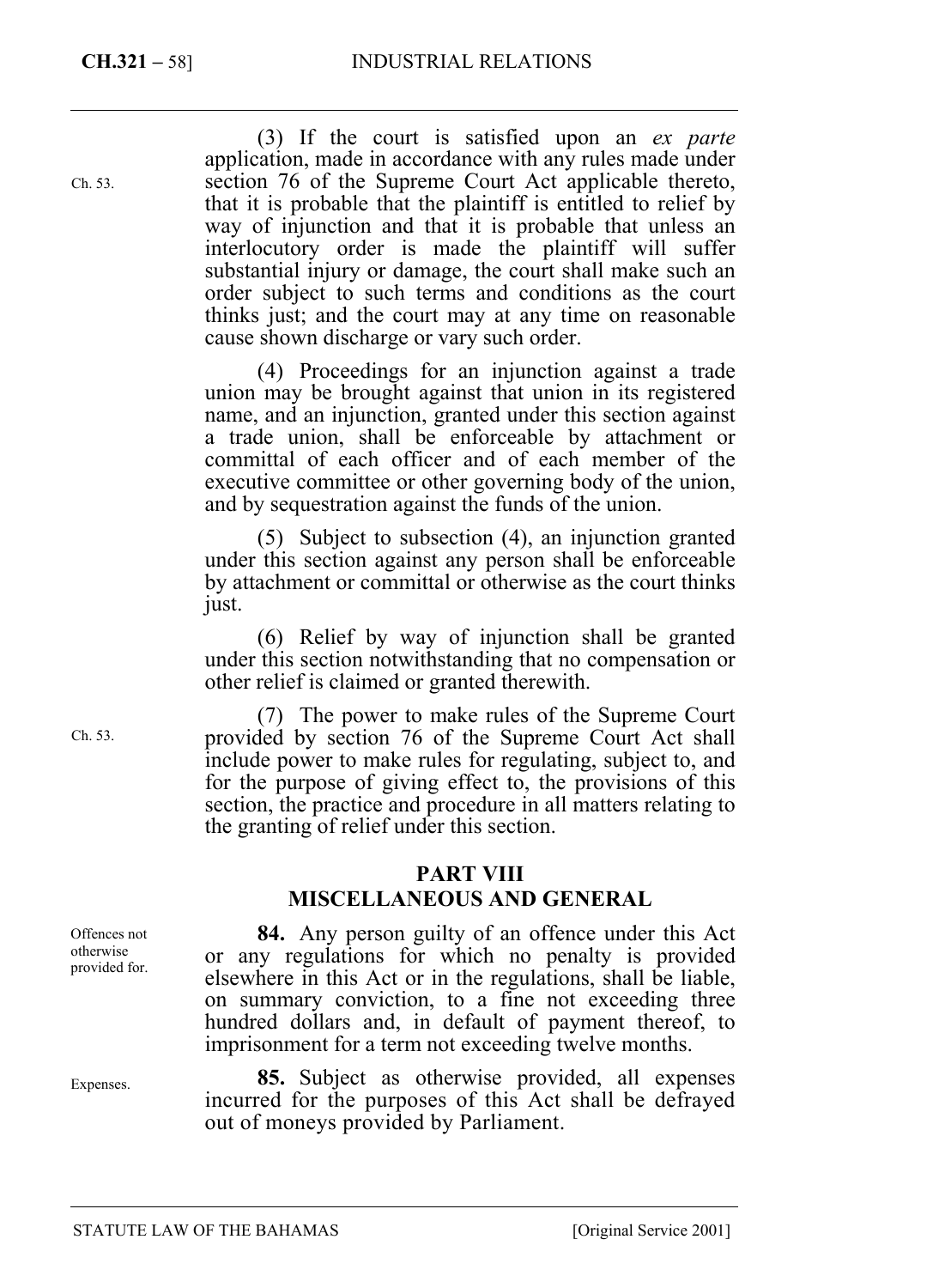employer to be filled by a non-Bahamian. **87.** All fees received by the Minister under this Act or under any regulations shall be paid into the Consolidated Fund.

position for which application is being made by an

## **FIRST SCHEDULE (Section 8(2))**

## **PART I**

## RULES FOR THE REGISTRATION OF TRADE UNIONS OF EMPLOYEES

**1.** In registering or refusing to register trade unions under this Act, the Registrar shall have regard to the desirability of securing the protection and promotion of the particular interests of employees employed in each industry, and of employees engaged in each craft and in each occupation, and in applying the rules set out in this Part of this Schedule the Registrar shall exercise his discretion accordingly.

**2.** (1) The Registrar shall encourage the formation and registration of trade unions each representing a particular industry (hereafter in this Schedule referred to as "industrial trade unions"), wherever it is practicable to form such unions, and where it seems to him to be in the interest of the employees concerned, he shall encourage the formation and registration of trade unions each representing a particular craft (hereafter in this Schedule referred to as "craft trade unions").

(2) When acting under this rule, the Registrar may, for the purpose of meeting the cases of small industries and of crafts having few members —

- (a) treat any industry which in his opinion is by itself too small to be represented by an industrial trade union, as part of any other industry with which it has any affinity or connection; or
- (b) treat as one industry a sufficient number of allied or related industries, each of which in his opinion is by itself too small to be represented by an industrial trade union, for the purpose of forming and registering an industrial trade union of sufficient size to be able to protect and promote the interests of its members; or

–––––––––––––––––––––––––––––––––––––––––––––––––––––––––––––––––––––––––––––––

Registrar to consider protection of separate industries, crafts and occupations.

Treatment of small industries, etc.

Labour Certificate. *11 of 1994, s. 7.* 

Fees.

*11 of 1994, s. 7.*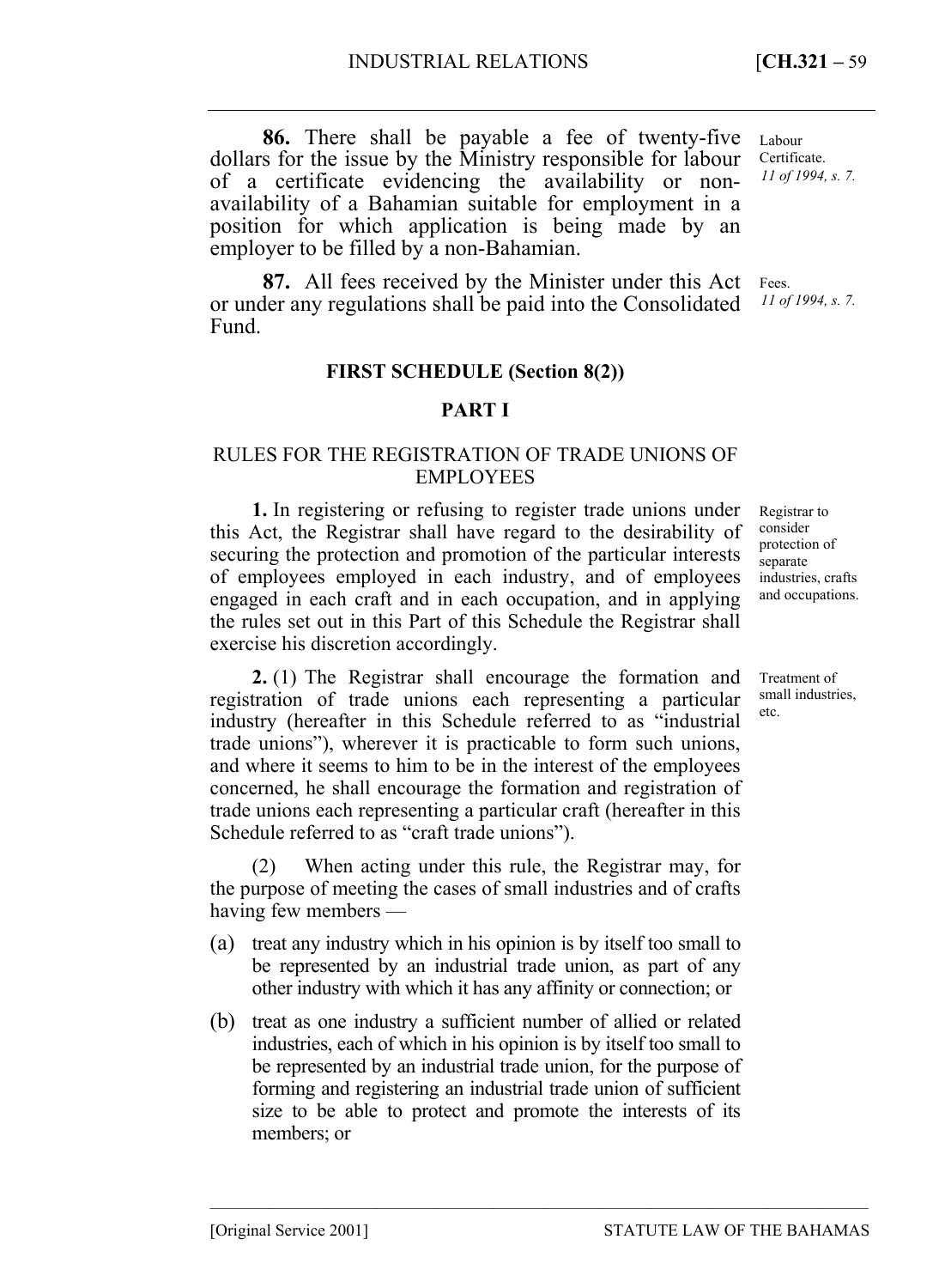- (c) treat any craft which in his opinion is by itself too small to be represented by a craft trade union, as part of any other craft with which it has any affinity or connection; or
- (d) treat as one craft a sufficient number of allied or related crafts, each of which in his opinion is by itself too small to be represented by a craft trade union of sufficient size to be able to protect and promote the interests of its members; or
- (e) treat as included in a craft any unskilled occupation which is allied or related to that craft, where in his opinion the craft or the occupation has by itself too few members to form a trade union, for the purpose of forming a craft trade union of sufficient size to be able to protect and promote the interests of persons engaged in that craft and in that occupation.

**3.** The Registrar shall not register any trade union unless the constitution of the union provides —

- (a) for the effective representation of the members employed in each particular industry, craft or occupation for the purposes of union management and for the purposes of collective bargaining; and
- (b) adequate safeguards to secure that the members employed in each particular industry, craft or occupation enjoy full control of the funds subscribed by the members employed in that industry, craft or occupation to the union; and
- (c) generally, for the effective representation and protection of the various sectional interests of the members employed or engaged in each particular industry, craft and occupation.

**4.** The Registrar shall have regard to the differences between the proper functions of a trade union on the one hand, and of an association, federation or congress of trade unions on the other hand, and shall not register as a trade union any body, association, federation or congress which under its constitution offers membership to any other trade union, body or association.

- **5.** For the purposes of this Schedule
	- "industry" includes any trade, business or undertaking, and the performance of its functions by any public board or authority, and means any industry which can in general terms be distinguished from other industries, either by reference to the materials, tools, plant or equipment in general use in that industry, or to the larger categories of employees generally employed therein, or to the products or services usually produced or rendered by that industry;
	- "craft" includes any skilled trade or skilled calling and means any craft which can in general terms be distinguished from other crafts, either by reference to the materials, tools, plant or equipment in general use in that craft, or

Safeguards for members and sectional interests.

Registrar not to register federations, etc.

Interpretation.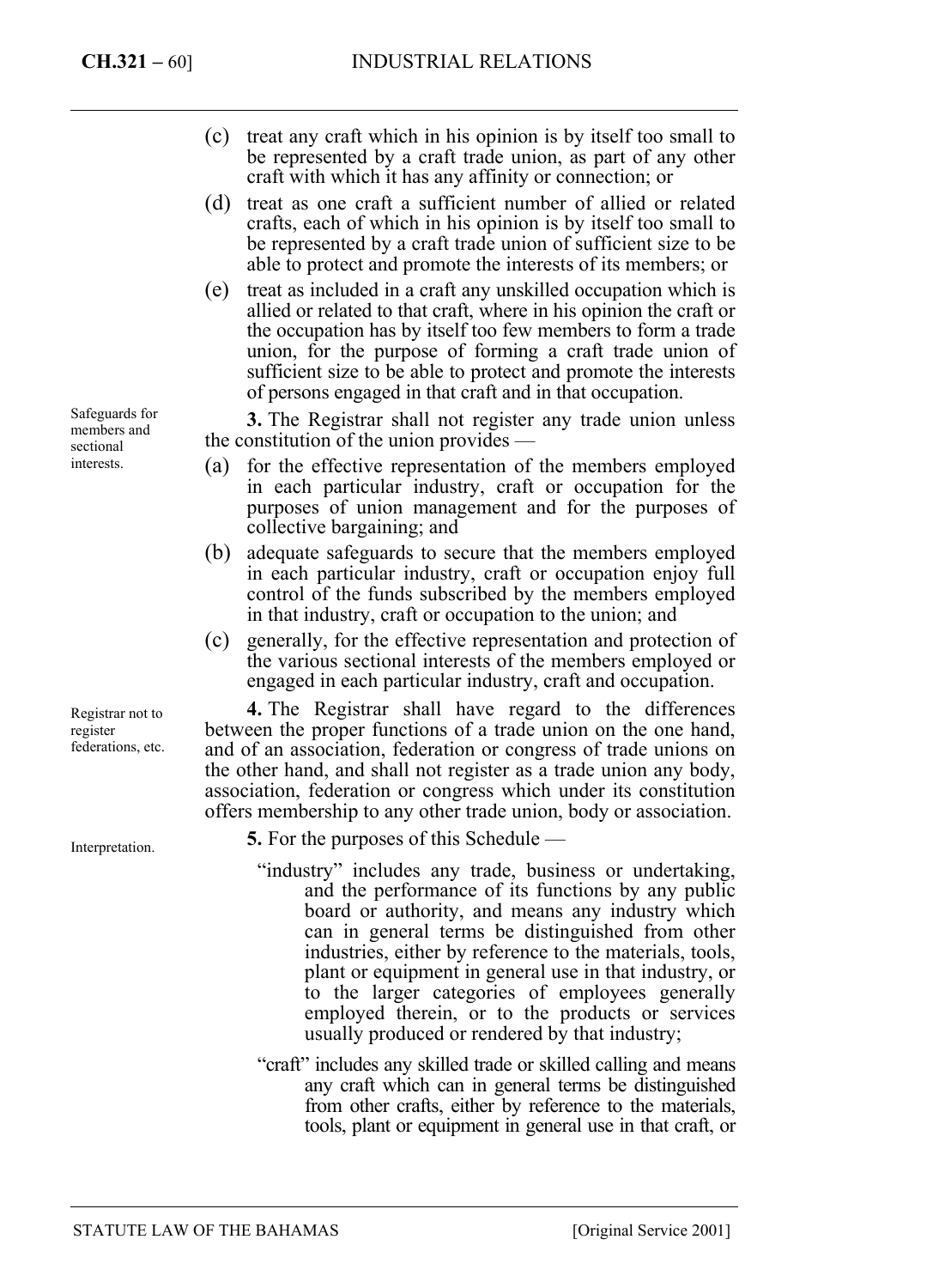to the products or services usually produced or rendered by that craft, or to the character of the skill or training required for the exercise of that craft.

# **PART II (Section 9)**

# MATTERS TO BE PROVIDED FOR IN THE CONSTITUTION OF A TRADE UNION OF EMPLOYEES

**1.** The name of the trade union and place of meeting for its business.

**2.** The whole of the objects for which the trade union is to be established, the purposes for which its funds shall be applicable, and the conditions under which any member may become entitled to any benefit assured thereby, the subscriptions and dues, if any, to be paid by any member, and the fines and forfeitures to be imposed on any member of the trade union.

**3.** (1) The qualifications for membership, which shall include the provision that no person shall be eligible for membership of the trade union unless he is, or has been, regularly and normally employed in the industry, or as a member of the craft or category of employees, which the union represents.

(2) The circumstances and manner in which the membership of a member may be terminated.

(3) Provision for the keeping of a nominal roll of members showing the usual occupation of each member and wherever possible the name of the employer.

**4.** (1) Provision for the appointment of an executive committee (by whatever name called), of two or more trustees, and of a chairman, treasurer and secretary at regular intervals not exceeding three years and the manner in which members of the executive committee and other officers of the union may be removed and that every appointment or removal of any officer of the union shall be notified in writing to the Registrar within fourteen days of the happening thereof.

(2) Provision that the executive committee (by whatever name called) shall be composed of persons, and that all the officers shall be persons, who are members of the union, not being officers of any other union:

Provided that provision may be made that a person who is not a member or officer of any other trade union may be appointed chairman or secretary of the union, notwithstanding that he is not, and never has been, regularly employed in the industry, or as a member of the craft, or category of employees, which the union represents.

–––––––––––––––––––––––––––––––––––––––––––––––––––––––––––––––––––––––––––––––

Name of union and place of meeting. Objects, etc.

Membership.

Executive committee, trustees and officers. *4 of 1979, s. 19.*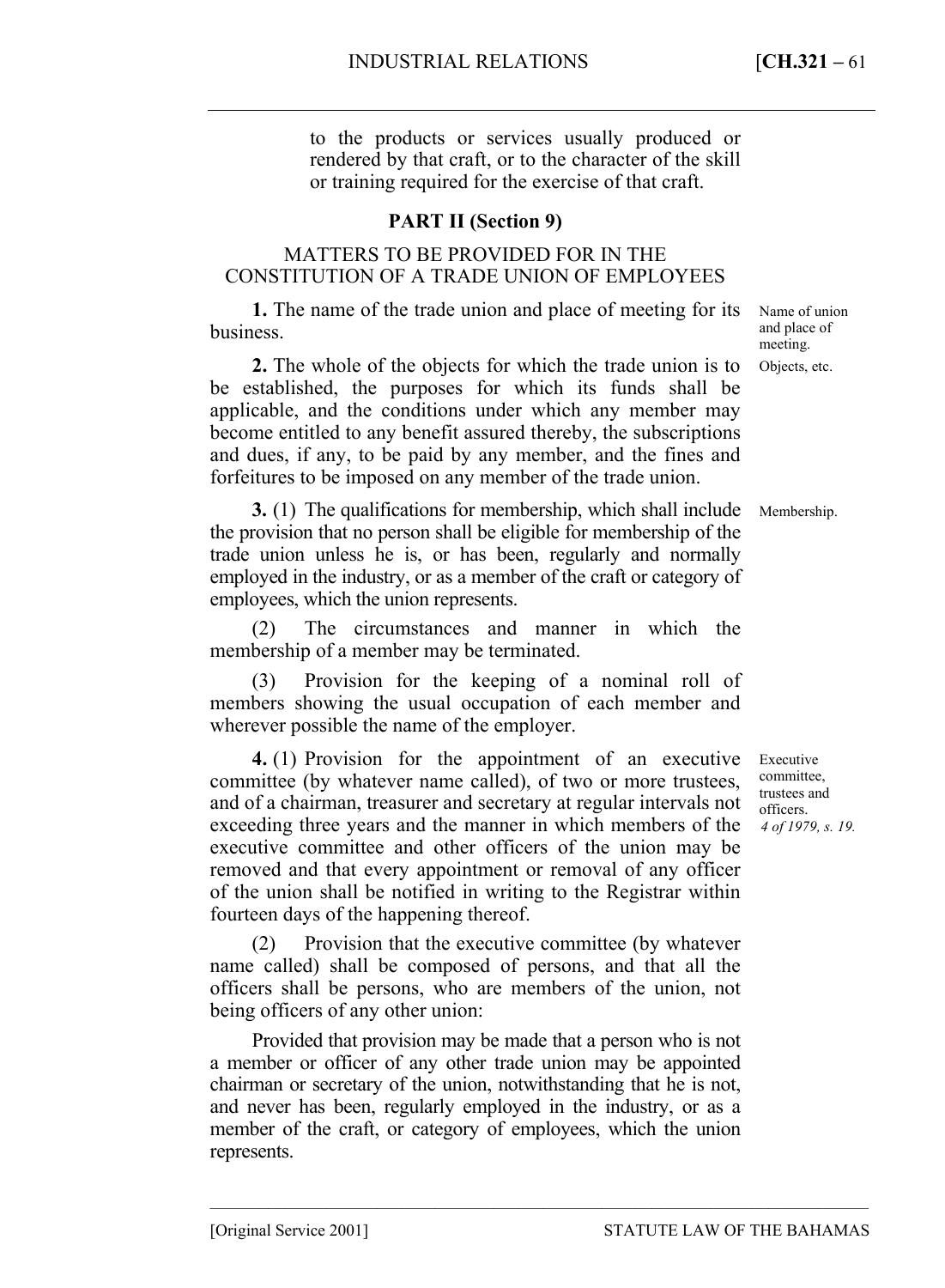|                          | (3) Provision that every officer of the union must be a<br>person who is legally entitled to be employed in The Bahamas in<br>the industry, or as a member of the craft or category of<br>employees, which the union represents and has not served a<br>sentence of imprisonment such as is mentioned in paragraph (f)<br>of subsection $(1)$ of Article 48 of the Constitution. |
|--------------------------|----------------------------------------------------------------------------------------------------------------------------------------------------------------------------------------------------------------------------------------------------------------------------------------------------------------------------------------------------------------------------------|
| Meetings and<br>minutes. | 5. Provision for the holding of meetings (including an<br>annual general meeting), and for the keeping of minutes of the<br>proceedings of all meetings.                                                                                                                                                                                                                         |
| Inspection.              | <b>6.</b> Provision for the inspection of the books and nominal<br>roll of members of the union by any person having an interest in<br>the funds of the trade union.                                                                                                                                                                                                             |
| Investment and<br>audit. | 7. Provision for the proper investment of the funds of the<br>union, and for an internal quarterly audit.                                                                                                                                                                                                                                                                        |
| Ballot.                  | <b>8.</b> Provision for the taking of a secret ballot of members for<br>all of the following purposes, namely $-$                                                                                                                                                                                                                                                                |
|                          | the election or removal of officers or members of the<br>(a)<br>executive committee (by whatever name called);                                                                                                                                                                                                                                                                   |
|                          | the amendment of the constitution of the union, including<br>(b)<br>any change of name;                                                                                                                                                                                                                                                                                          |

(c) the taking of strike action.

## **PART III (Section 9)**

#### MATTERS TO BE PROVIDED FOR IN THE CONSTITUTION OF A TRADE UNION OF EMPLOYERS

**1.** All the matters referred to in Part II of this Schedule (except the matters referred to in paragraphs 3 and 8(c) thereof) shall be provided as if references to a trade union of employees, to being employed and to employees were, respectively, references to a trade union of employers, to employing and to employers:

Provided that the requirements set forth in paragraph 2 of this Part of this Schedule shall have effect in respect of membership of a trade union of employers instead of those in paragraph 3 aforesaid.

**2.** (1) The qualifications for membership, which shall include the provision that no person shall be eligible for membership of the union unless he is an employer in the industry which the union represents.

(2) The circumstances and manner in which the membership of a member may be terminated.

(3) Provision for the keeping of a nominal roll of members showing the trade or business of each member.

STATUTE LAW OF THE BAHAMAS [Original Service 2001]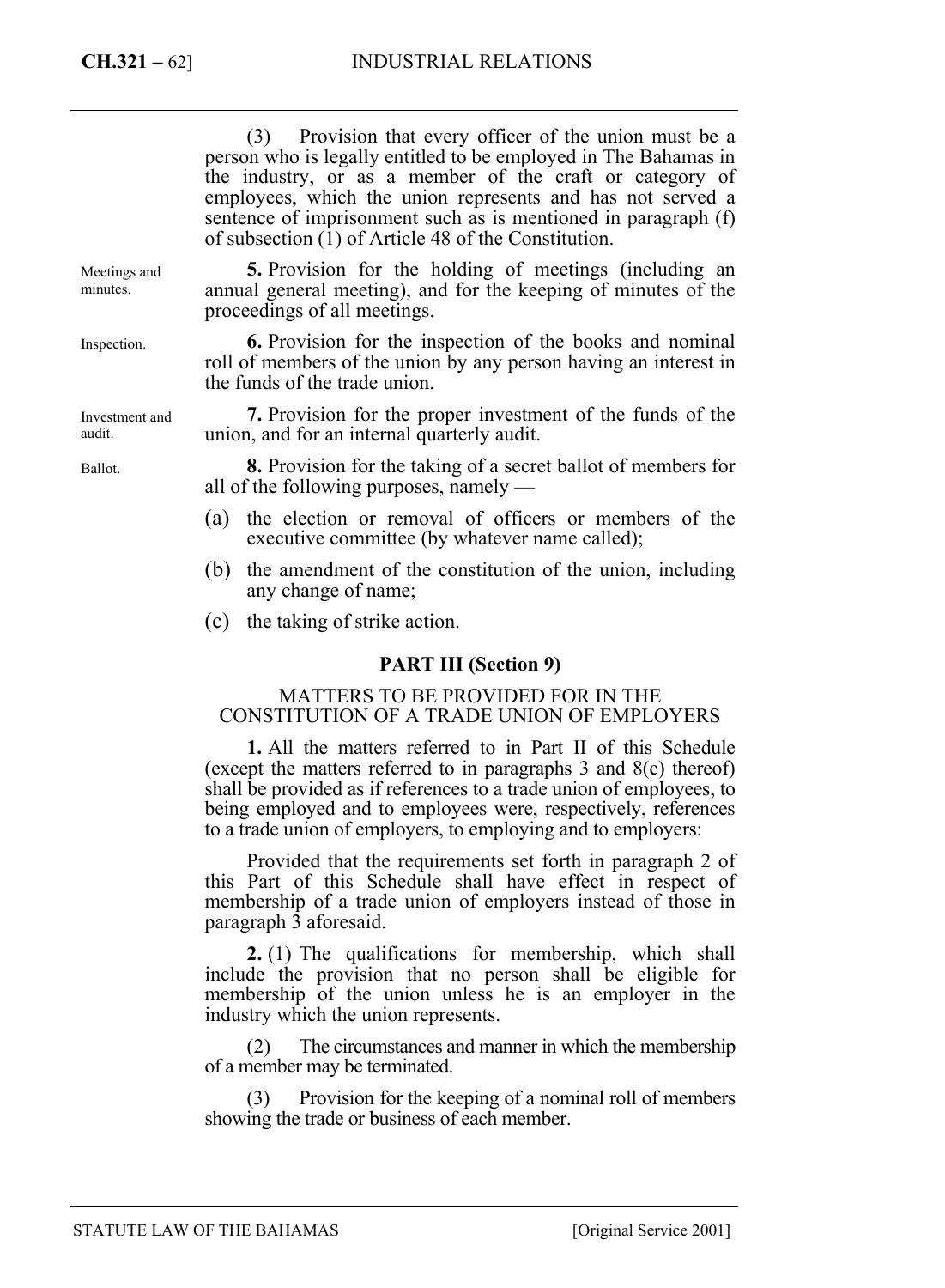## **SECOND SCHEDULE (Section 81)**

#### **PICKETING RULES**

A person shall be deemed to be complying with the picketing rules of and for so long as all the following rules are satisfied, namely, that —

**1.** He is picketing in furtherance of a trade dispute in respect of which a strike has been lawfully declared by a registered trade union of which he is a member.

**2.** He is carrying on his person a written authorisation, signed by an officer of the trade union of which he is a member on behalf of that trade union, which states his name and address and that he is authorised to picket on behalf of that trade union.

**3.** He produces that written authorisation for inspection when requested to do so by any police officer.

**4.** He is picketing alone or with not more than fourteen other individual persons.

**5.** He is picketing at or near a building or place where a person, being an employer who is a party to the trade dispute or who is a member of a union of employees which is a party to the trade dispute, works or carries on business.

**6.** He is picketing peacefully and without causing any obstruction, and merely for the purpose of peacefully obtaining or communicating information or of peacefully persuading any person, being a person who may lawfully take a step or action in furtherance of that trade dispute, to abstain from working.

#### *f 1979, s.* **THIRD SCHEDULE (Section 40)**

*4 of 1979, s. 20.* 

#### **CODE OF INDUSTRIAL RELATIONS PRACTICE**

## **PART I**

#### **INTRODUCTION**

**1.** This Code is founded on the following four main propositions —

- (a) the employer and his employees have a common interest in the success of the undertaking;
- (b) good industrial relations are the joint responsibility of management and employees and the trade unions representing them;
- (c) collective bargaining, carried out in a reasonable and constructive manner between employers and representative trade unions, is the best method of conducting industrial relations;
- (d) good human relations between employers and employees are essential to good industrial relations.

–––––––––––––––––––––––––––––––––––––––––––––––––––––––––––––––––––––––––––––––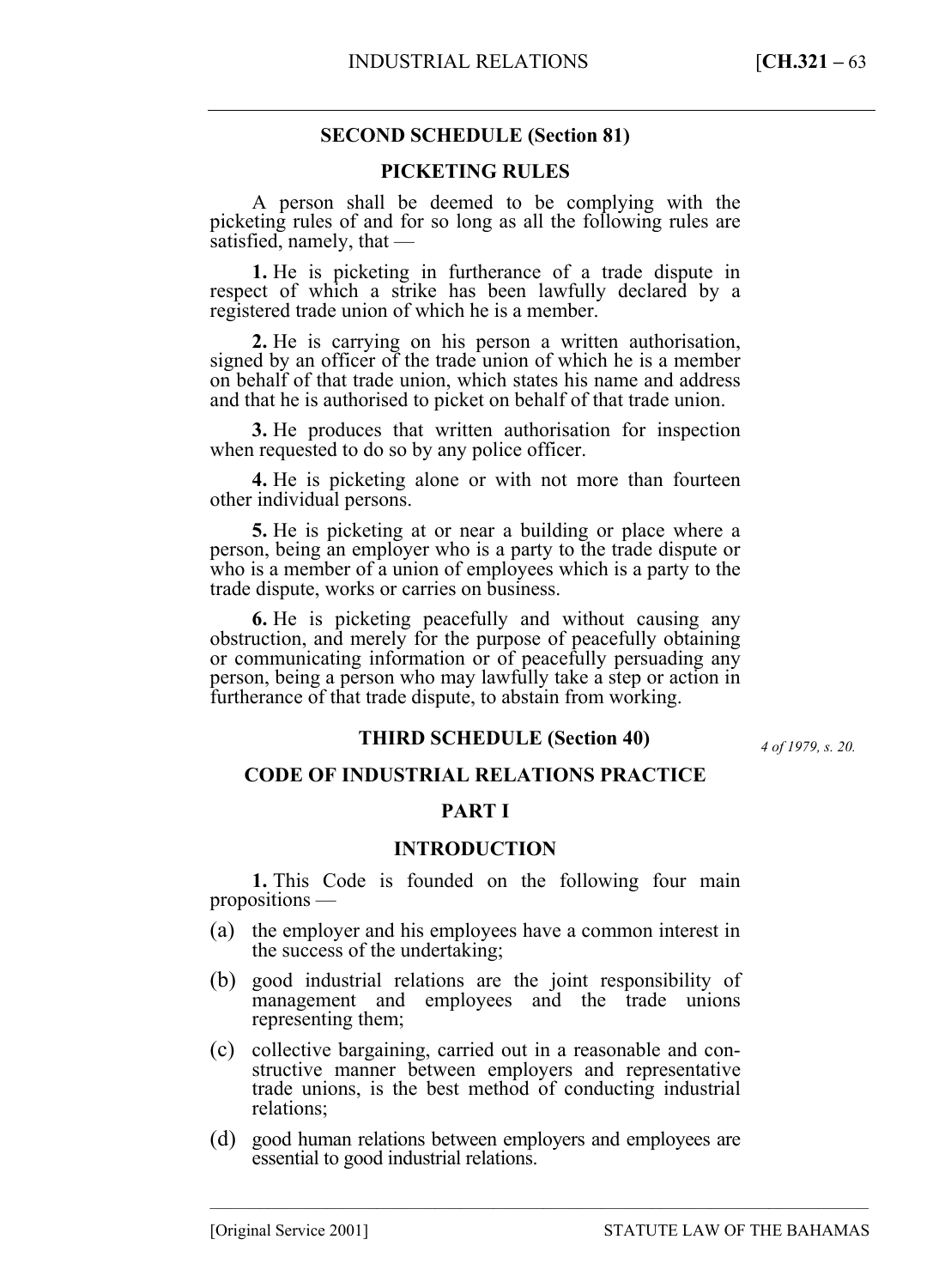**2.** The standards set by this Code are not intended to be exhaustive, or to prevent the introduction or recommendation by any person or authority concerned, of any additions or improvements.

**3.** Good industrial relations are a joint responsibility.

**4.** Management at all levels should give regular attention to industrial relations, and managers should wherever possible receive training in the industrial relations implications of their jobs.

#### **PART II**

**5.** Where a trade union has negotiating rights, management should —

- (a) jointly with the trade union maintain effective arrangements for negotiation, consultation and communication, and for settling grievances and disputes;
- (b) take all reasonable steps to ensure that managers observe collective agreements and use agreed procedures; and
- (c) make clear to employees that it welcomes their membership of the recognised trade union and their participation in the trade union's activities.

**6.** Effective organisation of work is an important factor in good industrial relations. Management should therefore ensure that —

- (a) responsibility for each group of employees is clearly defined in the organisational structure;
- (b) each manager understands his responsibilities and has the authority and training necessary to do his job; and
- (c) individual employees or work groups know their objectives and priorities and are kept informed of progress towards achieving them.

#### *Trade Unions of Employees*

**7.** The principal aim of trade unions of employees is to promote their members' interests. They can do this only if the undertakings in which their members are employed prosper. They therefore have an interest in co-operating in measures to promote efficiency. They also share with management the responsibility for good industrial relations.

**8.** Trade unions of employees should therefore —

- (a) where appropriate, jointly with individual managements, maintain effective arrangements for negotiation, consultation and communication and for settling grievances and disputes;
- (b) where appropriate, jointly with employers' associations and others concerned, maintain effective arrangements at industry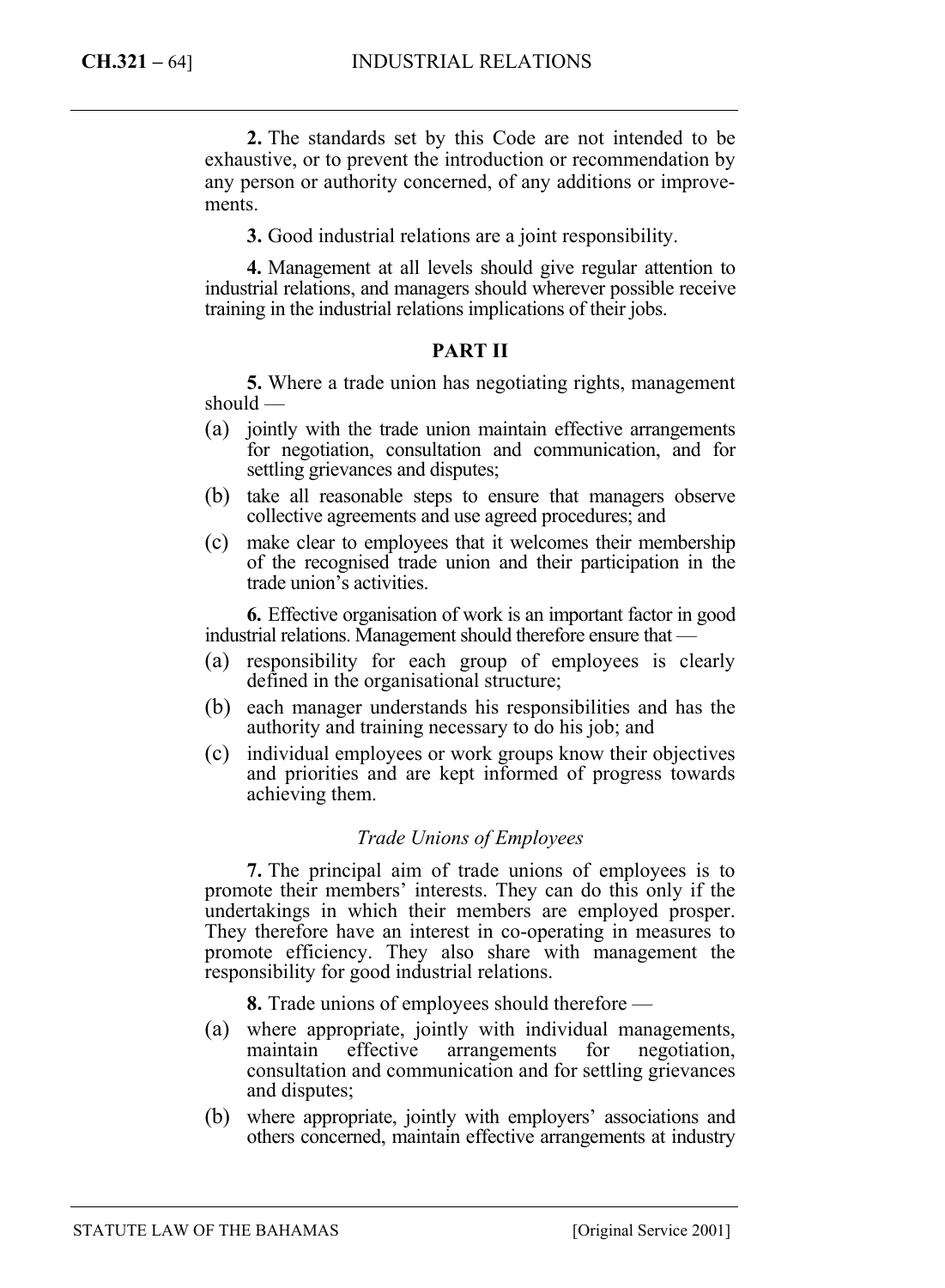or other levels for settling disputes and for negotiating terms and conditions of employment;

- (c) take all reasonable steps to ensure that their officers and members observe collective agreements and use agreed procedures; and
- (d) maintain effective procedures for resolving particular issues with other trade unions and make full use of any procedures established for settling inter-union disputes.

**9.** Trade unions of employees should ensure that their officers —

- (a) understand the organisation, policies and rules of the union;
- (b) understand their powers and duties; and
- (c) are adequately trained to look after their members' interests in an efficient and responsible way.

**10.** To ensure that their organisation is effective, trade unions of employees should also —

- (a) employ enough full-time officers to maintain adequate contact with management and with their members in every establishment where the trade union has negotiating rights, and with any employers' association concerned;
- (b) encourage their members to attend union meetings and to take part fully in union activities by holding meetings at times and places convenient to the majority; and
- (c) maintain effective procedures for settling disputes within the union.

## *Trade Unions of Employers*

**11.** The principal aim of trade unions of employers is to promote those interests of their members which can best be served by co-operation at industry or other appropriate levels.

**12.** Trade unions of employers should therefore —

- (a) where appropriate, jointly with the trade unions concerned maintain effective arrangements at industry or other levels for settling disputes and for negotiating terms and conditions of employment;
- (b) encourage their members to develop effective arrangements for settling grievances and disputes at the level of establishment or undertaking;
- (c) take all reasonable steps to ensure that their members observe collective agreements and use agreed procedures;
- (d) identify trends in industrial relations to help their members to anticipate and keep abreast of change;
- (e) collect and analyse information about industrial relations and distribute it to their members; and

–––––––––––––––––––––––––––––––––––––––––––––––––––––––––––––––––––––––––––––––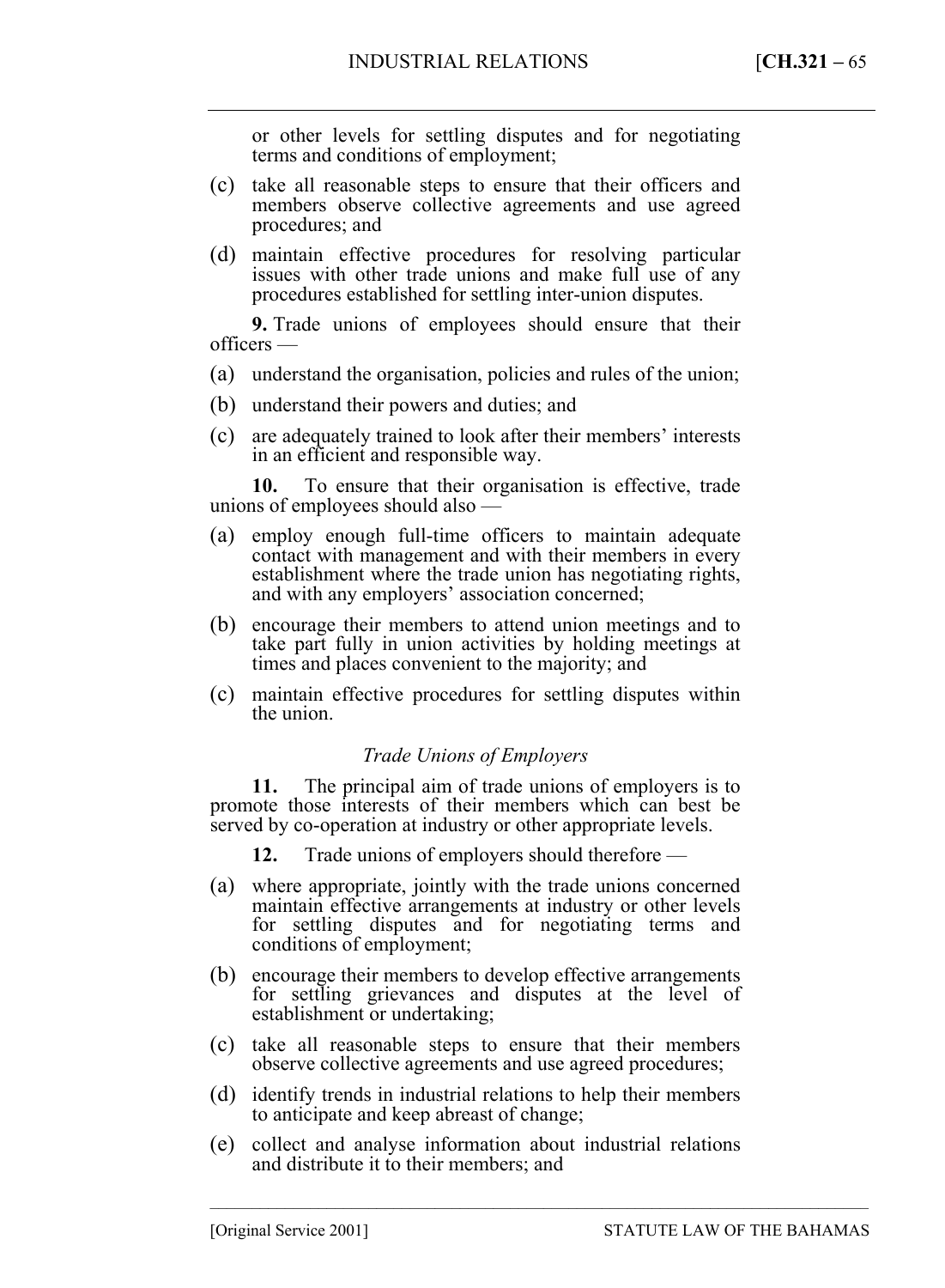(f) Provide an advisory service to their members on all aspects of industrial relations.

#### *The Individual Employee*

**13.** The individual employee has obligations to his employer, to his trade union if he belongs to one, and to his fellow employees. He shares responsibility for the state of industrial relations in the establishment where he works and his attitudes and conduct can have a decisive influence on them.

- **14.** Every employee should —
- (a) satisfy himself that he understands the terms of his contract and abide by them; and
- (b) make himself familiar with any arrangements for dealing with grievances and other questions which may arise on his contract, and make use of them when the need arises.

**15.** Some employees have special obligations arising from membership of a profession and are liable to incur penalties if they disregard them. These may include obligations, for example in regard to health, safety and welfare, over and above those which are shared by the community as a whole.

**16.** A professional employee who belongs to a trade union should respect the obligations which he has voluntarily taken on by joining the union. But he should not, when acting in his professional capacity, be called upon by his trade union to take action which would conflict with the standards of work or conduct laid down for his profession, and in particular if that action would endanger —

- (a) public health or safety;
- (b) the health of an individual needing medical or other treatment; or
- (c) the well-being of an individual needing care through the personal social services.

**17.** Professional associations, employers and trade unions should co-operate in preventing and resolving any conflicts which may occur between obligations arising from membership of a profession and those which the professional employee owes to his employer and to his trade union if he belongs to one.

# **PART III**

#### EMPLOYMENT POLICIES

#### *General*

**18.** Clear and comprehensive employment policies are essential to good industrial relations. Management should initiate these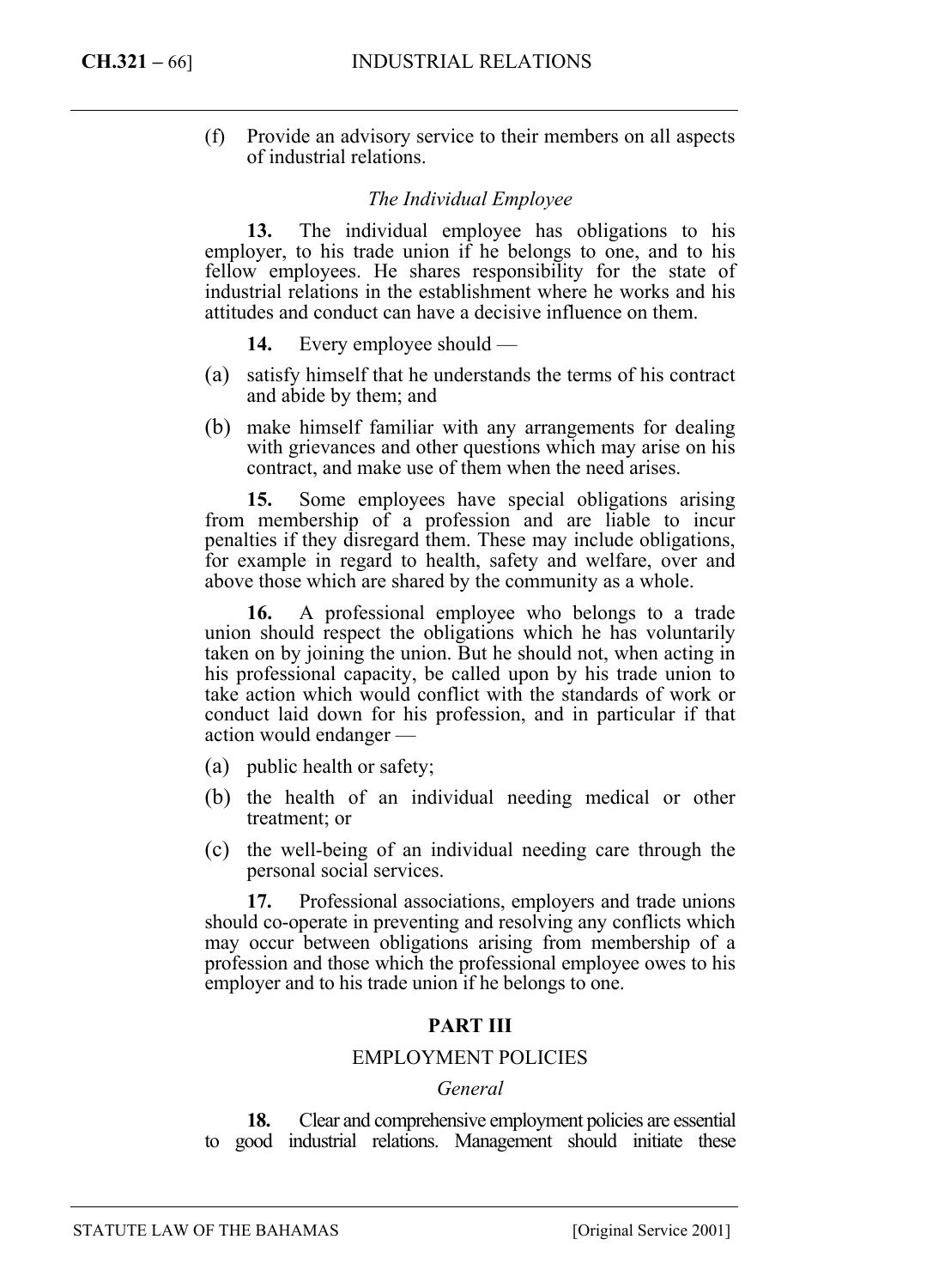policies but they should be developed in consultation or negotiation, as appropriate, with representatives.

- **19.** Employment policies should include positive policies —
- (a) to avoid discrimination on grounds of race, place of origin, political opinions, sex, colour or creed; and
- (b) to promote equal opportunity in employment.

## *Planning and Use of Manpower*

**20.** Manpower planning, (such as taking stock, calculating future requirements, identifying the action necessary) should be carried out in a manner appropriate to the size and nature of the undertaking.

**21.** In operating its manpower policies management should —

- (a) avoid unnecessary fluctuations in manpower;
- (b) where changes are necessary, make them with as little disruption as is practicable to the employees concerned;
- (c) maintain arrangements for transferring employees from one job to another within the undertaking; and
- (d) record information which will help it to identify the cause of, and to control absenteeism and labour turnover.

## *Recruitment and Selection*

**22.** In recruiting and selecting employees management should —

- (a) decide the qualifications and experience needed by applicants;
- (b) consider filling vacancies by transfer or promotion from within the undertaking;
- (c) obtain as much information about applicants as is relevant to selection for the job, but avoid enquiries which are unnecessary for that purpose;
- (d) base selection on suitability for the job; and
- (e) explain the main terms and conditions of employment and give any relevant information about trade union arrangements before an applicant is engaged.

# *Training*

**23.** Management should ensure that new employees are given —

- (a) induction training, including information about the matters referred to in paragraph 43; and
- (b) training needed to supplement previous education, training and experience.

–––––––––––––––––––––––––––––––––––––––––––––––––––––––––––––––––––––––––––––––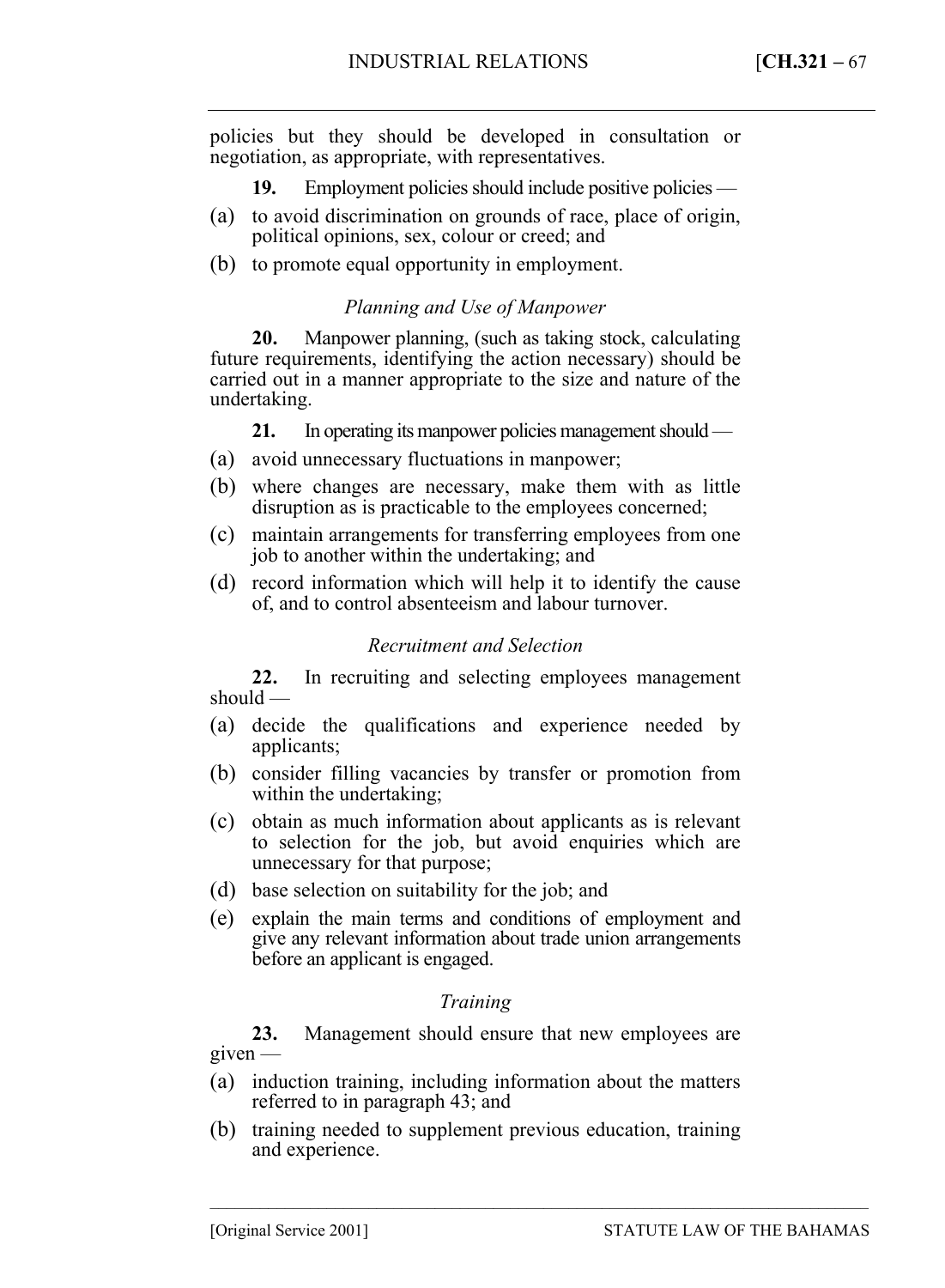**24.** Management should ensure that young people entering employment for the first time are in addition given broader initial instruction covering —

- (a) a general introduction to their working life, including the importance of health and safety precautions; and
- (b) basic training in related skills, where appropriate, as well as specific training in their particular job.

**25.** Management should —

- (a) ensure that any necessary further education and training is provided when there is significant change in the content or level of the job; and
- (b) encourage employees to take advantage of relevant further education and training opportunities at all stages of their careers.

#### *Relevant Systems*

**26.** Payment systems vary according to the nature and organisation of the work, local conditions and other factors, but the following principles apply generally.

- **27.** Payment systems should be —
- (a) kept as simple as possible, consistent with their purpose, so that employees can understand them;
- (b) based wherever applicable on some form of work measurement under which payment is linked to performance; and
- (c) jointly negotiated where trade unions have negotiating rights.

**28.** Payments systems should be kept under review to make sure that they suit current circumstances and take account of any substantial changes in the organisation of work or the requirements of the job.

#### *Status and Security of Employees*

**29.** As far as is consistent with operational efficiency and success of the undertaking, management should —

- (a) Provide stable employment, including reasonable job security for employees absent, through sickness or other causes beyond their control; and
- (b) avoid unnecessary fluctuations in the level of earnings of employees.

**30.** Differences in the conditions of employment and status of different categories of employees and in the facilities available to them should be based on the requirements of the job. The aim should be progressively to reduce and ultimately to remove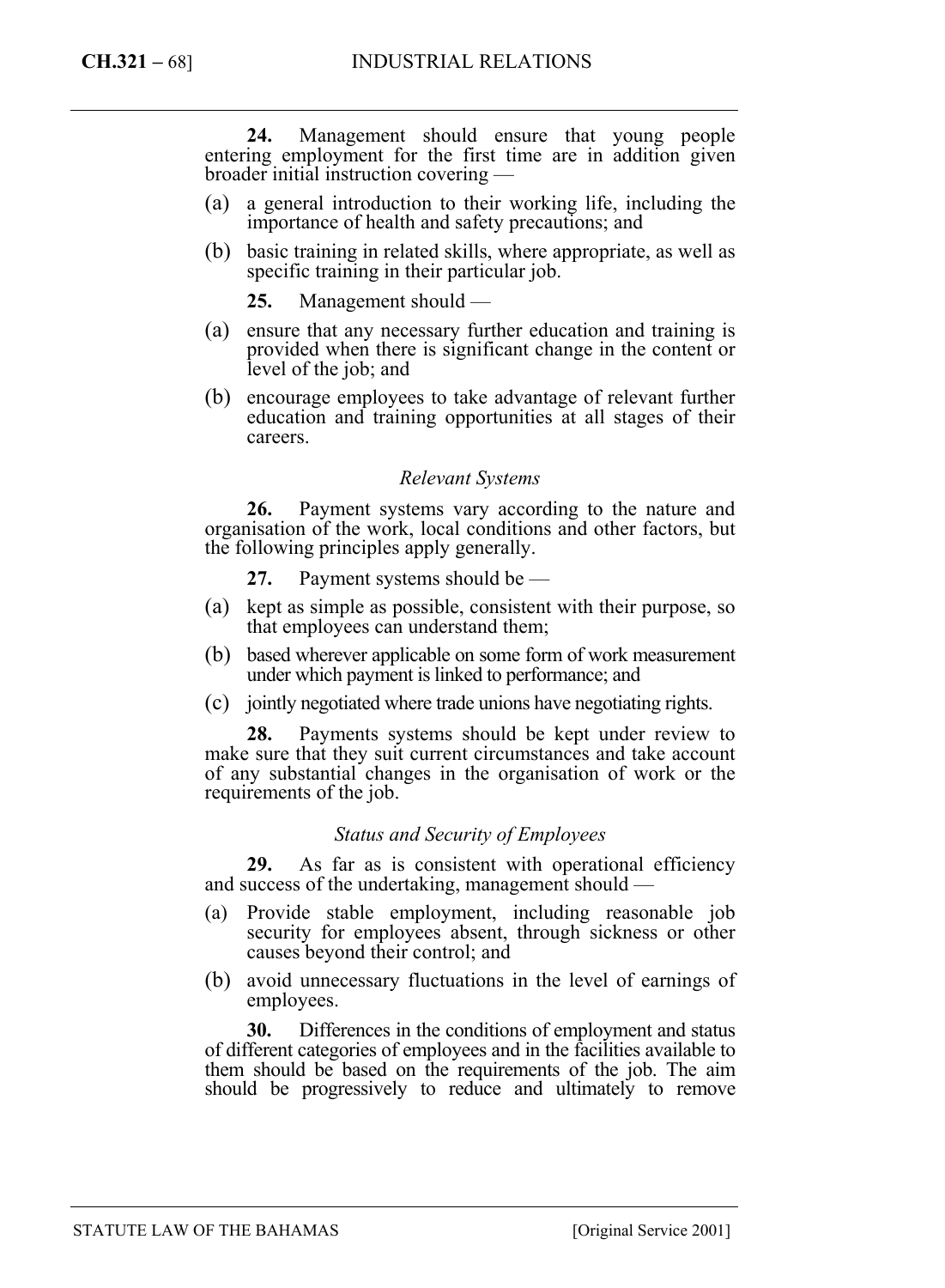differences which are not so based. Management, employees and trade unions should co-operate in working towards this objective.

## *Reduction of Work-Force*

**31.** A policy for dealing with reductions in the work force, if they become necessary, should be worked out in advance so far as practicable and should form part of the undertaking's employment policies. As far as is consistent with operational efficiency and the success of the undertaking, management should, in consultation with the trade unions concerned, seek to avoid redundancies by such means as —

- (a) restrictions on recruitment;
- (b) retirement of employees who are beyond the normal retiring age;
- (c) reductions in overtime;
- (d) short-time working to cover temporary fluctuations in manpower needs; or
- (e) re-training or transfer to other work.

**32.** If redundancy becomes necessary, management in consultation as appropriate, with the appropriate Ministry and with the employees or their trade unions, should —

- (a) give as much warning as practicable to the employees concerned and to the Ministry;
- (b) consider introducing schemes for voluntary redundancy, retirement, transfer to other establishments within the undertaking, and a phased rundown of employment;
- (c) establish which employees are to be made redundant and the order of discharge;
- (d) offer to help employees in finding other work, in cooperation with the Ministry; and
- (e) decide how and when to make the facts public, ensuring that no announcement is made before the Ministry, employees and their trade unions have been informed.

## *Working Conditions*

**33.** Management should, on consultation and cooperation with employees and their trade union, aim at improving on the standards of working conditions.

- **34.** Management and trade unions should —
- (a) take all reasonable steps to ensure that employees understand and observe all health and safety precautions, whether

–––––––––––––––––––––––––––––––––––––––––––––––––––––––––––––––––––––––––––––––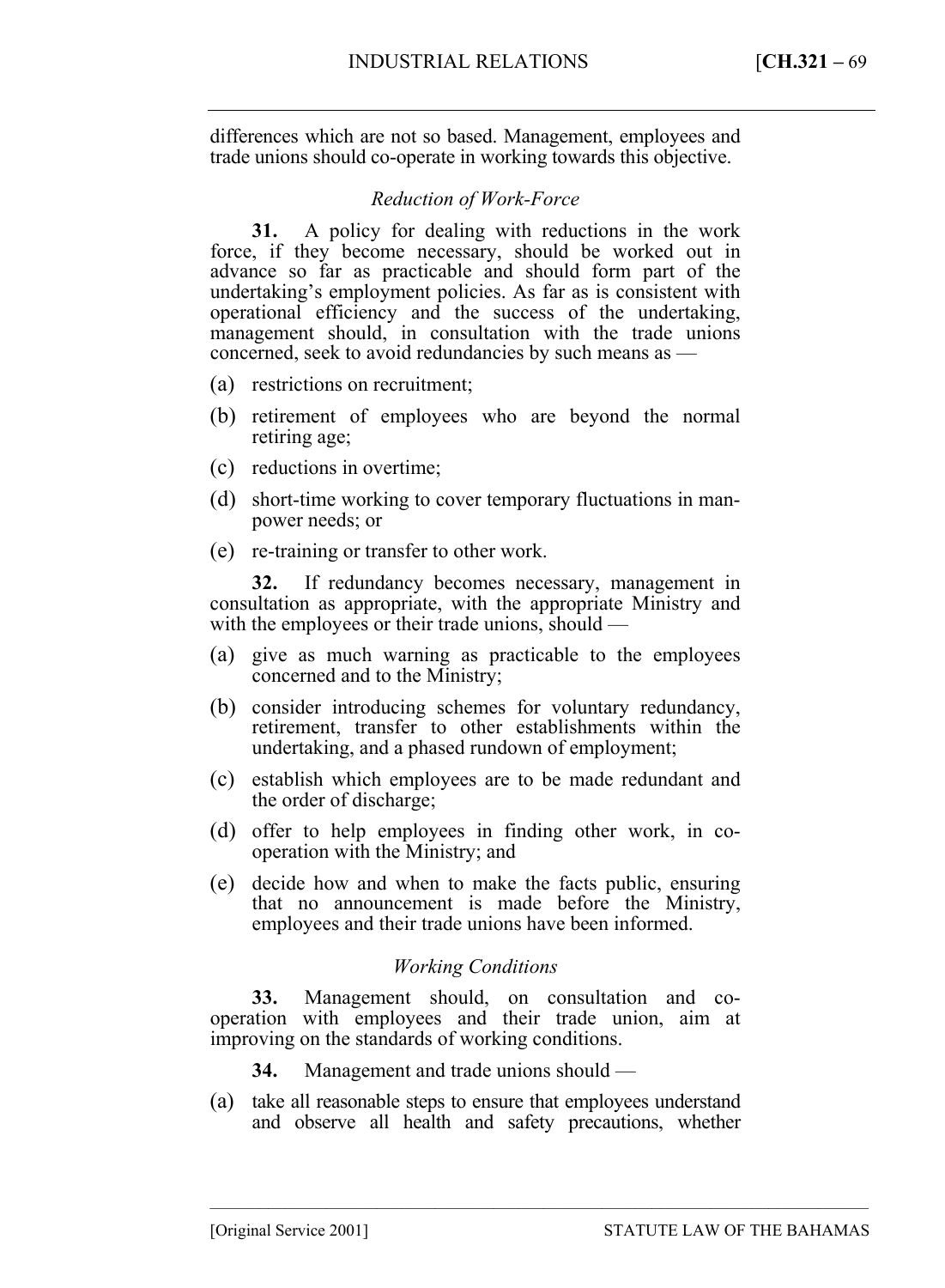established by law or by agreement and in particular make use of protective equipment; and

(b) maintain regular consultation about matters of health and safety.

## **PART IV**

## COMMUNICATION AND CONSULTATION

## *General*

**35.** Management and trade unions should co-operate in ensuring that effective communication and consultation take place so as to promote efficiency, understanding and the individual employee's sense of satisfaction and involvement in his job.

**36.** Communication and consultation are particularly important in times of change. The achievement of change is a joint concern of management and employees and should be carried out in a way which pays regard both to the efficiency of the undertaking and to the interests of employees. Major changes in working arrangements should not be made by management without prior discussions with employees or their trade unions.

**37.** When changes in management take place, for example, following a merger or take-over; the new managers should make prompt contact with the trade unions concerned and take steps to explain changes in policy affecting employees.

## *Communication*

**38.** The most important method of communication is through personal contact between each manager and his immediate work group or individual employees, and between managers and employee representatives.

**39.** Personal contact should when appropriate be supplemented by written information and may be further supplemented by training and induction lectures or courses, and special meetings.

**40.** Management should, as far as is reasonably possible, regularly provide employees with information about —

- (a) the performance and plans of the establishment in which they work and, so far as they affect it, of the whole undertaking; and
- (b) changes in organisation and management, affecting employees.

**41.** It is the duty of the managers at all levels to those responsible to them to explain management policies clearly and to give clear working instructions.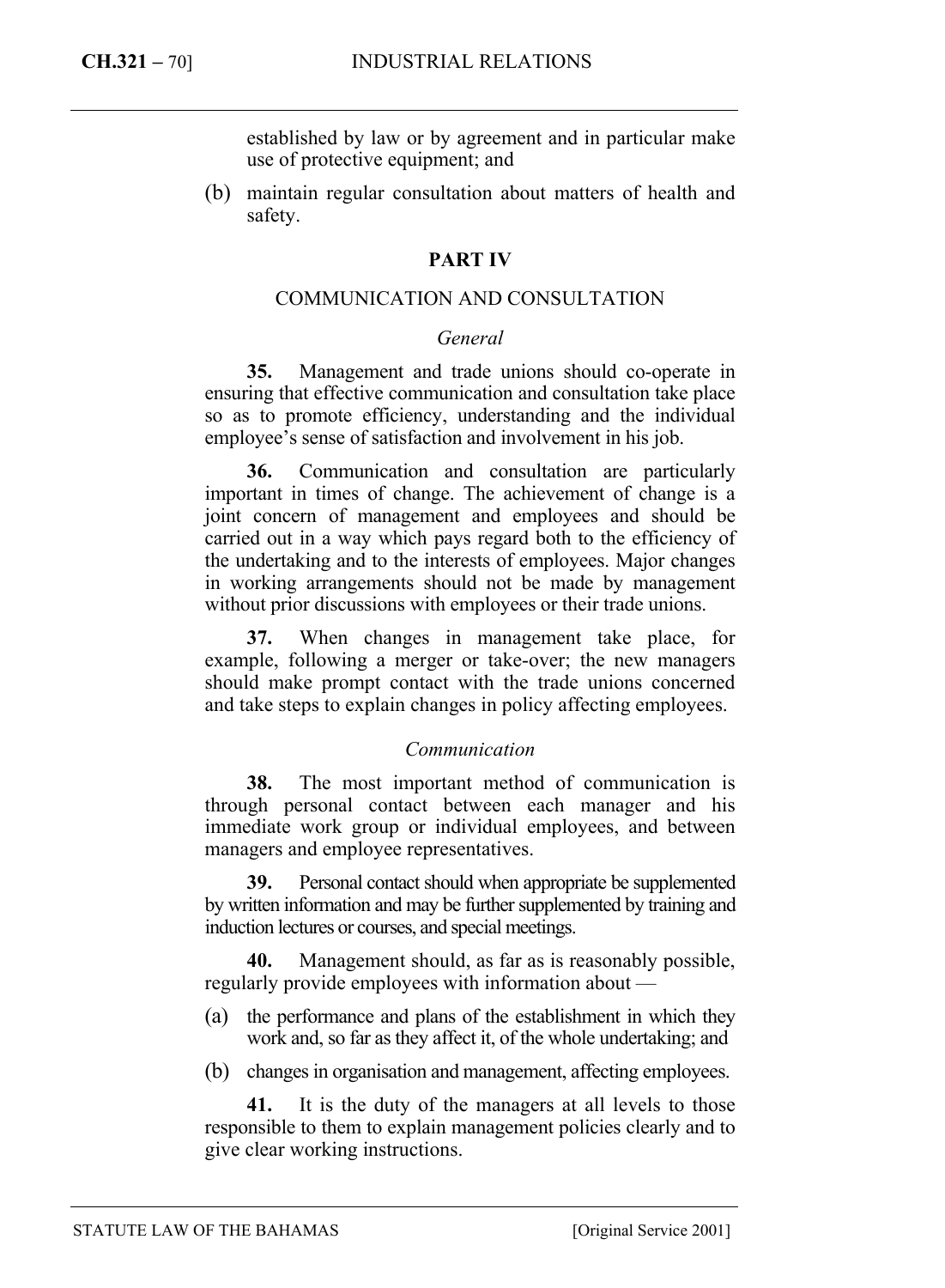**42.** Management and trade unions should co-operate to ensure that management is kept informed of the views of employees and of the problems they may face in meeting management's objectives.

**43.** Management and trade unions should use their best endeavours and co-operate to ensure that each employee is adequately informed about —

- (a) the main terms and conditions of his employment;
- (b) the requirements of his job and to whom he is directly responsible;
- (c) disciplinary and grievance procedures;
- (d) trade union arrangements and his rights of association;
- (e) social and welfare facilities;
- (f) fire prevention, safety and health rules; and
- (g) the conclusions reached through negotiation and consultation.
	- **44.** Trade unions should
		- (i) ensure that they have the means to communicate effectively with those whom they represent; and
	- (ii) recognise that management has a responsibility for communicating directly with its employees.

## *Consultation*

**45.** Consultation means jointly examining and discussing problems of concern to both management and employees. Consultation between management and employees or their trade union representatives about operational and other day-to-day matters is necessary in all establishments. Large establishments should have systematic arrangements for management and trade union representatives to meet regularly.

**46.** Management should take the initiative in setting up and maintaining consultative arrangements best suited to the circumstances of the establishment, in co-operation with the trade unions concerned. The arrangements should not be used to bypass or discourage trade unions.

**47.** Consultation and negotiation are closely related but distinct processes. Management and trade unions should consider carefully how to link the two. It may often be advantageous for the same committee to cover both. Where there are separate bodies systematic communication between those involved in the two processes is essential.

–––––––––––––––––––––––––––––––––––––––––––––––––––––––––––––––––––––––––––––––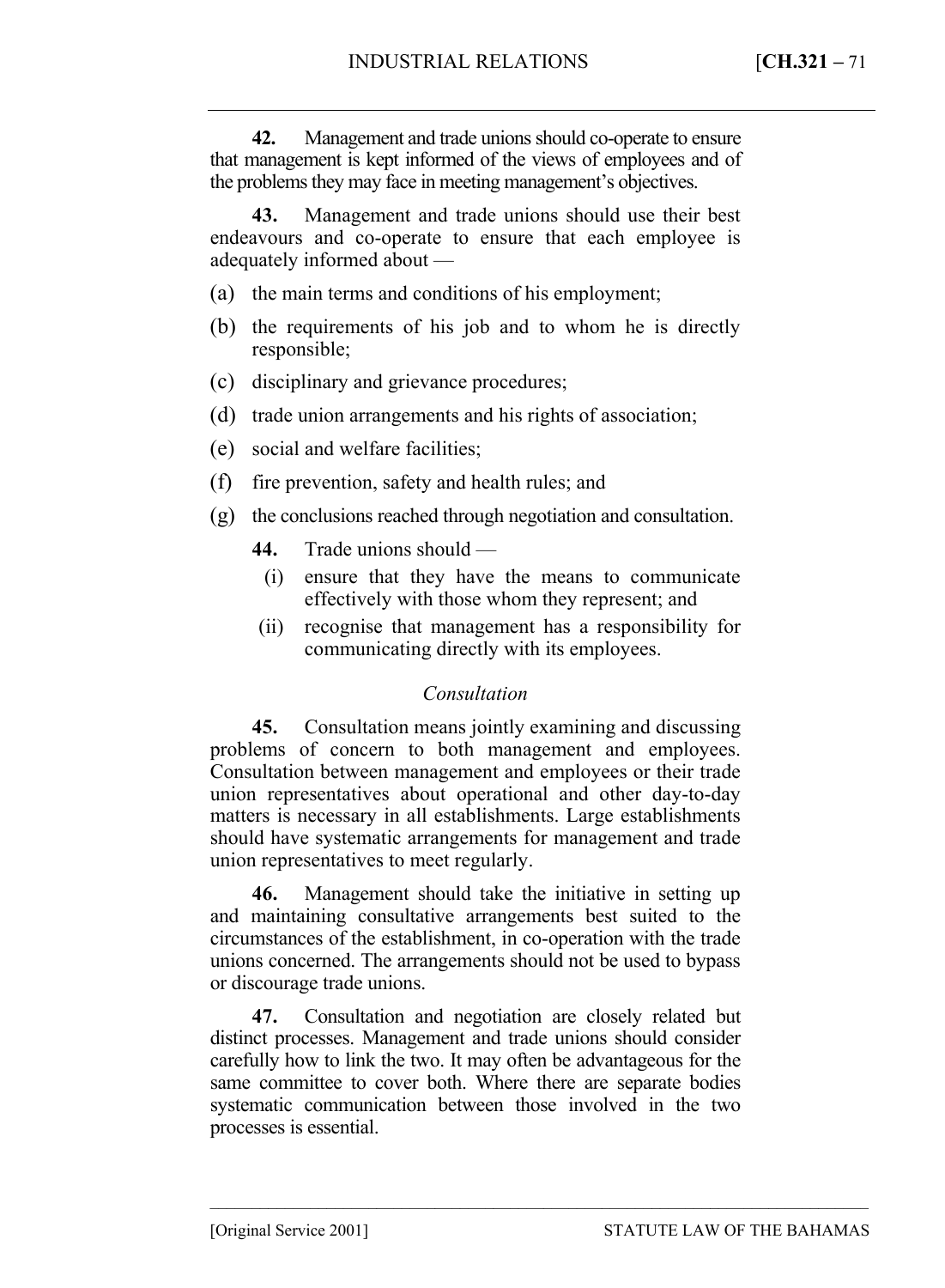## **PART V**

## COLLECTIVE BARGAINING

#### *General*

**48.** Collective bargaining may take place at various levels, ranging from an industry to a group of employees within an establishment. Negotiation for the same group of employees may be conducted at different levels about different subjects.

**49.** Where negotiations take place at more than one level, the matters to be bargained about at each level should be defined by agreement. The aim should be to assign to each level the matters which can be realistically settled at that level. Equally, whatever the level at which an agreement is reached, its terms should be capable of being applied effectively at the place of work.

#### *Bargaining Units*

**50.** Collective bargaining in an establishment or undertaking is conducted in relation to defined groups of employees which can appropriately be covered by one negotiating process.

**51.** A bargaining unit should cover as wide a group of employees as practicable. Too many small units make it difficult to ensure that related groups of employees are treated consistently. The number of separate units can often be reduced by the formation of a joint negotiating panel representing a number of unions.

**52.** The interests of employees covered by a bargaining unit need not be identical but there should be a substantial degree of common interest. In deciding the pattern of bargaining arrangements, the need to take into account the distinct interests of professional or other employees who form a minority group should be balanced against the need to avoid unduly small bargaining units.

**53.** Factors which should be taken into account in defining a bargaining unit include —

- (a) the nature of the work;
- (b) the training, experience and professional or other qualifications of the employees concerned;
- (c) the extent to which they have common interests;
- (d) the general wishes of the employees concerned;
- (e) the organisation and location of the work;
- (f) hours, working arrangements and payment systems;
- (g) the matters to be bargained about;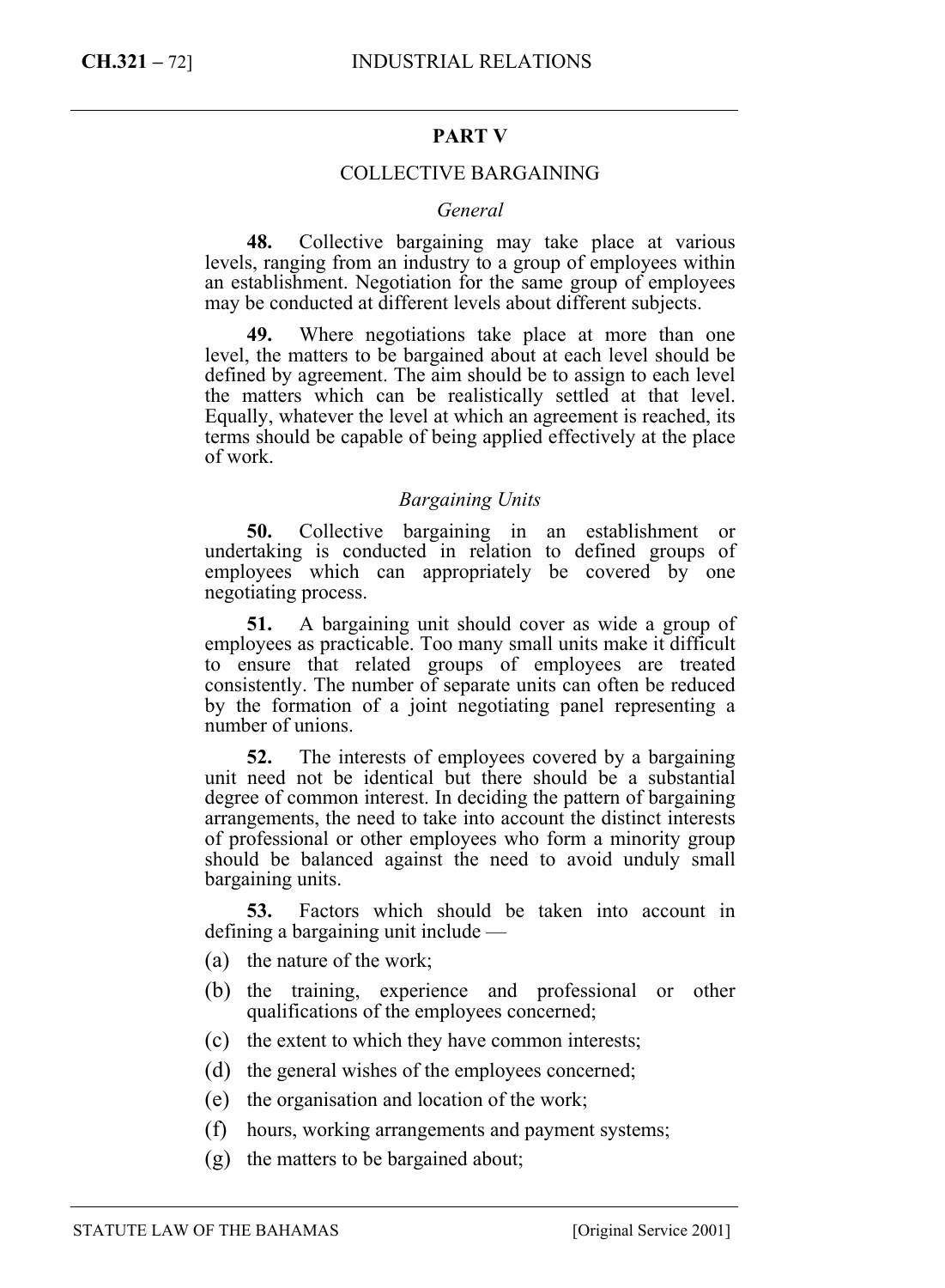- (h) the need to fit the bargaining unit into the pattern of union and management organisation;
- (i) the need to avoid disruption of adequate existing bargaining arrangements which are working well;
- (j) whether separate bargaining arrangements are needed for particular categories of employees, such as supervisors or employees who represent management in negotiation.

**54.** Where proposals are made for establishing or varying a bargaining unit, the first aim of management and unions should be to reach agreement on a voluntary basis. Where this proves impossible, parties should, jointly or separately, consider —

- (a) referring the matter to an employer's association, or to a higher level within the trade union;
- (b) referring the matter to the Tribunal for examination and *1 of 1997, s. 2.* advice.

## *Recognition — General Consideration*

**55.** The interests of employees are best served by strong and effective trade unions.

**56.** The competition of separate trade unions for the right to negotiate for the same grades of employees leads to friction and weakens the trade unions.

**57.** Recognition agreements applying to an industry and made between federations or groups of trade unions and employers should be concluded whenever appropriate.

# *Claims for Recognition*

**58.** A claim for recognition by a trade union should not be entertained in so far as that claim is founded on the race, community, political opinions, creed or sex of the members of that union.

**59.** Claims by trade unions for recognition for negotiating purposes should, as far as possible, be settled voluntarily and expeditiously between parties.

**60.** In the case of any claim, management is entitled to know the number, but not the identities, of the employees covered by the proposed bargaining unit who are members of the union making the claim. Where the extent of support cannot be agreed, it should be determined by arrangements agreed between the parties, for example, by a secret ballot.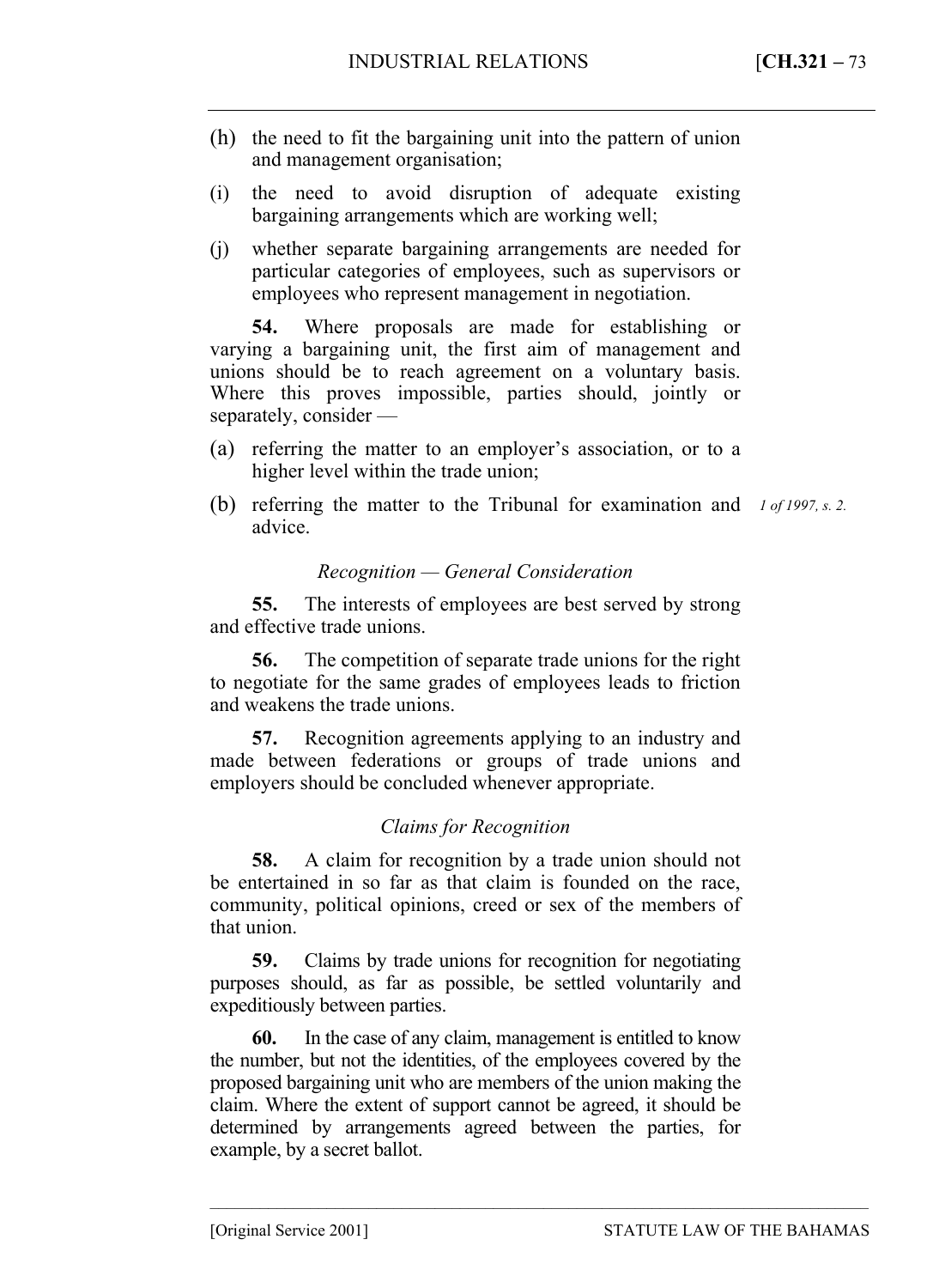# *Dual Recognition*

**61.** In general, it is in the interests of employees and of the industry that any given grade of employees in an undertaking should be represented by a single trade union.

**62.** The fact that conflicting claims are made by trade unions to represent a given grade of employee is not of itself justification for the employer to refuse to recognise any union for negotiating purposes.

**63.** Where two or more trade unions seek recognition in respect of the same grade of employees, those unions should examine the possibilities of an amalgamation, or of the formation of a joint negotiating panel, or of some other appropriate variation in the trade union structure in the industry in question.

**64.** An employer should be required to recognise as representing any given grade of his employees more than one trade union, where the trade unions concerned are or should be capable of working harmoniously through a joint negotiating panel.

**65.** Responsibility for avoiding disputes between trade unions about recognition lies principally with the trade unions themselves. Employers should not be put under any pressure to abandon a position of neutrality where rival claims are concerned, and a position of neutrality must include the honouring of all existing collective bargaining commitments. The parties should be willing to refer any differences between them to the Tribunal.

**66.** The responsibility of a trade union for the failure of an existing negotiating panel, or for the failure of a proposed panel to gain acceptance, should weigh heavily against any claim by that trade union for individual recognition.

**67.** Where there is any uncertainty as to the prospect of a joint negotiating panel acting as a single entity and behaving responsibly towards the employer, the formation of that panel may be recommended or agreed for a trial period, or for more than one trial period.

## *After Recognition*

**68.** Relations between management and trade unions which it recognises for negotiating purposes should be based on agreed procedures which can provide a clear set of rules and a sound basis for resolving conflicts of interests.

**69.** Management should agree with recognised trade unions on the provision of reasonable facilities to enable them to keep in touch with their members and to represent them effectively.

**70.** Management and recognised trade unions should facilitate and encourage personal contact and discussion between managers and officers of the trade unions at all appropriate levels. Contact should not be left until difficulty arises.

*1 of 1997, s. 2.*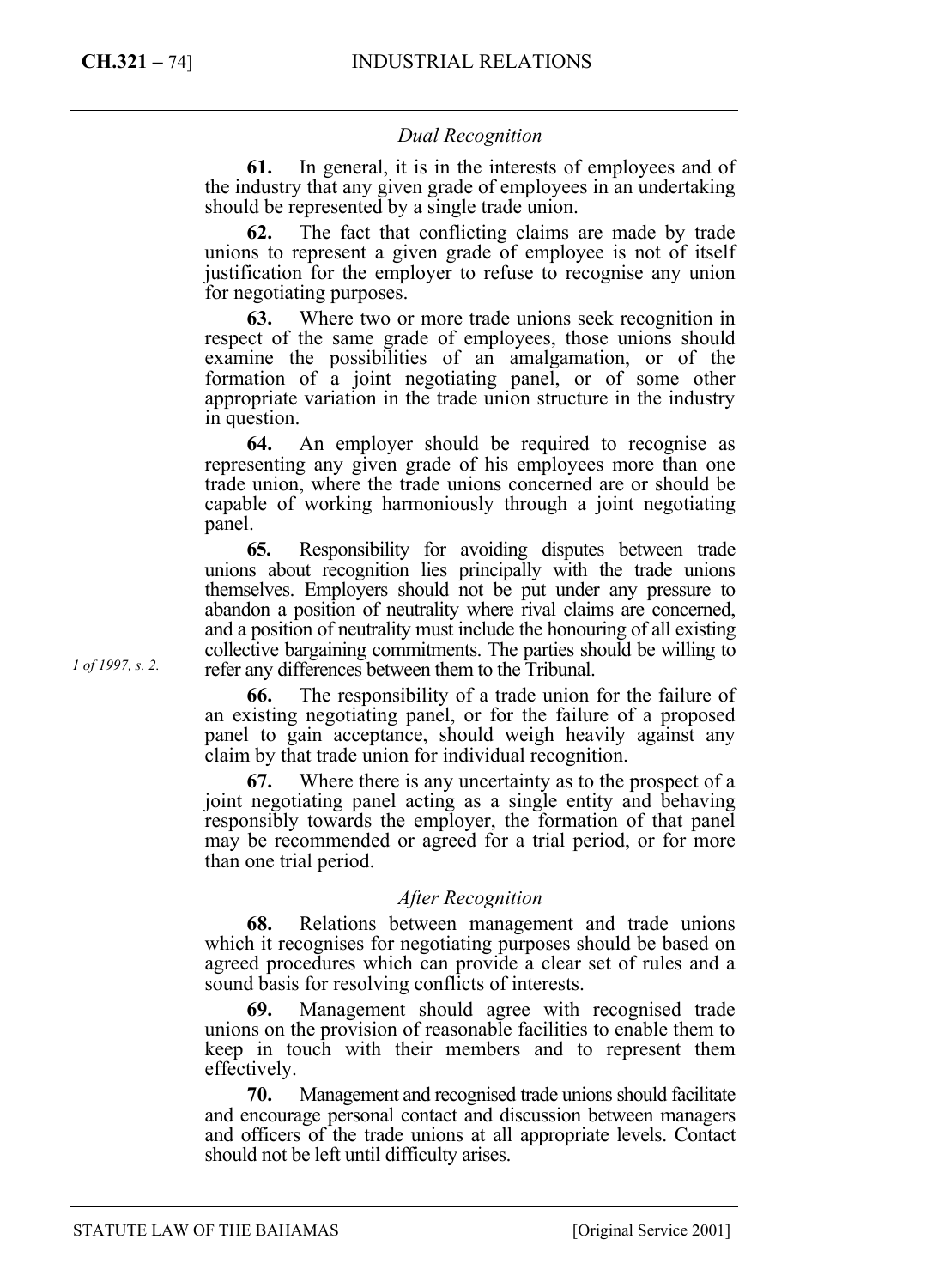# *Withdrawal of Recognition*

**71.** The recognition of a new trade union may give rise to the question of the withdrawal of the recognition of another trade union. Although dual recognition is undesirable, it does not follow that the recognition of a new trade union must inevitably result in the withdrawal of the recognition of the old trade union. If both trade unions are deserving of recognition, the decision should be influenced, not only by the numerical support currently shown for each trade union, but by the past history and record and likely future record of the trade union, and particularly by the willingness of each trade union to co-operate with the other and with the employer in resolving the issue, whether by forming a joint negotiating panel or otherwise.

**72.** A trade union claiming to take the place of an existing recognised trade union should first prove that the latter has failed and is unable adequately to represent the interests of the grade or grades of employees concerned. The case should be fully substantiated, and great weight should not be attached to faults that could have been remedied by discussion within the existing trade union in accordance with ordinary trade union practice.

**73.** It is in the joint interest of employers and employees that allegations of inadequate trade union organisation should be fully investigated.

**74.** If the failure and inadequacy of an existing recognised trade union has been substantiated in accordance with paragraph 72, the next question to be examined is the adequacy of the organisation of the trade union claiming recognition in its place. The claimant trade union should be required to prove that it is better fitted, and therefore more likely to serve the interests of its members, than the existing recognised trade union.

# *Collective Agreements*

**75.** Collective agreements deal with matters of procedure and matters of substance which are of joint concern to management and employees. A single agreement may contain provisions of both kinds or they may be dealt with in separate agreements. In either case, the agreement should be in writing and there should be arrangements for checking that procedural provisions have not become out of date.

**76.** Procedural provisions should lay down the constitution of any joint negotiating body or specify the parties to the procedure. They should also cover —

(a) the matters to be bargained about and the levels at which bargaining should take place;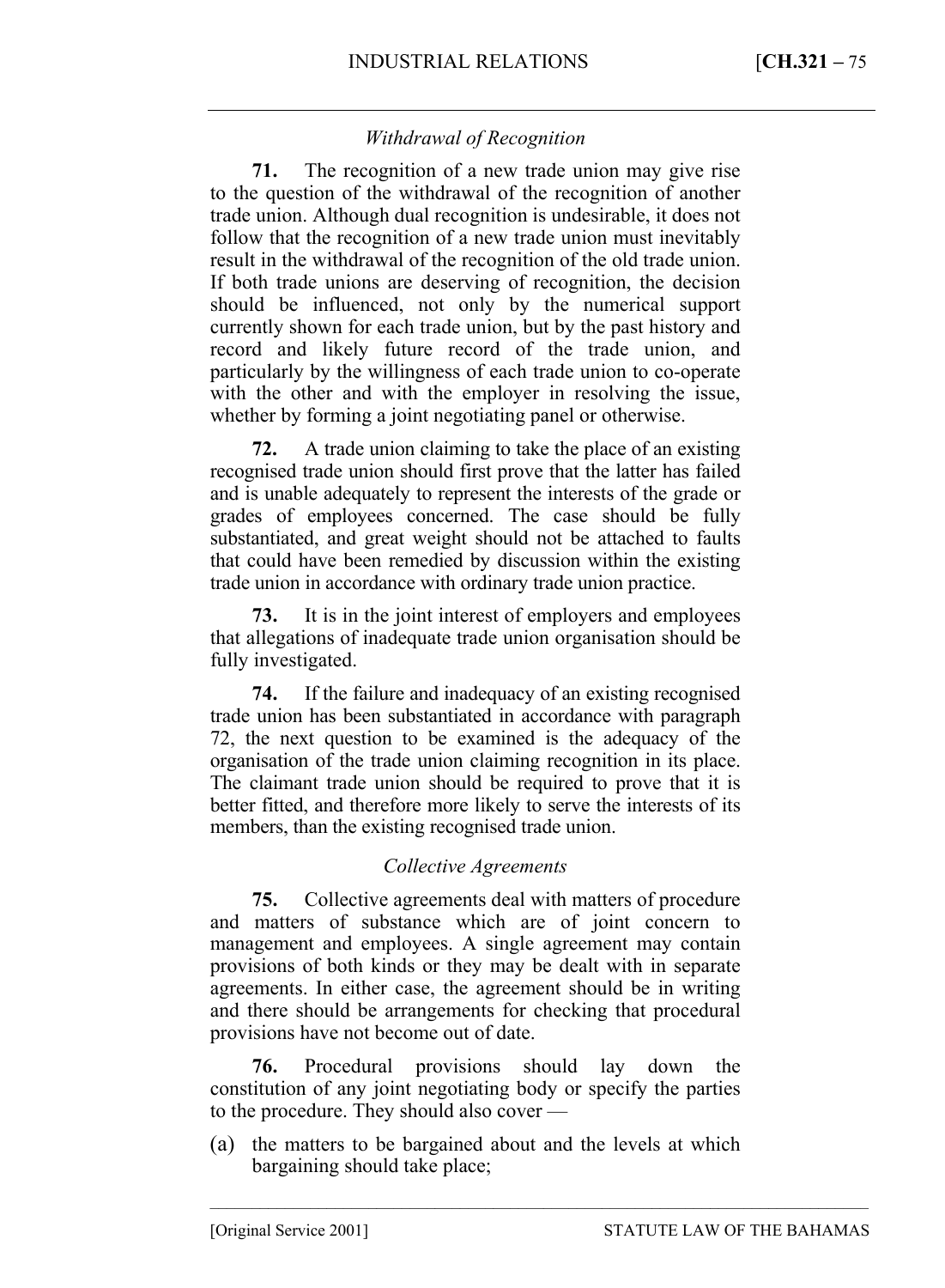- (b) arrangements for negotiating terms and conditions of employment, and the circumstances in which either party can give notice of their wish to re-negotiate them;
- (c) facilities for trade union activities in the establishment and the appointment, status and functions of union officers;
- (d) procedures for settling collective disputes and individual grievances and for dealing with disciplinary matters; and
- (e) the constitution and scope of any consultative committees.

**77.** Substantive provisions settle terms and conditions of employment. They should indicate the period for which they are to apply and cover —

- (a) wages and salaries, where appropriate, overtime rates, bonuses, piecework and other systems relating earnings to performance;
- (b) hours of work, and, where appropriate, provisions for overtime, and shift working; and
- (c) public holiday and vacation entitlement and pay.

**78.** Agreements may also cover such matters as —

- (a) techniques for determining levels of performance and job grading, for example,, work measurement and job evaluation;
- (b) procedures for handling redundancy and temporary lay-off;
- (c) the deduction by management of trade union dues from the pay of members.

**79.** There is advantage in agreeing at industry level as much as suitable for adoption over the industry as a whole, including —

- (a) terms and conditions of employment suitable for general application;
- (b) general guide-lines for negotiating at a lower level matters which cannot be decided satisfactorily at industry level; and
- (c) a procedure for settling disputes, either for the industry as a whole or as a model for individual undertakings to adopt by agreement.

## *Disclosure of Information*

**80.** Collective bargaining can be conducted responsibly only if management and trade unions of employees have adequate information on the matters being negotiated.

**81.** Management should endeavour to meet all reasonable requests from trade unions of employees for information which is relevant to the negotiations in hand. In particular, it should, in the most convenient form, make available, the information which is supplied to shareholders or published in annual reports.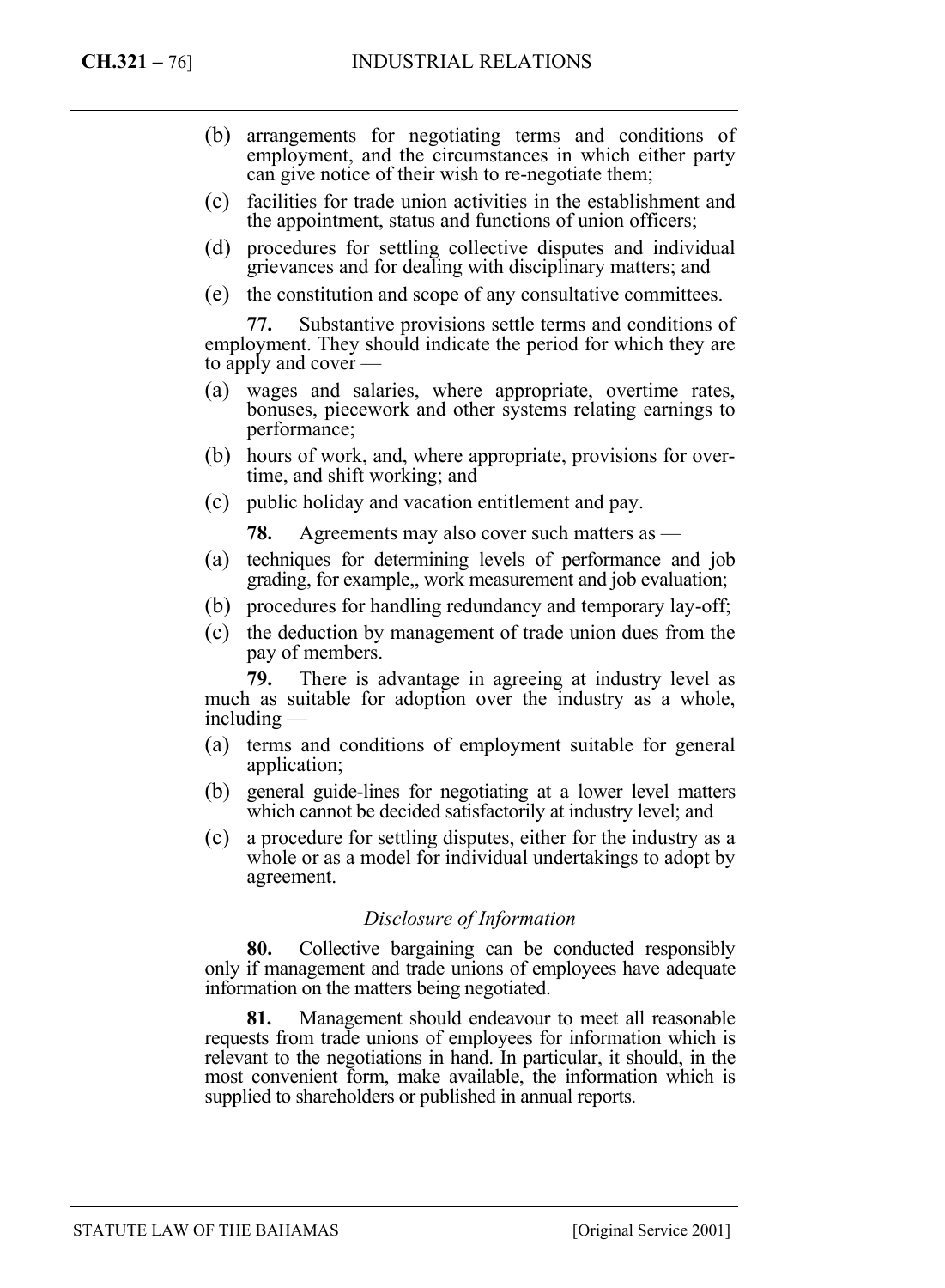## **PART VI**

#### EMPLOYEE REPRESENTATION AT THE PLACE OF WORK

**82.** Employees need work-place representatives to put forward their collective views to management and to safeguard their interests. It is also an advantage for management to deal with representatives who can speak for their fellow employees.

**83.** A work-place representative is the representative of the members of his trade union in the place of work, but the trade union of which he is an officer is responsible for his actions as its officer. Accordingly, trade unions should clearly define the powers and duties of work-place representatives, and the circumstances and manner in which they can be removed from office.

**84.** Trade unions and management should seek agreement  $on$  —

(a) the number of work-place representatives needed in the establishment; and

(b) the work group for which each representative is responsible.

**85.** To encourage trade union members to vote in elections of work-place representatives, management should offer the trade union facilities to conduct elections in the establishment and to publicise the dates and details.

**86.** Trade unions should notify management promptly in writing when official work-place representatives are appointed and when changes are made.

**87.** Trade unions should —

- (i) give each work-place representative written credentials setting out his powers and duties within the trade union, the work group he represents and his term of office; and
- (ii) seek agreement with management on the issue of joint written credentials setting out the relevant rights and obligations of such representatives and of management.

**88.** When more than one trade union is recognised but each trade union has only a small number of members, the trade unions should seek to agree on the election of one representative to represent all their members in the establishment.

**89.** Where there are a number of senior representatives of different trade unions which negotiate jointly, the trade unions should seek to agree on the election of one of them to coordinate their activities in the establishment.

**90.** In each of these cases trade unions should seek agreement with management on the co-ordinating functions of the representative concerned.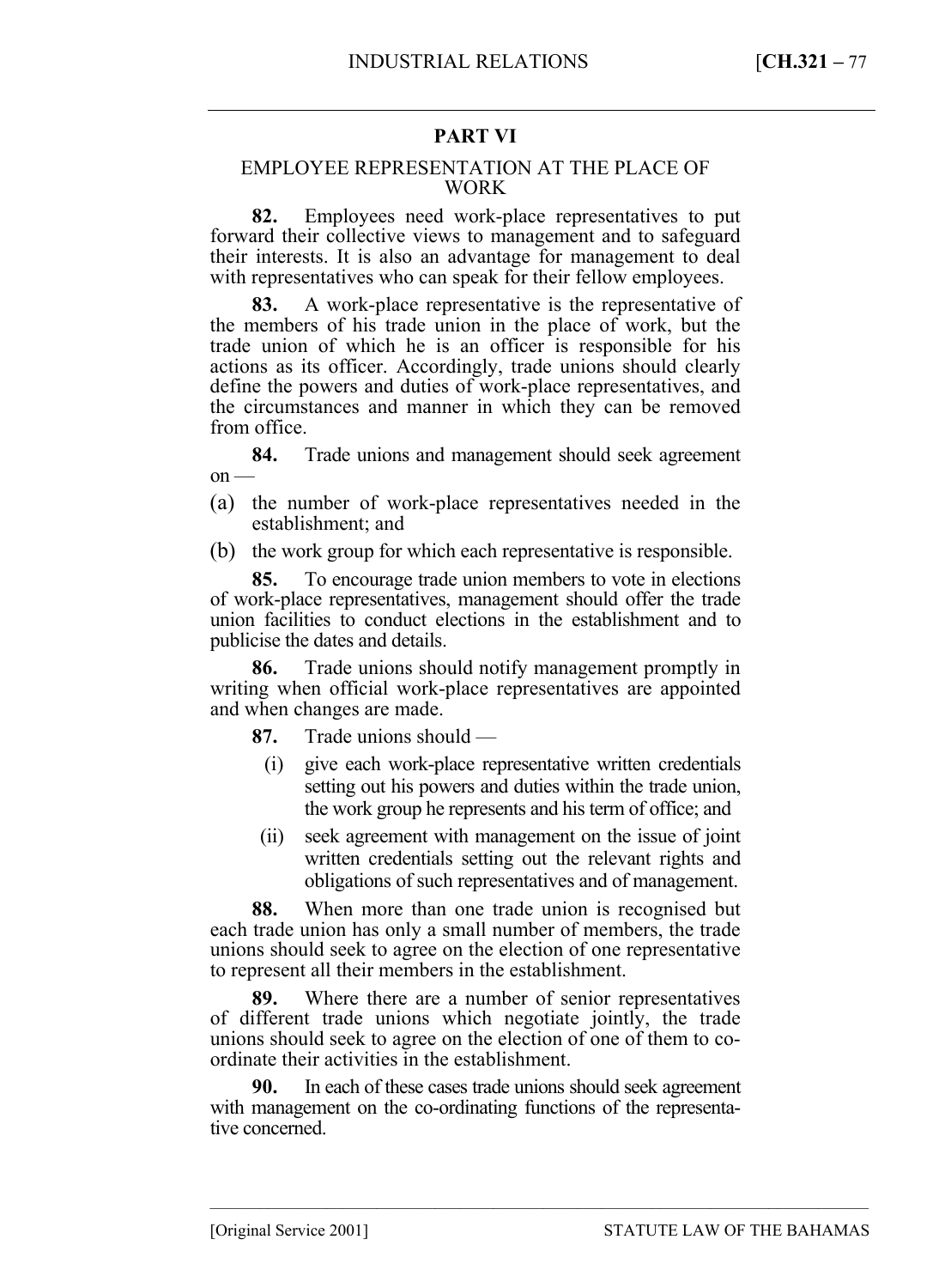**91.** The facilities needed by work-place representatives will depend on their functions. The nature and extent of these facilities should be agreed between trade unions and management. As a minimum, they should be given —

- (a) time off from the job to the extent reasonably required for their relations functions, permission not being unreasonably withheld; and
- (b) maintenance of earnings while carrying out those functions.

**92.** Management should also make available other facilities appropriate to the circumstances. They may include —

- (a) lists of new employees;
- (b) accommodation for meetings with the employees whom they represent, with other representatives and with officers;
- (c) access to a telephone and the provision of notice boards; and
- (d) the use of office facilities where the volume of the representative's work justifies it.

**93.** Each trade union should ensure that its own representatives are adequately informed about its policies and organisation and about the agreements to which it is a party, Management should ensure that the representatives are adequately informed about its objectives and employment policies.

# **PART VII**

## GRIEVANCES AND DISPUTES PROCEDURES

#### *General*

**94.** All employees have a right to seek redress for grievances relating to their employment. Each employee must be told how he can do so.

**95.** Management should establish, with the trade unions of employees concerned, agreements under which individual employees can raise grievances and have them settled fairly and promptly. There should be a formal procedure, except in very small establishments where there is close personal contact between the employer and his employees.

**96.** Where trade unions are recognised, management should establish with them a procedure for settling collective disputes.

**97.** Individual grievances and collective disputes are often dealt with through the same procedure. Where there are separate procedures they should be linked so that an issue can, if necessary, pass from one to the other, since a grievance may develop into a dispute.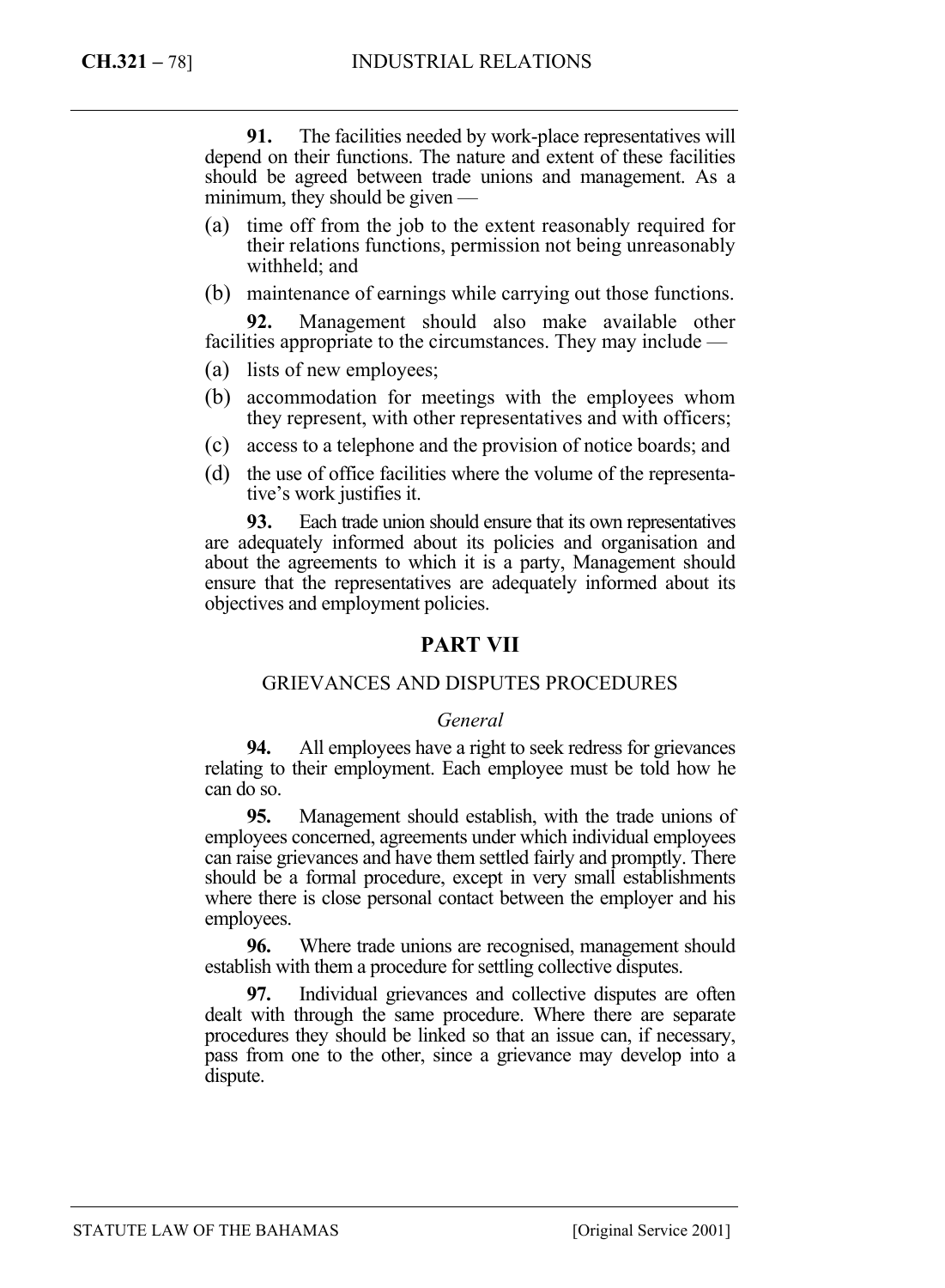# *Individual Grievance Procedure*

**98.** The aim of the procedure should be to settle the grievance fairly and as near as possible to the point of origin. It should be simple and rapid in operation.

**99.** The procedure should be in writing and provide that —

- (a) the grievance should normally be discussed first between the employee and his immediate superior;
- (b) the employee should be accompanied at the next stage of discussion with management by his work-place representative if he so wishes;
- (c) there should be a right of appeal.

## *Collective Disputes Procedures*

**100.** Disputes are broadly of two kinds —

- (a) disputes of right, which relate to the application of existing collective agreements or contracts of employment; and
- (b) disputes of interest which relate to claims by employees or proposals by management about terms and conditions of employment.

**101.** A procedure for settling collective disputes should be in writing and should —

- (a) state the level at which an issue should first be raised;
- (b) lay down time limits for each stage of the procedure, with provision for extension by agreement; and
- (c) preclude a strike, lock-out, or other form of industrial action until all stages of the procedure have been completed and a failure-to-agree formally recorded.

**102.** The procedure should have the following stages —

- (a) work-place representatives should raise the issue in dispute with management at the level directly concerned;
- (b) failing settlement, it should be referred to further agreed stages, for example, to a stage of an industry-wide procedure, or to a higher level within the undertaking.

**103.** The procedure should include agreement to make use of the independent reconciliation service provided by the Minister before considering resort to any industrial action.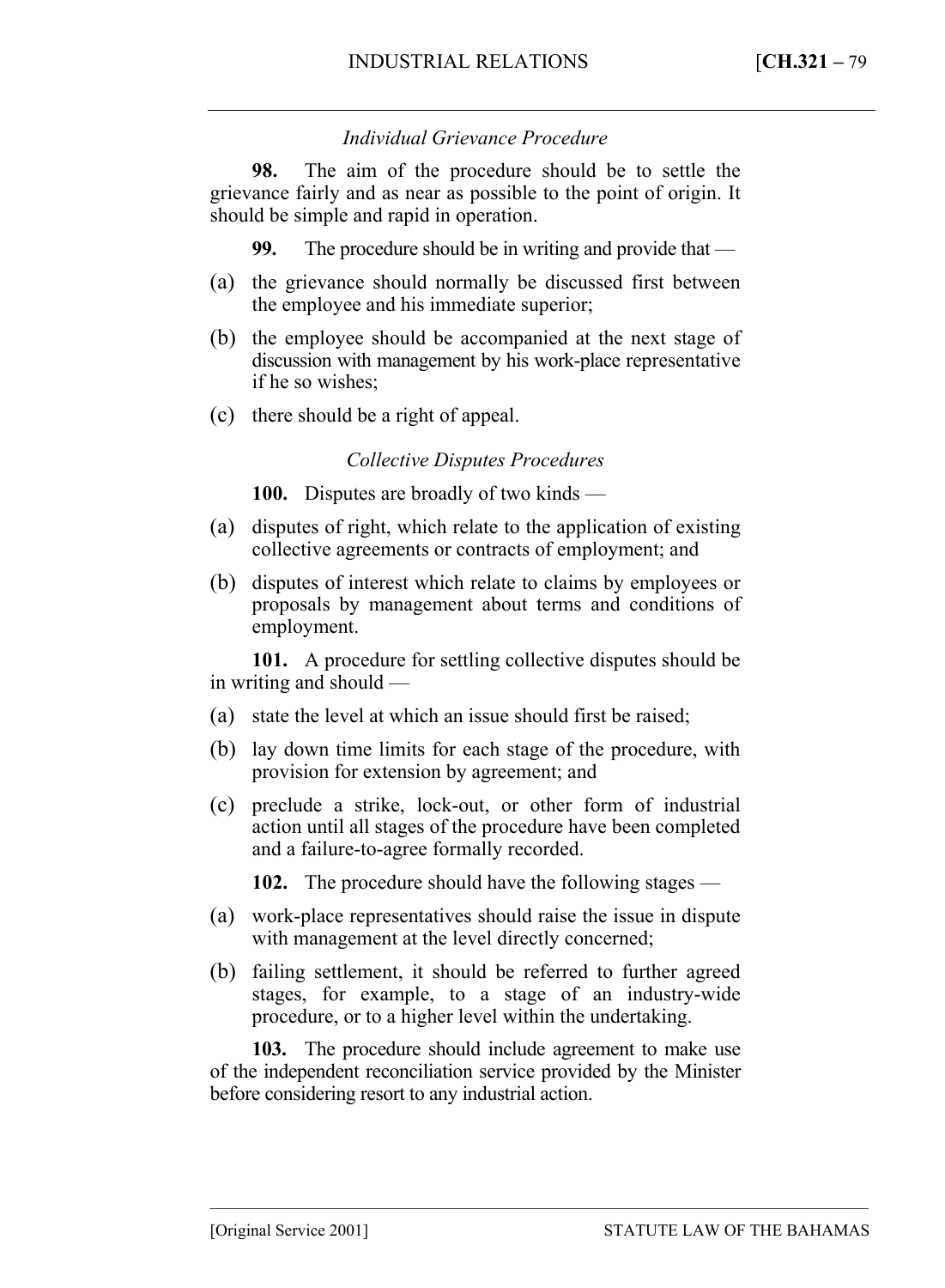# **PART VIII**

## DISCIPLINARY PROCEDURES

**104.** Management should ensure that fair and effective arrangements exist for dealing with disciplinary matters. These should be agreed with the trade unions concerned and should provide for full and speedy consideration by management of all the relevant facts. There should be a formal procedure except in very small establishments where there is close personal contact between the employer and his employees.

**105.** Management should make known to each employee —

- (a) its disciplinary rules and the agreed procedure; and
- (b) the type of circumstances which can lead to suspension or dismissal.

**106.** The procedure should be in writing and should —

- (a) specify who has the authority to take various forms of disciplinary action, and ensure that supervisors do not have the power to dismiss without reference to more senior management;
- (b) give the employee the opportunity to state his case and the right to be accompanied by an officer of his trade union;
- (c) provide for a right of appeal, wherever practicable, to a level of management not previously involved; and
- (d) provide for independent arbitration if the parties to the procedure wish it.

**107.** Where there has been misconduct, the disciplinary action to be taken will depend on the circumstances, including the nature of the misconduct. But normally the procedure should operate as follows —

- (a) the first step should be an oral warning or, in the case of more serious misconduct, a written warning setting out the circumstances;
- (b) no employee should be dismissed for a first breach of discipline except in the case of gross misconduct;
- (c) action on any further misconduct, for example, final warning suspension without pay or dismissal, should be recorded in writing;
- (d) details of any disciplinary action should be given in writing to the employees and to his work-place representative;
- (e) no disciplinary action should be taken against a workplace representative until the circumstances of the case have been discussed with a full-time official of the trade union concerned.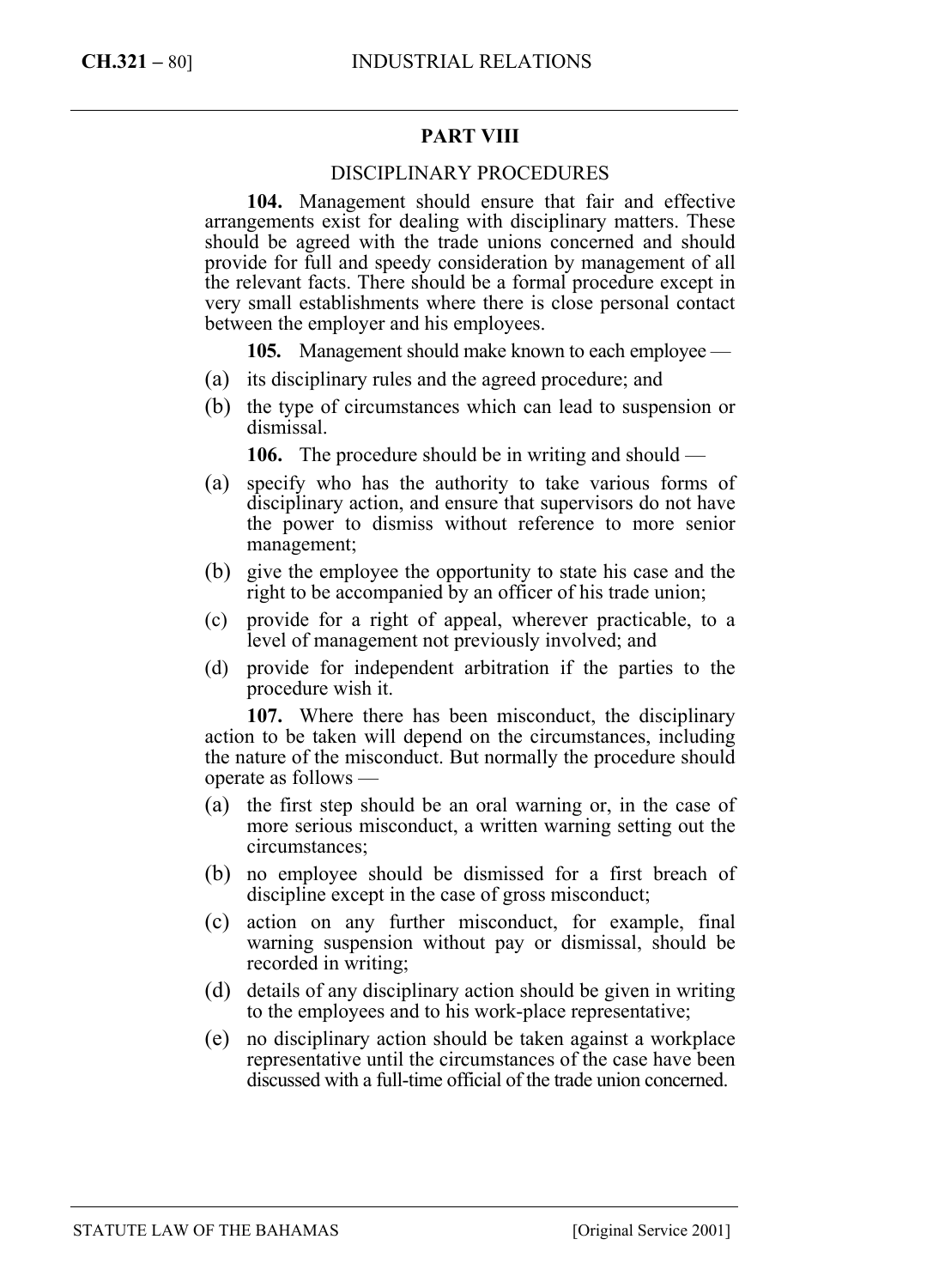# **FOURTH SCHEDULE (Section 54(7))**

## **INDUSTRIAL TRIBUNAL**

**1.** Save as otherwise provided in this Act, all members shall have and enjoy in all respects equal power, authority and jurisdiction and each member sitting alone shall be qualified to exercise all the jurisdiction, authority and powers of the Tribunal.

**2.** Sittings of the Tribunal shall be held in Nassau and in Freeport and in such other places, in any part of The Bahamas, as the President may direct, and such sittings shall be presided over by such member, or members, of the Tribunal as the President may specify in such directions.

**3.** Any counsel and attorney called to The Bahamas Bar who has previously practised thereat as counsel for a period of not less than ten years or any member of the English, Scottish or Irish Bars of not less than ten years' standing, shall be qualified to be appointed a member of the Tribunal.

**4.** (1) Subject to the provisions of this paragraph, a member of the Tribunal shall hold office until he attains the age of sixty-five years:

Provided that the Governor-General, acting on the advice of the Judicial and Legal Service Commission, may permit a member who attains the age of sixty-five years to continue in office until he has attained such later age, not exceeding sixtyseven years, as may (before the member has attained the age of sixty-five years) have been agreed between them.

(2) Notwithstanding that he has attained the age at which he is required by or under the provisions of this paragraph to vacate his office, a person holding the office of member of the Tribunal may, with the permission of the Governor-General acting on the advice of the Judicial and Legal Service Commission, continue in office for such period after attaining that age as may be necessary to enable him to hear and determine any dispute or to do any other thing in relation to matters that were commenced before him before he attained that age.

(3) Nothing done by a member of the Tribunal shall be invalid by reason only that he has attained the age at which he is required by this paragraph to vacate his office.

(4) A member of the Tribunal may be removed from office only for inability to discharge the functions of his office (whether arising from infirmity of body or mind or any other cause) or for misbehaviour, and shall not be so removed except in accordance with the provisions of subparagraph  $(5)$ .

–––––––––––––––––––––––––––––––––––––––––––––––––––––––––––––––––––––––––––––––

*9 of 1996, s. 11.* 

Exercise of jurisdiction of Tribunal.

Places of sitting of Tribunal.

Qualification of members.

Tenure of office of members.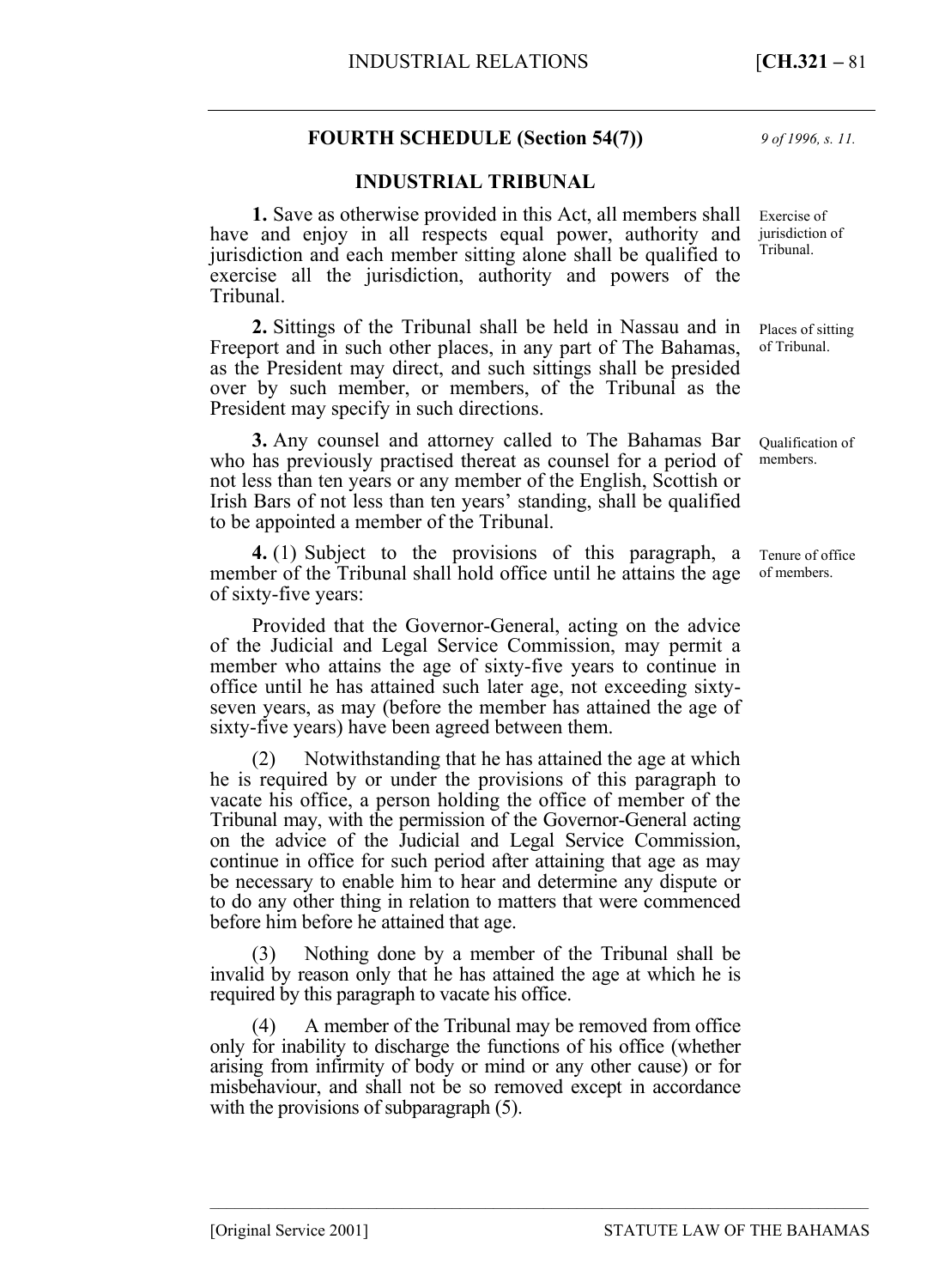(5) A member shall be removed from office by the Governor-General if the question of his removal from office has been referred to a committee appointed under subparagraph (6) and the committee has recommended to the Governor-General that he ought to be removed from office.

(6) If the Judicial and Legal Service Commission represents to the Governor-General that the question of removing a member from office ought to be investigated, then —

- (a) the Governor-General acting in accordance with the advice of the Judicial and Legal Service Commission shall suspend the member from performing the functions of his office;
- (b) the Governor-General shall appoint a committee, which shall consist of a chairman and not less than two other members, selected by the Governor-General acting in accordance with the advice of the Judicial and Legal Service Commission, from among persons who hold or have held or are eligible to hold the office of a Judge; and
- (c) the committee shall enquire into the matter and report on the facts thereof to the Governor-General whether the member ought to' be removed from office.

(7) If the question of removing the member from office has been referred to a committee under subparagraph (6) the Governor-General shall revoke any such suspension if the committee recommends to the Governor-General that the member should not be removed from office.

(8) No office of President of the Tribunal or Vice-President of the Tribunal shall be abolished while there is a substantive holder thereof.

Remuneration of members.

- **5.** (1) There shall be paid —
- (a) to the person holding the Tribunal office of President
	- (i) a salary of sixty-five thousand dollars per annum; and
	- (ii) a responsibility allowance of five thousand dollars per annum; and
- (b) to the respective persons holding the Tribunal office of Vice-President, a salary of sixty thousand dollars per annum.

(2) The salary of the holder of a Tribunal office shall not be altered to the disadvantage of any such holder during his continuance in office.

**6.** (1) There shall be charged on and paid out of the Consolidated Fund all such sums of money as may from time to time be granted by way of pensions or gratuities in accordance with this Schedule to persons on their retirement from a Tribunal office.

Members' entitlement to pension on retirement.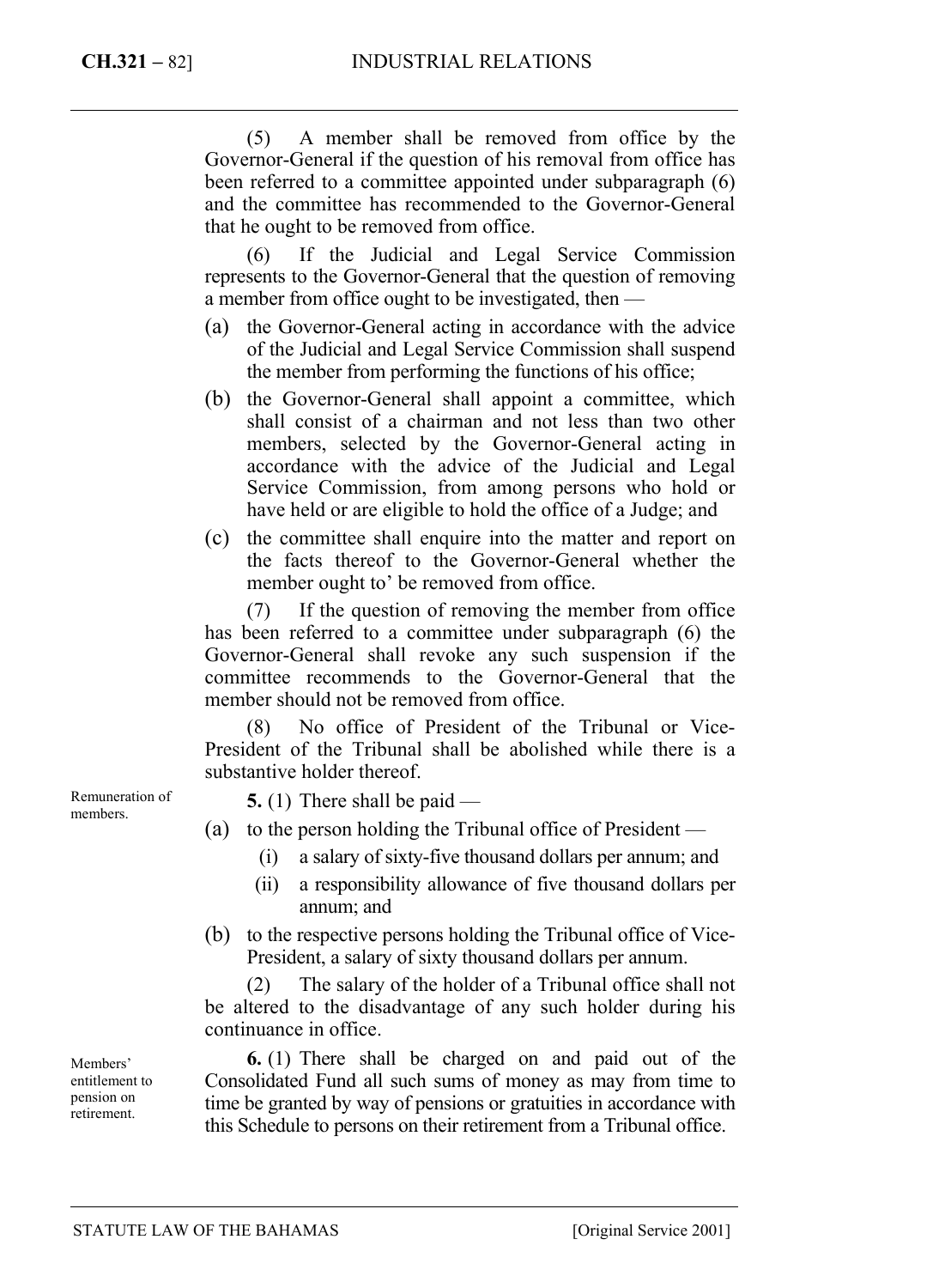(2) Subject to subparagraph (3), a pension or gratuity shall be paid in accordance with this Schedule to a person on his retirement from a Tribunal office —

- (a) on or after attaining the age of sixty-five years having held Tribunal office for not less than five years; or
- (b) on medical evidence to the satisfaction of the Governor-General that he is unable by reason of any infirmity of body or mind to discharge the functions of his office and that such infirmity is likely to be permanent.

(3) Any person who is the holder of a Tribunal office and whose service in that office was immediately preceded by other public service shall be entitled to retire from a Tribunal office in such circumstances as would have rendered him eligible to retire under the provisions of the Pensions Act and, on such retirement, there shall be paid to such person a pension or gratuity computed in accordance with this Schedule.

**7.** (1) A person who, in accordance with paragraph 4, is removed from a Tribunal office for inability, arising from infirmity of body or mind, to discharge the functions of his office is deemed to have retired from that office under paragraph 6.

(2) A person who in accordance with paragraph 4, is removed from a Tribunal office for any cause, other than inability arising from infirmity of body or mind, to discharge the functions of his office may be granted such pension and gratuity as the Governor-General may decide, not exceeding one-half of the pension and gratuity to which he would have been entitled had he retired from such office under paragraph 6.

**8.** Subject to this Schedule, there shall be paid to a person who retires from a Tribunal office, a pension at the annual rate of twofifths of his pensionable emoluments plus one three-hundredths of his pensionable emoluments in respect of each completed month, save that the pension payable to that person pursuant to this paragraph shall not exceed those pensionable emoluments.

**9.** In determining, for the purposes of paragraph 8, the length of pensionable service of a person who retires from a Tribunal office, account shall be taken of —

- (a) the full period during which such person was the substantive holder of a Tribunal office; and
- (b) any other period of public service which immediately preceded the period of service referred to in paragraph (a) and was pensionable service under the Pensions Act.

**10.** (1) A person to whom a pension is payable under this Schedule shall, at his option exercisable in accordance with this paragraph, be paid instead of such pension, a pension at the rate of three-fourths of the first-mentioned pension together with a gratuity equal to eleven and one-half times the amount of the annual reduction so made in the first-mentioned pension.

–––––––––––––––––––––––––––––––––––––––––––––––––––––––––––––––––––––––––––––––

Ch. 43.

Removal of member in certain circumstances deemed retirement.

Rate of pension.

Determination of length of pensionable service.

Ch. 43.

Gratuity and reduced pension.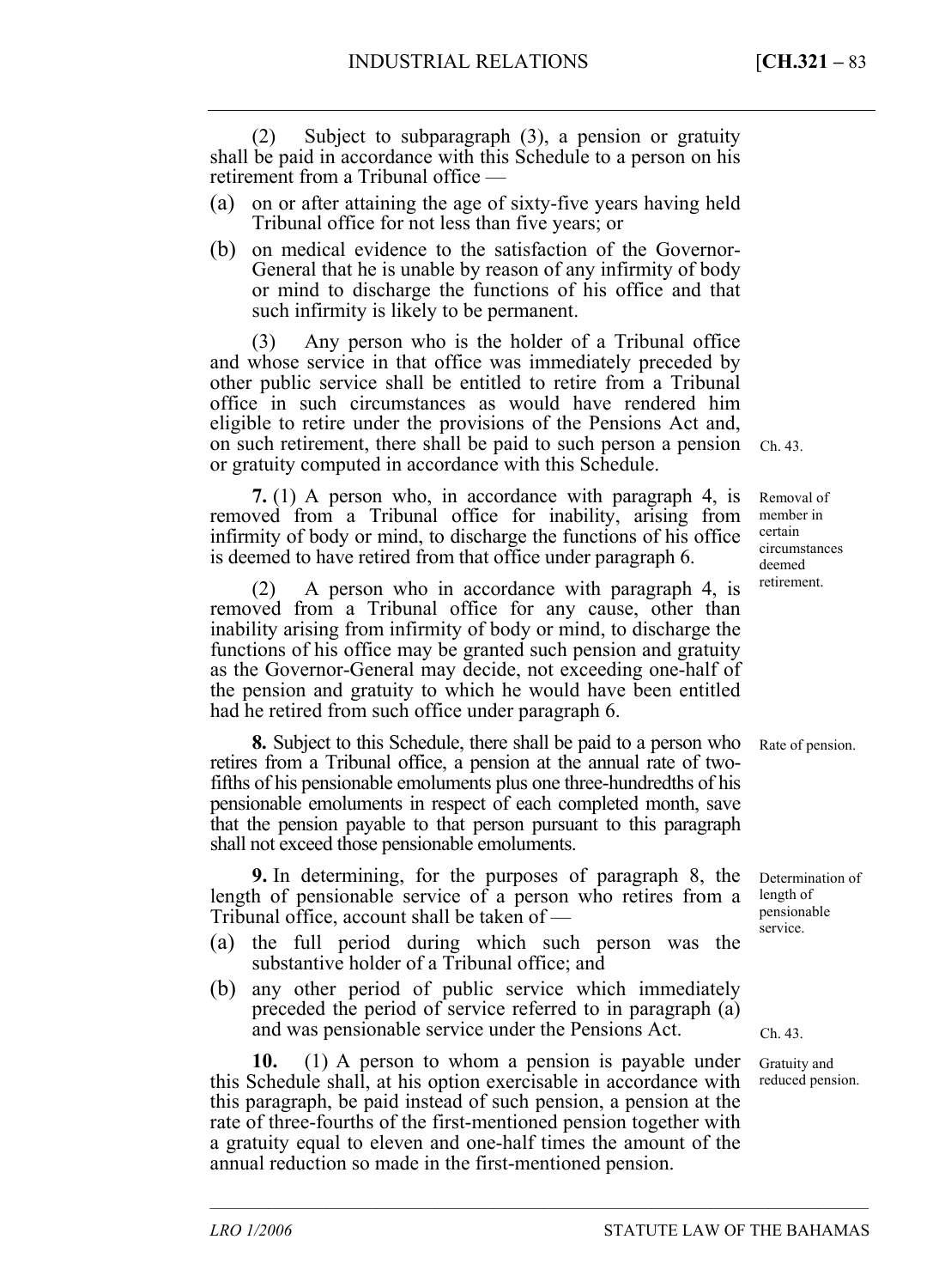(2) The option referred to in subparagraph (1) shall be exercisable, and if it is exercised, may be revoked, not later than the day immediately preceding the date of such person's retirement, but the Governor-General may, if it appears equitable so to do, allow such person to exercise the option or revoke an option previously exercised at any time between that day and the actual date on which the first payment of any pension is made under this Schedule.

(3) Except as provided in subparagraph (2), if any such person exercises the option referred to in subparagraph (1), his decision shall be irrevocable so far as it concerns any pension paid to him under this Schedule.

(4) The date of the exercise by any such person of an option under this paragraph shall be the date of the receipt of his written notification addressed to the Secretary of the Tribunal.

**11.** A pension, gratuity or other allowance granted under this Schedule shall not be assignable or transferable except for the purpose of satisfying —

- (a) a debt due to the Crown;
- (b) an order of any court for the periodical payment of money towards the maintenance of the wife or former wife or minor child of the person to whom the pension, gratuity or other allowance has been granted,

and shall not be liable to be attached, sequestered or levied upon for or in respect of any debt or claim whatever except a debt due to the Crown.

**12.** Where a person dies, without leaving a widow, while holding a Tribunal office there shall be granted to his legal personal representative a gratuity of an amount equal to his pensionable emoluments.

**13.** (1) Where a person dies while he is entitled to a pension in respect of his service as a member and he leaves a widow, the widow shall be paid a pension at an annual rate equivalent to three-fourths of the pension that would have been or was payable to him at the date of his death.

(2) Where a person dies while holding a Tribunal office and leaves a widow, the widow shall be paid —

- (a) a gratuity of an amount equivalent to his pensionable emoluments; and
- (b) an annual pension equivalent to three-fourths of the amount which that person would have been entitled to as pension pursuant to paragraph 8 had the date of his death been the date upon which he would have been entitled to retire in receipt of a pension and he had so retired.

Pensions not assignable.

Gratuity on death of member.

Widow of member.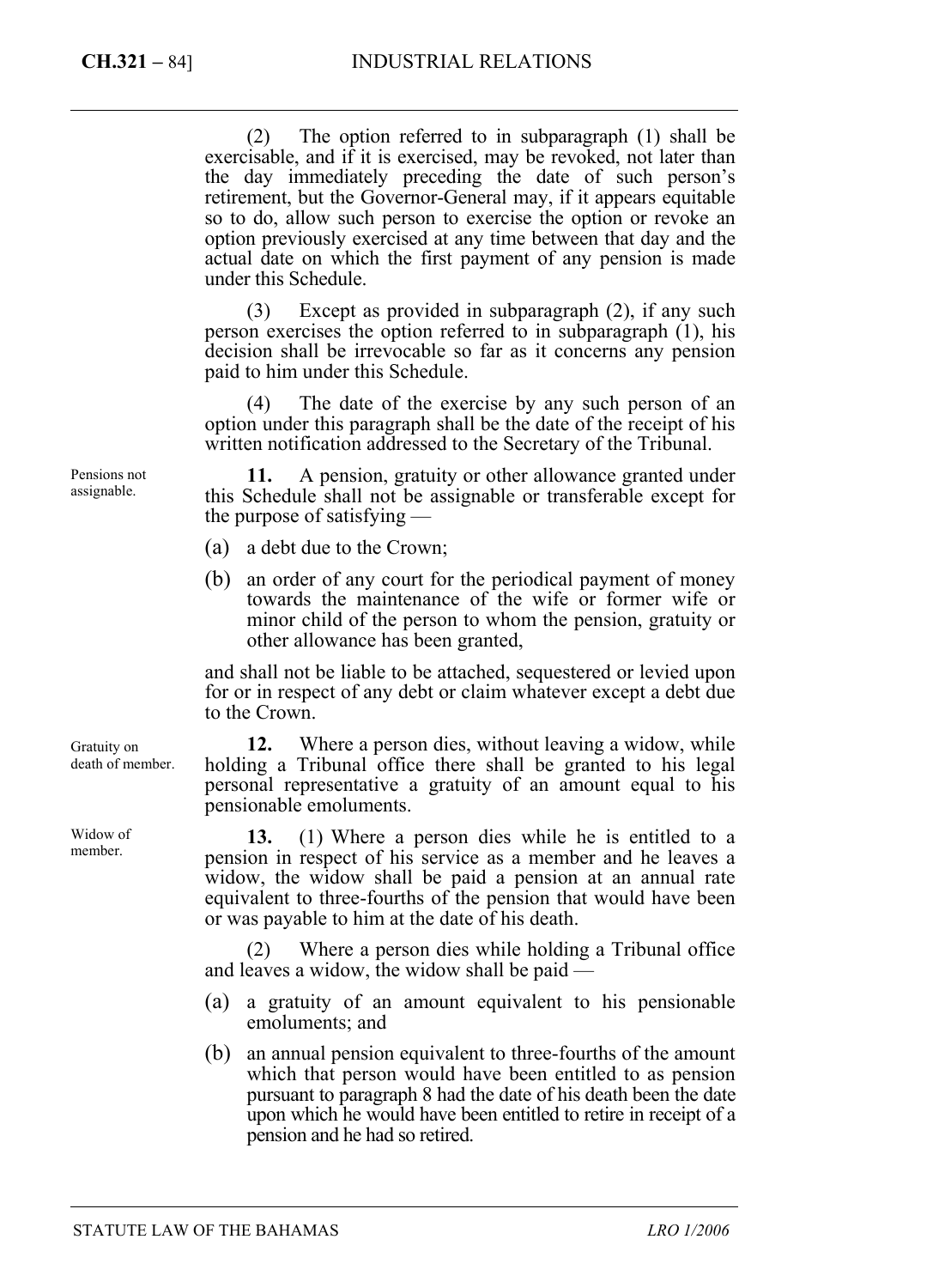(3) Notwithstanding anything to the contrary in subparagraph (2)(b) the annual pension payable to a widow under the said subparagraph (2)(b) shall, in respect of any period after her marriage, be reduced by fifty per cent and for that purpose in any year be prorated accordingly.

(4) In this paragraph, a reference to "widow" includes a reference to "widower".

**14.** Subject to this Schedule, the Pensions Act shall apply for the purpose of computing pension and gratuity payable under this Schedule to a person who retires from a Tribunal office in the same manner as it applies for the purpose of computing the pension and gratuity payable to a public officer who retires from a pensionable office under that Act.

**15.** Unless otherwise expressly stated in this Schedule, in the exercise of his powers under this Schedule, the Governor-General shall act on the recommendation of the Judicial and Legal Service Commission. Exercise of Governor-General's powers.

**16.** (1) Any person who after the date of commencement of this paragraph is appointed to a Tribunal office and immediately before the date of his appointment was in the public service shall be entitled to exercise, within forty-five days of the date of his appointment, an option as to whether the provisions of the Pensions Act or the provisions of this Schedule shall apply in his case.

(2) Where the holder of a Tribunal office referred to in subparagraph (1) fails to specify within the said forty-five days which law shall apply in his case, the provisions of the law applicable to the grant and payment of pensions and gratuities in force on the date on which the holder was appointed to such office shall continue to apply in his case.

(3) Notwithstanding the foregoing provisions of this paragraph or any provisions of the Pensions Act, the provisions of this Schedule shall apply to any person appointed to a Tribunal office after the date of commencement of this paragraph who, immediately before the date of his appointment, was not in the public service.

(4) For the purposes of subparagraph (1), the holder of a Tribunal office shall exercise his option as to which law shall apply in this case by written notification of his decision addressed to the Secretary of the Tribunal.

**17.** (1) The office of the Tribunal shall be kept open for the transaction of business on every day of the year except Saturdays, Sundays and public holidays, from the hour of nine-thirty o'clock in the morning until the hour of three o'clock in the afternoon, unless the President directs that the office hours shall be otherwise than as aforesaid.

–––––––––––––––––––––––––––––––––––––––––––––––––––––––––––––––––––––––––––––––

Office hours.

Exercise of option by members.

Ch. 43.

Application of Ch. 43.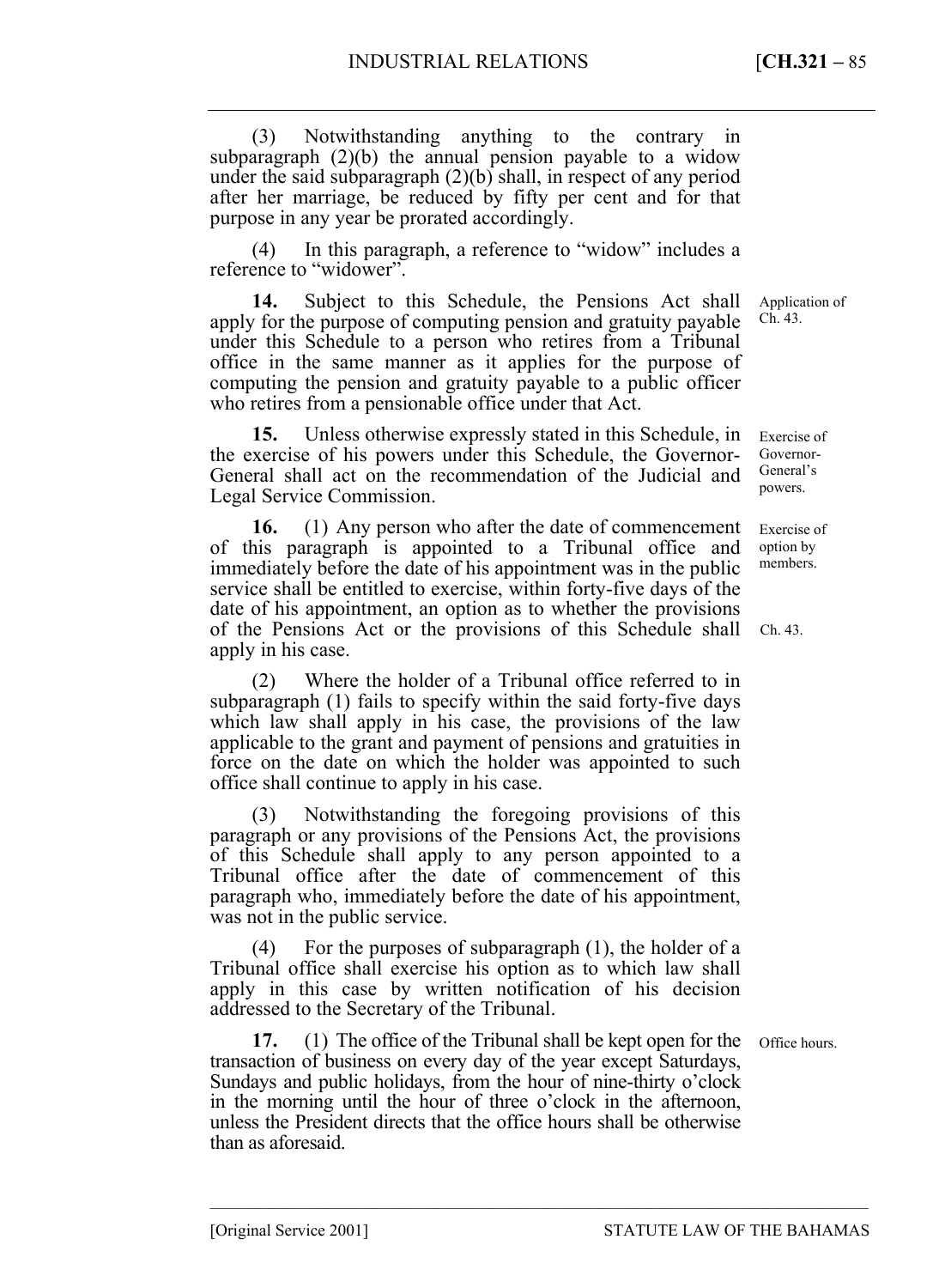(2) The office of the Tribunal shall be located in Nassau and in Freeport, and save as may otherwise be provided by rules made by the Tribunal under section 66, documents in respect of —

- (a) trade disputes in which the majority of the parties thereto respect or have their principal place of business in the northern region; and
- (b) trade disputes which arose in, or have a close connection with, the northern region,

shall be filed in the office located in Freeport.

Trade disputes to which subparagraph (2) does not apply shall be filed in the office located in Nassau.

(4) In this paragraph a reference to the "northern region" is a reference to the Family Islands of Grand Bahama, the Abacos and the Biminis.

**18.** (1) Sittings of the Tribunal shall be held in Nassau and in Freeport, respectively, and in such other place, in any part of The Bahamas as the President may direct by notice published in the *Gazette*.

(2) Unless otherwise directed by the President or provided by rules made by the Tribunal under section 66, matters referred, by the Minister, to the Tribunal sitting in Freeport shall be heard by the Tribunal sitting in Freeport, and other matters shall be heard by the Tribunal sitting in Nassau.

**19.** There shall be appointed a Secretary and other officers and servants of the Tribunal, who shall be public officers.

**20.** In this Schedule, unless the context otherwise requires —

"member of the Tribunal" or "member" means a member of the Tribunal appointed under section 54(3);

"other public service" means public service recognised as pensionable service under the Pensions Act, other than service in a Tribunal office;

"pensionable emoluments" means the annual salary paid to a member of the Tribunal in respect of his substantive office;

"pensionable office" means any office which is pensionable under any written law relating to the pensions of public officers;

"pensionable service" means service which may be taken in to account in computing pension under this Schedule;

"President" means the member appointed, under section 54(3)(a), as President of the Tribunal;

"public service" means service of the Crown in a civil capacity in respect of the Government of The Bahamas;

"Tribunal office" means the office of the President or of the Vice-President, as the case may be;

"Vice-President" means a member appointed, under section 54(3)(b), as a Vice-President of the Tribunal.

Tribunal's places of sitting.

Secretary and other officers.

Interpretation in Fourth Schedule.

Ch. 43.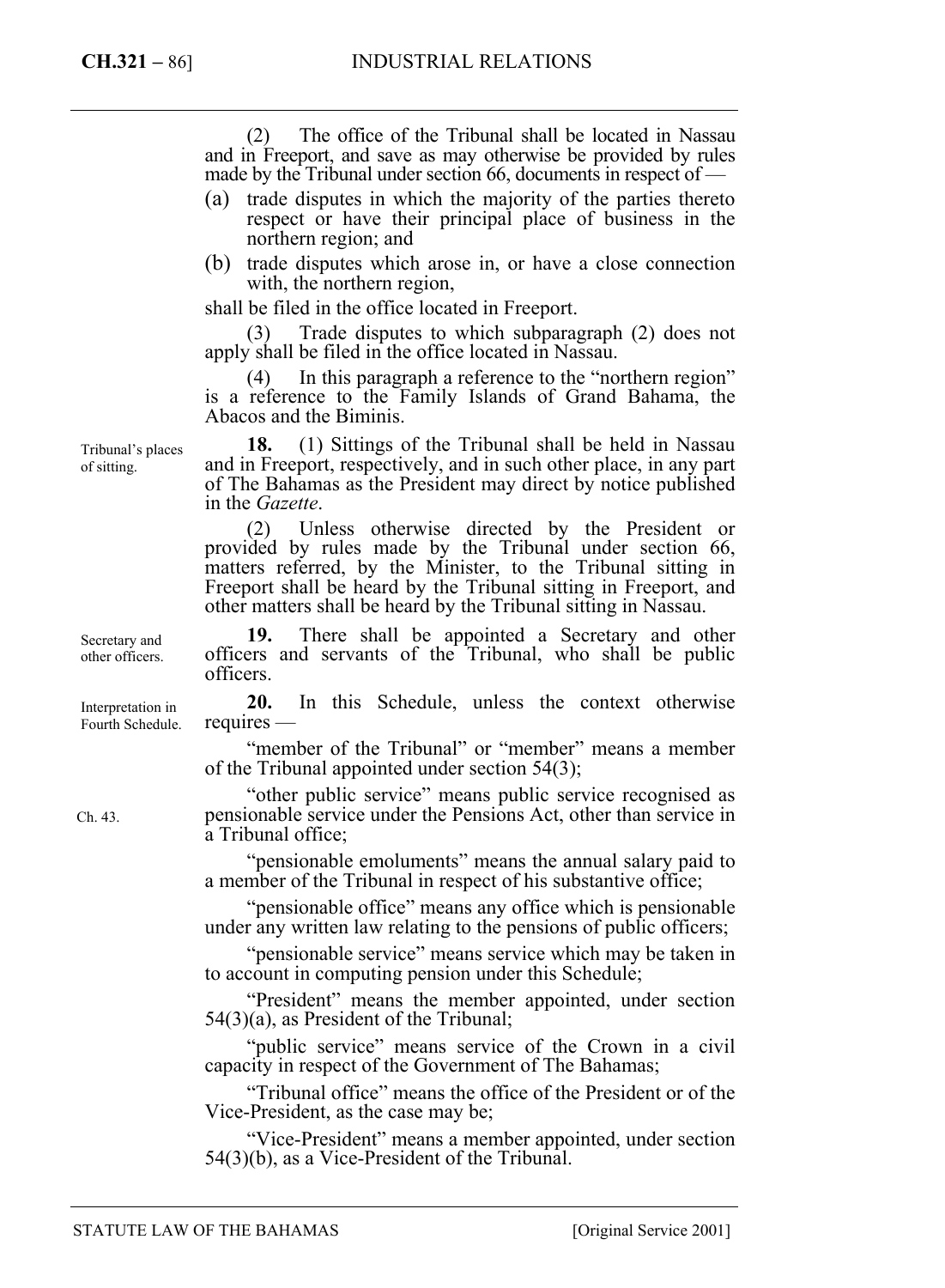## **ADDENDUM**

Section 4 of Act 1 of 1997 reads as follows —

"4. (1) Subject to this section, the former Part V shall continue to apply on and after the date of commencement of this Act —

- (a) in relation to matters pending before the Industrial Relations Board established by the former Part V, as well as to matters pending on appeal therefrom to the Court of Appeal under the former Part V; and
- (b) in relation to appointments and designations made, notices given, documents delivered, decisions and determinations made (including orders or awards of the said Industrial Relations Board) and other things done under the former Part V,

as if this Act had not been passed.

(2) Industrial agreements registered under the former Part  $\dot{V}$ , as applied by subsection  $(1)$  and in force immediately prior to the date of commencement of this Act, shall be deemed to have been registered under and in conformity with the Industrial Relations Act as amended by this Act, and the Industrial Relations Act as so amended shall apply to the agreements.

(3) In this section, "former Part V" means Part V of the Industrial Relations Act, which Part is repealed by virtue of section 2 and the Schedule of this Act."

This "former Part V" is reproduced below for the convenience of users.

## **PART V**

# **INDUSTRIAL RELATIONS BOARD**

**54.** (1) For the purposes of this Act there shall be Establishment of established an Industrial Relations Board.

The Board shall have an official seal which shall be judicially noticed.

(3) The Board shall consist of such number of persons not being less than three nor more than seven as may be appointed by the Minister, of whom one shall be so appointed chairman.

(4) Where for any reason the Chairman is unable to carry out his functions under this Act, the Minister may appoint another member of the Board to act in his place until the Chairman is again able to carry out such functions.

The members of the Board shall be appointed for a period of not less than two and not more than four years.

(6) The Board shall be deemed to be fully constituted notwithstanding any vacancy in its membership.

–––––––––––––––––––––––––––––––––––––––––––––––––––––––––––––––––––––––––––––––

Industrial Relations Board.

*E.L.A.O., 1974.* 

*E.L.A.O., 1974.*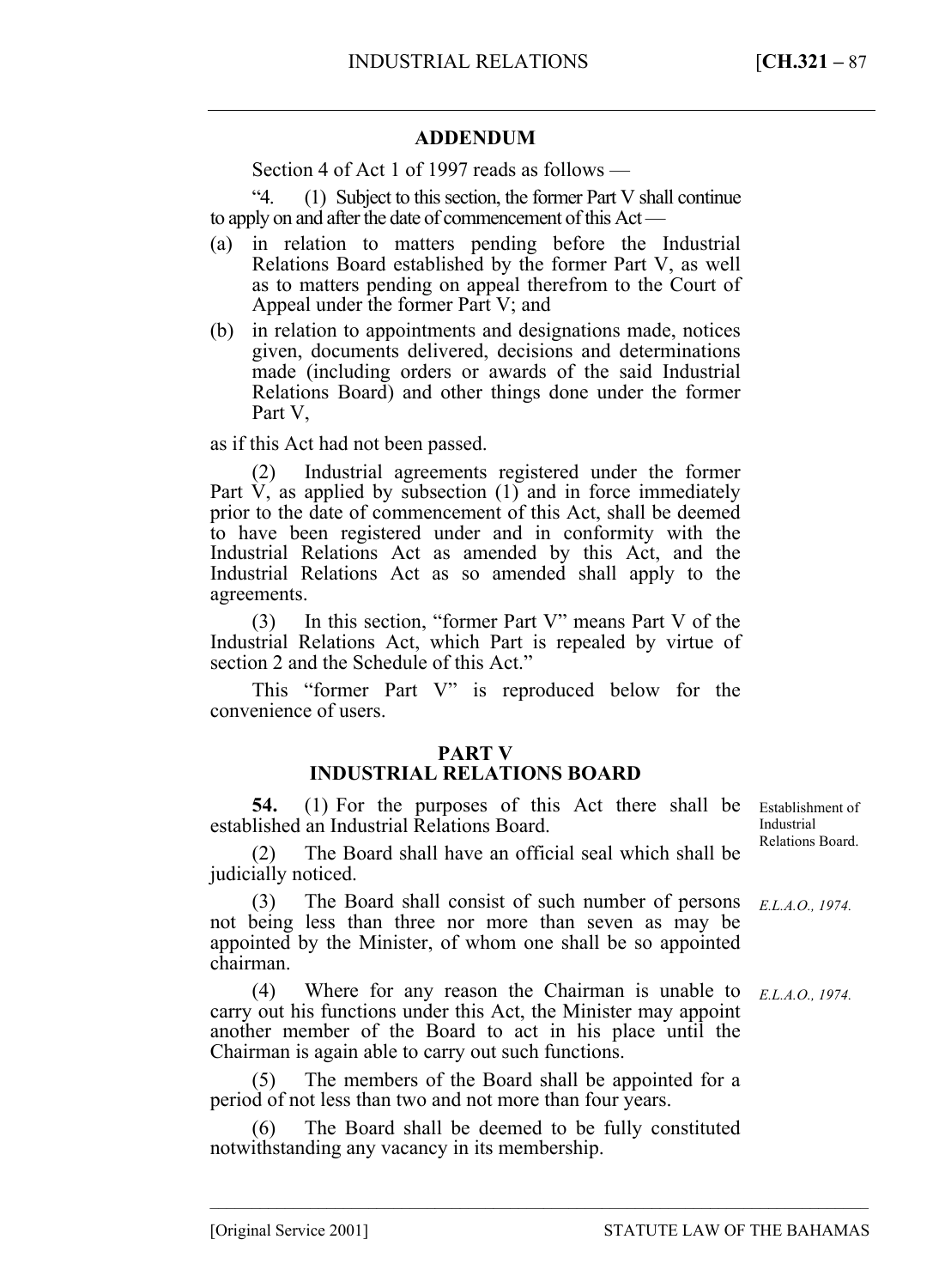(7) The functions of the Board in any matter before it shall be exercised by a quorum of the Board consisting of a majority of the members of the Board. (8) The Board may appoint committees from amongst its members to examine and report to it on any matter connected with its functions under this  $\tilde{A}ct$ . Whenever any vacancy occurs in the Board, the Board may continue to hear and determine any matter before it notwithstanding such vacancy, and no act, proceeding or determination of the Board shall be called in question or invalidated by reason of any such vacancy. **55.** There shall be paid to the Chairman and other members of the Board such remuneration (if any) whether by way of honorarium, salary or fees and such allowances (if any) as may be fixed by the Minister with the approval of the Minister of Finance. **56.** There shall be appointed a secretary and other officers and servants of the Board, who shall be public officers. **57.** (1) It shall be the function of the Board — (a) to hear and determine trade disputes; (b) to register industrial agreements and to hear and determine matters relating to the registration of such agreements; (c) to hear and determine any other matter brought before the Board in accordance with this Act. **58.** The Board shall make all such suggestions and do all such things as appear to it to be right and proper for reconciling the parties in any matter before the Board. **59.** The Board may in relation to a trade dispute — (a) remit the trade dispute, subject to such conditions as it may determine, to the parties for further consideration by them with a view to reducing the issues in dispute; (b) make an order or award (including a provisional or interim order or award relating to any or all of the matters in the dispute) or give a direction in pursuance of the hearing or determination; (c) dismiss any matter or part of a matter or refrain from further hearing or from determining the dispute if it appears that the dispute, matter or part is trivial, or that further proceedings are unnecessary or undesirable in the public interest; (d) order any party to the dispute to pay to any other party such *4 of 1979, s. 11. 4 of 1979, s. 11. 4 of 1979, s. 11.*  Remuneration of members of the Board. *E.L.A.O., 1974.*  Secretary and other officers. General function of the Board. Conciliation. Powers of the Board.

costs and expenses (including the expenses of the witnesses) as are specified in the order, and such costs and expenses may be sued for and be recoverable summarily as a civil debt.

STATUTE LAW OF THE BAHAMAS [Original Service 2001]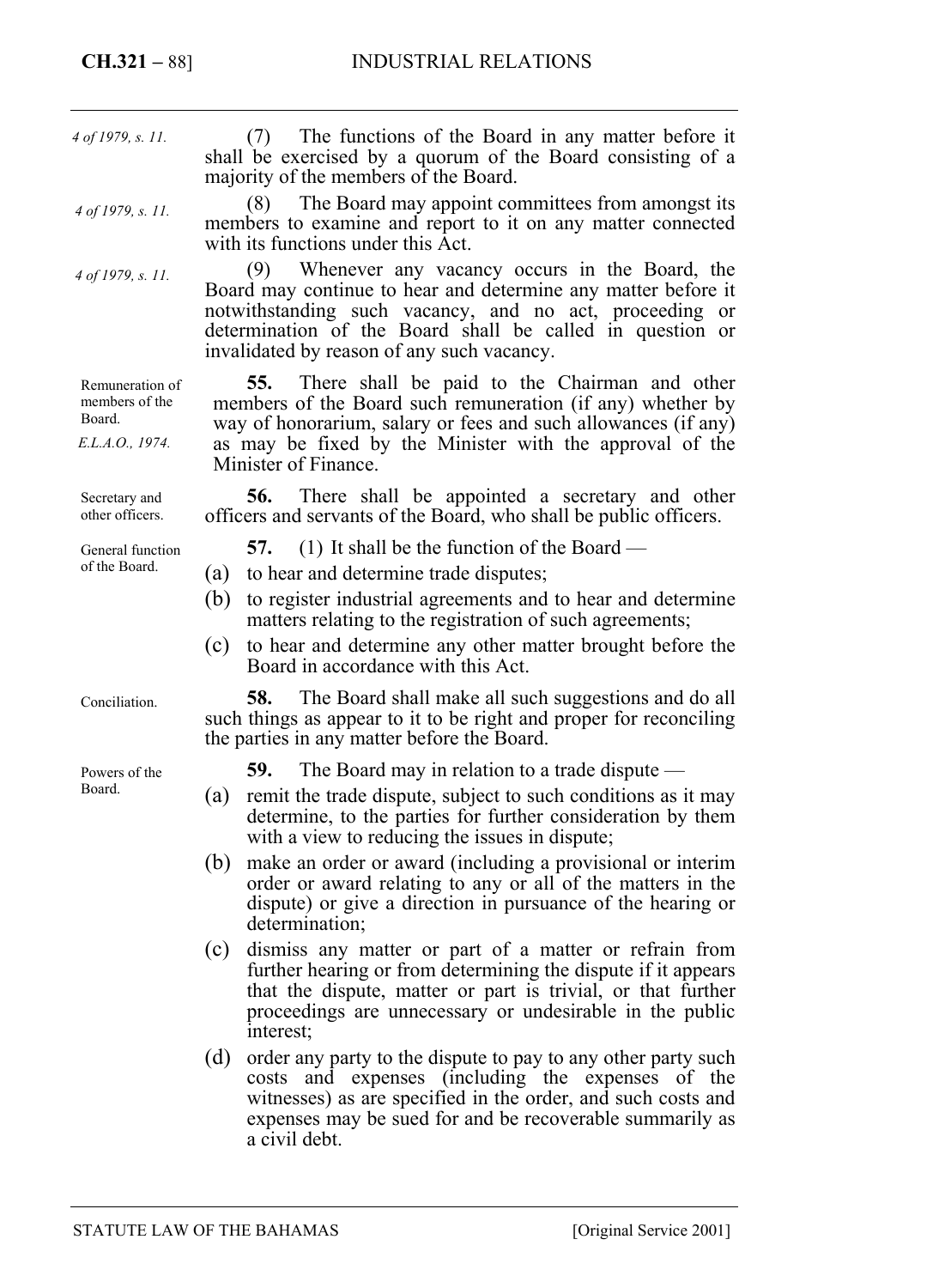**60.** (1) The Board shall expeditiously hear, inquire into and investigate every trade dispute which is before it and all matters affecting the merits of such dispute and, without limiting the generality of the foregoing, shall in particular hear, receive and consider submissions, arguments and evidence made, presented or tendered —

Procedure of Board in relation to trade disputes.

- (a) by or on behalf of the employer concerned;
- (b) by or on behalf of the employee concerned; and
- (c) by the Attorney-General on behalf of the Commonwealth of The Bahamas (whether or not the dispute relates to employees of the Government), who, for such purpose, may instruct such persons as he thinks fit to present the case for the Commonwealth; and any expenses thereby incurred shall be defrayed out of funds provided by Parliament.

(2) The case for the Commonwealth shall include the presentation of arguments, submissions and evidence generally reflecting the public interest in the issues involved in the dispute.

(3) Notwithstanding any other law, and in addition to its powers under subsection (1), the Board shall, in relation to trade disputes, have power —

- (a) to make such award in relation to a trade dispute before it as it considers fair and just having regard to the interests of the persons immediately concerned and the community as a whole;
- (b) to act in accordance with equity, good conscience and the substantial merits of the case before it, having regard to the principles and practices of good industrial relations.

(4) Without prejudice to the generality of its powers under subsection (3), the Board may, in making any award, order the re-employment of any employee in his former position, or his reinstatement in a similar position, or the payment of compensation in lieu of such re-employment or reinstatement, and, in making the assessment of such compensation, the Board shall make an assessment that is consistent with the principles of good industrial relations.

(5) Nothing in paragraph (c) of subsection (1) shall be construed as requiring the Attorney-General to be or to be deemed to be a party to trade dispute, and the Attorney-General may, in his discretion, at any stage of the hearing of any such dispute by the Board, intervene by giving notice in writing to the secretary of the Board of his intention so to do.

**61.** The Board in making its awards in trade disputes shall be guided by the following considerations, that is to say  $\cdot$ 

Matters to be considered by Board.

(a) the necessity to maintain a high level of employment throughout The Bahamas;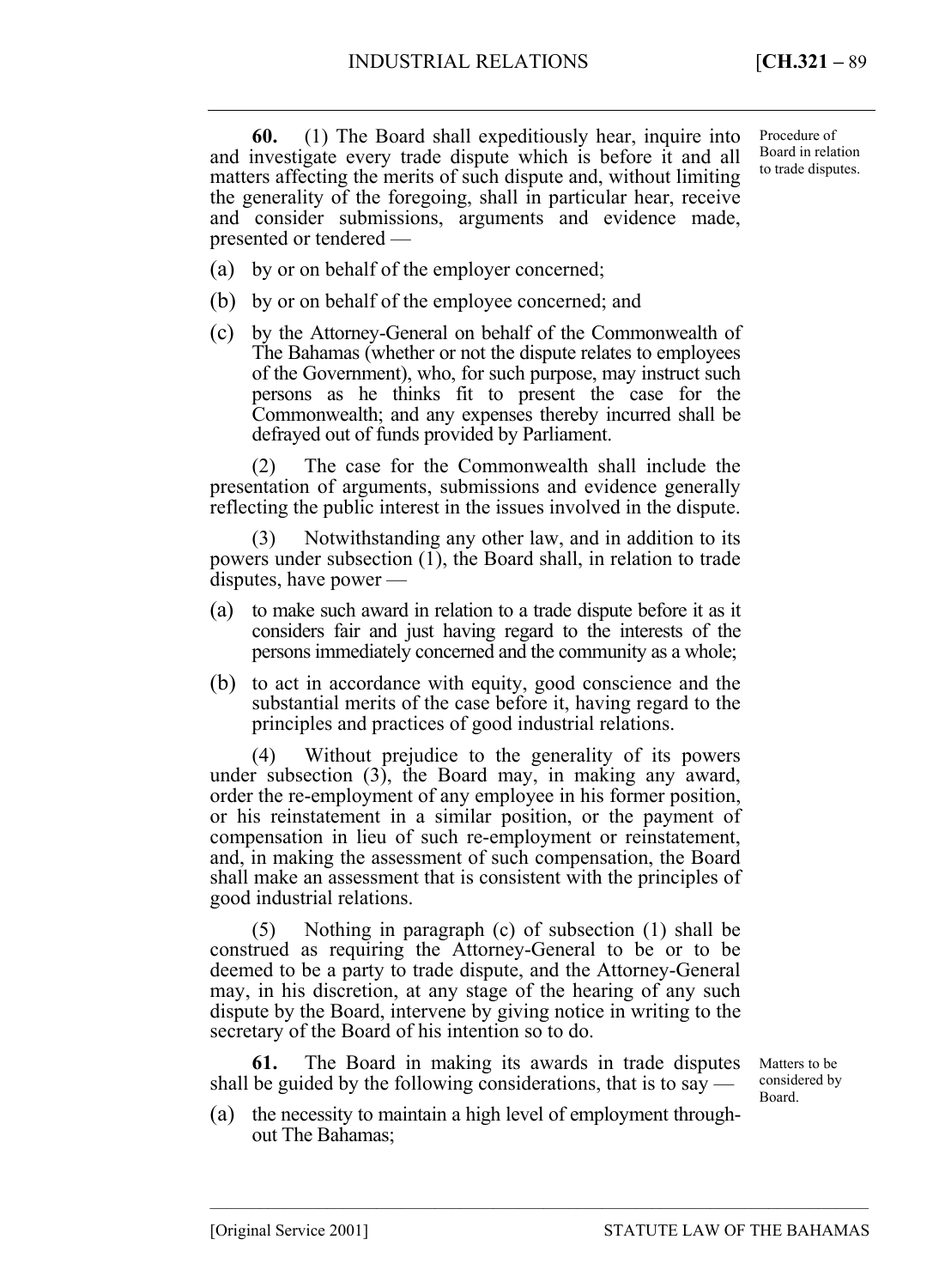Procedure of Board generally.

- (b) the necessity to increase production and to assure to employees a fair share of any increases in productivity in any enterprise;
- (c) the necessity to preserve and promote the competitive position of Bahamian products in the domestic market as well as in export markets;
- (d) generally, the requirements of the public interest.

**62.** (1) The Board, as respects the attendance and examination of witnesses, the production and inspection of documents and all other matters incidental to its jurisdiction shall, subject to the provisions of this Act, have all such privileges and authority as are vested in the Supreme Court on the occasion of an action.

(2) For the purpose of dealing with any matter before it, the Board may, of its own motion, summon any person who in the opinion of the Board is able to give any information that it may consider necessary, and require such person to produce that information, and the Board may, in its discretion, disclose so much as it thinks fit of the information so produced or prohibit the publication of any portion thereof.

(3) Any person properly summoned to attend before the Board or required to produce any document or information to the Board or to do any other act or thing which the Board may lawfully require him to do under this Act, shall be bound to comply with such summons or requirement and any person refusing or omitting without sufficient cause to comply with any lawful requirement made of him by the Board, or on its behalf, shall be guilty of an offence and liable, on summary conviction, to a fine not exceeding five hundred dollars.

(4) The Board may require evidence or argument to be presented in writing and may decide the matters upon which it will hear oral testimony or argument.

**63.** In addition to the powers conferred upon it by section 59 the Board may —

- (a) proceed to hear and determine a trade dispute in the absence of any party who has been duly summoned to appear before the Board and has failed to do so;
- (b) order any person to be joined as a party to the matter under consideration by the Board on such terms and conditions as the Board may determine;
- (c) generally give all such directions and do all such things as are necessary or expedient for the expeditious and just hearing and determination of the matter before the Board.

**64.** In the hearing and determination of any matter before it the Board shall not be bound by the rules of evidence applicable in a court of law but may inform itself on any matter in such manner as it thinks just and may take into account such facts and opinion evidence as it considers relevant and material:

Additional procedural powers of Board.

Board not bound by rules of evidence.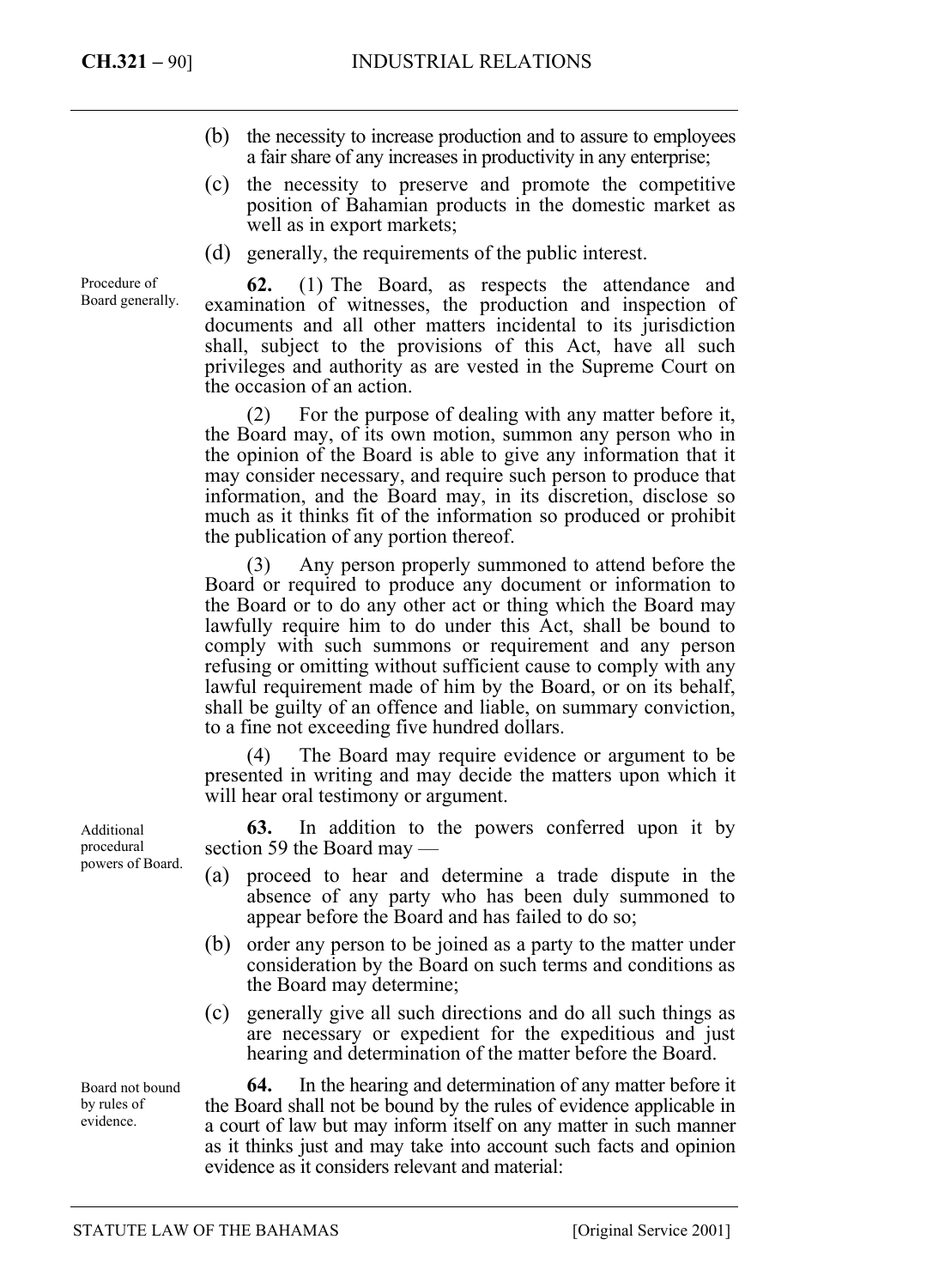Provided that any party to a matter before the Board shall be given the opportunity, if he so desires, of adducing evidence in regard thereto.

**65.** Any party to a matter before the Board may appear in person, or may be represented by a counsel and attorney or by any other person, as he may deem fit.

**66.** Subject to the provisions of this Act, the Board may by rules regulate its own practice and procedure for the hearing and determination of matters before it.

**67.** An order or award on any matter determined by the Board may be made retroactive to such date not being earlier than the date on which the dispute or question to which the order or award relates first arose.

**68.** If any question arises as to the interpretation of any order or award of the Board, the Minister or any party to the matter may apply to the Board for a decision on such question; and the Board shall decide the matter either after hearing the parties or, where the consent of the parties has first been obtained, without such hearing, and shall notify to the parties such decision, which shall be binding in the same manner as the decision in an original order or award.

**69.** (1) On the day following the expiration of any period specified in an award for complying with an order for the payment of any compensation awarded under subsection (4) of section 60, the amount specified in such order shall become due and payable to the employee for whose benefit the order was made.

(2) Where any compensation awarded under subsection (4) of the said section 60 has not been paid within fourteen days after payment thereof became due, the employee for whose benefit the order was made, may apply to the secretary to the Board for the issue to him of a certificate stating that the amount specified therein is due and payable under an order of the Board to the employee by the person named in the order.

(3) A certificate issued under subsection (2) shall, on production thereof to the Registrar of the Supreme Court, be filed by him in the Supreme Court and, when so filed, shall have the same force and effect, and all proceedings may be taken thereon, as if the said certificate were a judgment obtained in the said Supreme Court for a debt of the amount specified in the certificate.

(4) All reasonable costs and charges incident to the registration of the certificate by the Registrar shall be recoverable in like manner as if they had been included in the certificate.

**70.** (1) Subject to subsection (2), a decision of the Board Appeals. in any matter before it under this Act —

- (a) shall not be challenged, appealed against, reviewed, quashed or called in question in any court on any account whatever; and
- (b) shall not be subject to prohibition, *mandamus* or injunction in any court on any account whatever,

–––––––––––––––––––––––––––––––––––––––––––––––––––––––––––––––––––––––––––––––

Representation.

Residual power of Board to regulate its own procedure. Orders and awards may be retroactive.

Interpretation of orders and awards.

Payment of compensation.